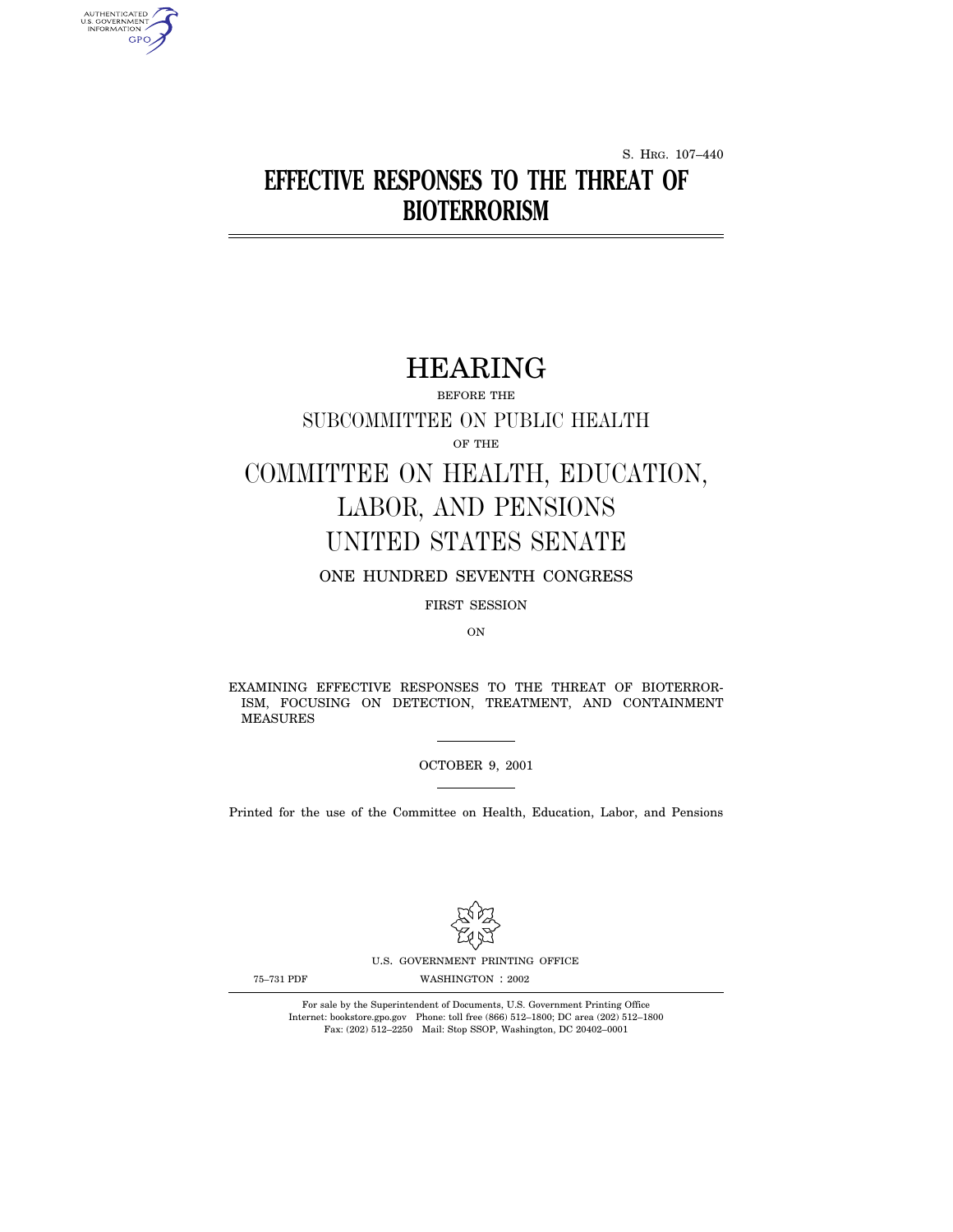# COMMITTEE ON HEALTH, EDUCATION, LABOR, AND PENSIONS

EDWARD M. KENNEDY, Massachusetts, *Chairman*

CHRISTOPHER J. DODD, Connecticut TOM HARKIN, Iowa BARBARA A. MIKULSKI, Maryland JAMES M. JEFFORDS (I), Vermont JEFF BINGAMAN, New Mexico PAUL D. WELLSTONE, Minnesota PATTY MURRAY, Washington JACK REED, Rhode Island JOHN EDWARDS, North Carolina HILLARY RODHAM CLINTON, New York

JUDD GREGG, New Hampshire BILL FRIST, Tennessee MICHAEL B. ENZI, Wyoming TIM HUTCHINSON, Arkansas JOHN W. WARNER, Virginia CHRISTOPHER S. BOND, Missouri PAT ROBERTS, Kansas SUSAN M. COLLINS, Maine JEFF SESSIONS, Alabama MIKE DeWINE, Ohio

J. MICHAEL MYERS, *Staff Director and Chief Counsel* TOWNSEND LANGE MCNITT, *Minority Staff Director*

### SUBCOMMITTEE ON PUBLIC HEALTH

EDWARD M. KENNEDY, *Chairman*

TOM HARKIN, Iowa BARBARA A. MIKULSKI, Maryland JAMES M. JEFFORDS, Vermont JEFF BINGAMAN, New Mexico PAUL D. WELLSTONE, Minnesota JACK REED, Rhode Island JOHN EDWARDS, North Carolina HILLARY RODHAM CLINTON, New York

BILL FRIST, Tennessee JUDD GREGG, New Hampshire MICHAEL B. ENZI, Wyoming TIM HUTCHINSON, Arkansas PAT ROBERTS, Kansas SUSAN M. COLLINS, Maine JEFF SESSIONS, Alabama CHRISTOPHER S. BOND, Missouri DAVID NEXON, *Staff Director*

DEAN A. ROSEN, *Minority Staff Director*

(II)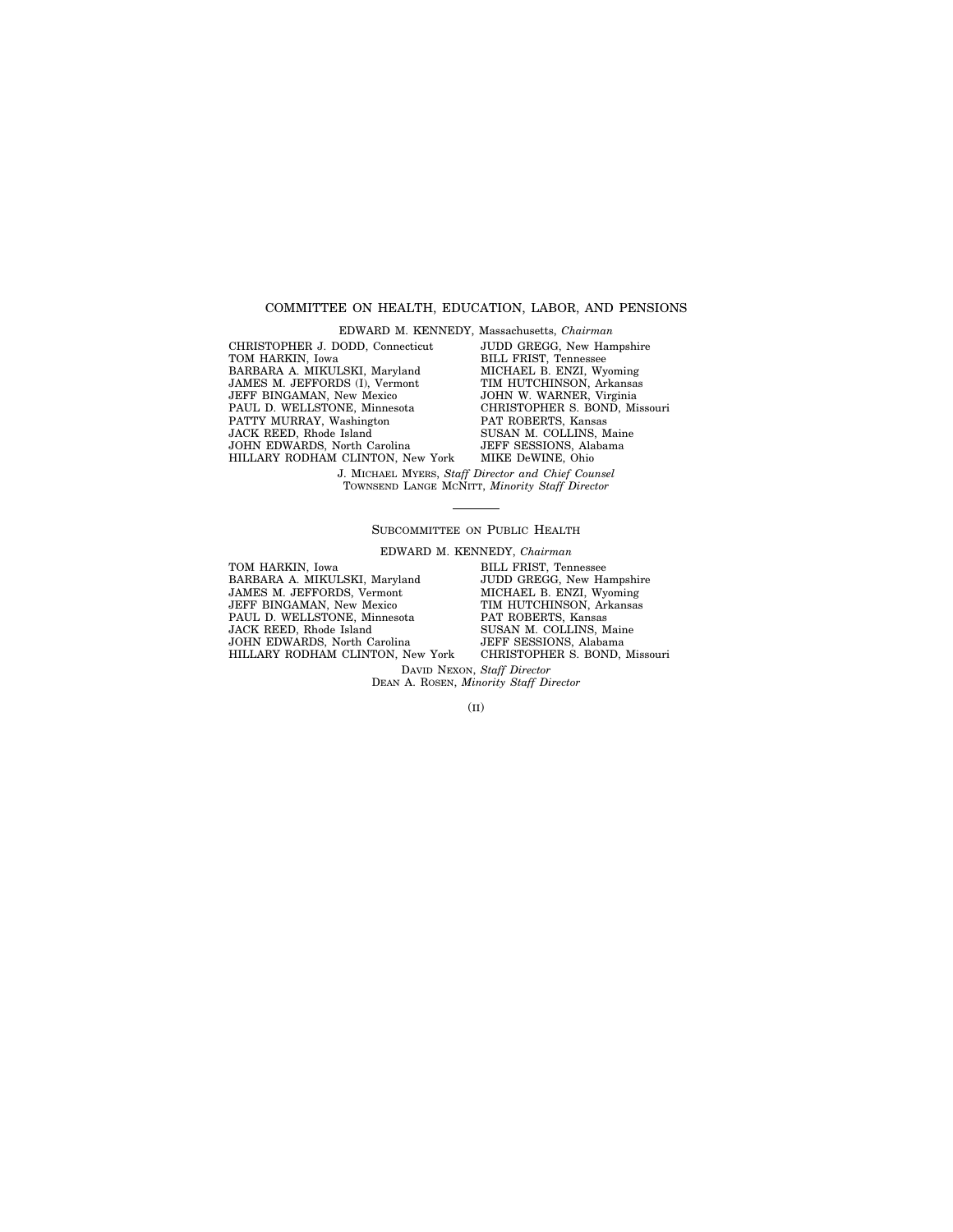# CONTENTS

# STATEMENTS

# TUESDAY, OCTOBER 9, 2001

| Kennedy, Hon. Edward M., Chairman, Committee on Health, Education,          | Page |
|-----------------------------------------------------------------------------|------|
|                                                                             | 1    |
|                                                                             | 5    |
| Cleland, Hon. Max, a U.S. Senator from the State of Georgia; Hon. Chuck     |      |
| Hagel, a U.S. Senator from the State of Nebraska; Hon. Evan Bayh, a         |      |
| U.S. Senator from the State of Indiana; Hon. Jon Corzine, a U.S. Senator    |      |
|                                                                             |      |
| Edwards, Hon. John, a U.S. Senator from the State of North Carolina         | 12   |
| Henderson, M.D., Donald A., Director, Johns Hopkins Center for Civilian     |      |
| Biodefense Studies, Baltimore, MD; Janet Heinrich, Director, Health Care    |      |
| and Public Health Issues, U.S. General Accounting Office, Washington,       |      |
| DC, Mohammad N. Akhter, M.D., Executive Director, American Public           |      |
| Health Association, Washington, DC; and Michael T. Osterholm, Director,     |      |
| Center for Infectious Disease Research and Policy, University of Minnesota, |      |
|                                                                             | 17   |
|                                                                             |      |
|                                                                             | 20   |
|                                                                             | 24   |
|                                                                             | 38   |
|                                                                             | 44   |

# ADDITIONAL MATERIAL

| Articles, publications, letters, etc.:                               |  |
|----------------------------------------------------------------------|--|
| The Center for Infectious Disease Research and Policy, University of |  |
| Minnesota, and the Workgroup on Bioterrorism Preparedness            |  |

(III)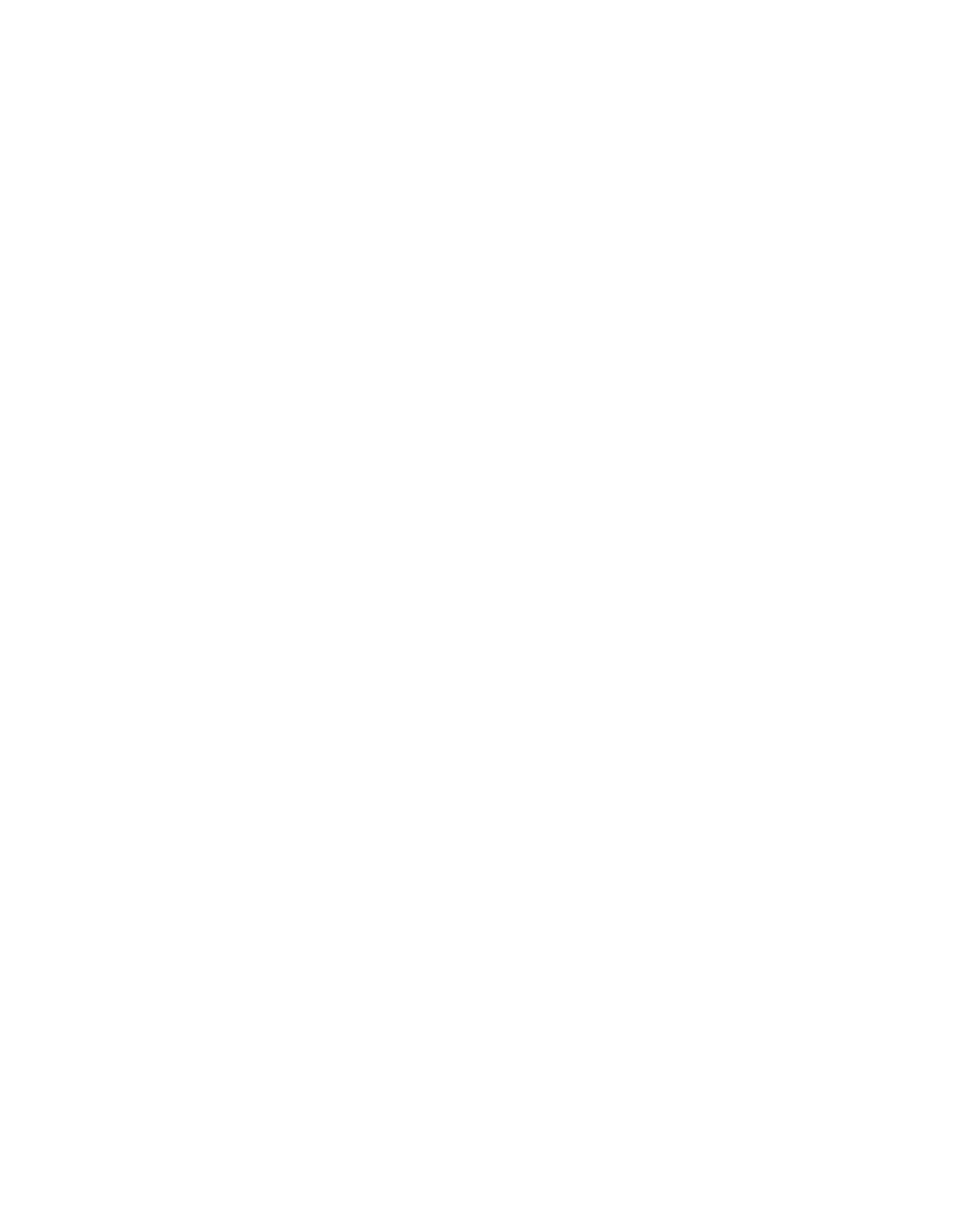# **EFFECTIVE RESPONSES TO THE THREAT OF BIOTERRORISM**

# **TUESDAY, OCTOBER 9, 2001**

U.S. SENATE,

SUBCOMMITTEE ON PUBLIC HEALTH, OF THE COMMITTEE ON HEALTH, EDUCATION, LABOR, AND PENSIONS,

*Washington, DC.*

The subcommittee met, pursuant to notice, at 10:02 a.m., in room SD–430, Dirksen Senate Office Building, Hon. Edward M. Kennedy (chairman of the subcommittee) presiding.

Present: Senators Kennedy, Mikulski, Wellstone, Reed, Edwards, Clinton, Dodd, Murray, Frist, Hutchinson, Collins, and Sessions.

## OPENING STATEMENT OF SENATOR KENNEDY

The CHAIRMAN. We will start the hearing.

We have two very important panels today. First, we welcome our colleagues to the committee. Then, we have a very important vote at 10:30.

Three of my colleagues are here now. Senator Frist and I will make a statement, and I know Senator Edwards is a cosponsor of this bill with Senator Hagel. Under normal circumstances, six times five is 30, and that is when the bell is supposed to ring. It may ring a few moments before, but we will try to conclude the Senators' statements prior to the vote. Then we will commence with our second panel. We are enormously grateful to them for being here and for their help and assistance to this committee. They are old friends, and we have benefited and the country has benefited immensely as a result of their years of study and work on the matter of bioterrorism and drug-resistant bacteria. We are immensely, immensely appreciative of their willingness at this time to give us the benefit of their judgment and also to give us an idea about where we should be going and additional steps that should be taken.

We will proceed in that order. I will make a brief opening statement and recognize Senator Frist, and then we will turn to our colleagues.

It is a privilege to hold today's hearing on improving the Nation's preparedness for bioterrorism and to continue the work that this committee began 3 years ago on this issue of special importance. Yesterday, Tom Ridge was sworn in as director of the new Office of Homeland Security. One of the immediate tasks facing Governor Ridge is to close the gaps in our ability to deal with the possibility of bioterrorism on American soil. All of us in Congress stand ready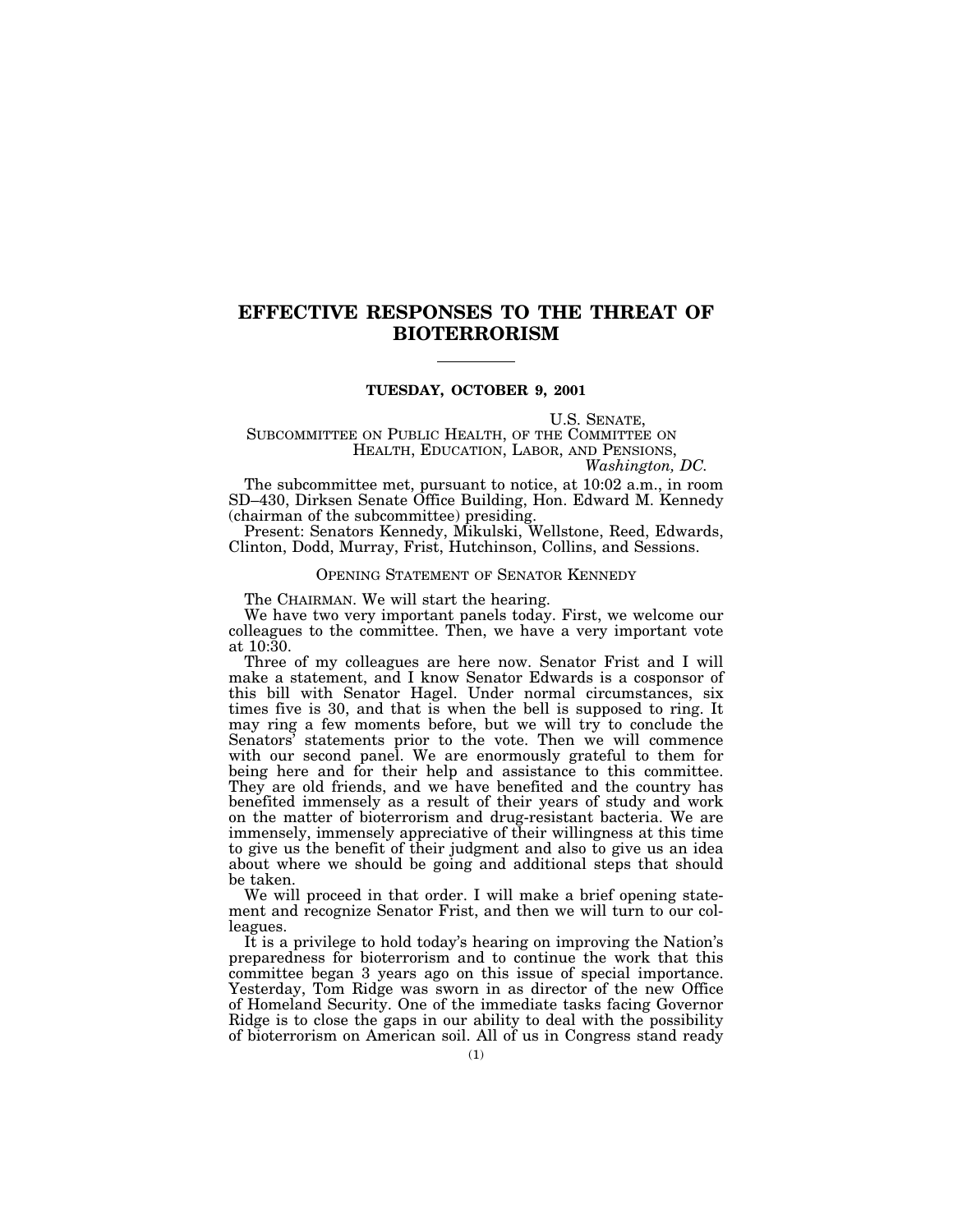to work with Governor Ridge and Secretary Thompson on this vital assignment.

The response to the recent confirmed anthrax case in Florida and the suspected case in Virginia shows that there are many strengths in our public health and law enforcement systems. But as our witnesses today will attest, there is still much to be done. Every day we delay in expanding our capabilities exposes innocent Americans to needless dangers. We cannot afford to wait.

Senator Frist and I began addressing this challenge 3 years ago. Last November, our initial legislation to strengthen the Nation's capacity to respond to bioterrorism was enacted into law. Last week, we proposed a fivefold increase in current Federal funding to deal with the consequences of a possible bioterrorist attack. Today's hearing will provide further evidence that our \$1.4 billion plan is fully justified.

Our first priority must be to prevent an attack. That means enhancing our intelligence capability and our ability to infiltrate terrorist cells. It also means using the renewed partnership between the United States and Russia to make sure that dangerous biological agents do not fall into the hands of terrorists. We have worked with Russia to prevent the spread of nuclear weapons, and we must work together now to prevent the spread of biological weapons.

We must also improve America's preparedness for a bioterrorist attack. The keys to responding effectively to a bioterrorist attack lie in three key components—immediate detection, immediate treatment, and immediate containment.

To improve detection, we should enhance the ability of health professionals to recognize the symptoms of a bioterrorist attack, identify biological weapons accurately, and communicate essential medical information rapidly and securely.

To improve the treatment of victims of a bioterrorist attack, we must strengthen our hospitals and emergency medical plans.

To improve containment, we must make certain that Federal supplies of vaccines and antibiotics are available quickly to assist local health officials in preventing the disease from spreading. Developing new medical resources for the future is also essential. We should use the remarkable skills of our universities and biotechnology companies to give us new and better treatments in the battle against bioterrorism.

Senator Frist and I look forward to working with our colleagues on this committee and in Congress to achieve these extremely important goals. Senator Edwards and Senator Hagel have already put forward a number of significant proposals. We welcome the contributions and leadership of our colleagues, Senator Corzine, Senator Bayh, and Senator Cleland, a member of our Armed Services Committee who has taken a particular leadership position on this issue, as they testify before us today.

September 11 was a turning point in American history. Our challenge now is to do everything we can to learn from that tragic day and prepare effectively for the future.

[The prepared statement of Senator Kennedy follows:]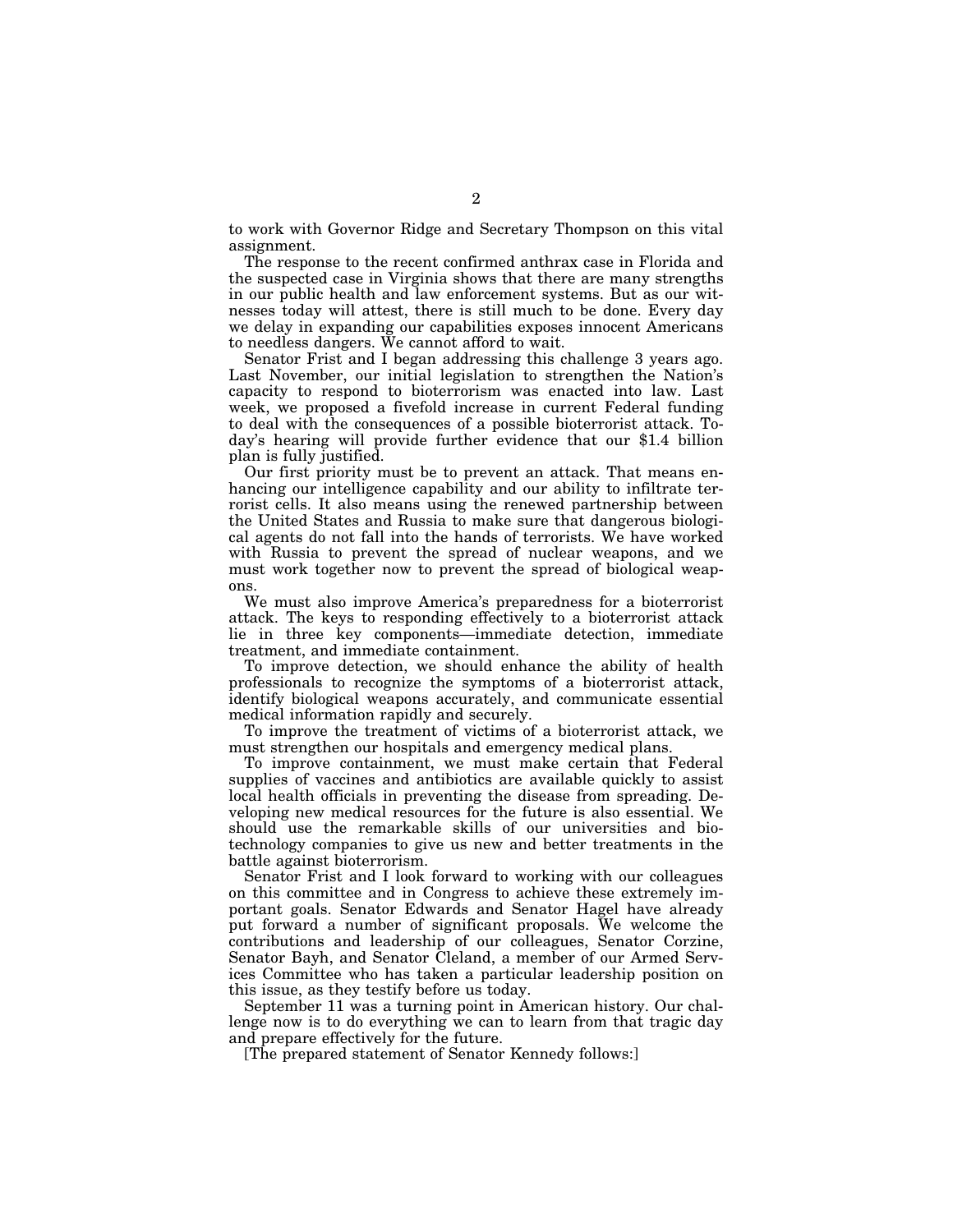# PREPARED STATEMENT OF SENATOR EDWARD M. KENNEDY

It's a privilege to hold today's hearing on improving the nation's preparedness for bioterrorism, and to continue the work that this committee began three years ago on this issue of special importance.

Yesterday, Governor Tom Ridge was sworn in as President Bush's Director of the new Office of Homeland Security. As our forces continue their actions over Afghanistan, we can expect that our enemies will try to strike against our country again. One of the most immediate tasks facing Governor Ridge as he takes on this new extraordinary responsibility is to close the gaps in our ability to deal with the possibility of bioterrorism on American soil. All of us in Congress stand ready to work with Governor Ridge and Secretary Thompson on this vital assignment.

The response of the Centers for Disease Control, the FBI, and local health authorities to the recent anthrax cases in Florida shows that there are many strengths in our public health and law enforcement system. But as our witnesses today will attest, there is still much to be done.

Last week, Senator Frist and I proposed a five-fold increase in current federal funding to deal with the consequences of a possible bioterrorist attack. Today's hearing will provide further evidence that our \$1.4 billion plan is fully justified, and that we should act now to provide this emergency funding.

We want to reassure all Americans that much has already been done to assure their safety from such an attack, and to minimize the spread of biological agents if an attack does occur. The kind of heroism we witnessed from average Americans on September 11 with Americans caring for and protecting their fellow citizens would take place once again in responding to a bioterrorist threat.

But every day we delay in expanding our capabilities exposes innocent Americans to needless danger. We cannot afford to wait.

That's why Senator Frist and I began addressing this challenge three years ago. Last November, our initial legislation to strengthen the nation's capacity to respond to bioterrorism was enacted into law. Now we look forward to working with the Administration and our colleagues in Congress to assure that the essential work of strengthening these defenses is accomplished as soon as possible.

Our first priority must be to prevent an attack from ever occurring. That means moving quickly to enhance our intelligence capacity and our ability to infiltrate terrorist cells, wherever they may exist. It also means using the renewed partnership between the United States and Russia to make sure that dangerous biological agents do not fall into the hands of terrorists.

Russia currently holds the largest supply of potential biological weapons. We have an opportunity now to make needed progress in securing these dangerous biological materials. We've worked with Russia to prevent the spread of nuclear weapons, and we must work together now to prevent the spread of biological weapons.

We must also enhance America's preparedness for a bioterrorist attack. Our citizens need not live their lives in fear of a biological attack, but building strong defenses is the right thing to do.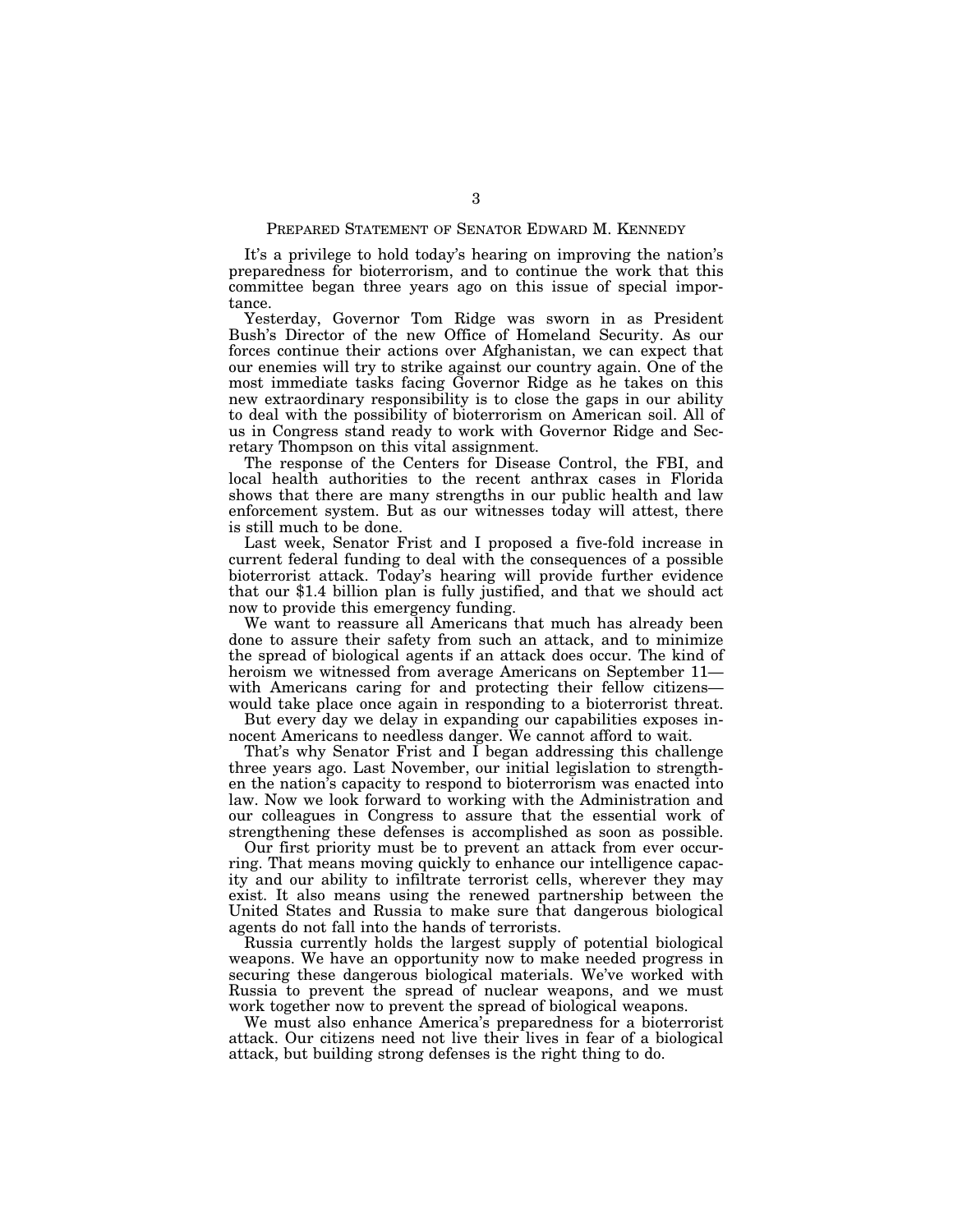Unlike the assaults on New York and Washington, a biological attack would not be accompanied by explosions and police sirens. In the days that followed, victims of the attack would visit their family doctor or the local emergency room, complaining of fevers, aches in the joints or perhaps a sore throat. The actions taken in those first few days will do much to determine how severe the consequences of the attack will be.

The keys to responding effectively to a bioterrorist attack lie in three key concepts: immediate detection, immediate treatment and immediate containment.

To improve detection, we should improve the training of doctors to recognize the symptoms of a bioterrorist attack, so that precious hours will not be lost as doctors try to diagnose their patients. As we've seen in recent days, patients with anthrax and other rarely encountered diseases are often initially diagnosed incorrectly. In addition, public health laboratories need the training, the equipment and the personnel to identify biological weapons as quickly as possible.

In Boston, a recently installed electronic communication system will enable physicians to report unusual symptoms rapidly to local health officials, so that an attack could be identified quickly. Too often, however, as a CDC report has stated: ''Global travel and commerce can move microbes around the world at jet speed, yet our public health surveillance systems still rely on a 'Pony Express' system of paper-based reporting and telephone calls.'' To improve the treatment of victims of a bioterrorist attack, we

must strengthen our hospitals and emergency medical plans. Boston, New York and a few other communities have plans to convert National Guard armories and other public buildings into temporary medical facilities, and other communities need to be well prepared too. Even cities with extensive plans need more resources to ensure that those plans will be effective when they are needed.

To improve containment, we must make certain that federal supplies of vaccines and antibiotics are available quickly to assist local public health officials in preventing the disease from spreading.

Developing new medical resources for the future is also essential. Scientists recently reported that they had determined the complete DNA sequence of the microbe that causes plague. This breakthrough may allow new treatments and vaccines to be developed against this ancient disease scourge. We should use the remarkable skills of our universities and biotechnology companies to give us new and better treatments in the battle against bioterrorism.

Much has already been done to improve the nation's readiness, but we need to be even more prepared. Senator Frist and I look forward to working with our colleagues on this committee and in Congress to achieve these extremely important goals. Senator Edwards and Senator Hagel have already put forward a number of significant proposals. And we welcome the contributions and leadership of our colleagues, Senator Corzine, Senator Bayh, and Senator Cleland, as they testify before us today.

September 11th was a turning point in America's history. Our challenge now is to do everything we can to learn from that tragic day, and prepare effectively for the future.

Senator Frist?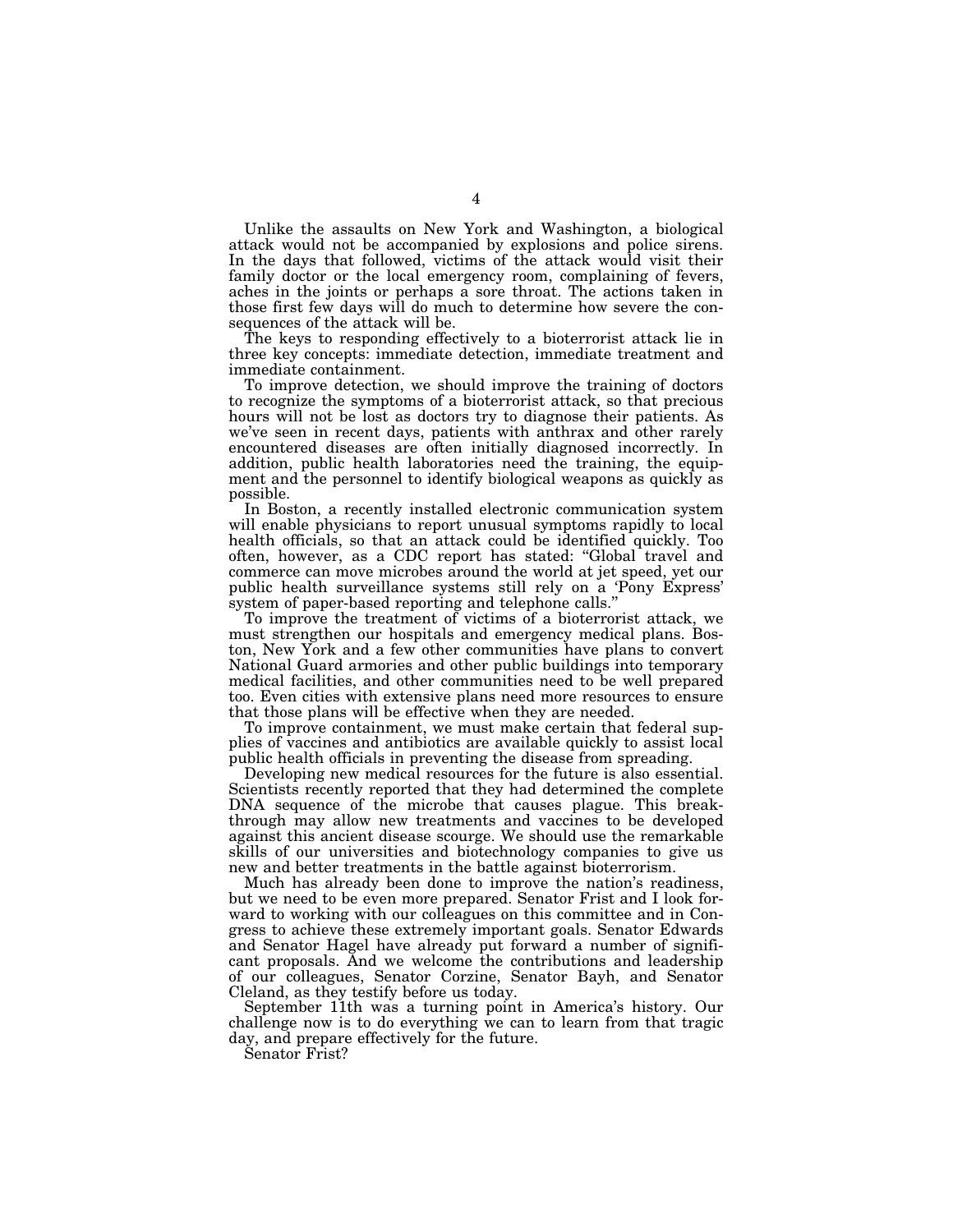## OPENING STATEMENT OF SENATOR FRIST

Senator FRIST. Thank you, Mr. Chairman.

As America begins to strike back against Osama bin Laden, his terrorist cohorts, and the Taliban regime for the brutal assaults of September 11, today we face the possibility that a new front in the war on terrorism has opened at home—a second potentially deadly case of anthrax discovered in Florida just yesterday.

Just as many of us never imagined that America's commercial airliners would be converted into weapons of mass destruction, it is perhaps beyond the grasp of many that the weapons of choice in the war of the 21st century may well be tularemia, smallpox, and anthrax. But this should come as no surprise. As we will hear today, the threats from biological and chemical agents are real. Terrorist groups have the resources and the motivation to use germ warfare.

Osama bin Laden has said publicly that it is his religious duty to acquire weapons of mass destruction, including biological and chemical weapons. We all know that rapid advances in agent delivery technology have made the weaponization of germs much, much easier.

Finally, with the fall of the Soviet Union, the expertise of thousands and thousands of scientists knowledgeable, trained professionally in germ warfare, may be available to the highest bidder. It can be bought.

Unfortunately, as we will also hear today, America is not yet fully prepared to meet the threat of biological warfare. Great strides have been made in the past 3 years, but there is much more to be done. There are gaps to be filled.

Today some of the Nation's leading experts on bioterrorism will help provide us further guidance as we prepare to meet this remote yet very real and growing threat. A biological or chemical attack on our soil could be even more deadly and more destructive than the recent attacks on the World Trade Center and the Pentagon.

Without a substantial new Federal investment in our public health infrastructure, increased intelligence and preventive measures, expedited development and production of vaccines and treatments, and constant vigilance on the part of our Nation's health care workers, a terrorist attack using a deadly infectious agent, whether delivered through air, through food, or by any other means, could kill or sicken millions of Americans.

Senator Kennedy has already mentioned the Public Health Threats and Emergencies Act of 2000 which originated in this committee and was ultimately passed. It provides a coherent and I believe relatively comprehensive framework for responding to health threats resulting from bioterrorism.

Last week, Senator Kennedy and I asked the administration and the Senate Committee on Appropriations to provide an additional \$1.4 billion for these activities. The vast majority of these funds would go toward a one-time investment in strengthening the response capabilities of our hospitals, our health care professionals, and local public health agencies that would indeed form the front line response team in the aftermath of a bioweapons attack.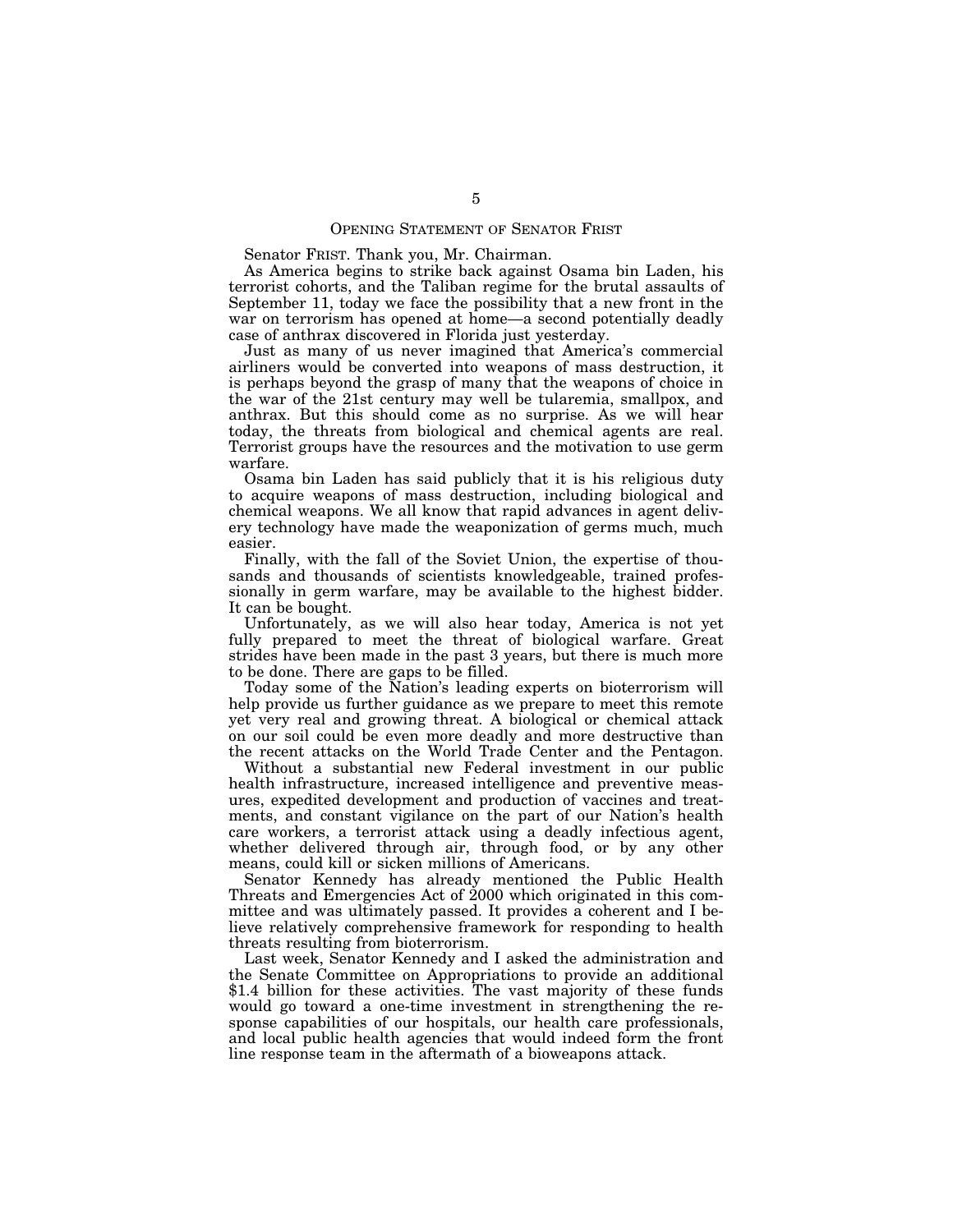I look forward to working with our colleagues in the U.S. Senate and with the administration toward this goal.

I too would like to recognize those Senators before us for their leadership on this particular issue. I believe their presence here is a heartening signal of the growing focus and commitment on the part of the United States Congress to take those steps necessary this year to make sure that our Nation is fully prepared to respond to any threat to the American people.

The CHAIRMAN. Thank you very much.

The CHAIRMAN. Senator Cleland, we welcome you to our committee. We enjoy serving with you on the Armed Services Committee where you have made this a particular area of your expertise.

Welcome.

# **STATEMENTS OF HON. MAX CLELAND, A U.S. SENATOR FROM GEORGIA; HON. CHUCK HAGEL, A U.S. SENATOR FROM NE-BRASKA; HON. EVAN BAYH, A U.S. SENATOR FROM INDIANA; AND HON. JON CORZINE, A U.S. SENATOR FROM NEW JER-SEY**

Senator CLELAND. Thank you very much, Mr. Chairman. I am honored to be here with my distinguished colleagues and with all of you.

Mr. Chairman, we have long known that the threat of bioterrorism has existed. In the mid-1990's, intelligence sources believed that Iraq had a sophisticated bioweapons program, and during the cold war, the Soviet Union produced unknown quantities of the smallpox virus.

In the wake of the September 11 attack on America, our intelligence agencies now State that there is a 100 percent chance of another domestic attack. What form of terror this attack will take is unknown, but we have seen bin Laden and his followers become more brutal and complex in their planning.

Are we fully prepared to deal with such bioterrorism events? The answer at the moment is clearly no.

Look at the results of the Johns Hopkins-sponsored ''Dark Winter'' smallpox bioterrorism exercise, which my former colleague and friend Sam Nunn participated in. There was another exercise, ''TOPOFF,'' regarding top officials regarding a nuclear and bioterrorism drill conducted this year to test the capabilities of the Centers for Disease Control and Prevention, the Federal Emergency Management Agency, the FBI and DOD. Both of these tests dramatically illustrate that our response to date is woefully inadequate to deal with a domestic bioterrorist event and that a reconsideration of both strategy and organizational structure is needed.

I would like to call the committee's attention this morning to restructuring and improving dramatically the CDC in Atlanta, GA, which is an international resource for fighting bioterrorism.

In 1999, I joined with Senators Kennedy, Mikulski, Murray, and my late friend Paul Coverdell to address the critically needed repairs and upgrade of the CDC's buildings and facilities. This has been an ongoing effort. The CDC is universally recognized as the lead Federal agency for protecting the health and safety of people at home and abroad, as well as the response and readiness for bioterrorist threats against the United States.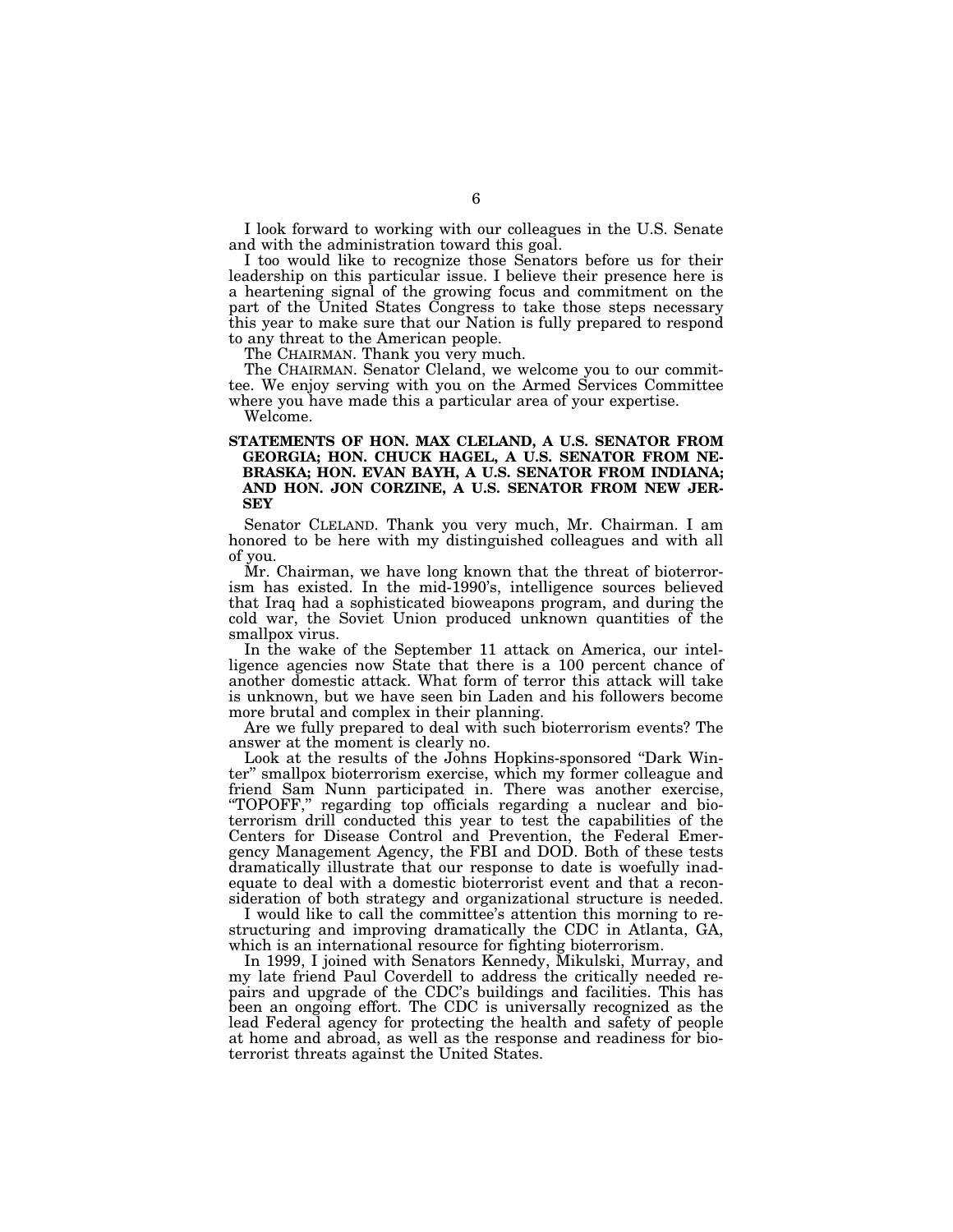However, Mr. Chairman, before last year, the CDC had been insufficiently funded to maintain the security of its perimeter and the safety of its laboratories. The CDC, which is based in Atlanta, was still using World War II-era buildings from a reclaimed army base. Scientists and laboratory staff were patching holes in the ceilings to protect their research studies. I have seen this kind of thing.

In fiscal year 2001, we started the first year of compressing a 10 year CDC renovation plan into 5 years. That is the massive upgrade that we are talking about. This faster upgrade is more critical now than ever before.

I would like to acknowledge three of Georgia's outstanding business leaders—Bernie Marcus, former head of Home Depot; Oz Nelknown as friends of the CDC. They called these horrible situations to my attention.

I would like to commend Senators Kennedy and Frist for your insights in developing and getting the Public Health Threats and Emergencies Act passed last year. This measure is critical in helping us to develop the needed infrastructure.

I also commend key provisions in the measure which would enable CDC to maximize its bioterrorism response capabilities and to improve the preparedness of communities and hospitals.

The level of preparedness for homeland defense that we will need to protect Americans will require money and resources and will take time. We can and must take the additionally needed steps and dramatically improve what we have in place, especially the CDC. This is one reason, Mr. Chairman, why I am seeking some \$100 million extra beyond the \$150 million that the President has requested for this fiscal year 2002 budget, and which will be going after three-quarters of a billion dollars of your \$1.4 billion bioterrorism budget.

I believe the President has taken an important step with the creation of a Cabinet-level position for homeland defense, but one of the key defenders in this homeland of ours is the CDC, and I urge my colleagues to pay special attention to that agency.

Thank you very much, Mr. Chairman.

The CHAIRMAN. I would just point out for the record, Senator, that you were tireless in pursuing the importance of upgrading the physical aspects of the CDC. None of us needs to be told how important that is in terms of its contribution to safety and public health. We were able to get that authorized and funded last year because of your intervention, and that has played an indispensable role both in New York and Florida.

Senator CLELAND. And with the anthrax scare, Mr. Chairman, the CDC has been able to be on top of that with 100 vials of antibiotics there to deal with that situation. But what we are talking about here is a bioterrorist attack where you have mass casualties, and we are patently unprepared to deal with that.

The CHAIRMAN. Thank you very much.

Senator CLELAND. I thank the chairman.

The CHAIRMAN. Senator Hagel.

Senator HAGEL. Mr. Chairman, thank you.

I wish to extend my thanks to you and Senator Frist for your leadership. It has been very much a part of this issue over a rather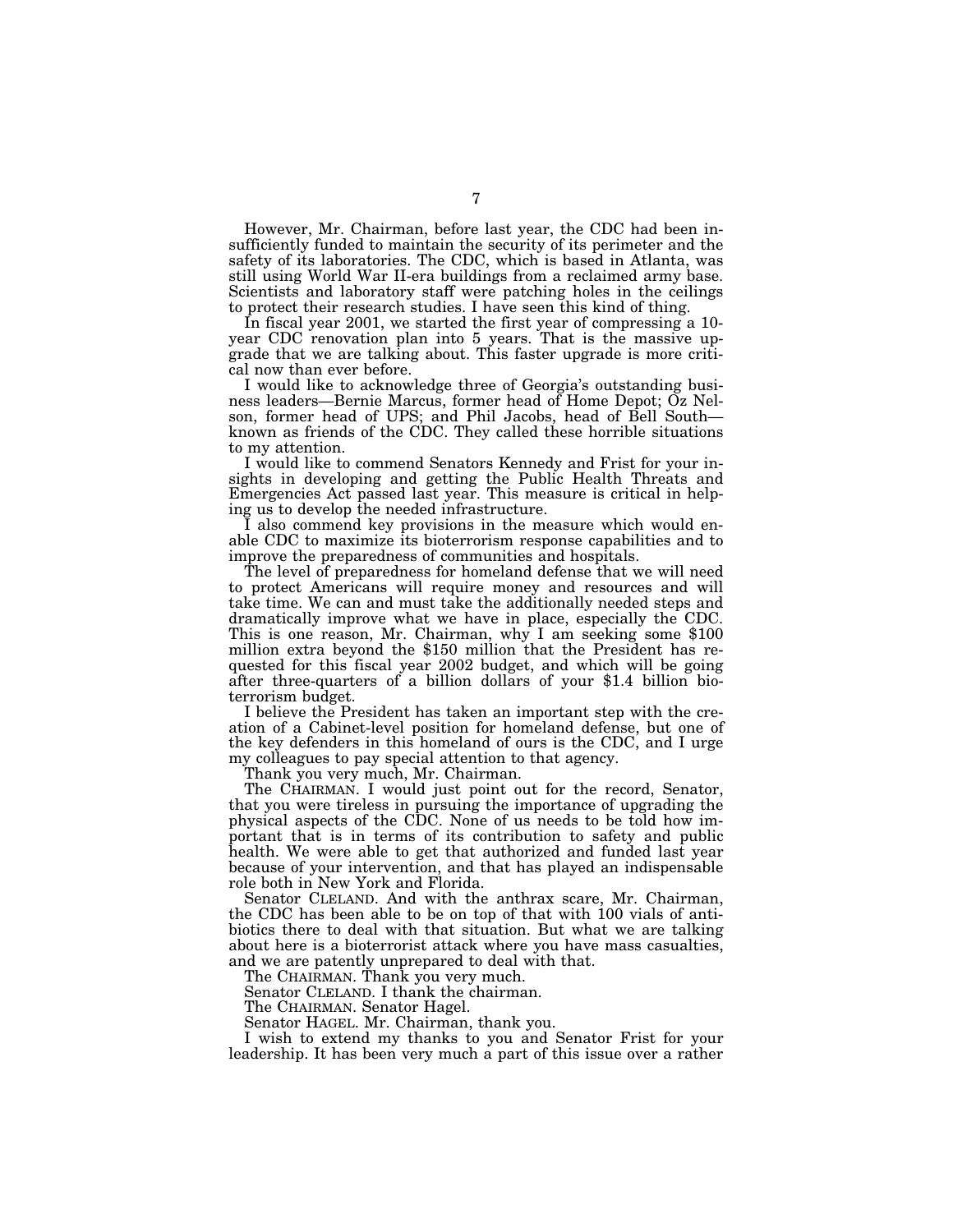sustained period of time; so to each of you, we appreciate that leadership and the very fast action that you are putting into place, especially with this hearing this morning, and the actions and consequences that will result from the hearing.

My colleague and your committee colleague, Senator Edwards, and I collaborated last week on a bill that you mentioned, Chairman Kennedy, that we have introduced. I would like to take the time to address some of the general areas of what Senator Edwards' and my bill will do to hopefully contribute to this very real threat that our country and the world face, and to also thank the professionals who will be coming behind this panel of Senators. They are the real professionals who understand the issue and who will be charged with some very significant responsibilities as we set some perimeters for them and provide them with the new resources that we must.

With that, the bill that Senator Edwards and I have introduced is a bill that addresses some very general areas of local, State, and Federal responders, and in particular the State and local first responders who are the ones who need, it is our belief, the resources because they are the ones who, as we have seen in New York and at the Pentagon, must deal with this on a real case basis and in real time.

So the \$1.6 billion bill that Senator Edwards and I have introduced focuses on some of the following key areas—developing and stockpiling vaccines and antibiotics at the Centers for Disease Control, Department of Energy, National Institutes of Health, and Department of Agriculture; it provides additional training and equipment to State and local first responders; it enhances disease surveillance through coordinated efforts between the CDC and State and local public health services to provide sophisticated electronic nationwide access to medical treatment, data, guidelines, and health alerts.

This bill also strengthens the local public health networks, including increased training, coordination, and Federal assistance. It assists local hospital emergency rooms with response training for personnel, biocontainment, and decontamination capabilities. It protects food safety and the agricultural economy from biological and chemical threats. This is a very significant part, Mr. Chairman, of our bill to focus on. It is one that I suspect, especially in light of the conversation that you and I had last week when we testified before the Senate Appropriations Committee, needs some attention.

We provide in this bill assistance to States and local governments and health facilities through a series of block grants. We believe it is the best approach, the most accountable and responsible approach, to let these State and local first responders deal with these resources and frame them as they believe they need them.

And our bill adds additional funding for Federal Government programs, much of what we are already doing, but we go further in some of these areas, and a number of agencies are connected to our efforts.

Mr. Chairman, Senator Frist, we are all grateful again for your leadership and for an opportunity for me to represent my colleague, Senator Edwards, and myself here this morning to address some of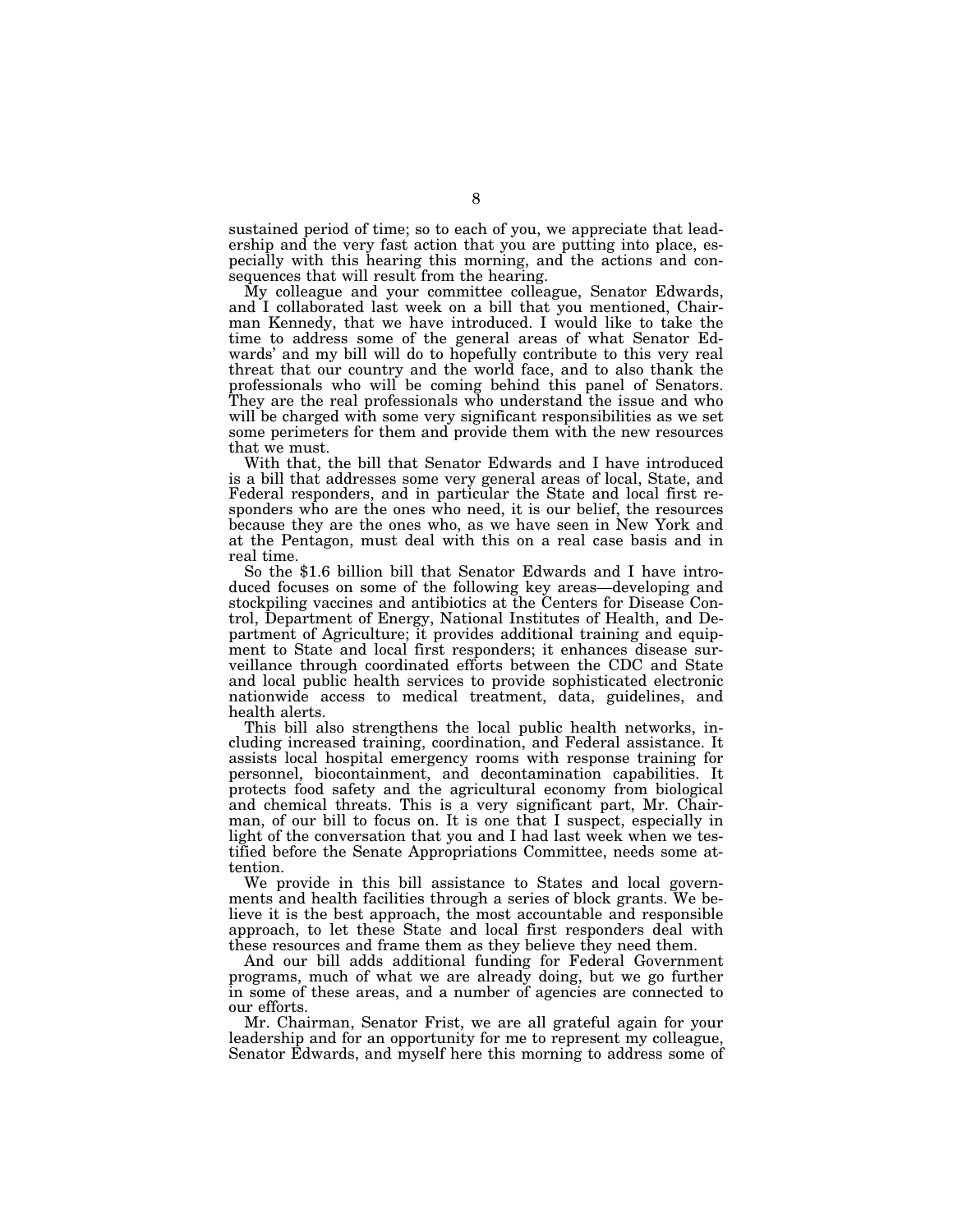the specifics of our bill and would be pleased to respond to any questions.

Thank you.

The CHAIRMAN. Thank you very much.

Senator Bayh?

Senator BAYH. Thank you very much, Mr. Chairman.

I would like to echo the words of my colleague, Senator Hagel, in thanking you and Senator Frist for having this hearing today and for your legislation. It is reassuring to the country to have two individuals who have dedicated their lives to the cause of public health leading us in this effort.

Senator Frist, I listened to your comments, and I whole-heartedly concur. I believe that biological weapons have been characterized as ''the poor man's nuclear weapon,'' and they pose a much greater risk to our country today than ever before. So to both you and Chairman Kennedy, I give my thanks for focusing on this very timely threat to our national security.

I want to acknowledge the good work of our colleague, Senator Hagel and my friend and colleague Senator Edwards. My proposal, Mr. Chairman, builds upon your work and Senator Frist's work and their work and seeks to refine and perhaps improve upon the area of State preparedness, which is vitally important to a successful response to an attack of this kind.

To Senator Cleland, my good friend, I would say, Max, that my proposal will be squarely within the context of the CDC, under its umbrella and its good leadership, so I thank you for your work in this regard as well.

Finally, Mr. Chairman, I am here today not only testifying in behalf of my own proposal but on behalf of seven of our colleagues, six of whom also served as former Governors and are well aware of the important role that State and local communities play in responding to any attack of this kind.

Mr. Chairman, I would like to build upon your recommendations, your legislation, and Senator Frist's and also Senator Hagel's and Senator Edwards', particularly in the area of State preparedness, because one of the things that we have learned, as you mentioned in your very eloquent opening remarks, is that State and local communities are on the front lines of responding to any threat to our country of this nature.

Yet, Mr. Chairman, it should be deeply concerning to all of us that a recent report indicated that too many States are not as prepared as they need to be to respond to a biological or chemical attack. As a matter of fact, the GAO just a few months ago determined that many States lacked the planning, the basic public health infrastructure, and the ability to respond to mass casualties or a surge of casualties that would be occasioned by a biological or chemical attack. And this, Mr. Chairman, in spite of the \$124 million that has been spent over the last 2 years assisting States and local communities to beef up their capacity. Clearly, more work needs to be done.

This is vitally important, as both of you have mentioned, because particularly in the area of a biological attack, it is quite possible that for the first several days while the diseases are communicable, cases could go undiagnosed or misdiagnosed because many of the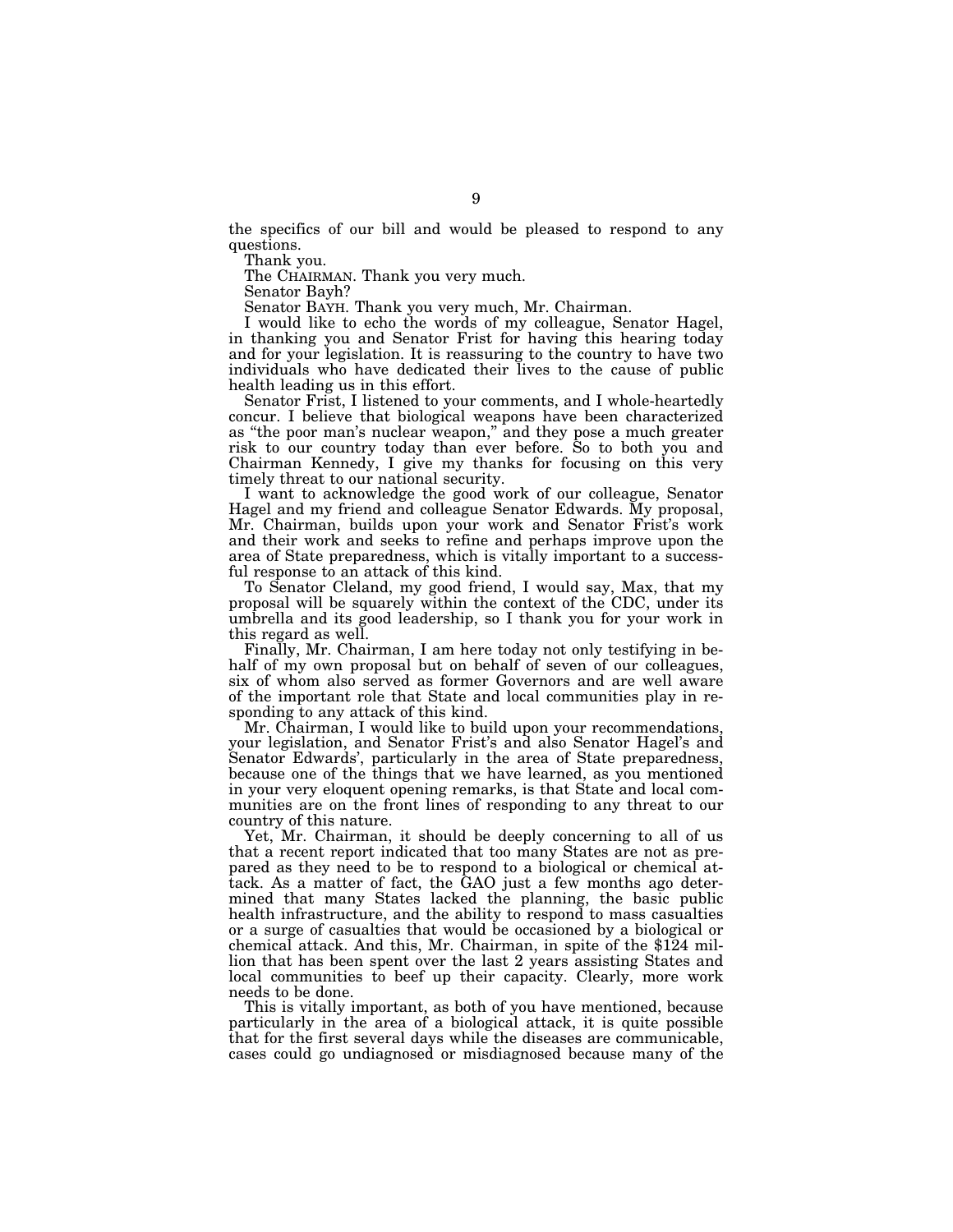symptoms, as I am sure Senator Frist would concur, replicate those of influenza or other diseases. So it is vitally important, Mr. Chairman, that we have trained health responders on the scene at the State and local level to make sure that we respond as comprehensively and quickly as possible.

Specifically, Mr. Chairman, I propose the following—that we allocate \$5 million per year to each individual State and an additional \$200 million to be allocated on the basis of population. I believe that this is an improvement, Mr. Chairman, over the competitive grant approach. Competitive grants work very well in many circumstances, but here, Mr. Chairman, I think we simply do not want to leave any State behind in its preparedness to respond to a biological or chemical attack.

It would be ironic, Mr. Chairman, if we left some States out. That would have the unintended consequence perhaps of identifying them as softer targets for anyone who would wish to do our country ill. So I would respectfully request that we allow every State to improve its planning to prepare for this eventuality.

Our proposal is somewhat more flexible than some others that have been suggested because it is impossible for those of us sitting in Washington here today to identify each State's needs and the myriad possibilities that need to be addressed. Therefore, we require a plan to be submitted to the Secretary of Health and Human Services detailing the State's proposal and describing in depth its training and other initiatives but giving greater latitude to Governors and local officials to allocate the resources as needed and as dictated by the requirements of each individual State.

Finally, Mr. Chairman, we would fund a simulation for each State so that each State could literally do a run-through of its plan to see where its strengths and weaknesses are and obviously improve those areas in need of additional attention. We require that they be part of the CDC's national communication network that has been underway for 2 years. We clearly need to have improved communication.

And finally, Mr. Chairman, we would provide some additional funding as necessary for the best practices program currently funded through the CDC so that States and local communities can learn from one another about what works and what does not work.

Again, Mr. Chairman, I would like to thank you, Senator Frist, and your colleagues on the committee for your courtesy today. State Governors and local officials are clearly on the front lines, and Mr. Chairman, I would like to work with you to ensure that those who will respond first to a disaster of this kind are prepared to do so in the most timely and effective manner.

I thank you for holding the hearing.

The CHAIRMAN. Thank you very much. We look forward to working with all of our panelists.

We are glad to welcome Senator Corzine. His State and its people have suffered immensely. We can understand why, having gone through the horrific experience on September 11, Senator Corzine wants to make sure that we as a country are prepared to deal with other potential challenges of bioterrorism.

We welcome you.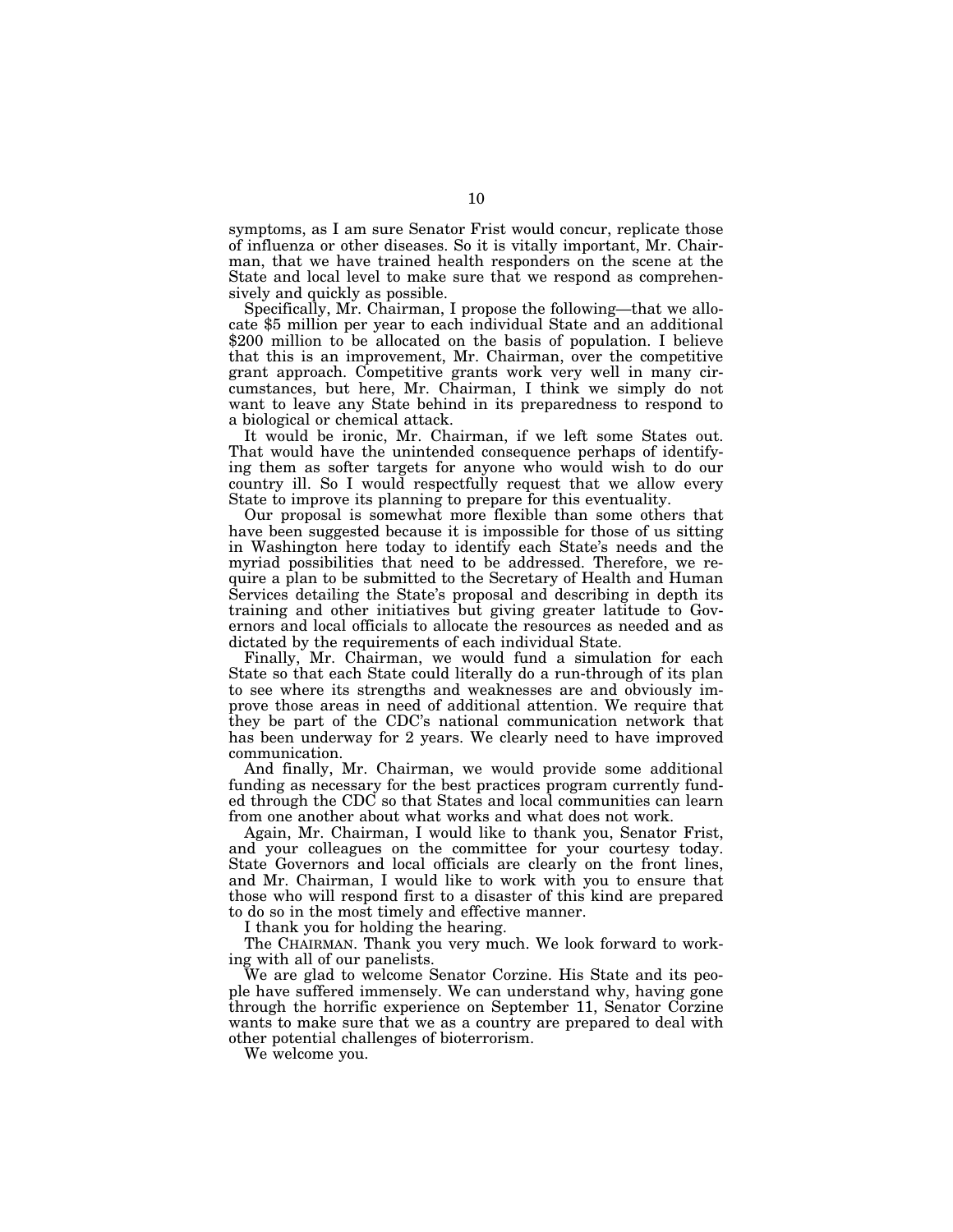Senator CORZINE. Mr. Chairman, Senator Frist, and members of the committee, I am truly appreciative of the opportunity to talk to you about the preparedness issue with regard to biological and chemical weapons. It is a real issue.

Just this last Friday, I sat with 34 hospital administrators in New Jersey and discussed this issue, and quite frankly, I came away chilled and sobered by the lack of coordinated planning with regard particularly to biological attacks. It is of very serious concern; I agree with many of the comments of my colleagues and do believe very much that it needs to be a very coordinated approach that works with the States and local governments.

I think there is a growing consensus not only in New Jersey but across the country that we are unprepared for a serious biological and chemical attack, and I compliment you and Senator Frist for your efforts and leadership in this area. I think it is terrific what you have proposed.

I would like to take it a step further, particularly with regard to the planning and coordination, and to that end, I introduced legislation, the Biological and Chemical Attack Preparedness Act, which happens to be S. 1508, really designed to build on your efforts, but it deals with improving coordination and planning of hospitals, State, local, and Federal governments in responding to these kinds of attacks.

This bill is in concert with Senators Torricelli and Jack Reed, and the fundamental goal is to ensure that every American has access to public health resources in the event of such an attack through pre-prescribed comprehensive and coordinated planning.

Our Nation's response, Mr. Chairman, to chemical and biological attacks will depend on a system that, frankly, is patchwork at best, and the disparities in planning and capacity of the various States and individual hospitals is really quite serious. It is in my own State and I suspect across the Nation.

Improving our preparedness will require, first, resources. My legislation, as the others have suggested, provides for a grant program that would help hospitals, States, and municipalities purchase the items, services, and training that would be needed in the event we need to meet this kind of disaster.

But simply distributing money is not sufficient in my view. We also need to ensure that every part of the country is covered and that they fully take up their responsibility in this area. We need a systematic, complete, comprehensive approach to the problem, with more coordination among the many parties involved.

In an effort to promote such coordination, I would require each State to promptly develop and implement a public health disaster plan that addresses biological and chemical weapon attacks. Each disaster plan would be created in consultation with the many stakeholders in the State health care infrastructure, but it would be complete.

The fact is they need to be developed for each individual State. The needs of New Jersey are more than a little bit different than those of Wyoming.

The legislation I propose has an accountability feature in it. It requires certification of the Department of Health and Human Services that we are meeting that comprehensive coverage element,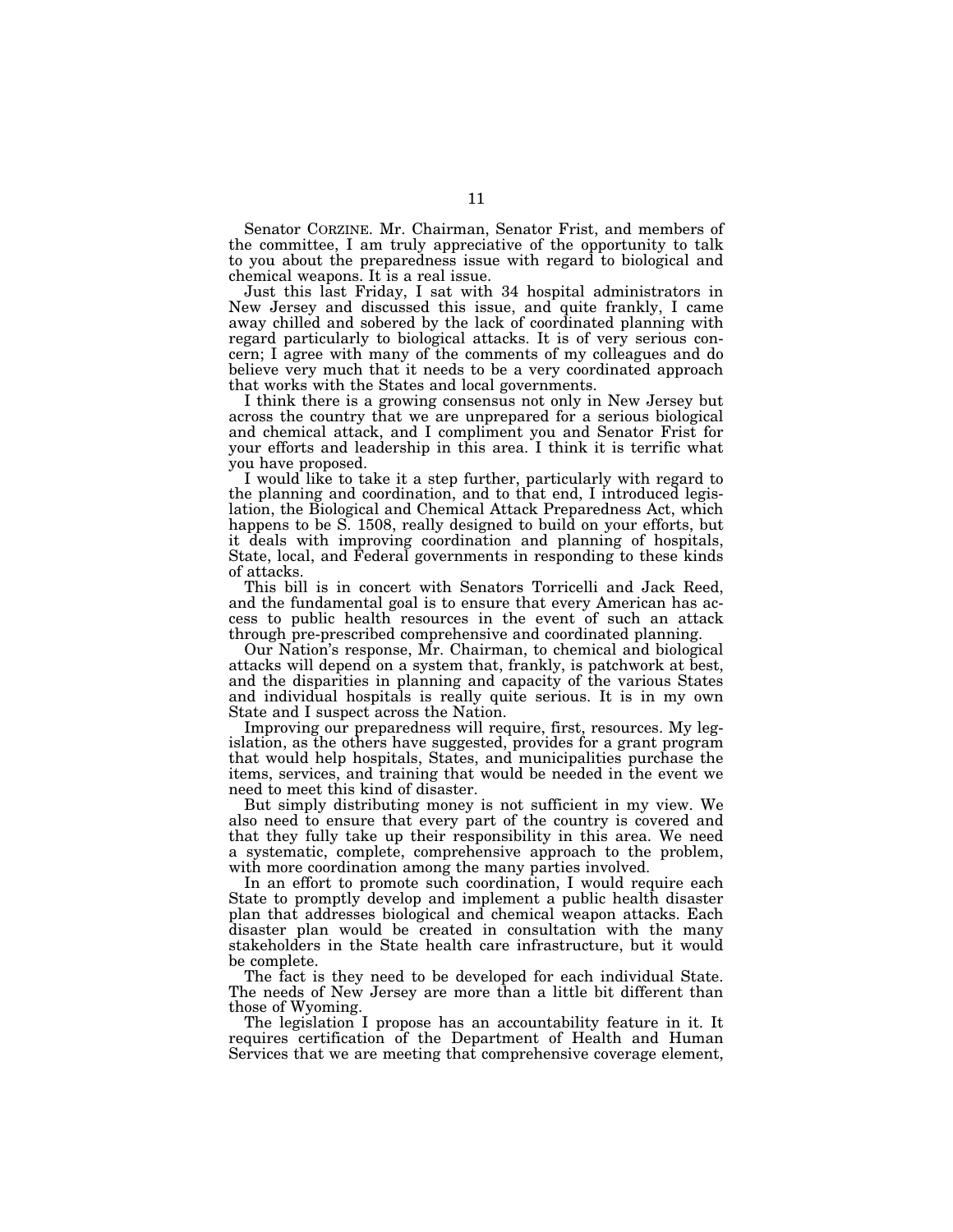and it has a condition that if those plans are not in place and do not meet the compliance requirements of Health and Human Services, then Medicaid funding would be held in abeyance.

As part of the disaster plan, each State would designate specific hospitals to assume responsibility for meeting related medical needs. One of the things that is very clear is that while this patchwork exists, everybody seems to be trying to meet the same problem, and there is a real need for a coordinated approach so that we do not overspend in this effort. We want to have a coordinated and comprehensive approach.

Mr. Chairman, I thank you for all the efforts that you and Senator Frist are making. I think we need to have an accountable system, one that takes into account the ideas of all those at the local level; but I think we need to move very quickly. This is a danger, and it is probably not whether, but when we will have to deal with these issues, as we are seeing in Florida now.

I appreciate this chance to comment, and I would like to work with my colleagues to make sure that we have that comprehensive approach for every American.

Thank you.

The CHAIRMAN. Thank you.

Senator Edwards is a cosponsor and is also a member of the committee. As a matter of courtesy, if you want to make a brief comment, Senator, in addition to what Senator Hagel has said about your bill, we would welcome it at this time. Then it would be our intention to recess and vote and return with the second panel.

Senator Edwards?

# OPENING STATEMENT OF SENATOR EDWARDS

Senator EDWARDS. Thank you, Mr. Chairman. I will be very brief because I know we need to get to the second panel.

Senator Hagel covered very well the legislation that he and I have introduced. I also want to thank the chairman and Senator Frist for all the work you have done, the leadership you have shown, and all the members of the panel. We need the contributions of everyone on this very important issue to our country.

The focus of Senator Hagel's and my legislation is on the people who will have to identify that a biological attack has occurred who will have to identify that a biological attack has occurred— your local emergency room, your local public health department, your family physician. These are the people who have to be trained and equipped to recognize and identify what is happening; and once they identify it, they have got to know what to do with that information.

In effect, what we need to do is provide education and training for local first responders, and put a disease surveillance system in place so they can transfer the information to the place it needs to go.

The second thing we need to do is make to sure that we have adequate antibiotics and vaccine available to treat whatever the biological agent is.

And the third priority is to deal with the issue of agri-terrorism, which I know all of us have had a great concern about. Senator Frist, Senator Kennedy, and I have discussed this. We need to protect our food supply, including our crops and farms.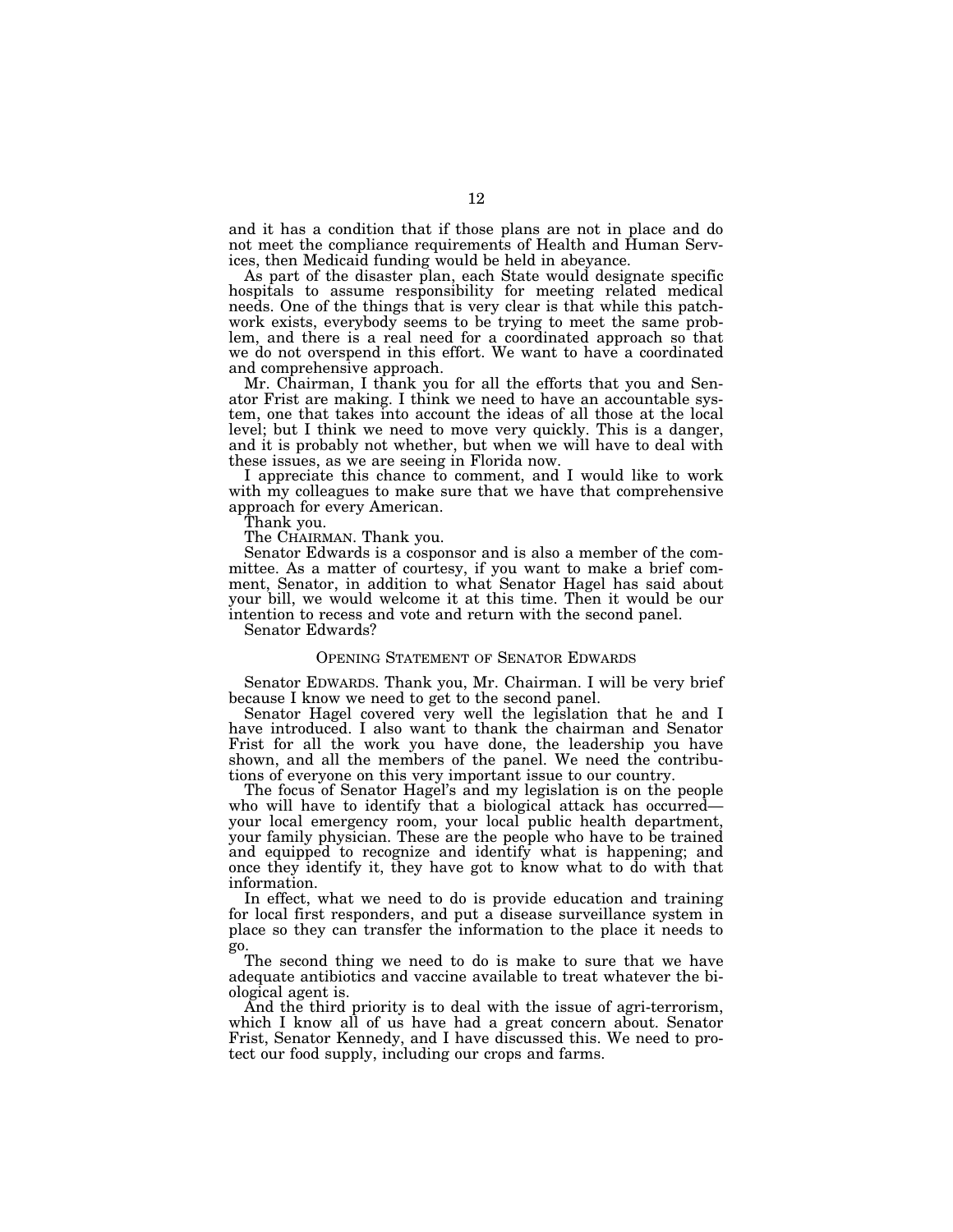And I might add that I think a very important component of our bill is that, in the past, a lot of the funding that has been appropriated bioterrorism has stayed in Washington, DC. I think that misallocation is an enormous mistake which our bill seeks to remedy. We can equip all the expert response teams in the world here in Washington, but the people who need help are the people out there on the front lines—the doctors, the emergency rooms, the nurses, and the public health officials. Our bill gets the money out of Washington to the place where I believe that it is most needed— the people on the front lines.

Mr. Chairman, I thank you for allowing me to make a statement. Senator Hagel, I thank you for your cosponsorship, and I thank all my colleagues for their very important contribution to this issue of national security.

The CHAIRMAN. I want to thank all of you very much.

A number of points caught my attention. One was Senator Bayh's mention of the difference in the grants approach. We have a competitive grant program because we have limited resources. Senator Frist can speak to this as well, but we would support the broader amounts for block grants with additional resources; we would be glad to work with you. It may be worthwhile to start that way in order to get this program started, but we do want to make sure that every State gets resources—but that moves the total amount up. I certainly feel that it would be justified, but it is basically a question of resources. We would be glad to work with you to take that into account.

Senator BAYH. Thank you, Mr. Chairman.

The CHAIRMAN. We thank all of the members. There are a lot of good ideas and a lot of areas covered that were not included in our proposal, so we value all of these suggestions. There will be others of our colleagues who have thought about this issue and have been meeting with experts back in their own communities. I think what is important for the American people to understand is that we have a way to go. But we have members of the administration and of Congress who are serious about trying to work through a process to do everything that we possibly can. We are committed to getting the resources out there, and we are going to go about our business in getting this job done.

We look forward to the next panel. They are the real experts. I think they can give the American people some very important insights about where we are in addition to what we should be doing.

We will recess now for 10 minutes.

[Recess.]

The CHAIRMAN. The committee will come to order.

We have a very distinguished panel of experts in bioterrorism. Janet Heinrich led the team that prepared the recent GAO report on bioterrorism. As we developed legislation last year, Senator Frist and I were struck by how difficult it was to get a clear accounting of Federal activities in bioterrorism. We are grateful to her for the comprehensive and insightful report on this issue.

We welcome any comments that Senator Mikulski would like to make by way of introduction of Dr. Donald Henderson.

Senator MIKULSKI. Thank you very much, Mr. Chairman. Again, I want to thank you and Senator Frist for organizing this hearing.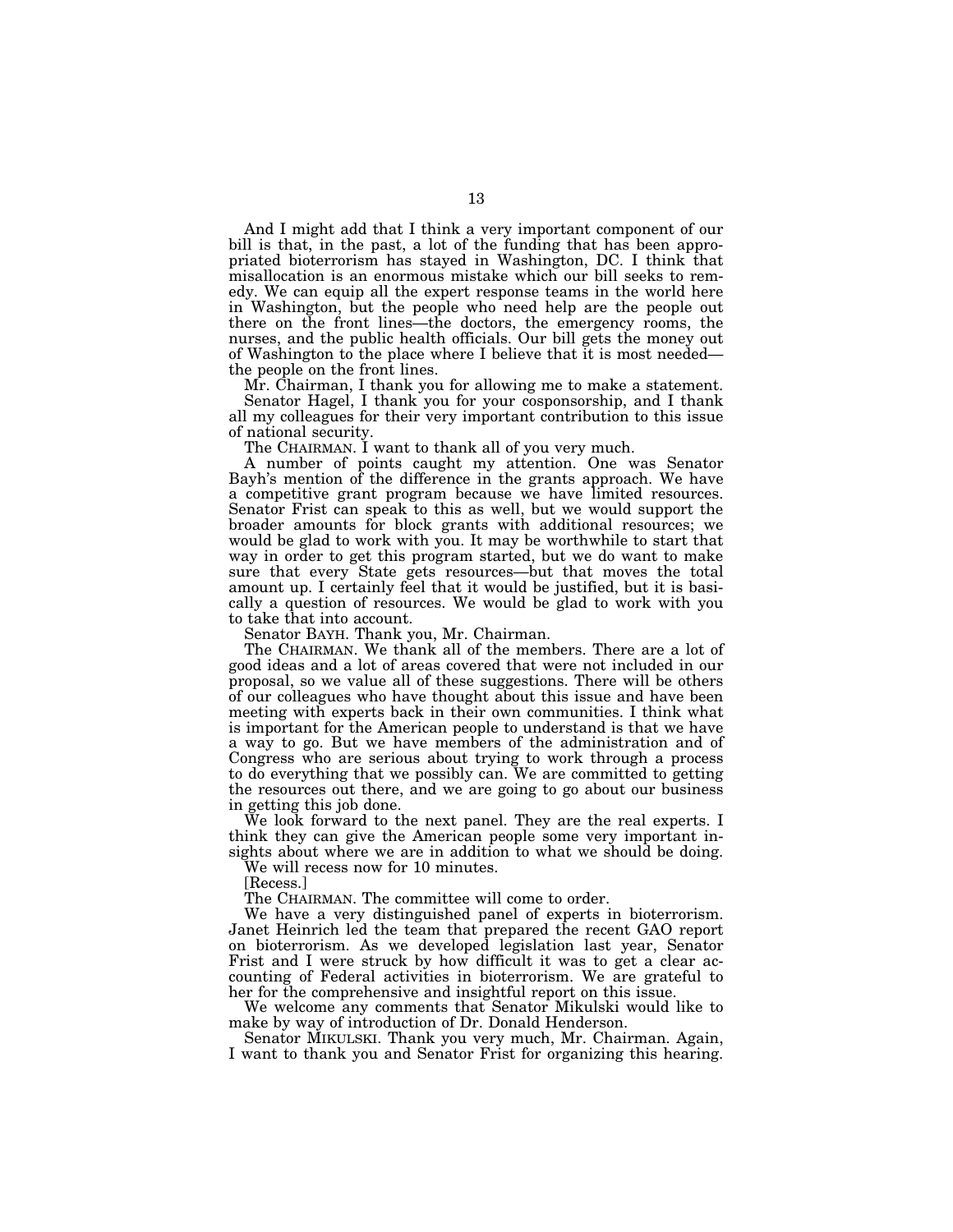What I am so proud of is that both of you have taken the leadership well before this gruesome attack on the United States of America. Your leadership in other hearings on bioterrorism as well as your leadership in improving the public health infrastructure I think has laid the groundwork for us to be able to be ready, prepared, and able to respond. So I wish to thank you.

Mr. Chairman, many of us have been working on this issue for some time, and I am proud to introduce to you one of the outstanding people in the United States of America in the field of epidemiology, eradicating disease, and helping America be prepared now.

Dr. Donald Henderson comes to the table having recently been appointed by Secretary Thompson to head his Bioterrorism Advisory Panel. You could not have picked a better witness, and Secretary Thompson could not have picked a better person. Dr. Henderson is known globally for his leadership in eliminating smallpox around the world and also was dean of the Johns Hopkins School of Public Health.

After leaving that post, he assembled the Center for Civilian Biodefense Studies, a small group operating out of Johns Hopkins that, quite frankly, I have going through earmarks—those little congressional mandates—because nobody else thought it was an important issue. Those little earmarks enabled Dr. Henderson to assemble the staff to do a good job.

I really encourage us to listen to him because yes, we do need to do prevention and work through our law enforcement and national security, and yes, we need to be prepared, and we are going to have questions of Dr. Henderson and the panel, and we need to be able to respond. I am concerned that, after all the early surveillance and after all the detection, we will not be ready to respond because our first responders themselves will be wounded warriors.

So we look forward to listening to our experts, and Mr. Chairman, I really think we need to move with a great sense of urgency both here, with our authorizing, as well as with the appropriations, because we need to be able to manage the attacks, and we also need to manage the panic around those attacks.

So I am very honored to introduce Dr. Henderson to you. [The prepared statement of Senator Mikulski follows:]

# PREPARED STATEMENT OF SENATOR MIKULSKI

Mr. Chairman, thank you for holding this important hearing today on bioterrorism. I want to applaud you and Senator Frist for your leadership on this issue. I extend a special welcome to Dr. D. A. Henderson, Director of the Center for Civilian Biodefense Studies at Johns Hopkins, a real hero and an expert in his field.

What happened on September 11th was not only an attack against America. It was a crime against democracy, and decency. It was a crime against humanity. American citizens, American aircraft, American buildings were brought down by these barbaric terrorist attacks. Yet the American people—and our free and open society—stand unbowed and united.

Now Americans are more determined than ever to protect the safety and security of this great nation. Bioterrorism is one of the gravest threats and greatest challenges we face. Preparing our federal, state, and local governments to detect and respond to a bio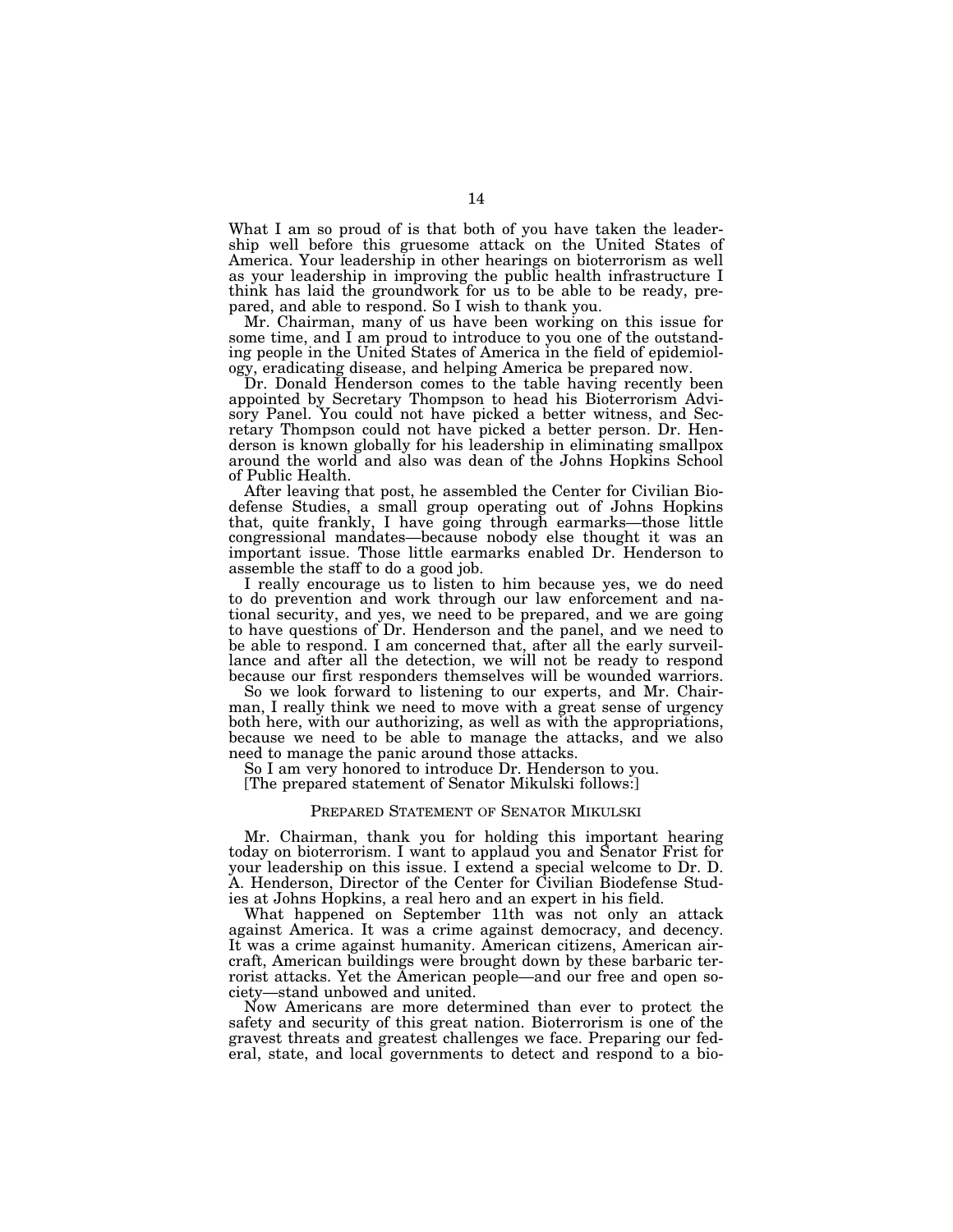terrorist attack will require an enormous commitment of resources and the coordination of nearly every federal agency. It's a daunting task, but the United States Congress—and the American people— are up to the challenge.

Efforts are underway. I was proud to be an early cosponsor of Senator Frist and Senator Kennedy's Public Health Threats and Emergencies Act that became law last year. Strengthening our nation's public health infrastructure is essential to our preparedness for and response to a bioterrorist attack. I have been working with my colleagues on the Subcommittee and on the Appropriations Committee over the last couple of years to make sure we have the infrastructure and resources to prepare ourselves for this threat. Now it's time to step up these efforts.

Many federal agencies and departments have been involved— from the Centers for Disease Control and Prevention to Ft. Detrick in Maryland that is on the frontline of bioweapons research to develop our best defense against these weapons. As Chairman of the Appropriations Subcommittee that funds the Federal Emergency Management Agency (FEMA), I am working with Ranking Member Bond and Director Allbaugh to ensure that FEMA is ready to handle its role of consequence management in the event of a bioterror-

ist attack.<br>An explosion of doctors' visits—not the explosion of a building may be the first sign of a bioterrorist attack. That's why we need a strong public health infrastructure—to detect a bioterrorist attack; to make sure federal, state, and local agencies have the resources, tools, and technology to combat bioterrorism; and to ensure that health professionals are trained to recognize the symptoms of potential biologic agents. We must encourage research into new drugs and vaccines to prevent against the effects of a bioterrorist attack. And we must give FDA the tools and resources it needs to protect the safety of our food supply. Investments in the fight against bioterrorism will pay off in other public health arenas such as antimicrobial resistance and infectious disease detection. Public health departments are on the front lines of this new kind of war. Let's make sure they are combat ready and fit-for-duty.

Lines of communication and accountability among our federal agencies, as well as at all levels, must be clear. Cowardly terrorists don't respect borders or boundaries. I want to make sure that our government agencies aren't letting jurisdictional boundaries or smokestack mentalities prevent the type of critical planning and training our country needs.

I look forward to the testimony of all our witnesses today. We have much to learn and much to do. This is a national problem that requires a national solution and national leadership from the federal government. It requires the best and the brightest at all levels of government and industry. We must not wait for another disaster to occur. We must be ready with a plan of defense and a plan of offense. I look forward to working with my colleagues to make sure that we are combat ready for a bioterrorist attack. Thank you.

The CHAIRMAN. Thank you so much.

Dr. Henderson, Senator Frist and I both want to thank you so much for your help in drafting our own legislation. You were good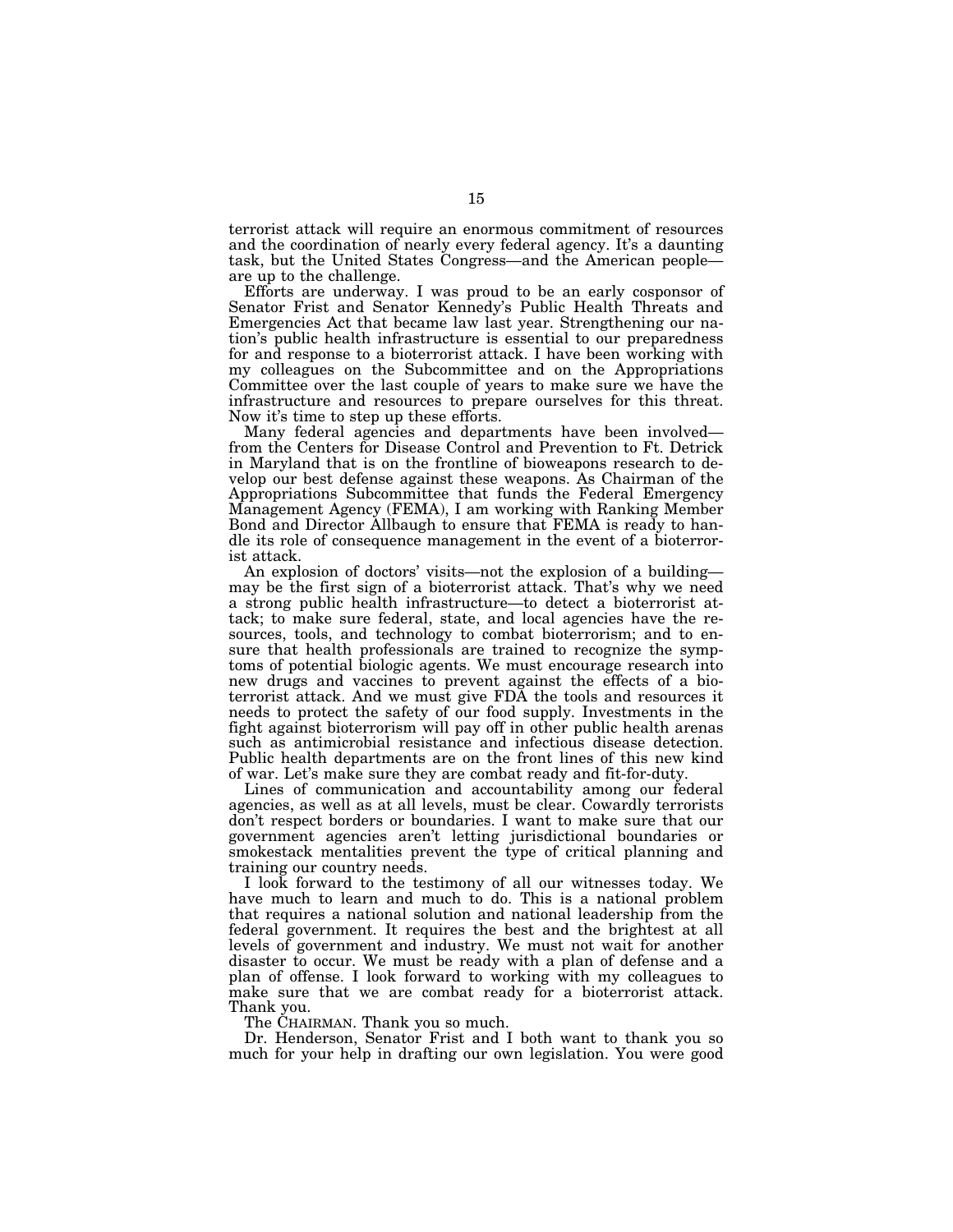enough to give up part of your vacation to come back. You have a longstanding commitment in this area, and we look forward to your testimony.

I see my colleague Senator Wellstone here, who would like to introduce a very special witness, and we are glad to hear from him. Senator WELLSTONE. Thank you, Mr. Chairman. I will be very

brief.

Mr. Chairman, it is interesting that Michael Osterholm, of whom we are very proud in Minnesota, dedicated his book, ''Living Terrors: What America Needs to Know to Survive the Coming Bioterrorist Catastrophe''—which is unfortunately prophetic—to ''Donald Henderson who, more than 20 years ago, led mankind's greatest public health and medical accomplishment, the eradication of smallpox, and who has courageously entered the fight again to prevent its horrible return.''

I also want to honor you, Dr. Henderson. If Dr. Osterholm does, then I certainly as a Senator from Minnesota will do so as well.

Michael Osterholm was the former Minnesota State Epidemiologist, and he has been internationally recognized. I think Senator Frist and Senator Kennedy have both met with Michael, and I thank both of you for your very fine work. He has been an internationally recognized leader in the area of infectious disease for the past two decades. He is a recipient of numerous honors and awards, and he served as personal advisor on bioterrorism to the late King Hussein of Jordan. He has led numerous successful investigations into infectious disease outbreaks of global importance. He has lectured around the world, and he is now director of the Center for Infectious Disease Research and Policy and professor at the School of Public Health at the University of Minnesota.

He is a very strong, steady, intelligent, experienced voice, and we thank him for being with us.

The CHAIRMAN. Thank you very much.

We are also fortunate to have Dr. Mohammad Akhter, who has been a leader in public health, director of the American Public Health Association. He has been a dedicated and skilled advocate for better health for all, and through his clinical practice around the world, he has encountered some of the infectious diseases that might be used in a biological attack. So our committee looks forward to hearing from him.

And finally, Janet Heinrich led the team that prepared the recent GAO report on bioterrorism. I mentioned earlier, Dr. Heinrich, how helpful it was to get your report and how much we appreciate your assistance in finding out where the gaps are and the areas we should be addressing. We are looking forward to continuing to work with you to try to address those observations. So, in the great tradition of the GAO, it is very constructive and helpful work, and we are looking forward to your testimony.

Dr. Henderson, please.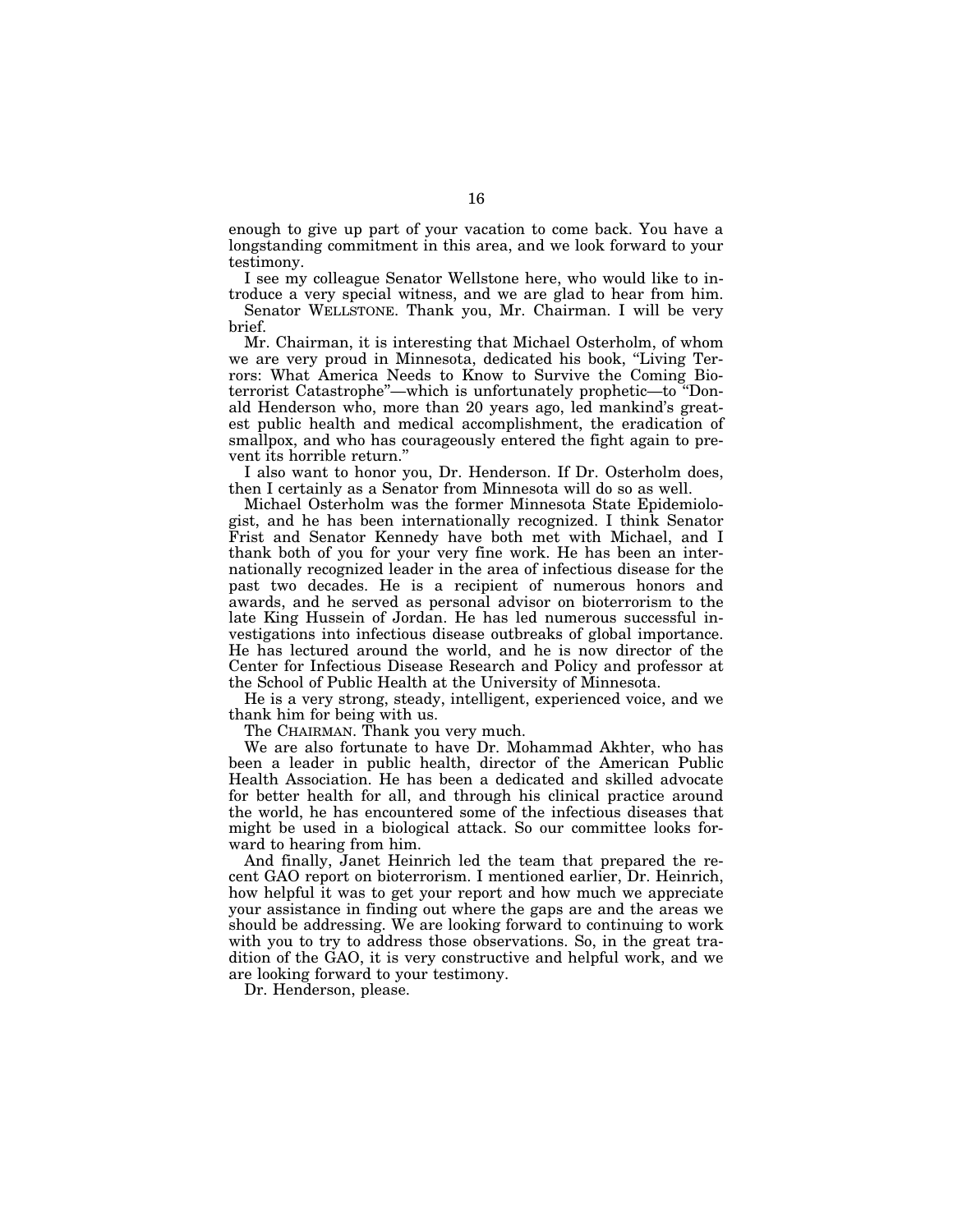**STATEMENTS OF DR. DONALD A. HENDERSON, DIRECTOR, JOHNS HOPKINS CENTER FOR CIVILIAN BIODEFENSE STUD-IES, BALTIMORE, MD; JANET HEINRICH, DIRECTOR, HEALTH CARE AND PUBLIC HEALTH ISSUES, U.S. GENERAL AC-COUNTING OFFICE, WASHINGTON, DC; DR. MOHAMMAD N. AKHTER, EXECUTIVE DIRECTOR, AMERICAN PUBLIC HEALTH ASSOCIATION, WASHINGTON, DC; AND MICHAEL T. OSTERHOLM, DIRECTOR, CENTER FOR INFECTIOUS DIS-EASE RESEARCH AND POLICY, UNIVERSITY OF MINNESOTA, MINNEAPOLIS, MN**

Dr. HENDERSON. Thank you, Mr. Chairman and distinguished members of the committee, for this hearing and for your leadership in this field, and my appreciation to Senator Mikulski for her very generous introduction.

Tragically, we find ourselves contemplating the possibility of a bioterrorist attack on U.S. civilians. As we consider these grave matters, it is important that we recognize that that attack is by no means a foregone conclusion; but the risk of this is not zero.

Some of the distinguished experts in this field have pointed out that it is difficult to identify a pathogenic organism, to grow it properly, to put it in the proper form, and then to disperse it. I think we need to remind some of our distinguished experts in the field that those who flew the airplanes into the trade towers did not know how to make airplanes. They have money, they have access, and they can coopt that which they do not have.

There is much that can be done if we take some prudent action beforehand. It has been emphasized by several that the first responders are health care workers and public health officials. There are many who still do not appreciate this and who still seem to think that we would be dealing with fire, police, and emergency rescue people. They will be needed for explosive and chemical events, but a bioterrorist attack on the United States would be completely different from the events of September 11. It would in all likelihood be a covert attack. There would be no discrete event, no explosion, no immediately obvious disaster to which the firefighters and the police and the ambulances would rush. We would know we had been attacked only when people began appearing in emergency rooms and doctors' offices.

Our ability to effectively deal with such an event depends directly on the capacity of our medical care institutions and our public health system to quickly recognize that an attack has occurred, to promptly identify those who might be at risk, and to deliver effective medical care, possibly on a massive scale.

A number of steps have been taken to prepare the Nation to respond, and clearly, I would say from my position that we are better positioned to do this now than we were several months ago, indeed, several weeks ago. But there is an awfully great deal that needs to be done yet.

On October 4, Secretary of Health and Human Services Tommy Thompson named me to chair an advisory council which is to work with him in furthering efforts to prepare the Nation to respond. I am honored to accept this post. The council is intended to draw on expertise and persons from across the country with varied experience at local, State, and Federal levels. The membership of the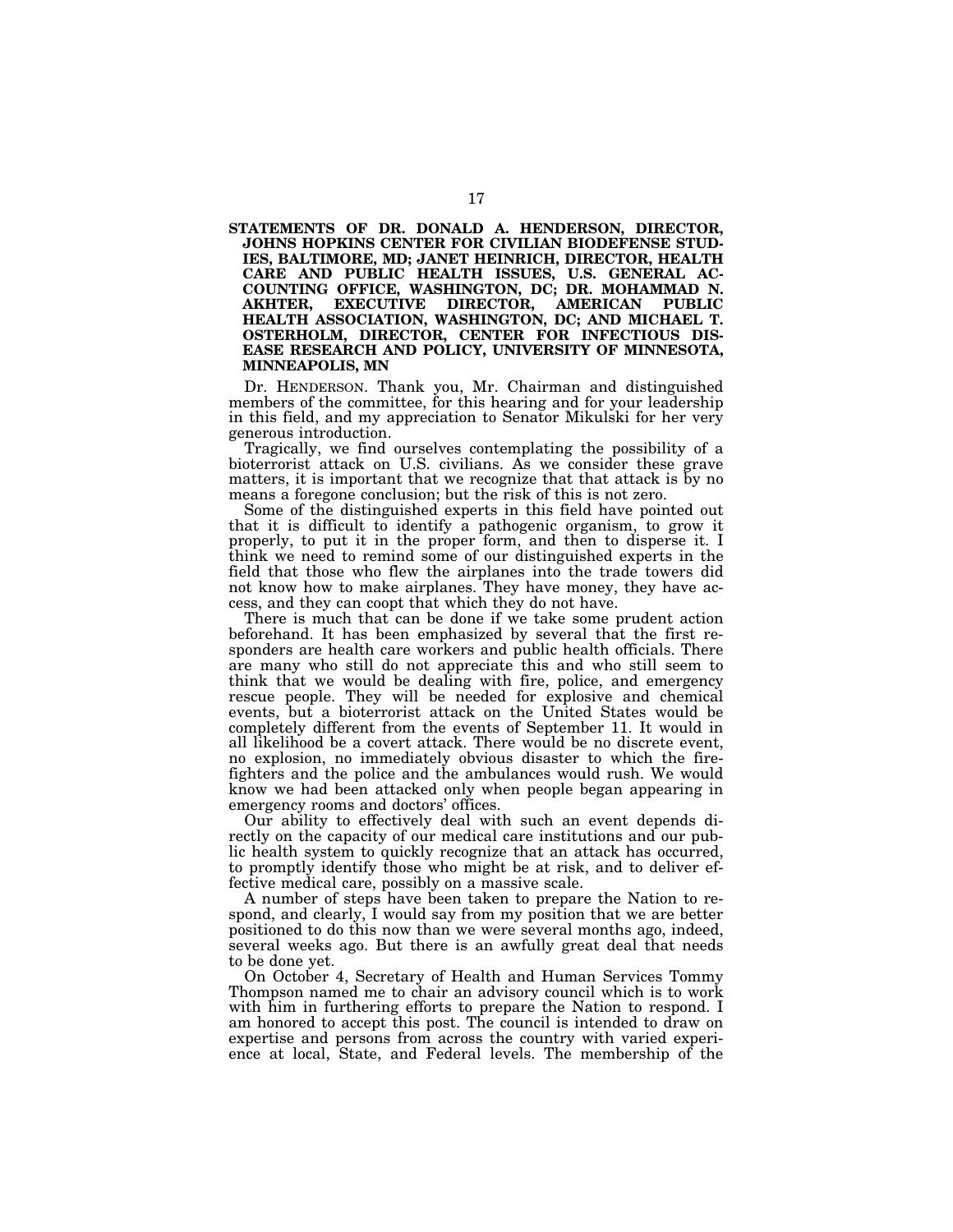council and its precise functions will be established within the next few days.

There is particular concern on the part of your committee and certainly at this time in the executive office as to needs in the immediate and near term—really, within the next 30 to 90 days—to better prepare the Nation to respond to possible acts of bioterrorism, and that is what I will tend to focus on.

In doing so, however, it is important that we bear in mind that there are no simple actions that we can take or one-time infusions of funding that will rebuild a deteriorated public health system quickly and provide the needed surge capacity in our hospitals to be able to cope on an emergency basis with large numbers of casualties. We do need a longer-term strategy.

The Department of Health and Human Services over the past several years, and especially in recent months, has taken a number of important steps to improve our readiness to respond to bioterrorism. There are many capable people working on a number of different projects. The efforts, however, still lack coherence. The diverse and disconnected efforts have to be brought together into a single unified program, and that is, I know, high on the Secretary's agenda. We need a single, centralized medical and public health strategy for preparing the Nation to respond.

State and local public health departments across the country are the real backbone for detection and response to biological weapons attack, and that has been noted earlier this morning. They need resources, and they need them urgently if they are to effectively carry out even the rudimentary actions which are absolutely essential for dealing with a major infectious disease outbreak.

It is difficult for me to exaggerate the deficiencies of our present public health capabilities. Assuming that Federal funds could expeditiously be made available, there will be need for an expedited process to get those funds to State and local levels. Reference has been made to block grants as perhaps being an approach to do that.

Such funds cannot be overly constrained, because certainly, priorities and needs do differ from Newark to Phoenix to Montgomery County, AL.

There are specific public health functions in need of immediate improvement. If we are to detect and rapidly identify a new health problem, health officials must be available 24 hours a day, 7 days a week, to take calls from clinicians reporting cases which may be suggestive of a bioweapons-related disease. In many areas of the country today, this is not done, and indeed it is not possible because of lack of personnel to take those calls.

Support in terms of training and equipment is being provided to a national network of 80 laboratories capable of diagnosing the principal threat agents. One of these laboratories in Florida is the one responsible for the early diagnosis of the anthrax case. That process needs to be substantially speeded up—that is, their capacity to differentiate a number of different organisms which ordinarily laboratories would not see—so that the full range of potential agents could be rapidly and accurately identified.

The Department of Health and Human Service began some years ago to require a national stockpile of drugs and equipment that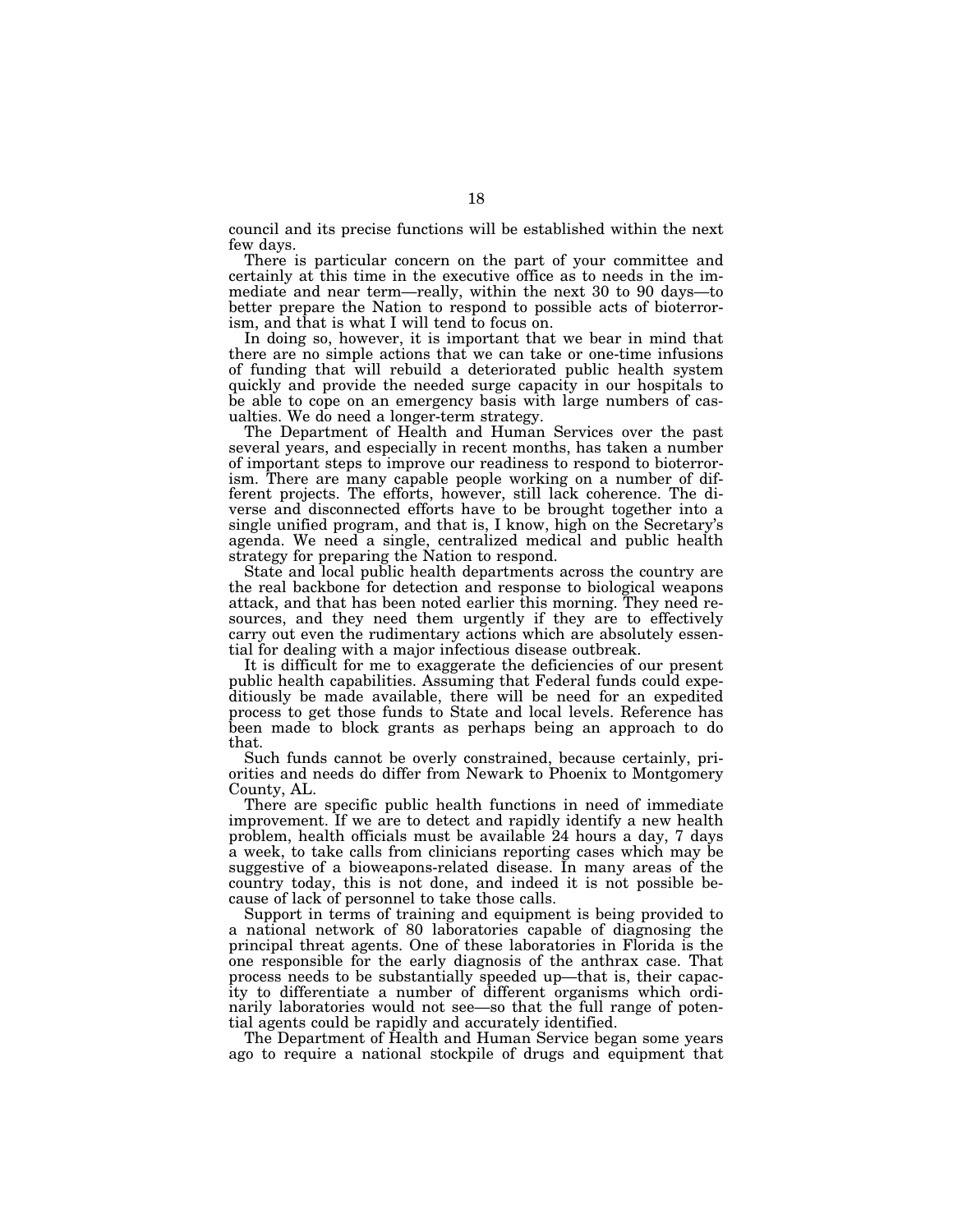could be called upon in case of need for a mass casualty situation. Because of recent events, the nature and quantity of materials available will need to be reviewed, and I have been asked to meet with an expert advisory group later this month to do exactly that.

Secretary Thompson has initiated a number of steps to ensure that the supplies of smallpox vaccine are immediately ready for distribution if needed and has taken steps to expand the amount of smallpox vaccine available at an early time.

But perhaps the most uncertain part of the equation that has not really been addressed is how to get those drugs and vaccines to the population involved in a very short period of time. Distribution is not easy. Health departments have had very little experience in the large-scale, rapid distribution of either drugs or vaccines. Here again is where resources are needed for the State and local health departments to undertaken contingency planning for distribution and to prepare themselves.

However much we try to provide from the Federal level, we will be highly dependent on the knowledgeable people at the local level who know the area, as they say, know the territory, and know the buttons to push to get something done.

For our public health officials, emergency room health personnel, and infectious disease physicians, educational materials are urgently in need. At this time, many of these diseases are totally unknown to those who would be likely to see cases. To date, few good materials have yet to be provided.

Obviously, it does little good to have a public health system that can detect disease outbreaks and manage epidemics if we cannot take care of the sick people. Over the past decade, our hospitals and the medical care system have labored under intense financial pressures. One reaction to these pressures has been the elimination of excess capacity from the health care system. Today, few hospitals could respond effectively to a sudden, significant surge in patient demand. Indeed, based on our contacts with hospitals and hospital associations, we believe that 500 patients would overwhelm the health care systems of most cities.

The first step is to recognize that the problem exists and to encourage hospitals to join forces in the search for solutions. We would advocate an effort to establish regional consortia of hospitals, groups of institutions collocated in cities or counties around the Nation, to begin planning. Here, they need to plan with the State and local health departments.

But even simple steps will require money, and financial relief or incentives to enable hospitals to carry out these initial steps should be considered.

Finally, just a word on research and development. A well-conceived and integrated plan for research and development is clearly needed. We have a number of challenges. In the near term, we could use an improved anthrax vaccine, and a great deal has been done. With an intensive effort, that vaccine should be able to be available within a matter of a couple of years. There are new therapies to treat anthrax. We need drugs to deal with the complications of smallpox vaccine.

Beyond this, one could envisage an array of solutions that might prevent the use of biological weapons or at least mitigate the likeli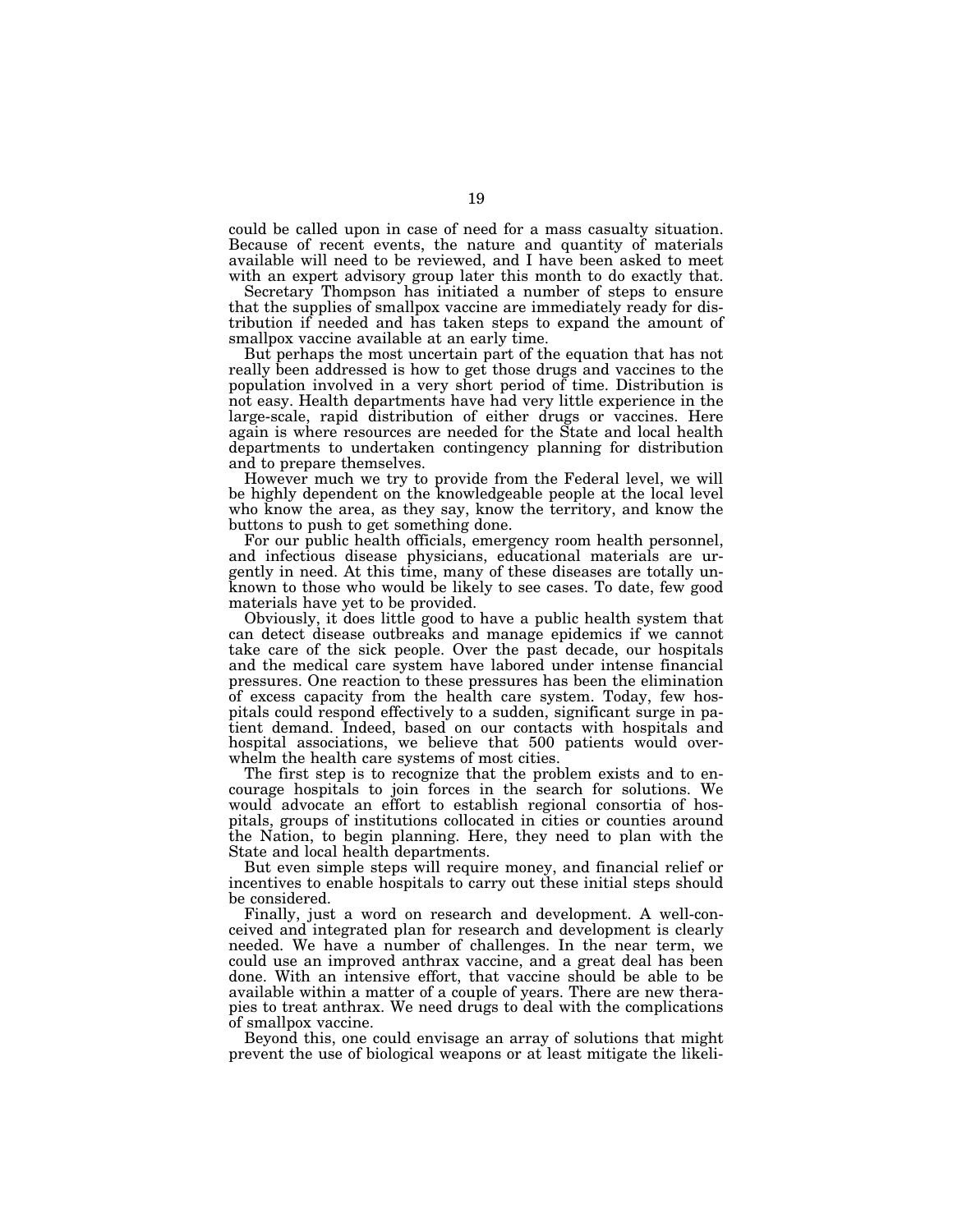hood of their use and so make bioterrorism and its consequences less likely or less severe. The science section of The New York Times today provides an interesting array to display some of the initiatives that might be taken.

But years and not months will be required for the development. Regrettably, I am afraid that biological weapons and biological terrorism will be with us for the foreseeable future.

Thank you, Mr. Chairman.

# The CHAIRMAN. Thank you, Dr. Henderson.

#### [The prepared statement of Dr. Henderson follows:]

#### PREPARED STATEMENT OF DONALD A. HENDERSON, M.D., MPH, DIRECTOR, JOHNS HOPKINS CENTER FOR CIVILIAN BIODEFENSE STUDIES

Mr. Chairman, distinguished members of the Committee, tragically, we find ourselves contemplating the possibility of a bioterrorist attack on US civilians. As we consider these grave matters, it is important that we recognize that such an attack is by no means a foregone conclusion although the risk is not zero. However, there is much that can be done—if we take prudent actions beforehand—to mitigate the consequences of an epidemic deliberately initiated by terrorists.

A bioterrorist attack on the US would be completely different from the events of 11 September. It would in all likelihood be a covert attack. There would be no discrete ''event''; no explosion, no immediately obvious disaster to which firefighters and police and ambulances would rush. We would know we had been attacked only when people began appearing in emergency rooms and doctors' offices with inexplicable illnesses or with seemingly common illnesses of unusual severity.

The ''first responders'' to bioterrorism would be health care workers and public health officials. Our ability to effectively deal with such an event depends directly on the capacity of our medical care institutions and our public health system to quickly recognize that an attack has occurred; to promptly identify those who might be a risk; to deliver effective medical care—possibly on a massive scale; and, should the bioweapon prove to be transmitted from person to person, to rapidly track and contain the spread of disease. A number of steps have been taken to fully prepare the nation to respond and, clearly, we are better positioned than we were several months ago, indeed several weeks ago, but much remains to be done.

On October 4, Secretary of Health and Human Services Tommy Thompson named me Chair of an Advisory body which is to work with the Secretary in furthering efforts to prepare the nation to respond to acts of bioterrorism or other attacks which could place large numbers of US civilian victims needing medical attention. I am honored to accept this post, but as I am sure you will understand, it is premature to discuss either the functions or composition of the Advisory Council other than to say that it will operate in accordance with the Federal Advisory Committee Act (FACA). It will draw on expertise and persons from across the country and with varied experience at local, state and federal level. The membership of the Council and its precise functions will be established within the next few weeks.

There is concern on the part of your Committee as to needs in the immediate and near-term—that is, the next 30–60 days—to better prepare the nation to respond to possible acts of bioterrorism and that I am happy to address. In doing so, however, it is important that we bear in mind that there are no simple actions or onetime infusions of funding that will rebuild a deteriorated public health system and provide the needed surge capacity in our hospitals to be able to cope, on an emergency basis, with large numbers of casualties. A longer-term strategy is critical. We must also, at the same time, embark on a search for better ways to prevent and treat infectious disease, especially those diseases likely to be used as biological weapons. We must find ways to use our significant assets in biomedical research to make bioweapons effectively obsolete as weapons of mass destruction.

HHS, over the past several years but especially in recent months, has taken a number of important steps to improve our readiness to respond to bioterrorism. There have been many laudable new initiatives, and existing programs that have relevance to bioterrorism response that have been promoted. Many capable people are working hard on a number of projects. The efforts, however, lack needed coherence. The task now is to combine these diverse and disconnected efforts into a unified program of action. We need a single, centralized medical and public health strategy for preparing the nation to detect and respond to bioterrorist attacks. It is an effort that appropriately should be managed by HHS, integrated across the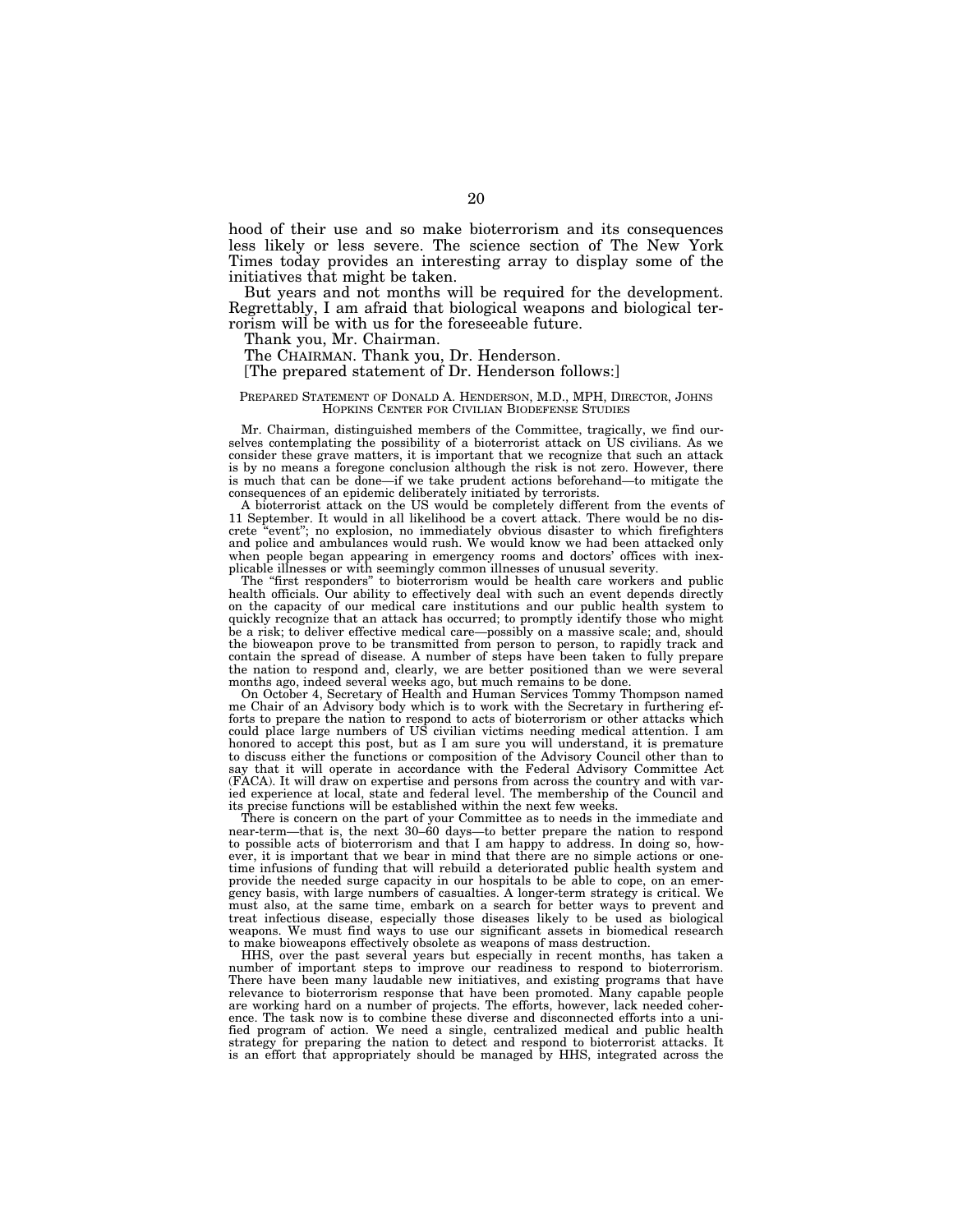Department, coordinated with state and local authorities, and able to interface efficiently with other federal agencies.

The difficulty of understanding and managing the complex interactions among the different agencies, levels of government and private sector organizations that have roles to play in bioterrorism response is profound. New partnerships must be forged. Policy makers must be educated to understand the operational realities faced by hospitals and public health agencies. They must recognize that protecting national security will demand investments in sectors not typically considered integral to defense strategy.

State and local public health departments across the country are the backbone for detection and response to a biological weapons attack. They need resources and they need them urgently if they are to effectively carry out even the rudimentary actions that are absolutely essential for dealing with a major infectious disease outbreak. It is difficult to exaggerate the deficiencies of our present public health capacities. Indeed, it is inaccurate to even call the varied public health structures at state, city and county level a public health ''system'', since many of these units are not connected or coordinated in any meaningful way. In the near term, it is important that we identify and support the essential steps needed to make this motley arrangement functional.

Assuming that federal funds can expeditiously be made available, there will be a need for an expedited process to get these funds to state and local level. The leisurely and tortuous administrative channels will need to be foreshortened so that funds become available in weeks, not months. Moreover, such funds should not be overly constrained by restrictive definitions of how they are to be spent. The variety of needs in the 50 state and 3000 local public health departments around the country are such that, for a program of this urgency and complexity, it would not be sensible for the federal government to dictate what the most urgent spending priorities should be in Newark or Phoenix or Montgomery County, Maryland.

#### **Public Health Functions in Need of Immediate Improvement**

#### *Systems Linking the Medical Community to Public Health*

If we are to detect and rapidly identify a new health problem, public health officials must be available 24 hours a day seven days a week to take calls from clinicians reporting cases which may be suggestive of such as a bioweapons-related disease. This is not possible in most areas of the country. Creating this vital link between the medical system—which is likely to be where the first evidence of a bioterrorist attack arises—and public health will in some cases require hiring more health department staff. In some locales, it may require purchasing beepers or an answering service. It need not—indeed, should not be—a high-tech operation, but it is vital to the early discovery of an intentional epidemic. And early discovery is vital to saving lives.

### *Improved Communications and ''Connectivity'' among Public Health Agencies*

There is a need to augment communications at local, state and federal level to assure the possibility for rapid communications 24 hours per day, 7 days per week between agencies.

# *Improved Laboratory Diagnostic Capacity*

Support in terms of training and equipment is being provided to a national network of more than 60 laboratories capable of diagnosing the principal threat agents. This process needs to be substantially speeded up so that the full range of potential agents can be rapidly and accurately identified.

#### *Ensuring the Adequacy, Availability of the National Pharmaceutical Stockpile (NPS)*

HHS began some years ago to acquire a national stockpile of drugs and equipment that could be called upon in time of need for mass casualty situations. Today, the NPS consists of caches of such supplies, located in strategic locations around the country. CDC has reported that these supplies can be delivered within 12 hours to any point in the nation. Because of recent events, the nature and quantities of materials available will be reviewed by an expert advisory group later this month.

In addition, Secretary Thompson has initiated a number of steps to ensure that the supplies of smallpox vaccine held by the federal Centers for Disease Control and Prevention (CDC) are immediately ready for distribution if needed. The Secretary has recently directed that the amount of smallpox vaccine produced under the HHS contract with Acambis be significantly increased, and has taken steps to move up the date of delivery.

Perhaps the most uncertain part of the equation in getting drugs and vaccine to the population relates to the question of distribution. Health departments have had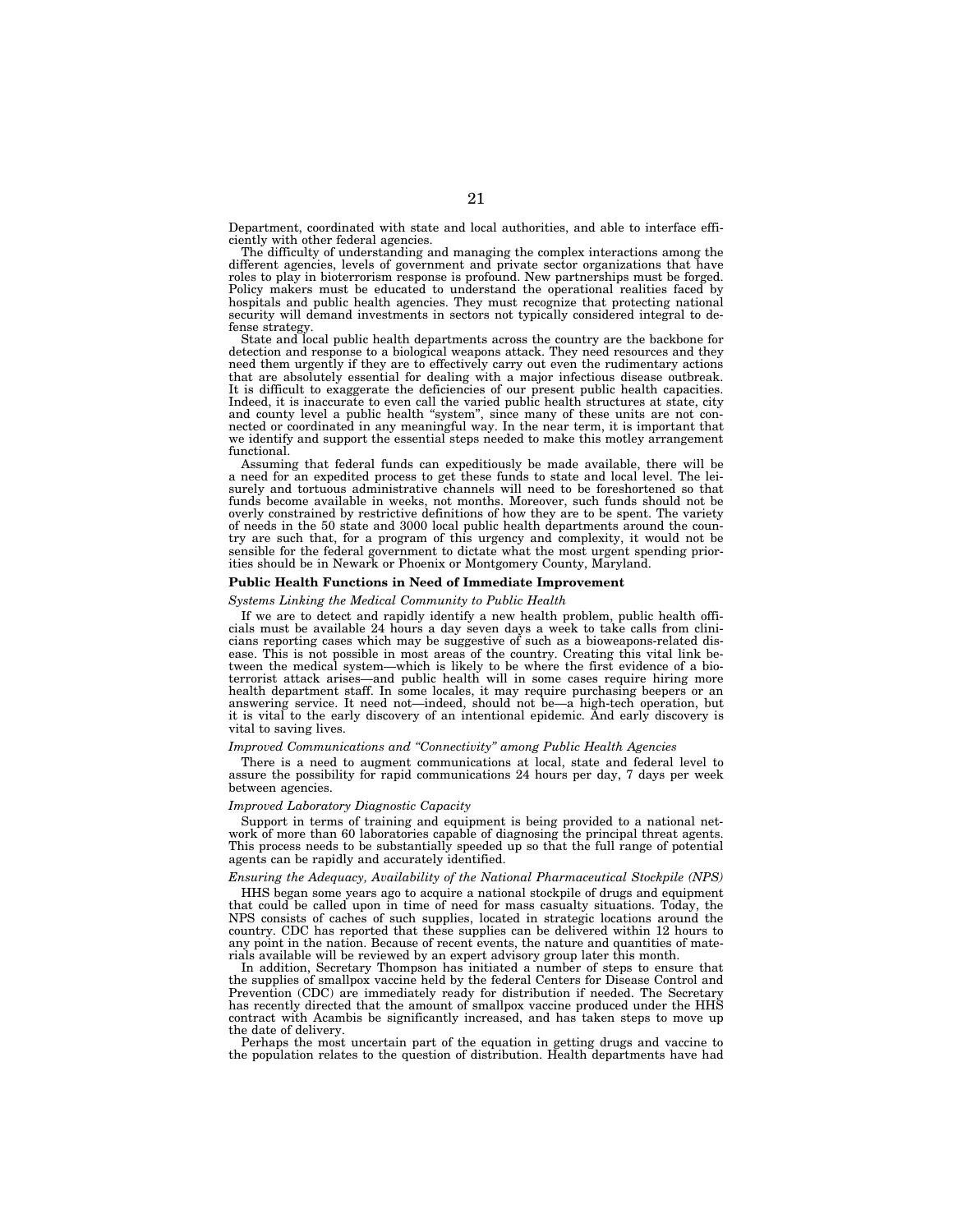little experience in the large scale, rapid distribution of either drugs or vaccines. Should such be needed, there predictably would be staggering logistical problems. Here again is where resources are needed for state and local health departments to undertake contingency planning for distribution.

#### *Improved Training of Public Health Officials, Emergency Room Health Personnel and Infectious Disease Physicians*

These three groups of professionals along with the laboratory personnel represent the foundation for early detection, diagnosis, definition of the epidemic and application of preventive and therapeutic measures. Educational materials are urgently in need. Resources are required for training programs, drills, tabletop exercises, etc. In the longer term there is a need for rigorous curricula and training programs to prepare public health professionals to manage deliberate epidemics, and to incorporate public health practice-related curricula into academic training programs.

### **Medical Care Functions In Need of Improvement**

Obviously, it does little good to have a public health system that can detect disease outbreaks and manage epidemics if we cannot effectively take care of sick people. Over the past decade, hospitals and the medical care system generally, have labored under intense financial pressures. One reaction to these pressures has been the elimination of excess capacity from the health care system.

Today, few hospitals could respond effectively to a sudden, significant surge in patient demand. Research done by the Hopkins Biodefense Center indicates that no hospital, or geographically contiguous group of hospitals, could effectively manage even 500 patients demanding sophisticated medical care such as would be required in an outbreak of anthrax, for example. In the event of a contagious disease outbreak—such as smallpox—far fewer patients could be handled. There isn't enough staff, enough supplies, enough drugs on hand to cope with such an emergency. This problem of lack of surge capacity has no simple solutions.

The first step is to recognize that the problem exists and to encourage hospitals to join forces in the search for solutions. We advocate an immediate effort to establish regional consortia of hospitals—groups of institutions co-located in cities or counties around the nation—to begin planning how best to use available resources most efficiently. Hospitals should immediately review their existing disaster plans, paying particular attention to management of mass casualties and to how they would handle large numbers of patients with potentially contagious disease. Even these simple steps will require money. Congress should immediately investigate how they might provide financial relief or incentives to enable hospitals to carry out these initial steps. Secondly, medical professionals must be made aware of the possibility of bioterrorist attacks and learn to recognize the symptoms of the six or so pathogens thought most likely to be used as bioweapons. It is imperative that clinicians not only be able to recognize the symptoms of anthrax, smallpox, etc., but that they be aware of the responsibility to report suspicions of such diseases to the public health authorities—and that they know exactly who to call and how to reach them.

#### **Research and Development**

A well-conceived and integrated plan for research and development is needed to deal with a number of challenges—in the near term: an improved anthrax vaccine, new therapies to treat anthrax, and drugs to deal with the complications of smallpox vaccine. But beyond this, one could envisage an array of solutions that might prevent the use of biological weapons or at least mitigate the likelihood of their use and so make bioterrorism and its consequences less likely or less severe—new vaccines and treatments for currently untreatable viral and toxin diseases; rapid diagnostic tests; sensor systems; and immune enhancement mechanisms. Years, not months, will be required for their development but, regrettably, biological weapons and biological terrorism will be with us for the foreseeable future.

The CHAIRMAN. Dr. Heinrich?

Ms. HEINRICH. Mr. Chairman and members of the subcommittee, I appreciate the opportunity to be here today to discuss our ongoing work on public health preparedness for a domestic bioterrorist attack.

We recently released a report which you referred to on Federal research and preparedness activities related to public health and medical consequences of a bioterrorist attack on the civilian population. I would like to begin by giving a brief overview of the find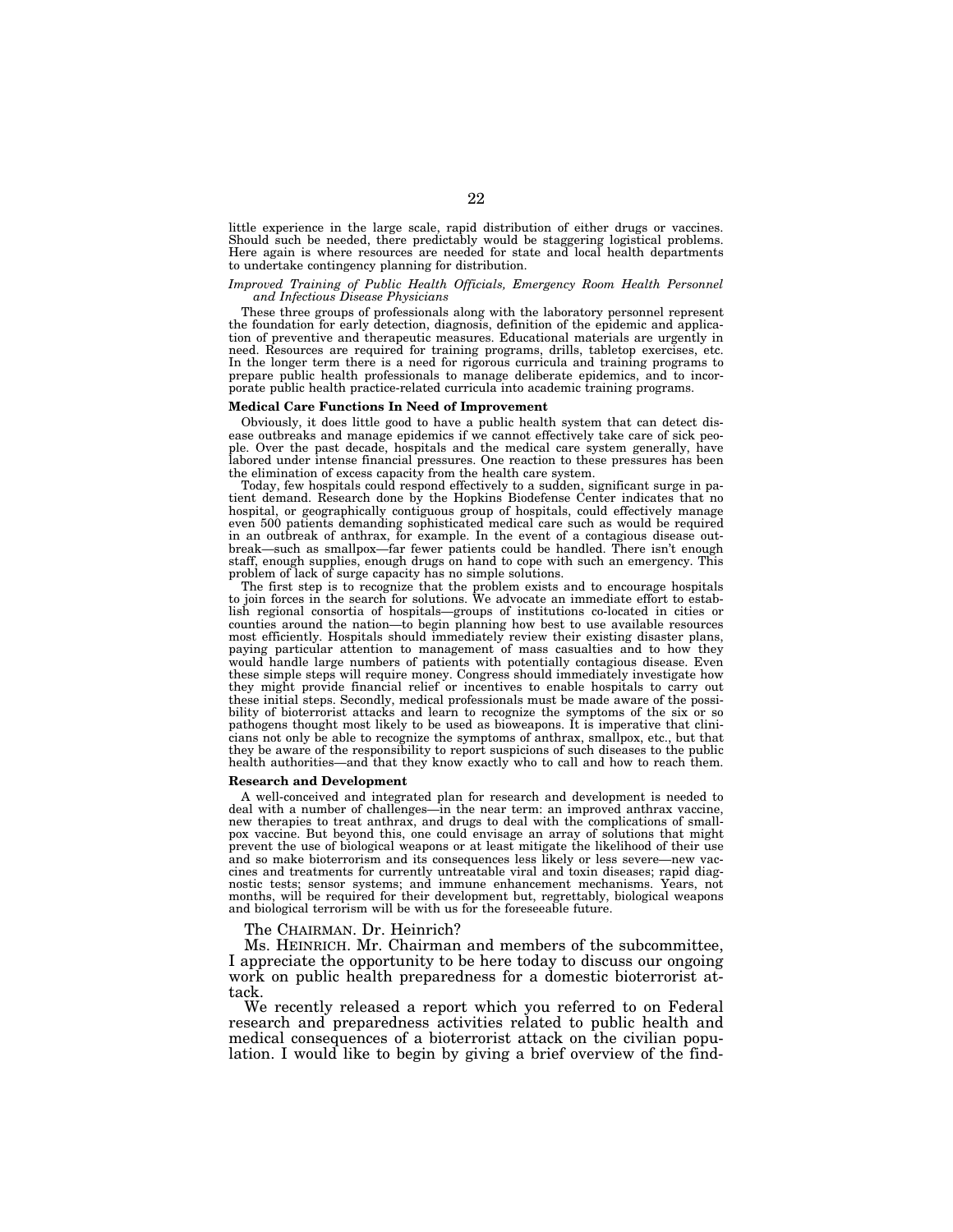ings in our report and then address weaknesses in the public health infrastructure that we believe warrant special attention.

We identified more than 20 Federal departments and agencies as having a role in preparing for or responding to the public health or medical consequences of a bioterrorist attack. These agencies are participating in a variety of activities, from improving the detection of a biological agent and developing new vaccines to managing a national stockpile of pharmaceuticals.

Coordination of these activities across departments and agencies is fragmented. The chart that we have prepared gives examples of efforts to coordinate these activities at the Federal level as they existed before the creation of the Office of Homeland Security. I will not walk you through the whole chart, but as you can see, a multitude of agencies have overlapping responsibilities for various aspects of bioterrorism preparedness. Bringing order to this picture will be challenging, and as Dr. Henderson said, we are in great need of coherence.

Federal spending on domestic preparedness for bioterrorist attacks involving all types of weapons of mass destruction has risen 310 percent since fiscal year 1998 to approximately \$1.7 billion in fiscal year 2001.

Funding information and research in preparedness of a bioterrorist attack as reported to us by the Federal agencies involved shows increases year by year from generally low or zero levels in 1998. For example, within HHS, CDC's Bioterrorism Preparedness and Response Program first received funding in fiscal year 1999. Its funding has increased from approximately \$121 million at that time to approximately \$194 million in fiscal year 2001.

While many of the Federal activities are designed to provide support for local responders, inadequacies in the public health infrastructure at the State and local levels may reduce the effectiveness of the overall response effort. Our work has pointed to weaknesses in three key areas—training of health care providers, communication among responsible parties, and capacity of hospitals and laboratories.

As we have heard, physicians and nurses in emergency rooms and private offices will most likely be the first health care workers to see patients following a bioterrorist attack. They need training to ensure their ability to make astute observations of unusual symptoms and patterns and report them appropriately. Most physicians and nurses have never seen diseases such as smallpox or plague, and some biological agents initially produce symptoms that can be easily confused with influenza or other common illnesses, leading to a delay in diagnosis.

In addition, physicians and other providers are currently underreporting identified cases of diseases to the infectious disease surveillance system.

Because the pathogen used in a biological attack could take days or weeks to identify, good channels of communication among the parties involved in the response are essential to ensure as timely a response as possible. Once the disease outbreak has been recognized, local health departments will need to collaborate closely with personnel across a variety of agencies to bring in the needed expertise and resources.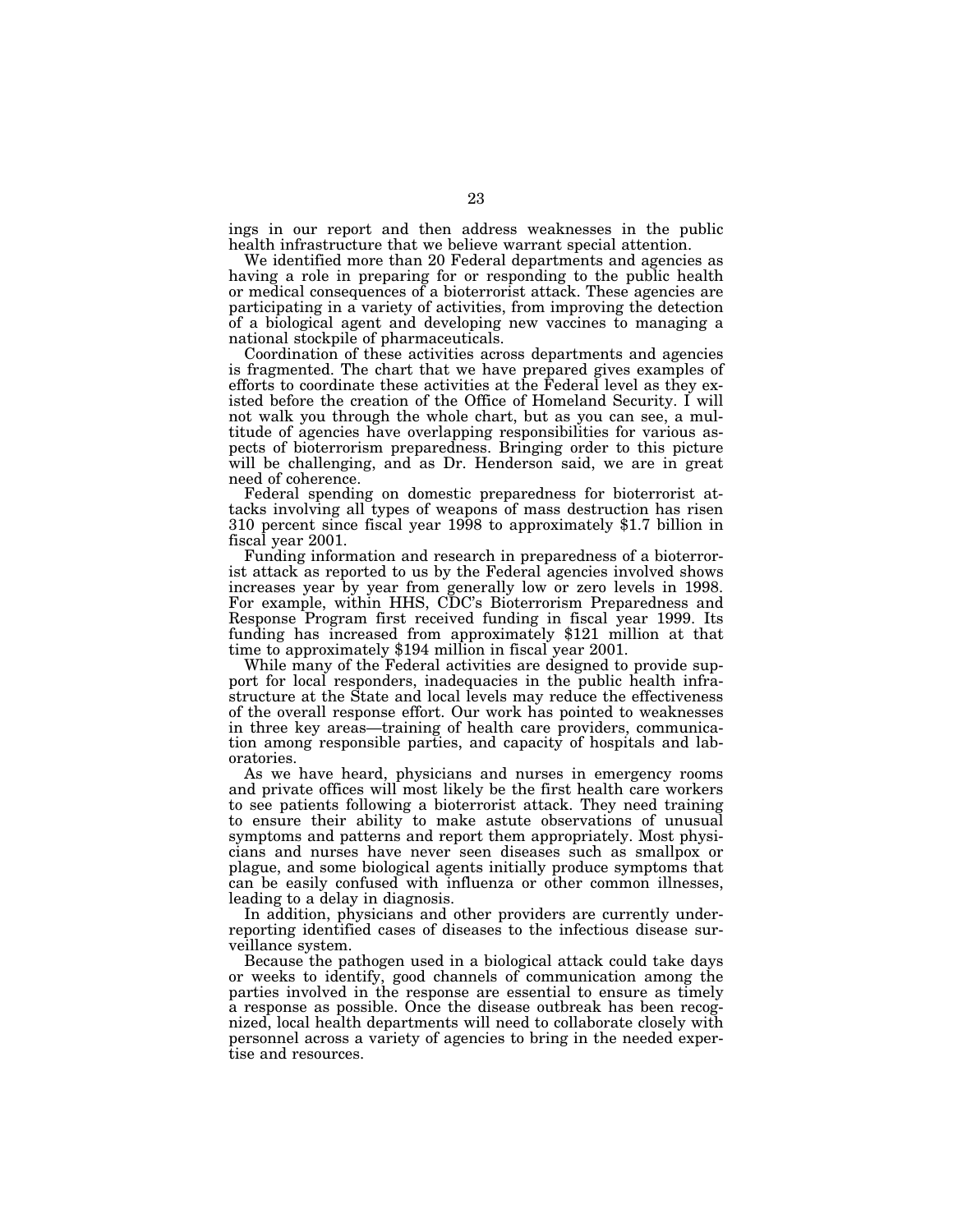Past experiences with infectious disease outbreaks have revealed a lack of sufficient secure channels in sharing such information.

Adequate laboratory and hospital capacity is also in question. Even though the West Nile virus outbreak was relatively small, it strained laboratory resources for several months. Further, Federal and local officials told us that there is little or no excess capacity in the health care system in most communities for accepting and treating mass casualty patients.

In conclusion, although numerous bioterrorist-related research and preparedness activities are underway in Federal agencies, we remain concerned about weaknesses in public health and medical preparedness at the State and local levels.

Mr. Chairman, this concludes my prepared remarks. I would be happy to answer questions.

The CHAIRMAN. Thank you very much.

[The prepared statement of Ms. Heinrich follows:]

#### PREPARED STATEMENT OF JANET HEINRICH, DIRECTOR, HEALTH CARE—PUBLIC HEALTH ISSUES

Mr. Chairman and Members of the Subcommittee: I appreciate the opportunity to be here today to discuss our work on the activities of federal agencies to prepare the nation to respond to the public health and medical consequences of a bioterrorist attack.1 Preparing to respond to the public health and medical consequences of a bioterrorist attack poses some challenges that are different from those in other types of terrorist attacks, such as bombings. On September 28, 2001, we released a report 2 that describes (1) the research and preparedness activities being undertaken by federal departments and agencies to manage the consequences of a bioterrorist attack,<sup>3</sup> (2) the coordination of these activities, and (3) the findings of reports on the preparedness of state and local jurisdictions to respond to a bioterrorist attack. My testimony will summarize the detailed findings included in our report, highlighting weaknesses in the public health infrastructure that we have identified in our ongoing work and which we believe warrant special attention.

In summary, we identified more than 20 federal departments and agencies as having a role in preparing for or responding to the public health and medical consequences of a bioterrorist attack. These agencies are participating in a variety of activities, from improving the detection of biological agents to developing a national stockpile of pharmaceuticals to treat victims of disasters. Federal departments and agencies have engaged in a number of efforts to coordinate these activities on a formal and informal basis, such as interagency work groups. Despite these efforts, we found evidence that coordination between departments and agencies is fragmented. We did, however, find recent actions to improve coordination across federal departments and agencies. In addition, we found emerging concerns about the preparedness of state and local jurisdictions, including insufficient state and local planning for response to terrorist events, a lack of hospital participation in training on terrorism and emergency response planning, the timely availability of medical teams and resources in an emergency, and inadequacies in the public health infrastructure. The last includes weaknesses in the training of health care providers, communication among responsible parties, and capacity of laboratories and hospitals, including the ability to treat mass casualties.

#### **Background**

A domestic bioterrorist attack is considered to be a low-probability event, in part because of the various difficulties involved in successfully delivering biological

<sup>1</sup> Bioterrorism is the threat or intentional release of biological agents (viruses, bacteria, or their toxins) for the purposes of influencing the conduct of government or intimidating or coerc-

ing a civilian population.<br><sup>2</sup> See *Bioterrorism: Federal Research and Preparedness Activities (GAO-01-915, Sept. 28, 2001).<br>This report was mandated by the Public Health Improvement Act of 2000 (P.L. 106505, sec.* 

<sup>102).</sup> Also, see the list of related GAO products at the end of this statement. 3We conducted interviews with and obtained information from the Departments of Agriculture, Commerce, Defense, Energy, Health and Human Services, Justice, Transportation, the Treasury, and Veterans Affairs-, the Environmental Protection Agency-, and the Federal Emer-gency Management Agency.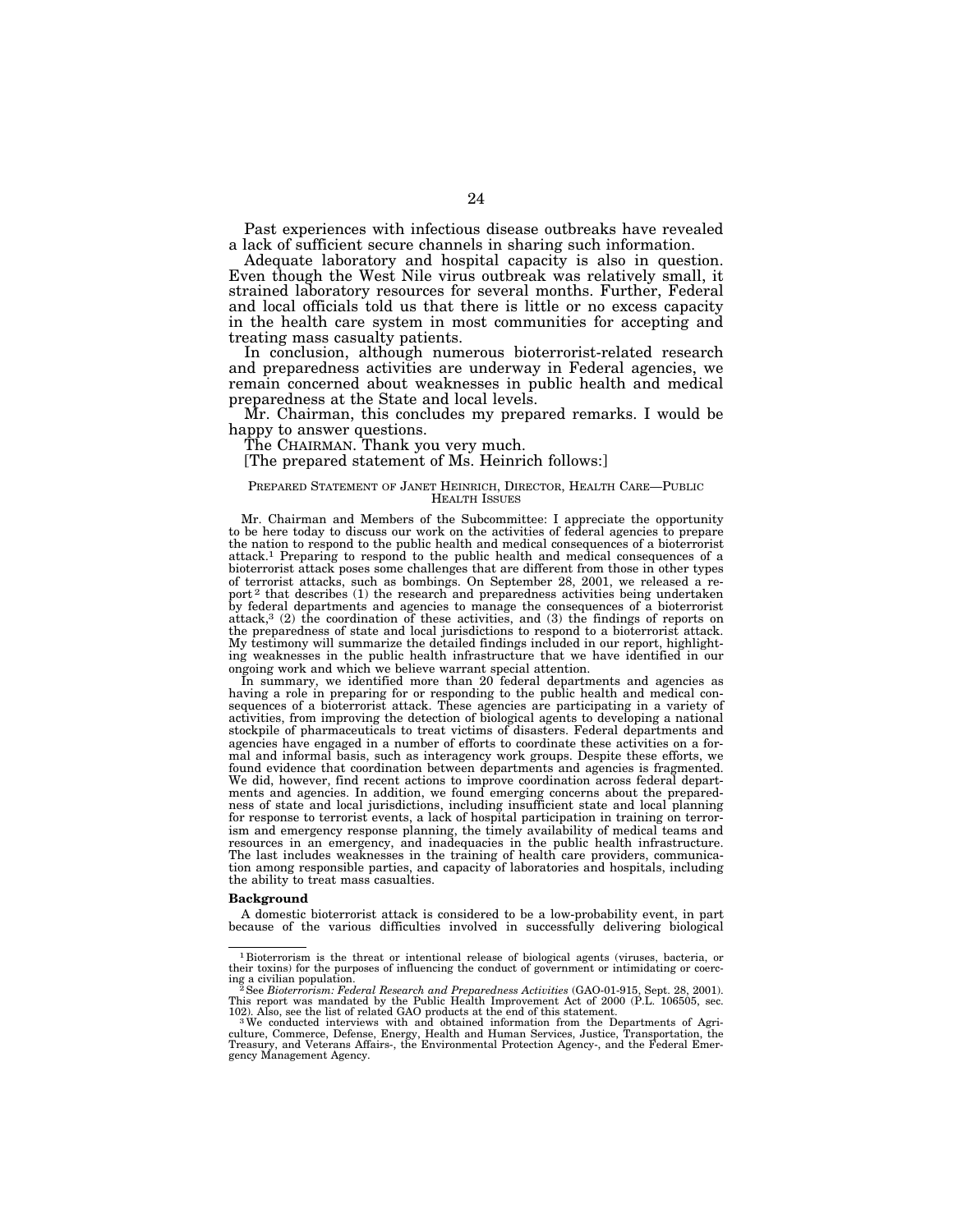agents to achieve large-scale casualties.4 However, a number of cases involving biological agents, including at least one completed bioterrorist act and numerous threats and hoaxes,<sup>5</sup> have occurred domestically. In 1984, a group intentionally contaminated salad bars in restaurants in Oregon with salmonella bacteria. Although no one died, 751 people were diagnosed with foodborne illness. Some experts predict that more domestic bioterrorist attacks are likely to occur.

The burden of responding to such an attack would fall initially on personnel in state and local emergency response agencies. These ''first responders'' include firefighters, emergency medical service personnel, law enforcement officers, public health officials, health care workers (including doctors, nurses, and other medical professionals), and public works personnel. If the emergency were to require federal disaster assistance, federal departments and agencies would respond according to responsibilities outlined in the Federal Response Plan. 6 Several groups, including the Advisory Panel to Assess Domestic Response Capabilities for Terrorism Involving Weapons of Mass Destruction (known as the Gilmore Panel), have assessed the capabilities at the federal, state, and local levels to respond to a domestic terrorist incident involving a weapon of mass destruction (WMD), that is, a chemical, biological, radiological, or nuclear agent or weapon.7

While many aspects of an effective response to bioterrorism are the same as those for any disaster, there are some unique features. For example, if a biological agent is released covertly, it may not be recognized for a week or more because symptoms may not appear for several days after the initial exposure and may be misdiagnosed at first. In addition, some biological agents, such as smallpox, are communicable and can spread to others who were not initially exposed. These differences require a type of response that is unique to bioterrorism, including infectious disease surveillance, epidemiologic investigation, <sup>9</sup> laboratory identification of biological agents, and distribution of antibiotics to large segments of the population to prevent the spread of an infectious disease. However, some aspects of an effective response to bioterrorism are also important in responding to any type of large-scale disaster, such as providing emergency medical services, continuing health care services delivery, and managing mass fatalities.

#### **Federal Departments and Agencies Reported a Variety of Research and Preparedness Activities**

Federal spending on domestic preparedness for terrorist attacks involving WMD's has risen 310 percent since fiscal year 1998, to approximately \$1.7 billion in fiscal year 2001, and may increase significantly after the events of September 11, 2001. However, only a portion of these funds were used to conduct a variety of activities related to research on and preparedness for the public health and medical consequences of a bioterrorist attack. We cannot measure the total investment in such activities because departments and agencies provided funding information in various forms—as appropriations, obligations, or expenditures. Because the funding information provided is not equivalent,10 we summarized funding by department or

<sup>4</sup>See *Combating Terrorism: Need for Comprehensive Threat and Risk Assessments of Chemical and Biological Attacks* (GAO/NSIAD-99-163, Sept. 14, 1999), pp. 10-15, for a discussion of the ease or difficulty for a terrorist to create mass casualties by making or using chemical or biological agents without the assistance of a state-sponsored program. 5For example, in January 2000, threatening letters were sent to a variety of recipients, in-

cluding the Planned Parenthood office in Naples, Florida, warning of the release of anthrax. Federal authorities found no signs of anthrax or any other traces of harmful substances and determined these incidences to be hoaxes.

determined these incidences to be hoaxes.<br><sup>6</sup> The Federal Response Plan, originally drafted in 1992 and updated in 1999, is authorized<br>under the Robert T. Stafford Disaster Relief and Emergency Assistance Act (Stafford Act ations, organizational structures, and specific assignment of responsibilities to lead departments and agencies in providing federal assistance once the President has declared an emergency re-

quiring federal assistance.<br><sup>7</sup> Some agencies define WMDs to include large conventional explosives as well.<br><sup>8</sup> Disease surveillance systems provide for the ongoing collection, analysis, and dissemination

of data to prevent and control disease.<br><sup>9</sup> Epidemiological investigation is the study of patterns of health or disease and the factors that influence these patterns.

<sup>&</sup>lt;sup>10</sup>For example, an agency providing appropriations is not necessarily indicating the level of its commitments (that is, obligations) or expenditures for that year—only the amount of budget authority made available to it by the Congress, some of which may be unspent. Similarly, an agency that provided expenditure information for fiscal year 2000 may have obligated the funds in fiscal year 1999 based on an appropriation for fiscal year 1998. To simplify presentation, we generally refer to all the budget data we received from agencies as ''reported funding.''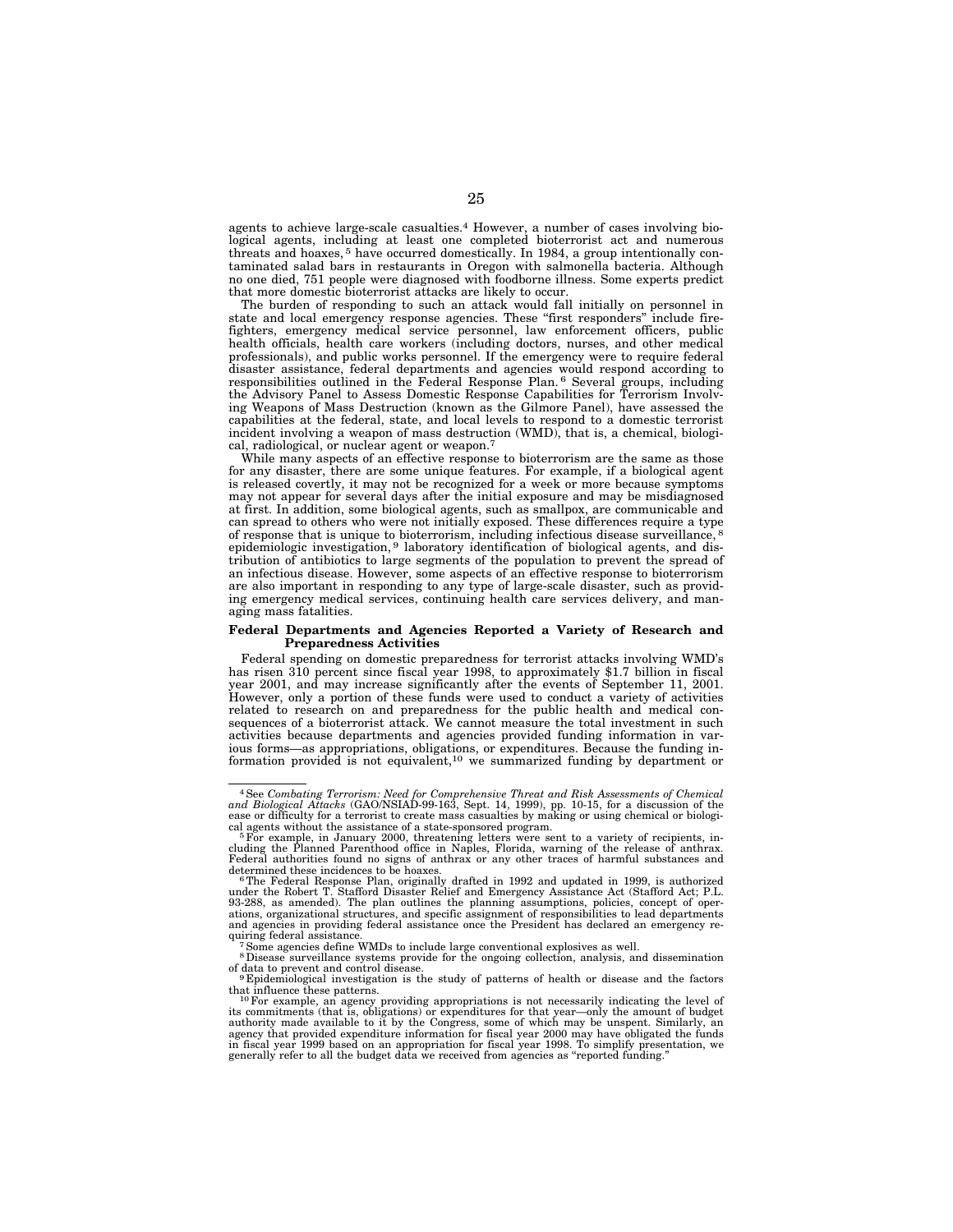agency, but not across the federal government (see apps. I and II).<sup>11</sup> Reported funding generally shows increases from fiscal year 1998 to fiscal year 2001. Several agencies received little or no funding in fiscal year 19 tablished and first received funding in fiscal year 1999 (see app. I and app. II). Its funding has increased from approximately \$121 million at that time to approximately \$194 million in fiscal year 2001.

#### **Research Activities Focus on Detection, Treatment, Vaccination, and Equipment**

Research is currently being done to enable the rapid identification of biological agents in a variety of settings; develop new or improved vaccines, antibiotics, and antivirals to improve treatment and vaccination for infectious diseases caused by biological agents; and develop and test emergency response equipment such as res-piratory and other personal protective equipment. Appendix I provides information on the total reported funding for all the departments and agencies carrying out research, along with examples of this research.

The Department of Agriculture (USDA), Department of Defense (DOD), Department of Energy, HHS, Department of Justice (DOJ), Department of the Treasury, and the Environmental Protection Agency (EPA) have all sponsored or conducted projects to improve the detection and characterization of biological agents in a variety of different settings, from water to clinical samples (such as blood). For example, EPA is sponsoring research to improve its ability to detect biological agents in the water supply. Some of these projects, such as those conducted or sponsored by DOD and DOJ, are not primarily for the public health and medical consequences of a bioterrorist attack against the civilian population, but could eventually benefit research for those purposes.

Departments and agencies are also conducting or sponsoring studies to improve treatment and vaccination for diseases caused by biological agents. For example, HHS' projects include basic research sponsored by the National Institutes of Health to develop drugs and diagnostics and applied research sponsored by the Agency for Healthcare Research and Quality to improve health care delivery systems by studying the use of information systems and decision support systems to enhance preparedness for the delivery of medical care in an emergency.

In addition, several agencies, including the Department of Commerce's National Institute of Standards and Technology and DOJ's National Institute of Justice are conducting research that focuses on developing performance standards and methods for testing the performance of emergency response equipment, such as respirators and personal protective equipment.

### **Preparedness Efforts Include Multiple Actions**

Federal departments' and agencies' preparedness efforts have included efforts to increase federal, state, and local response capabilities, develop response teams of medical professionals, increase availability of medical treatments, participate in and sponsor terrorism response exercises, plan to aid victims, and provide support during special events such as presidential inaugurations, major political party conven-tions, and the Superbowl.12 Appendix H contains information on total reported funding for all the departments and agencies with bioterrorism preparedness activities, along with examples of these activities.

Several federal departments and agencies, such as the Federal Emergency Management Agency (FEMA) and CDC, have programs to increase the ability of state and local authorities to successfully respond to an emergency, including a bioterrorist attack. These departments and agencies contribute to state and local jurisdictions by helping them pay for equipment and develop emergency response plans, providing technical assistance, increasing communications capabilities, and conducting training courses.

 $^{11}$  Although there are generally no specific appropriations for activities on bioterrorism, some departments and agencies did provide estimates of the funds they were devoting to activities on bioterrorism. Other depar ties, but were unable to provide funding amounts for activities on bioterrorism specifically. Still<br>others stated that their activities were relevant for bioterrorism, but they were unable to specify<br>the funding amounts. F ported for activities prior to the 2001 Emergency Supplemental Appropriations Act for Recovery<br>From and Response to Terrorist Attacks on the United States (P.L. 107–38).

 $12$  Presidential Decision Directive 62, issued May 22, 1998, created a category of special events called National Security Special Events, which are events of such significance that they warrant greater federal planning and protection than other special events.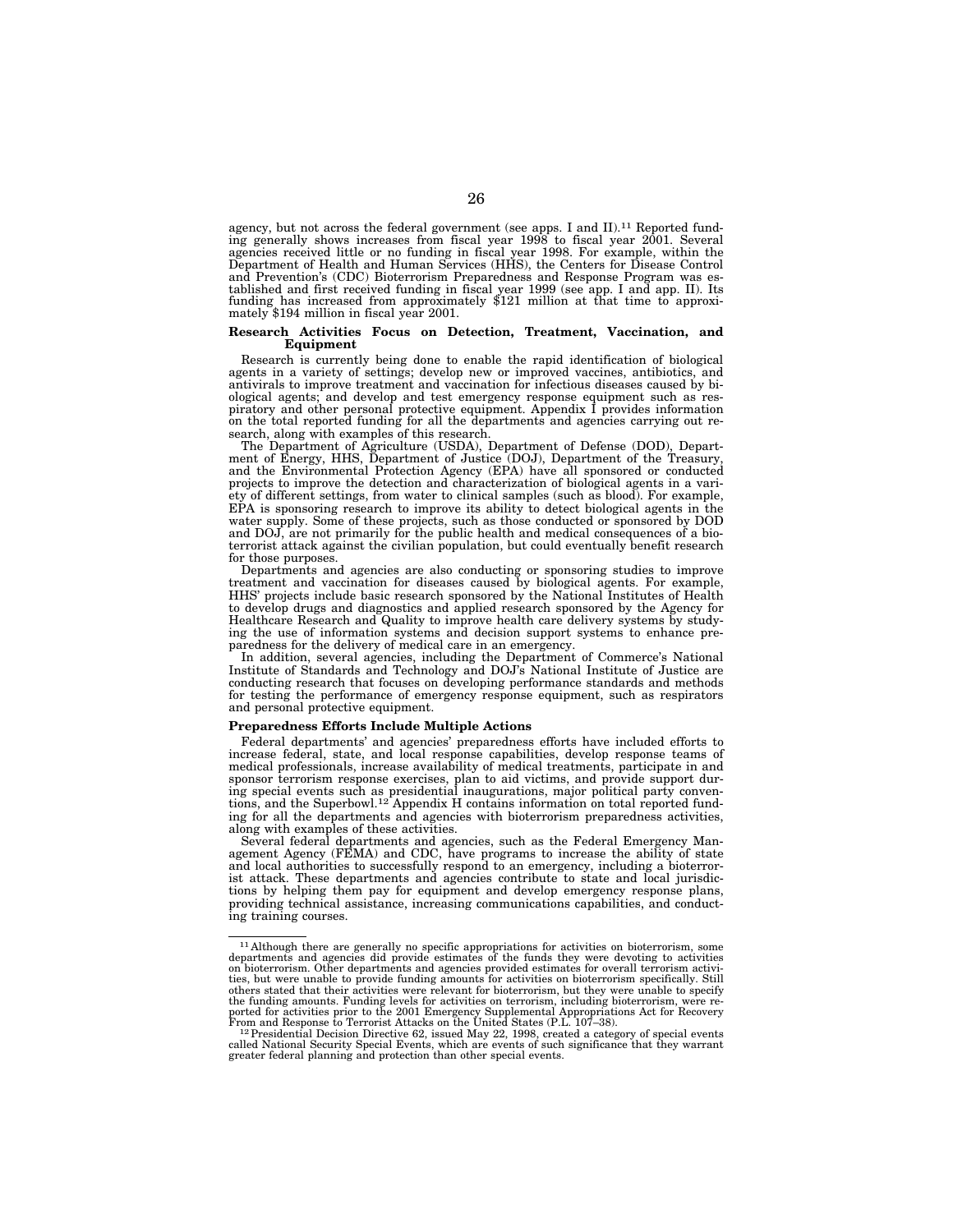Federal departments and agencies have also been increasing their own capacity to identify and deal with a bioterrorist incident. For example, CDC, USDA, and the Food and Drug Administration (FDA) are improving surveillance methods for detecting disease outbreaks in humans and animals. They have also established laboratory response networks to maintain state-of-the-art capabilities for biological agent identification and the characterization of human clinical samples.

Some federal departments and agencies have developed teams to directly respond to terrorist events and other emergencies. For example, HHS' Office of Emergency Preparedness (OEP) created Disaster Medical Assistance Teams to provide medical treatment and assistance in the event of an emergency. Four of these teams, known as National Medical Response Team, are specially trained and equipped to provide medical care to victims of WMD events, such as bioterrorist attacks.

Several agencies are involved in increasing the availability of medical supplies that could be used in an emergency, including a bioterrorist attack. CDC's National Pharmaceutical Stockpile contains pharmaceuticals, antidotes, and medical supplies that can be delivered anywhere in the United States within 12 hours of the decision to deploy. The stockpile was deployed for the first time on September 11, 2001, in response to the terrorist attacks on New York City.

Federally initiated bioterrorism response exercises have been conducted across the country. For example, in May 2000, many departments and agencies took part in the Top Officials 2000 exercise (TOPOFF 2000) in Denver, Colorado, which featured the simulated release of a biological agent. 13 Participants included local fire depart-ments, police, hospitals, the Colorado Department of Public Health and the Environment, the Colorado Office of Emergency Management, the Colorado National Guard, the American Red Cross, the Salvation Army, HHS, DOD, FEMA, the Federal Bureau of Investigation (FBI), and EPA.

Several agencies also provide assistance to victims of terrorism. FEMA can provide supplemental funds to state and local mental health agencies for crisis counseling to eligible survivors of presidentially declared emergencies. In the aftermath of the recent terrorist attacks, HHS released \$1 million in funding to New York State to support mental health services and strategic planning for comprehensive and long-term support to address the mental health needs of the community. DOJ's Office of Justice Programs (OJP) also manages a program that provides funds for victims of terrorist attacks that can be used to provide a variety of services, including mental health treatment and financial assistance to attend related criminal proceedings.

Federal departments and agencies also provide support at special events to improve response in case of an emergency. For example, CDC has deployed a system to provide increased surveillance and epidemiological capacity before, during, and after special events. Besides improving emergency response at the events, participation by departments and agencies gives them valuable experience working together to develop and practice plans to combat terrorism.

## **Fragmentation Remains Despite Efforts to Coordinate Federal Programs**

Federal departments and agencies are using a variety of interagency plans, work groups, and agreements to coordinate their activities to combat terrorism. However, we found evidence that coordination remains fragmented. For example, several different agencies are responsible for various coordination functions, which limits accountability and hinders unity of effort; several key agencies have not been included in bioterrorism-related policy and response planning; and the programs that agencies have developed to provide assistance to state and local governments are similar and potentially duplicative. The President recently took steps to improve oversight and coordination, including the creation of the Office of Homeland Security.

#### **Departments and Agencies Use a Variety of Methods to Coordinate Activities**

Over 40 federal departments and agencies have some role in combating terrorism, and coordinating their activities is a significant challenge. We identified over 20 departments and agencies as having a role in preparing for or responding to the public health and medical consequences of a bioterrorist attack. Appendix III, which is based on the framework given in the Terrorism Incident Annex of the Federal Response Plan, shows a sample of the coordination efforts by federal departments and agencies with responsibilities for the public health and medical consequences of a

<sup>13</sup> 1n addition to simulating a bioterrorism attack in Denver, the exercise also simulated a chemical weapons incident in Portsmouth, New Hampshire. A concurrent exercise, referred to as National Capital Region 2000, simulated a radiological event in the greater Washington, D.C. area.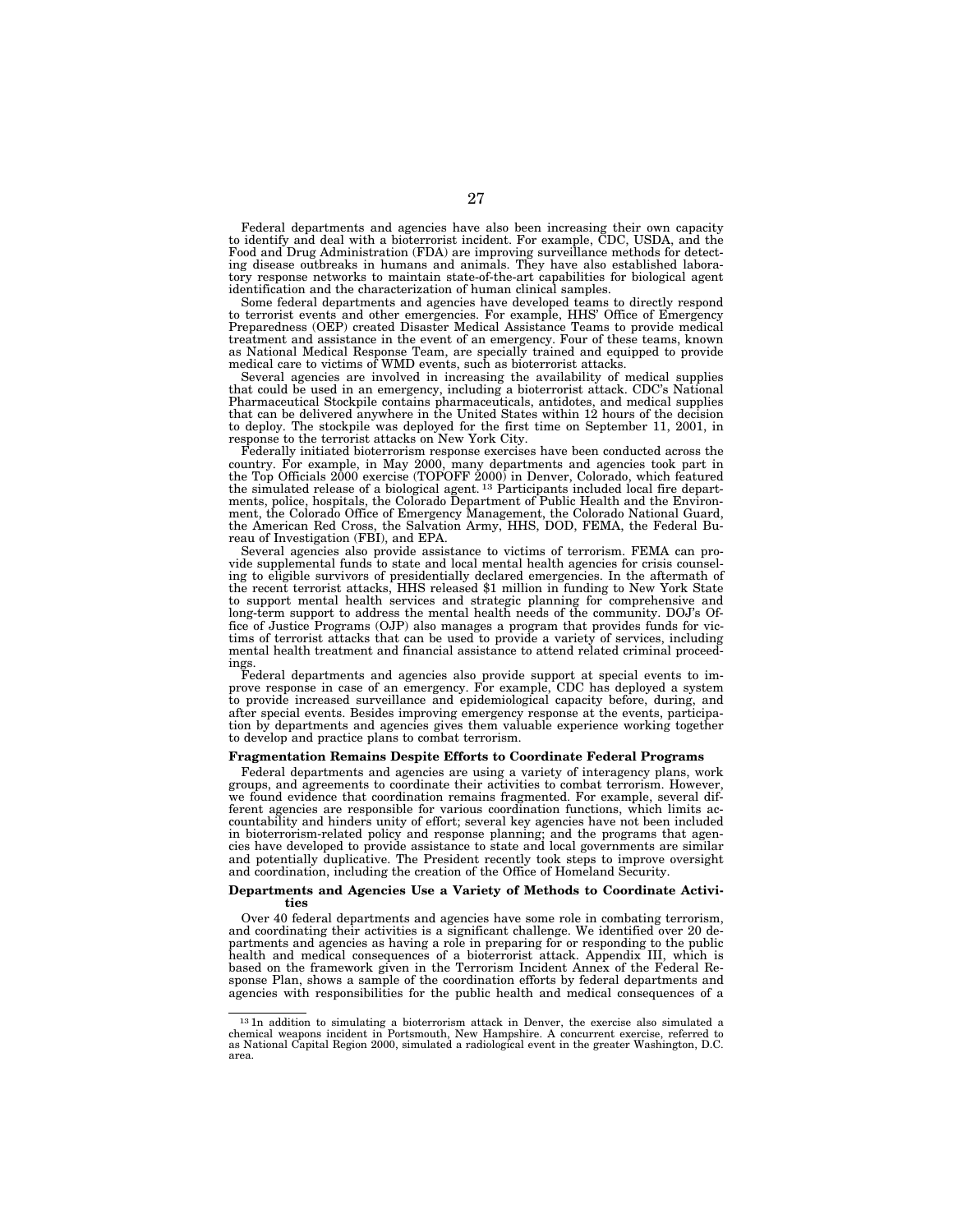bioterrorist attack, as they existed prior to the recent creation of the Office of Homeland Security. This figure illustrates the complex relationships among the many federal departments and agencies involved.

Departments and agencies use several approaches to coordinate their activities on terrorism, including interagency response plans, work groups, and formal agreements. Interagency plans for responding to a terrorist incident help outline agency responsibilities and identify resources that could be used during a response. For example, the Federal Response Plan provides a broad framework for coordinating the delivery of federal disaster assistance to state and local governments when an emergency overwhelms their ability to respond effectively. The Federal Response Plan also designates primary and supporting federal agencies for a variety of emergency support operations. For example, HHS is the primary agency for coordinating federal assistance in response to public health and medical care needs in an emergency. HHS could receive support from other agencies and organizations, such as DOD, USDA, and FEMA, to assist state and local jurisdictions.

Interagency work groups are being used to minimize duplication of funding and effort in federal activities to combat terrorism. For example, the Technical Support Working Group is chartered to coordinate interagency research and development requirements across the federal government in order to prevent duplication of effort between agencies. The Technical Support Working Group, among other projects, helped to identify research needs and fund a project to detect biological agents in food that can be used by both DOD and USDA.

Formal agreements between departments and agencies are being used to share resources and knowledge. For example, CDC contracts with the Department of Veterans Affairs (VA) to purchase drugs and medical supplies for the National Pharmaceutical Stockpile because of VA's purchasing power and ability to negotiate large discounts.

#### **Coordination Remains Fragmented Within the Federal Government**

Overall coordination of federal programs to combat terrorism is fragmented.14 For example, several agencies have coordination functions, including DOJ, the FBI, FEMA, and the Office of Management and Budget. Officials from a number of the agencies that combat terrorism told us that the coordination roles of these various agencies are not always clear and sometimes overlap, leading to a fragmented approach. We have found that the overall coordination of federal research and development efforts to combat terrorism is still limited by several factors, including the compartmentalization or security classification of some research efforts.15 The Gilmore Panel also concluded that the current coordination structure does not provide for the requisite authority or accountability to impose the discipline necessary among the federal agencies involved.16

The multiplicity of federal assistance programs requires focus and attention to minimize redundancy of effort.<sup>17</sup> Table 1 shows some of the federal programs providing assistance to state and local governments for emergency planning that would be relevant to responding to a bioterrorist attack. While the programs vary somewhat in their target audiences, the potential redundancy of these federal efforts highlights the need for scrutiny. In our report on combating terrorism, issued on September 20, 2001, we recommended that the President, working closely with the Congress, consolidate some of the activities of DOJ's OJP under FEMA. 18

<sup>14</sup>See also *Combating Terrorism: Comments on Counterterrorism Leadership and National Strategy* (GAO–01–556T, Mar. 27,2001), p. 1. 15See *Combating Terrorism: Selected Challenges and Related Recommendations* (GAO–01–

Sept. 20, 2001), pp. 79, 84.<br>
<sup>16</sup> Advisory Panel to Assess Domestic Response Capabilities for Terrorism Involving Weapons<sup>16</sup> Advisory Panel to Assess Domestic Response Capabilities for Terrorism Involving Weapons

of Mass Destruction (Gilmore Panel), Toward a National Strategy for Combating Terrorism, Second Annual Report (Arlington, Va.: RAND, Dec. 15, 2000), p. 7.<br><sup>17</sup> See also *Combating Terrorism: Issues in Managing Counterterro* 

NSIAD–00–145, Apr. 6, 2000), p. 8.<br><sup>18</sup>See GAO–01–822, Sept. 20, 2001, pp. 104–106.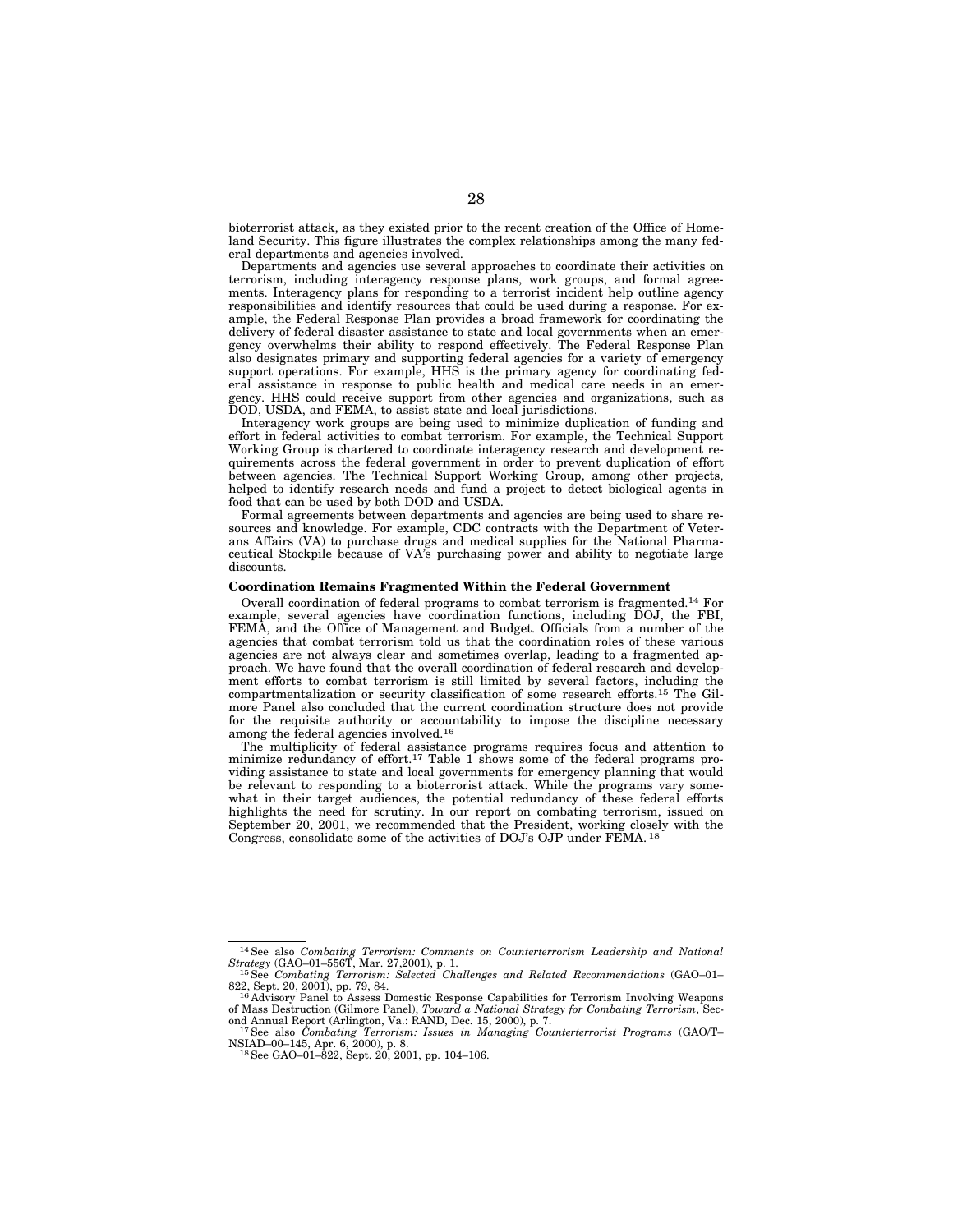Table 1: Selected Federal Activities Providing Assistance to State and Local Governments for Emergency Planning Relevant to a Bioterrorist Attack

| Department or<br>agency | Activities                                                                                                                                                                                                                                               | Target audience                                                                                                                                                          |  |
|-------------------------|----------------------------------------------------------------------------------------------------------------------------------------------------------------------------------------------------------------------------------------------------------|--------------------------------------------------------------------------------------------------------------------------------------------------------------------------|--|
| HHS-CDC                 | Provides grants, technical support, and performance<br>standards to support bioterrorism preparedness<br>and response planning.                                                                                                                          | State and local health agencies.                                                                                                                                         |  |
| HHS-OEP                 | Enters into contracts to enhance medical response<br>capability. The program includes a focus on re-<br>sponse to bioterrorism, including early recognition,<br>mass postexposure treatment, mass casualty care,<br>and mass fatality management.        | Local jurisdictions (for fire, police, and emergency<br>medical services; hospitals; public health agen-<br>cies: and other services).                                   |  |
| $DOJ = OJP$             | Assists states in developing strategic plans. Includes<br>funding for training, equipment acquisition, tech-<br>nical assistance, and exercise planning and exe-<br>cution to enhance state and local capabilities to<br>respond to terrorist incidents. | States (for fire, law enforcement, emergency medical,<br>and hazardous materials response services; hos-<br>pitals; public health departments; and other serv-<br>ices). |  |
| <b>FEMA</b>             | Provides grant assistance to support state and local<br>consequence management planning, training, and<br>exercises for all types of terrorism, including bio-<br>terrorism.                                                                             | State emergency management agencies.                                                                                                                                     |  |

Source: Information obtained from departments and agencies.

We have also recommended that the federal government conduct multidisciplinary and analytically sound threat and risk assessments to define and prioritize requirements and properly focus programs and investments in combating terrorism.<sup>19</sup> Such assessments would be useful in addressing the fragmentation that is evident in the different threat lists of biological agents developed by federal departments and agencies.

Understanding which biological agents are considered most likely to be used in an act of domestic terrorism is necessary to focus the investment in new technologies, equipment, training, and planning. Several different agencies have or are in the process of developing biological agent threat lists, which differ based on the agencies' focus. For example, CDC collaborated with law enforcement, intelligence, and defense agencies to develop a critical agent list that focuses on the biological agents that would have the greatest impact on public health. The FBI, the National Institute of Justice, and the Technical Support Working Group are completing a report that lists biological agents that may be more likely to be used by a terrorist group working in the United States that is not sponsored by a foreign government. In addition, an official at USDA's Animal and Plant Health Inspection Service told us that it uses two lists of agents of concern for a potential bioterrorist attack. These lists of agents, only some of which are capable of making both animals and humans sick, were developed through an international process. According to agency officials, separate threat lists are appropriate because of the different focuses of these agencies. In our view, the existence of competing lists makes the assignment of priorities difficult for state and local officials.

Fragmentation is also apparent in the composition of groups of federal agencies involved in bioterrorism-related planning and policy. Officials at the Department of Transportation (DOT) told us that even though the nation's transportation centers account for a significant percentage of the nation's potential terrorist targets, the department was not part of the founding group of agencies that worked on bioterrorism issues and has not been included in bioterrorism response plans. DOT officials also told us that the department is supposed to deliver supplies for FEMA under the Federal Response Plan, but it was not brought into the planning early enough to understand the extent of its responsibilities in the transportation process. The department learned what its responsibilities would be during the TOPOFF 2000 exercise, which simulated a release of a biological agent.

<sup>19</sup>See *Combating Terrorism: Threat and Risk Assessments Can Help Prioritize and Target Pro-gram Investments* (GAO/NSIAD–98–74, Apr. 9, 1998) and GAO/NSIAD–99–163, Sept. 14, 1999.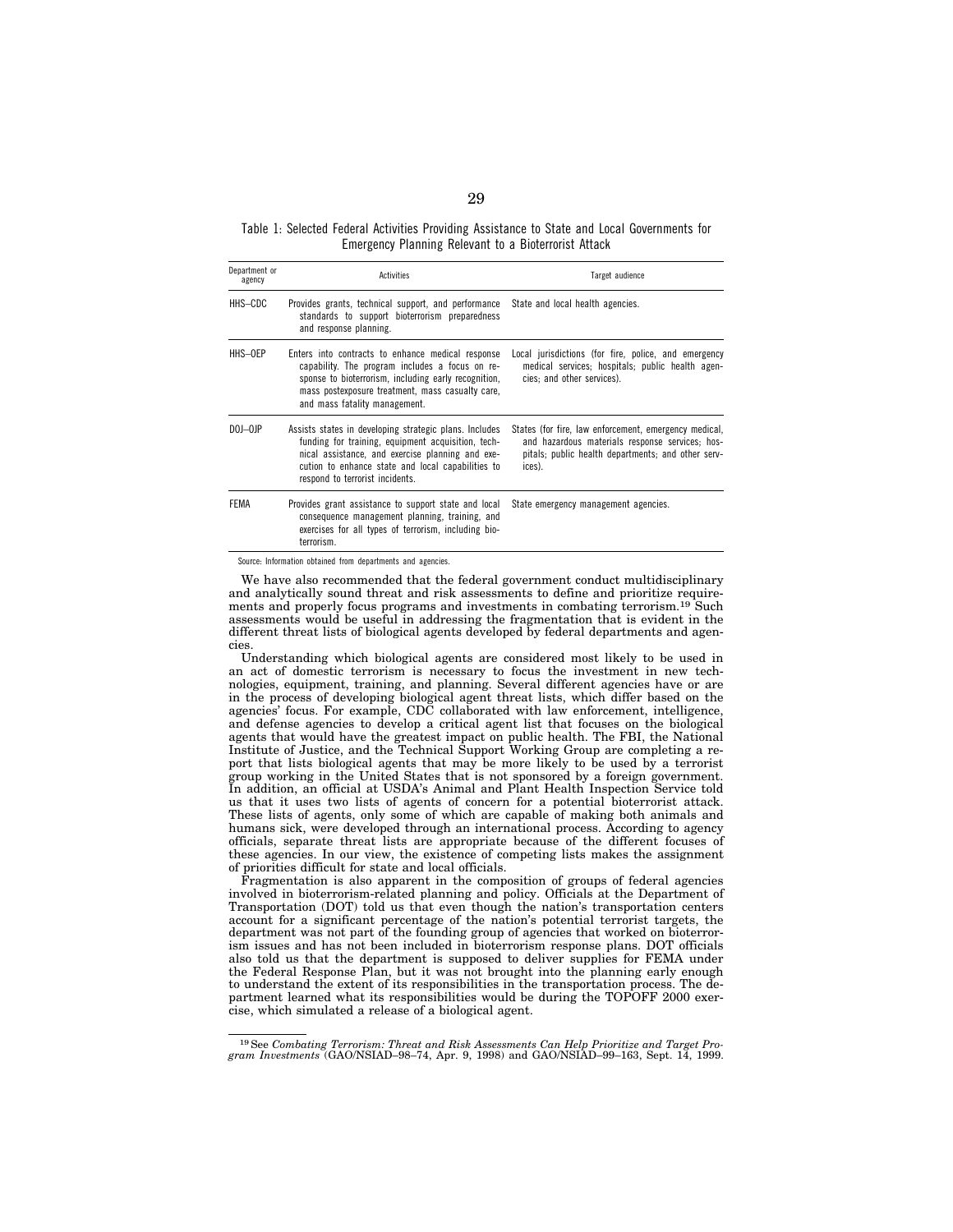#### **Recent Actions Seek to Improve Coordination Across Federal Departments and Agencies**

In May 2001, the President asked the Vice President to oversee the development of a coordinated national effort dealing with WMDs.<sup>20</sup> At the same time, the President asked the Director of FEMA to establish an Office of National Preparedness to implement the results of the Vice President's effort that relate to programs within federal agencies that address consequence management resulting from the use of WMDs. The purpose of this effort is to better focus policies and ensure that programs and activities are fully coordinated in support of building the needed preparedness and response capabilities. In addition, on September 20, 2001, the President announced the creation of the Office of Homeland Security to lead, oversee, and coordinate a comprehensive national strategy to protect the country from terrorism and respond to any attacks that may occur. These actions represent potentially significant steps toward improved coordination of federal activities. Our recent report highlighted a number of important characteristics and responsibilities necessary for a single focal point, such as the proposed Office of Homeland Security, to improve coordination and accountability.<sup>21</sup>

#### **Despite Federal Efforts, Concerns Exist Regarding Preparedness at State and Local Levels**

Nonprofit research organizations, congressionally chartered advisory panels, government documents, and articles in peer-reviewed literature have identified concerns about the preparedness of states and local areas to respond to a bioterrorist attack. These concerns include insufficient state and local planning for response to terrorist events, a lack of hospital participation in training on terrorism and emergency response planning, questions regarding the timely availability of medical teams and resources in an emergency, and inadequacies in the public health infrastructure. In our view, there are weaknesses in three key areas of the public health infrastructure: training of health care providers, communication among responsible parties, and capacity of laboratories and hospitals, including the ability to treat mass casualties.

Questions exist regarding how effectively federal programs have prepared state and local governments to respond to terrorism. All 50 states and approximately 255 local jurisdictions have received or are scheduled to receive at least some federal assistance, including training and equipment grants, to help them prepare for a terrorist WMD incident. In 1997, FEMA identified planning and equipment for response to nuclear, biological, and chemical incidents as areas in need of significant improvement at the state level. However, an October 2000 research report concluded that even those cities receiving federal aid are still not adequately prepared to respond to a bioterrorist attack.  $2\overline{2}$ 

Inadequate training and planning for bioterrorism response by hospitals is a major problem. The Gilmore Panel concluded that the level of expertise in recognizing and dealing with a terrorist attack involving a biological or chemical agent is problematic in many hospitals.<sup>23</sup> A recent research report concluded that hospitals need to improve their preparedness for mass casualty incidents.<sup>24</sup> Local officials told us that it has been difficult to get hospitals and medical personnel to participate in local training, planning, and exercises to improve their preparedness.

Local officials are also concerned about whether the federal government could quickly deliver enough medical teams and resources to help after a biological attack. 25 Agency officials say that federal response teams, such as Disaster Medical Assistance Teams, could be on site within 12 to 24 hours. However, local officials who have deployed with such teams say that the federal assistance probably would not arrive for 24 to 72 hours. Local officials also told us that they were concerned about the time and resources required to prepare and distribute drugs from the National Pharmaceutical Stockpile during an emergency. Partially in response to these concerns, CDC has developed training for state and local officials in using the stock-

<sup>&</sup>lt;sup>20</sup> According to the Office of the Vice President, as of June 2001, details on the Vice President's efforts had not yet been determined.<br><sup>21</sup> See GAO–01–822, Sept. 20, 2001, pp. 41–42.<br><sup>21</sup> See GAO–01–822, Sept. 20, 2001

<sup>&</sup>lt;sup>22</sup> A.E. Smithson and L.-A. Levy, *Ataxia: The Chemical and Biological Terrorism Threat and*<br>*the U.S. Response* (Washington, D.C.: The Henry L. Stimson Center, Oct. 2000), p. 271.<br><sup>23</sup> Advisory Panel to Assess Domestic R

of Mass Destruction, p. 32.<br><sup>24</sup> D.C. Wetter, W.E. Daniell, and C.D. Treser, "Hospital Preparedness for Victims of Chemical<br>20 Biological Terrorism," *American Journal of Public Health*, Vol. 91, No. 5 (May 2001), pp. 710–

 $16.$ <sup>25</sup> Smithson and Levy, p. 227.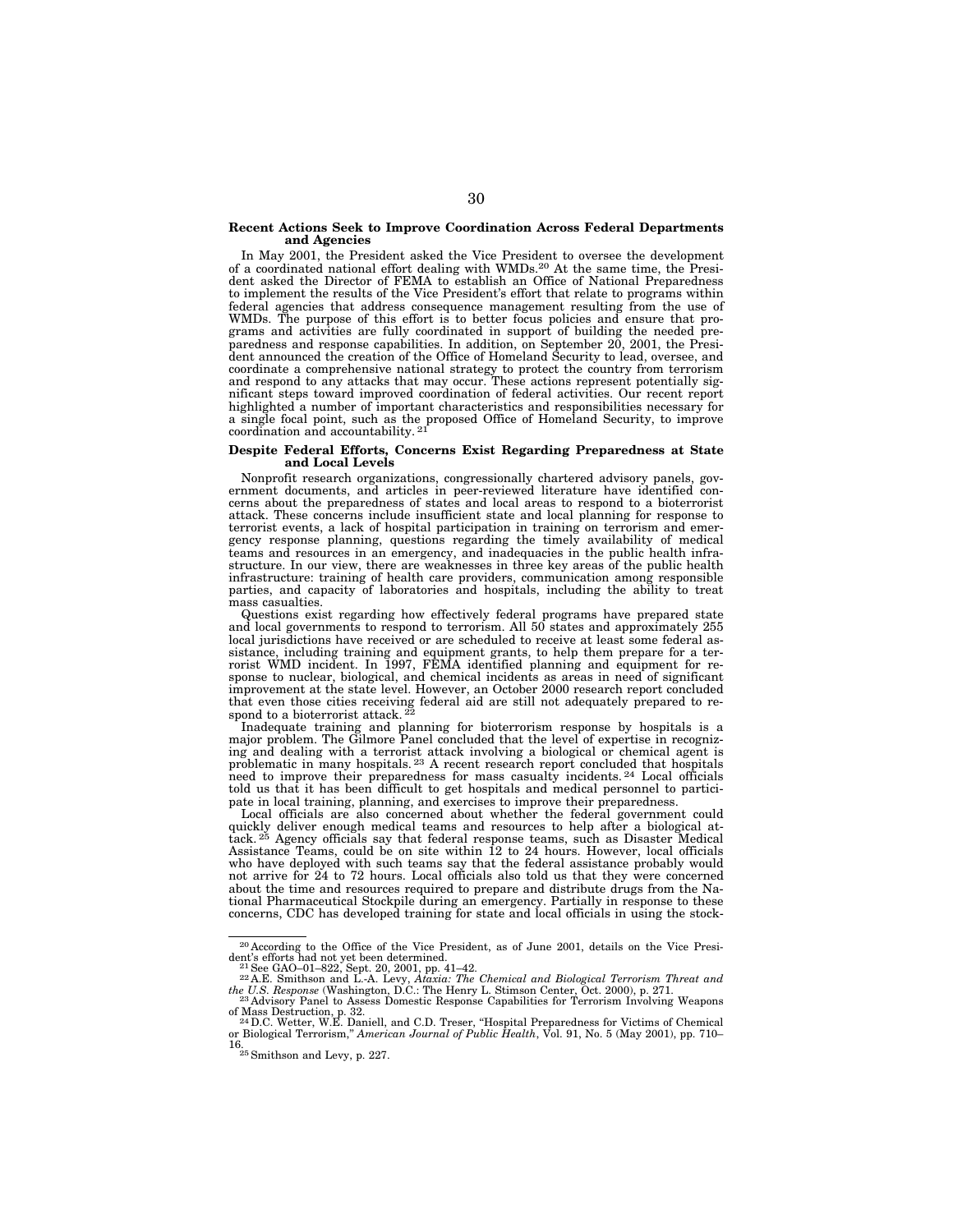pile and will deploy a small staff with the supplies to assist the local jurisdiction with distribution.

Components of the nation's public health system are also not well prepared to detect or respond to a bioterrorist attack. In particular, weaknesses exist in the key areas of training, communication, and hospital and laboratory capacity. It has been reported that physicians and nurses in emergency rooms and private offices, who will most likely be the first health care workers to see patients following a bioterrorist attack, lack the needed training to ensure their ability to make observations of unusual symptoms and patterns.<sup>26</sup> Most physicians and nurses have never seen cases of certain diseases, such as smallpox or plague, and some biological agents initially produce symptoms that can be easily confused with influenza or other, less virulent illnesses, leading to a delay in diagnosis or identification. Medical laboratory personnel require training because they also lack experience in identifying biological agents such as anthrax.

Because it could take days to weeks to identify the pathogen used in a biological attack, good channels of communication among the parties involved in the response are essential to ensure that the response proceeds as rapidly as possible. Physicians will need to report their observations to the infectious disease surveillance system. Once the disease outbreak has been recognized, local health departments will need to collaborate closely with personnel across a variety of agencies to bring in the needed expertise and resources. They will need to obtain the information necessary to conduct epidemiological investigations to establish the likely site and time of exposure, the size and location of the exposed population, and the prospects for secondary transmission. However, past experiences with infectious disease response have revealed a lack of sufficient and secure channels for sharing information. Our report last year on the initial West Nile virus outbreak in New York City found that as the public health investigation grew, lines of communication were often unclear, and efforts to keep everyone informed were awkward, such as conference calls that lasted for hours and involved dozens of people.<sup>27</sup>

Adequate laboratory and hospital capacity is also a concern. Reductions in public health laboratory staffing and training have affected the ability of state and local authorities to identify biological agents. Even the initial West Nile virus outbreak in 1999, which was relatively small and occurred in an area with one of the nation's largest local public health agencies, taxed the federal, state, and local laboratory resources. Both the New York State and the CDC laboratories were inundated with requests for tests, and the CDC laboratory handled the bulk of the testing because of the limited capacity at the New York laboratories. Officials indicated that the CDC laboratory would have been unable to respond to another outbreak, had one occurred at the same time. In fiscal year 2000, CDC awarded approximately \$11 million to 48 states and four major urban health departments to improve and upgrade their surveillance and epidemiological capabilities. With regard to hospitals, several federal and local officials reported that there is little excess capacity in the health care system in most communities for accepting and treating mass casualty patients. Research reports have concluded that the patient load of a regular influenza season in the late 1990s overtaxed primary care facilities and that emergency rooms in major metropolitan areas are routinely filled and unable to accept patients in need of urgent care. 28

#### **Concluding Observations**

We found that federal departments and agencies are participating in a variety of research and preparedness activities that are important steps in improving our readiness. Although federal departments and agencies have engaged in a number of efforts to coordinate these activities on a formal and informal basis, we found that coordination between departments and agencies is fragmented. In addition, we remain concerned about weaknesses in public health preparedness at the state and local levels, a lack of hospital participation in training on terrorism and emergency response planning, the timely availability of medical teams and resources in an emergency, and, in particular, inadequacies in the public health infrastructure. The latter include weaknesses in the training of health care providers, communication

<sup>26</sup>Smithson and Levy, p. 248. 27See *West Nile Virus Outbreak: Lessons for Public Health Preparedness* (GAO/HEHS–00–180,

Sept. 11, 2000), pp. 21–22.<br><sup>28</sup>J.R. Richards, M.L. Navarro, and R.W. Derlet, "Survey of Directors of Emergency Depart-<br>ments in California on Overcrowding," Western Journal of Medicine, Vol. 172 (June 2000), pp.<br>385–88. R partments,'' *Academic Emergency Medicine*, Vol. 8, No. 2 (2001), pp. 151–55. Smithson and Levy, p. 262.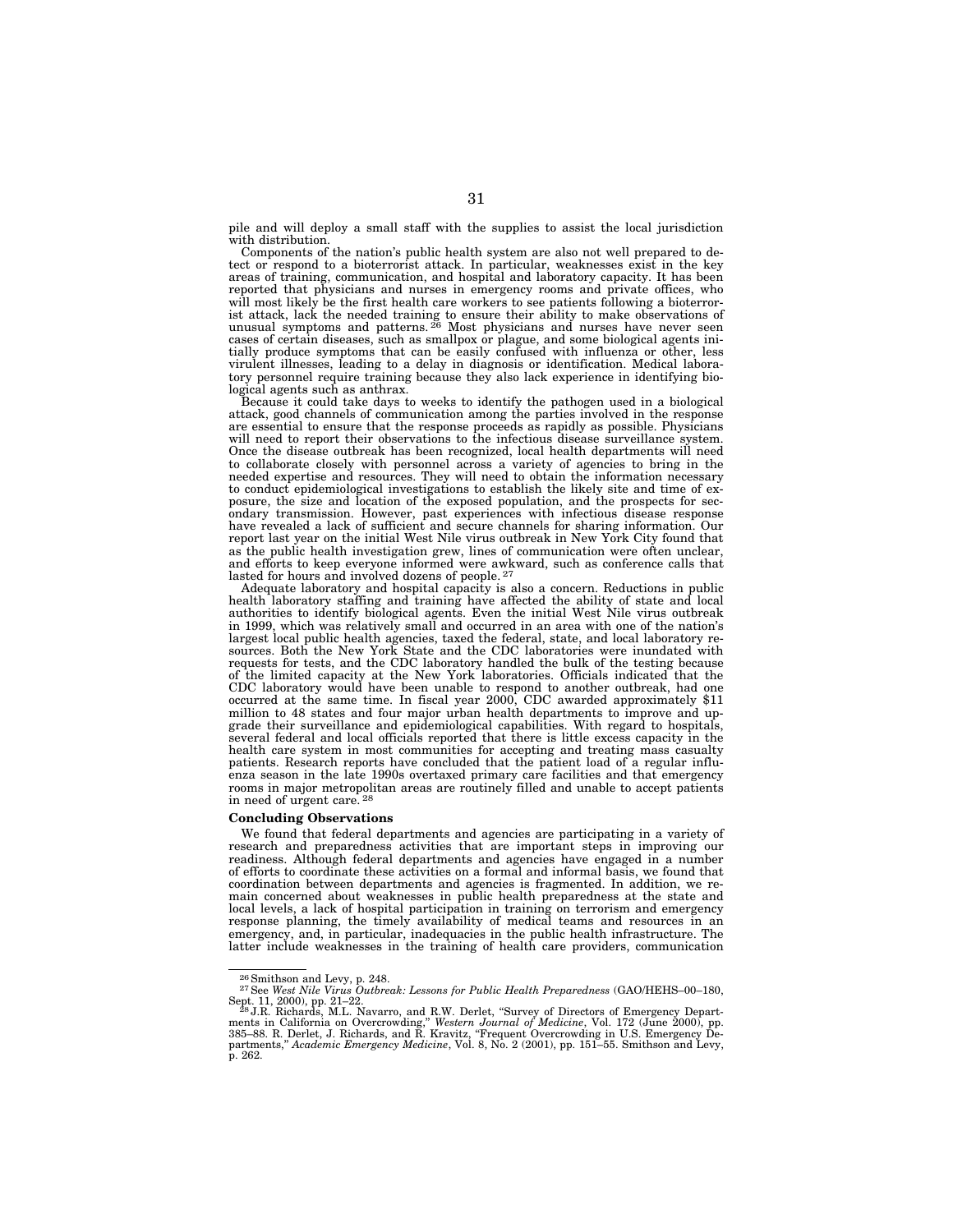among responsible parties, and capacity of laboratories and hospitals, including the ability to treat mass casualties.

Mr. Chairman, this completes my prepared statement. I would be happy to respond to any questions you or other Members of the Subcommittee may have at this time.

### **Contact and Acknowledgments**

For further information about this testimony, please contact me at (202) 512– 7118. Barbara Chapman, Robert Copeland, Marcia Crosse, Greg Ferrante, Deborah Miller, and Roseanne Price also made key contributions to this statement.

## **Appendix 1: Funding for Research**

Total Reported Funding for Research on Bioterrorism and Terrorism by Federal Departments and Agencies, Fiscal Year 2000 and Fiscal Year 2001

| Dollars in millions                                                                              |                             |                             |                                                                                                                                                                                                                                                                                        |
|--------------------------------------------------------------------------------------------------|-----------------------------|-----------------------------|----------------------------------------------------------------------------------------------------------------------------------------------------------------------------------------------------------------------------------------------------------------------------------------|
| Department or agency                                                                             | Fiscal year<br>2000 funding | Fiscal vear<br>2001 funding | Sample activities                                                                                                                                                                                                                                                                      |
| U.S. Department of Agriculture (USDA)-<br>Agricultural Research Service                          | $\Omega$                    | \$0.5                       | Improving detection of biological agents.                                                                                                                                                                                                                                              |
| Department of Energy                                                                             | \$35.5                      | \$39.6                      | Developing technologies for detecting and re-<br>sponding to a bioterrorist attack.<br>Developing models of the spread of and exposure<br>to a biological agent after release.                                                                                                         |
| Department of Health and Human Serv-<br>ices (HHS)-Agency for Healthcare<br>Research and Quality | \$5.0                       | 0                           | Examining clinical training and ability of frontline<br>medical staff to detect and respond to a bio-<br>terrorist threat.<br>Studying use of information systems and decision<br>support systems to enhance preparedness for<br>medical care in the event of a bioterrorist<br>event. |
| HHS-Centers for Disease Control and<br>Prevention (CDC)                                          | \$48.2                      | \$46.6                      | Developing equipment performance standards.<br>Conducting research on smallpox and anthrax vi-<br>ruses and therapeutics.                                                                                                                                                              |
| HHS-Food<br>and Drug<br>Administration<br>(FDA)                                                  | \$8.8                       | \$9.1                       | Licensing of vaccines for anthrax and smallpox.<br>Determining procedures for allowing use of not-<br>yet-approved drugs and specifying data needed<br>for approval and labeling.                                                                                                      |
| HHS-National Institutes of Health                                                                | \$43.0                      | \$49.7                      | Developing new therapies for smallpox virus.<br>Developing smallpox and bacterial antigen detec-<br>tion system.                                                                                                                                                                       |
| HHS-Office of Emergency Preparedness<br>(OEP)                                                    | 0                           | \$4.6                       | Overseeing a study on response systems.                                                                                                                                                                                                                                                |
| Department of Justice (DOJ)-<br>Office of Justice Programs (OJP)                                 | \$0.7                       | \$4.6                       | Developing a biological agent detector.                                                                                                                                                                                                                                                |
| DOJ-Federal Bureau of Investigation                                                              | 0                           | \$1.1                       | Conducting work on detection and characteriza-<br>tion of biological materials.                                                                                                                                                                                                        |
| Department of the Treasury-Secret<br>Service                                                     | $\mathbf{0}$                | \$0.5                       | Developing a biological agent detector.                                                                                                                                                                                                                                                |
| Environmental Protection Agency (EPA)                                                            | 0                           | \$0.5                       | Improving detection of biological agents.                                                                                                                                                                                                                                              |

Note: Total reported funding refers to budget data we received from agencies. Agencies reported appropriations, actual or estimated obliga-<br>tions, or actual or estimated expenditures. An agency providing appropriations is Source: Information obtained from departments and agencies.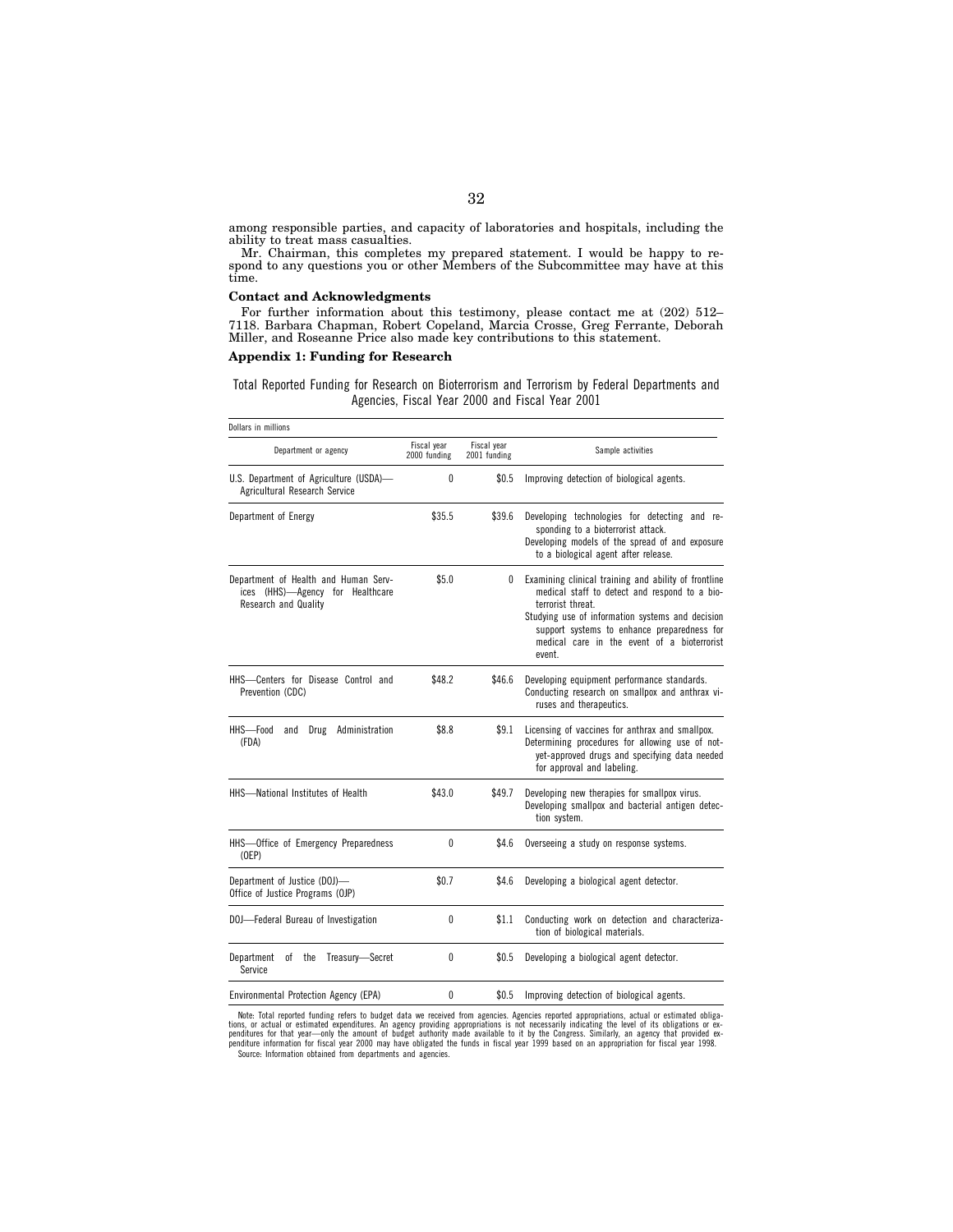# **Appendix II: Funding for Preparedness Activities**

Total Reported Funding for Preparedness Activities on Bioterrorism and Terrorism by Federal Departments and Agencies, Fiscal Year 2000 and Fiscal Year 2001

| Dollars in millions                                                  |                             |                             |                                                                                                                                                                                                                                                                                                                                                          |  |
|----------------------------------------------------------------------|-----------------------------|-----------------------------|----------------------------------------------------------------------------------------------------------------------------------------------------------------------------------------------------------------------------------------------------------------------------------------------------------------------------------------------------------|--|
| Department or agency                                                 | Fiscal year<br>2000 funding | Fiscal year<br>2001 funding | Sample activities                                                                                                                                                                                                                                                                                                                                        |  |
| USDA-Animal and Plant<br><b>Health Inspection Service</b>            | $\mathbf{0}$                | \$0.2                       | Developing educational materials and training programs spe-<br>cifically dealing with bioterrorism.                                                                                                                                                                                                                                                      |  |
| Department of Defense<br>(DOD)-Joint Task Force for<br>Civil Support | \$3.4                       | \$8.7                       | Planning, and when directed, commanding and controlling<br>DOD's WMD and high-yield explosive consequence man-<br>agement capabilities in support of FEMA.                                                                                                                                                                                               |  |
| DOD-National Guard                                                   | \$70.0                      | \$93.3                      | Managing response teams that would enter a contaminated<br>area to gather samples for on-site evaluation.                                                                                                                                                                                                                                                |  |
| DOD-U.S. Army                                                        | \$29.5                      | \$11.7                      | Maintaining a repository of information about chemical and<br>biological weapons and agents, detectors, and protection<br>and decontamination equipment.                                                                                                                                                                                                 |  |
| HHS-CDC                                                              | \$124.9                     | \$147.3                     | Awarding planning grants to state and local health depart-<br>ments to prepare bioterrorism response plans.<br>Improving surveillance methods for detecting disease out-<br>breaks.<br>Increasing communication capabilities in order to improve<br>the gathering and exchanging of information related to<br>bioterrorist incidents.                    |  |
| HHS-FDA                                                              | \$0.1                       | \$2.1                       | Improving capabilities to identify and characterize foodborne<br>pathogens.<br>Identifying biological agents using animal studies and<br>microbiological surveillance.                                                                                                                                                                                   |  |
| HHS-OEP                                                              | \$35.3                      | \$46.1                      | Providing contracts to increase local emergency response ca-<br>pabilities.<br>Developing and managing response teams that can provide<br>support at the site of a disaster.                                                                                                                                                                             |  |
| $DO$ - $OP$                                                          | \$7.6                       | \$5.3                       | Helping prepare state and local emergency responders<br>through training, exercises, technical assistance, and<br>equipment programs.<br>Developing a data collection tool to assist states in conduct-<br>ing their threat, risk, and needs assessments, and in de-<br>veloping their preparedness strategy for terrorism, includ-<br>ing bioterrorism. |  |
| EPA                                                                  | \$0.1                       | \$2.0                       | Providing technical assistance in identifying biological<br>agents and decontaminating affected areas.<br>Conducting assessments of water supply vulnerability to ter-<br>rorism, including contamination with biological agents.                                                                                                                        |  |
| Federal Emergency Manage-<br>ment Agency                             | \$25.1                      | \$30.3                      | Providing grant assistance and guidance to states for plan-<br>ning and training.<br>Maintaining databases of safety precautions for biological,<br>chemical, and nuclear agents.                                                                                                                                                                        |  |

Note: Total reported funding refers to budget data we received from agencies. Agencies reported appropriations, or actual or estimated obliga-<br>tions, or actual or estimated expenditures. An agency providing appropriations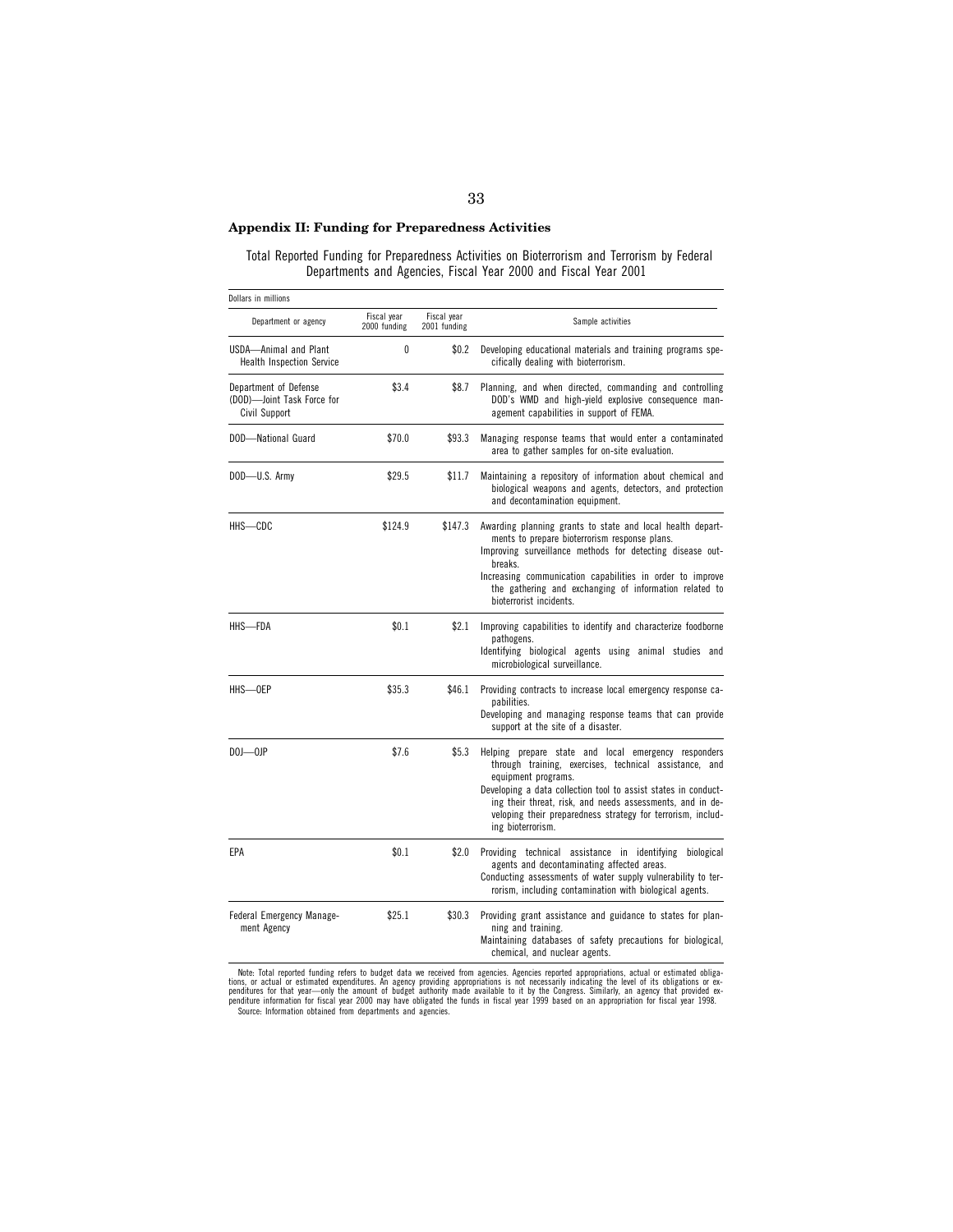## **Appendix III: Examples of Coordination Activities on Bioterrorism Among Federal Departments and Agencies**

We identified the following federal departments and agencies as having responsibilities related to the public health and medical consequences of a bioterrorist attack:<br>• USDA-

- USDA—U.S. Department of Agriculture
- APHIS—Animal and Plant Health Inspection Service
- ARS—Agricultural Research Service
- FSIS—Food Safety Inspection Service • OCPM—Office of Crisis Planning and Management
- DOC—Department of Commerce
- NIST—National Institute of Standards and Technology
- DOD—Department of Defense
	- DARPA—Defense Advanced Research Projects Agency
	- JTFCS—Joint Task Force for Civil Support
	- National Guard
	- U.S. Army
- DOE—Department of Energy
- HHS—Department of Health and Human Services
	- AHRQ—Agency for Healthcare Research and Quality
	- CDC—Centers for Disease Control and Prevention
	- FDA—Food and Drug Administration
	- NIH—National Institutes of Health
- OEP—Office of Emergency Preparedness
- DOJ—Department of Justice
- FBI—Federal Bureau of Investigation
- OJP—Office of Justice Programs
- DOT—Department of Transportation
- USCG—U.S. Coast Guard
- Treasury—Department of the Treasury
- USSS—U.S. Secret Service
- VA—Department of Veterans Affairs
- EPA—Environmental Protection Agency
- FEMA—Federal Emergency Management Agency

Figure 1, which is based on the framework given in the Terrorism Incident Annex of the Federal Response Plan, shows a sample of the coordination activities by these federal departments and agencies, as they existed prior to the recent creation of the Office of Homeland Security. This figure illustrates the complex relationships among the many federal departments and agencies involved. (Note: This GAO chart is maintained in the Committee file.)

The following coordination activities are represented on the figure:

• OMB Oversight of Terrorism Funding. The Office of Management and Budget established a reporting system on the budgeting and expenditure of funds to combat terrorism, with goals to reduce overlap and improve coordination as part of the annual budget cycle.

• Federal Response Plan—Health and Medical Services Annex. This annex to the Federal Response Plan states that HHS is the primary agency for coordinating federal assistance to supplement state and local resources in response to public health and medical care needs in an emergency, including a bioterrorist attack.

• Informal Working Group—Equipment Request Review. This group meets as necessary to review equipment requests of state and local jurisdictions to ensure that duplicative funding is not being given for the same activities.

• Agreement on Tracking Diseases in Animals That Can Be Transmitted to Humans. This group is negotiating an agreement to share information and expertise on tracking diseases that can be transmitted from animals to people and could be used in a bioterrorist attack.

• National Medical Response Team Caches. These caches form a stockpile of drugs for OEP's National Medical Response Teams.

• Domestic Preparedness Program. This program was formed in response to the National Defense Authorization Act of Fiscal Year 1997 (P.L. 104–201) and required DOD to enhance the capability of federal, state, and local emergency responders regarding terrorist incidents involving WMDs and high-yield explosives. As of October 1, 2000, DOD and DOJ share responsibilities under this program.

• Office of National Preparedness—Consequence Management of WMD Attack. In May 2001, the President asked the Director of FEMA to establish this office to coordinate activities of the listed agencies that address consequence management resulting from the use of WMDs.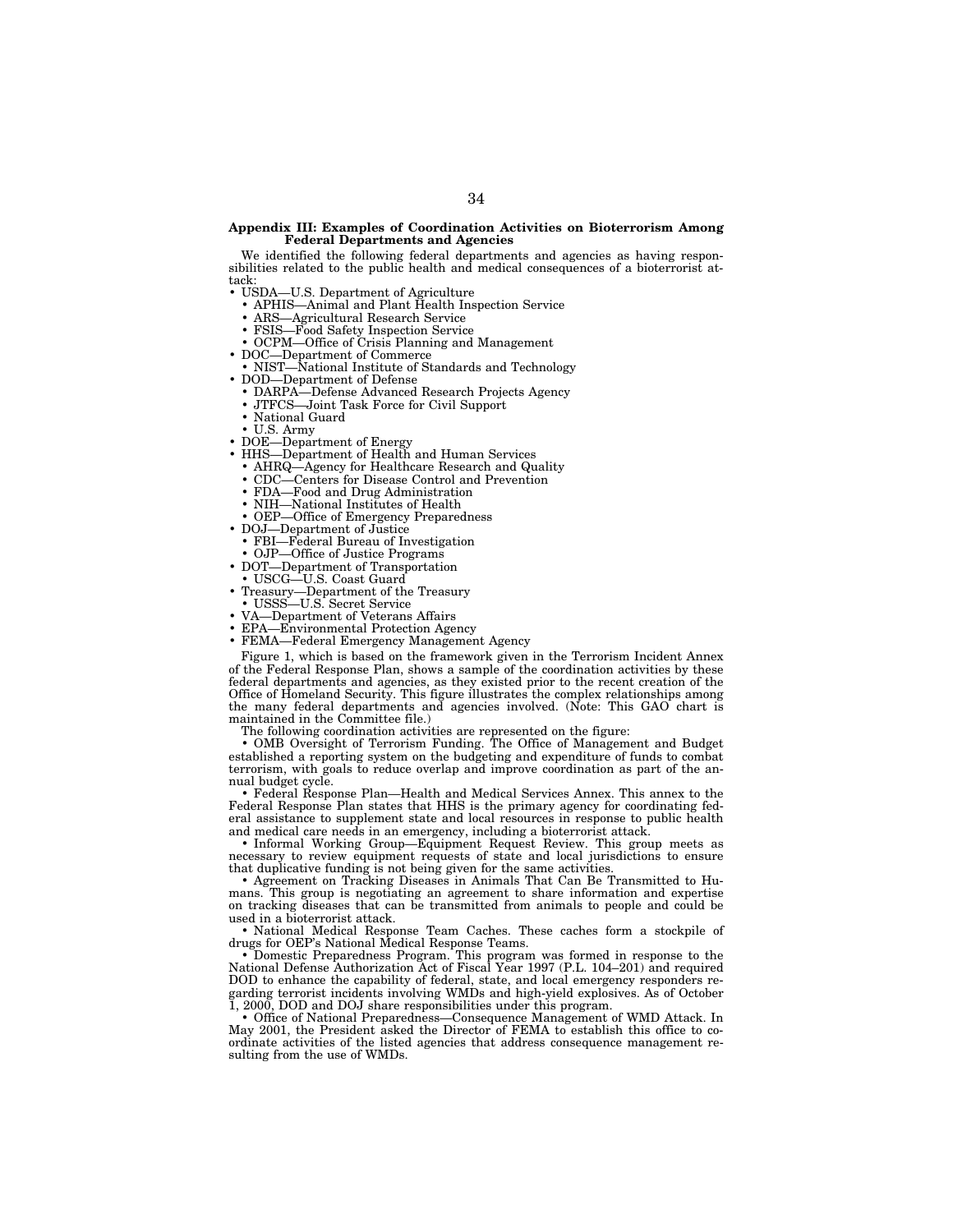• Food Safety Surveillance Systems. These systems are FoodNet and PulseNet, two surveillance systems for identifying and characterizing contaminated food.

• National Disaster Medical System. This system, a partnership between federal agencies, state and local governments, and the private sector, is intended to ensure that resources are available to provide medical services following a disaster that overwhelms the local health care resources.

• Collaborative Funding of Smallpox Research. These agencies conduct research on vaccines for smallpox.

• National Pharmaceutical Stockpile Program. This program maintains repositories of life-saving pharmaceuticals, antidotes, and medical supplies that can be delivered to the site of a biological (or other) attack.

• National Response Teams. The teams constitute a national planning, policy, and coordinating body to provide guidance before and assistance during an incident.

• Interagency Group for Equipment Standards. This group develops and maintains a standardized equipment list of essential items for responding to a terrorist WMD attack. (The complete name for this group is the Interagency Board for Equipment Standardization and Interoperability.)

• Force Packages Response Team. This is a grouping of military units that are designated to respond to an incident.

• Cooperative Work on Rapid Detection of Biological Agents in Animals, Plants, and Food. This cooperative group is developing a system to improve on-site rapid detection of biological agents in animals, plants, and food.

## **Related GAO Products**

*Bioterroilsm: Coordination and Preparedness* (GAO–02–129T, Oct. 5, 2001).

*Bioterrorism: Federal Research and Preparedness Activities* (GAO–01–915, Sept. 28, 2001).

*Combating Terrorism: Selected Challenges and Related Recommendations* (GAO–01– 822, Sept. 20, 2001).

*Combating Terrorism: Comments on H.R. 525 to Create a President's Council on Domestic Terrorism Preparedness* (GAO–01–555T, May 9, 2001).

*Combating Terrorism: Accountability Over Medical Supplies Needs Further Improvement* (GAO–01–666T, May 1, 2001).

*Combating Terrorism: Observations on Options to Improve the Federal Response* (GAO–01–660T, Apr. 24, 2001).

*Combating Terrorism: Accountability Over Medical Supplies Needs Further Improvement* (GAO–01–463, Mar. 30, 2001).

*Combating Terrorism: Comments on Counterterrorism Leadership and National Strategy* (GAO–01–556T, Mar. 27, 2001).

*Combating Terrorism: FEMA Continues to Make Progress in Coordinating Preparedness and Response* (GAO–01–15, Mar. 20, 2001).

*Combating Terrorism: Federal Response Teams Provide Varied Capabilities; Opportunities Remain to Improve Coordination* (GAO–01–14, Nov. 30, 2000).

*West Nile Virus Outbreak: Lessons for Public Health Preparedness* (GAO/HEHS–00– 180, Sept. 11, 2000).

*Combating Terrorism: Linking Threats to Strategies and Resources* (GAO/T–NSIAD– 00–218, July 26, 2000).

*Chemical and Biological Defense. Observations on Nonmedical Chemical and Biological R&D Programs* (GAO/T–NSIAD–00–130, Mar. 22, 2000).

*Combating Terrorism: Need to Eliminate Duplicate Federal Weapons of Mass Destruction Training* (GAO/NSIAD–00–64, Mar. 21, 2000).

*Combating Terrorism: Chemical and Biological Medical Supplies Are Poorly Managed* (GAO/T–HEHS/AIMD–00–59, Mar. 8, 2000).

*Combating Terrorism: Chemical and Biological Medical Supplies Are Poorly Managed* (GAO/HEHS/AIMD–00–36, Oct. 29,1999).

*Food Safety: Agencies Should Further Test Plans for Responding to Deliberate Contamination* (GAO/RCED–00–3, Oct. 27, 1999).

The CHAIRMAN. Dr. Akhter?

Dr. AKHTER. Thank you, Mr. Chairman, members of the committee. I really appreciate this opportunity to be here today to discuss with you our views.

I represent the public health community. We are 55,000 public health workers working at the State, local, and Federal levels to protect the health of the American people, and we are all very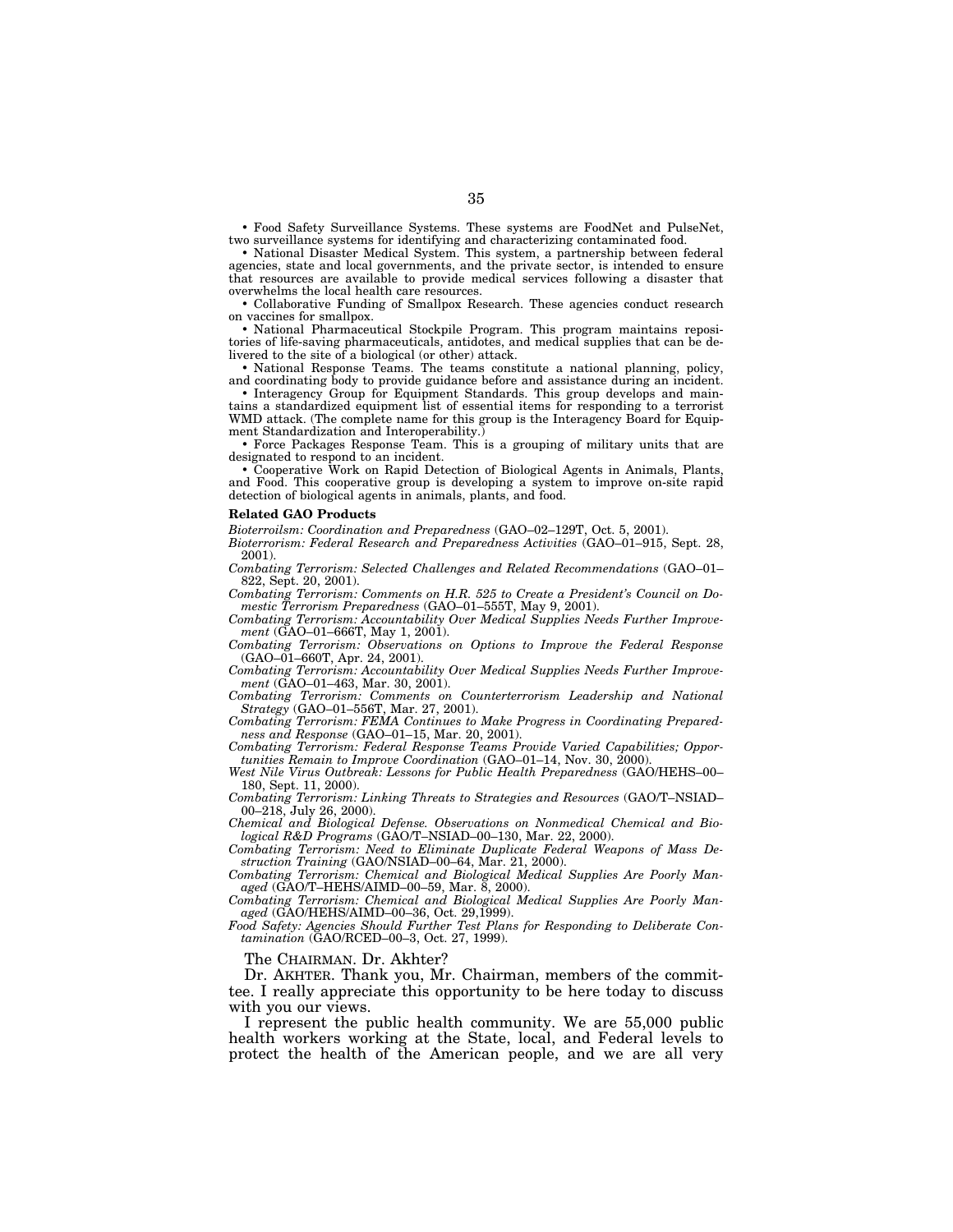much ready to serve in any capacity to help deal with this new threat to America's security and the peace of our people.

We are a scientific community. Our people are experts in the field. We wrote the book on "Dealing with Communicable Diseases.'' We have been publishing this book since 1917. This is the book which is used worldwide to deal with infectious diseases. The United States Army buys 24,000 copies of this book to be distributed to its members to be able to protect against communicable diseases.

So we have a significant amount of knowledge about how to proceed, and we also have knowledge as to what is the reality on the ground. So I want to present to you, Mr. Chairman and members of the committee, the reality on the ground on different arenas.

First, prevention of bioterrorism is the key. There has not been any relationship between the public health community and the intelligence community. These two communities have never worked together in the past. There is very limited contact between these two communities. Good intelligence, not only looking at the foreign agents coming in but at our own labs, where these things could be manufactured, is very, very important. In fact, I would suggest that we make our State public health directors part of the intelligence community. Let us get them the clearance and get them hooked up, because the sooner there is free communication, the better work we as a public health community can do.

The second part is the local health department capacity. There are 3,000 local health departments. Ten percent of them do not even have email or Internet connection. Most health departments are 9 to 5 operations. So if there is an outbreak on Friday afternoon, there will be nobody there to take care of them on Friday evening, Saturday, Sunday, or Monday. The window of opportunity to deal with these infectious agents is 24 to 48 hours during which we need to either provide the vaccine or provide treatment to save the life of the individual and also to prevent the spread of disease. If nobody is there, how are we going to deal with this?

What I suggest we do is to look at the regional approach, get these health departments together, and have someplace where, 24 hours a day, 7 days week, people are available whom the local health providers could talk to and could provide service.

As we look at our local situation, we see the weakest link. I was State health director in Missouri and also health commissioner in our Nation's Capital, and I had the great pleasure of being the emergency medical services director for the States of Illinois and Michigan. The weakest link between the health department and health care providers just at the moment—there is no direct connection and no direct link in most places so that the emergency providers, EMTs, paramedics, could send in direct information immediately to the hospitals, clinics, and private providers. The information comes too late. We need to have that relationship and that link strengthened. Simply giving money and resources to the States to do things without asking them to do these specific things would not solve our situation.

Finally, Mr. Chairman, there is a lack of epidemiological capacity at the State level—the people who are trained, the medical detectives, to go after such things day in and day out—almost half of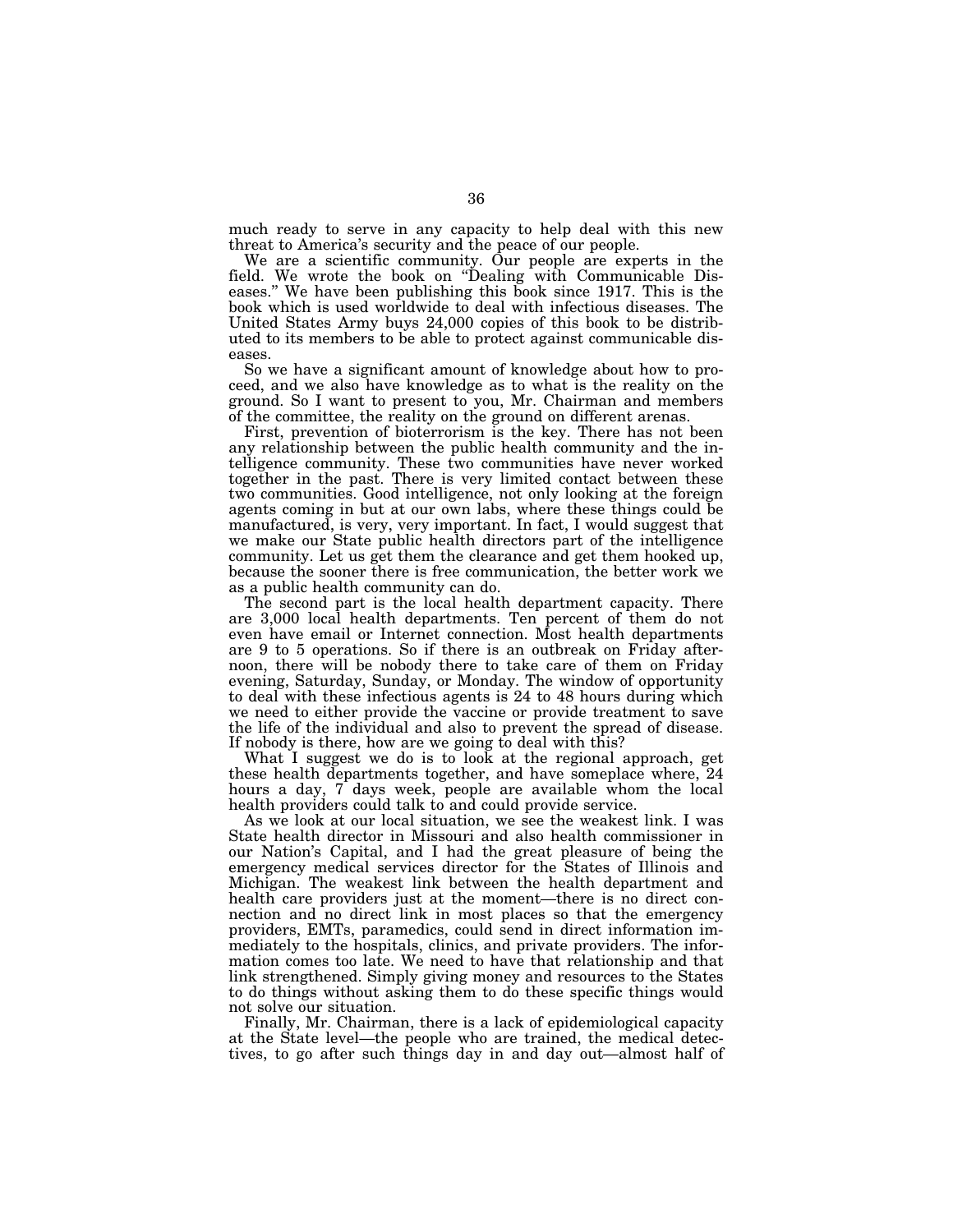our States do not have such people on board as we speak today. I think we need to build that capacity; we need to have these folks in there to carry out this responsibility.

Now I come to our premier agency, the Centers for Disease Control and Prevention. This is the lead agency in the world. The quality of this agency is unmatched by any other institution in the world. But its capacity is very narrow. Its ability to fight on multiple fronts is very, very limited. We need to expand that capacity.

In the natural history of disease, one case leads to another case; another case leads to another case. In a terrorist attack, large numbers of cases take place at the same time. And remember—the incubation period of a disease could be from one to 7 days; so by the time the first case appears, in our mobile society, people will have traveled many, many places. So that being available on multiple fronts is very important.

I suggest the capacity of CDC be increased and also that its capacity be placed at strategic locations, most likely at the regional offices, so that in case of transportation failure, people can get to it, or in case of a terrorist attack in Atlanta. So we need to decentralize some of this capacity so that we can provide the trained personnel, provide the drugs, provide the vaccines to the people in a timely manner where they need it.

Of course, there are many, many other issues dealing with the distribution of drugs. You all saw yesterday people in Florida standing outside, waiting for several hours to get their share of the medication. That is just a small group of people. Think about if you had to provide medication in New York City to all the population, or if you had to provide immunization to all the people in San Francisco. Do we have built up that kind of capacity, that kind of ability to be able to do this work?

The reason I am telling you all of this is not to scare you, but to tell you that we are vigilant, we are looking at it, and we will do whatever we need to do, but that this requires a long-term, sustained commitment by the Federal Government, the State governments, and the local authorities to be able to deal with the situation.

Finally, Mr. Chairman and members of the committee, I was born in India and grew up in Pakistan. As a child, I saw many of these diseases. There was an outbreak of smallpox when I was a child, and one-third of my classmates were infected. These are no "walk in the garden" kinds of diseases where you give medicine, and they get better. There are consequences besides death from these diseases which are lifelong.

We cannot afford not to be fully prepared to deal with these diseases. The unthinkable has already happened, and I as a public health official cannot sit here and say yes, we are ready, we are prepared. I say to you that we are underprepared, and we had better get ourselves ready to do the best we can.

Thirty years ago, this Nation made a choice that we would not immunize people against smallpox. We discontinued that immunization because the threat was low—thanks to Dr. Henderson and his colleagues, smallpox was eradicated. Now the threat has risen to a higher level once again.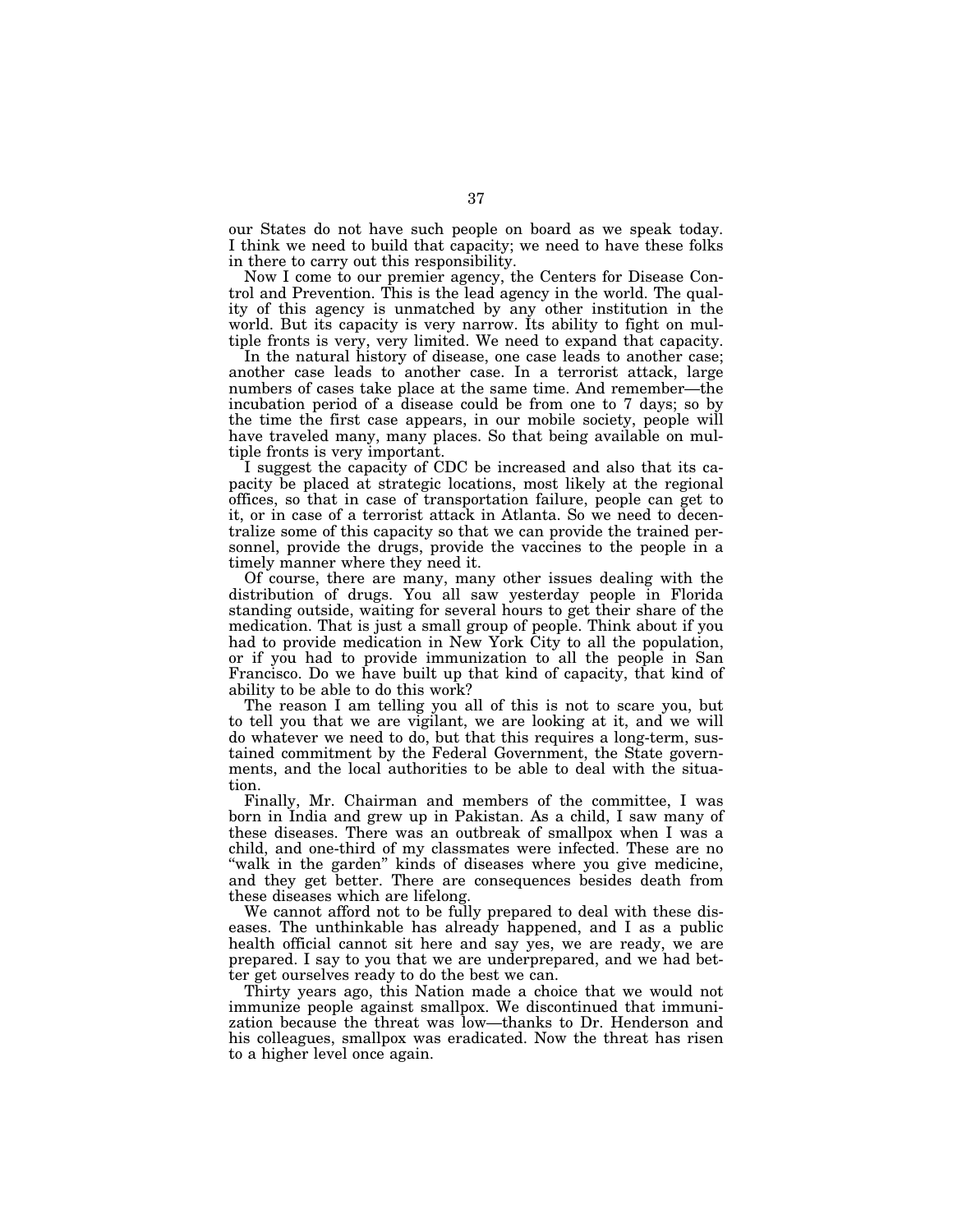It is time to revisit that policy. We should appoint a high-level panel of experts from both the medical side of the community as well as the intelligence community so that we can look at the threat level, and at the risks and benefits, and truly reexamine once again whether we should look at immunizing our people against common bioterrorist agents like anthrax and smallpox.

A lot more research needs to be done. We might find wonderful modalities. But I must submit to you that after seeing the firefighters and the EMTs and the paramedics working on the front line in New York City, the firemen running into the fire as others ran away, the same kind of situation will take place when there is a terrorist attack. These people have to go in, they have got to get folks out, and these people must be protected.

The United States Army right now provides immunization against smallpox and anthrax to its people. We should seriously reconsider making available these vaccines to our firefighters and our front-line workers. It would be a tragedy if these people had to stand in line, waiting to get their antibiotics and their vaccines when they could be working and helping other people.

Mr. Chairman, I appreciate greatly this opportunity and would be glad to answer any questions you and members of the committee might have.

Thank you.

The CHAIRMAN. Thank you very much, Dr. Akhter. [The prepared statement of Dr. Akhter follows:]

## PREPARED STATEMENT OF MOHAMMAD N. AKHTER, M.D., MPH, EXECUTIVE DIRECTOR OF THE AMERICAN PUBLIC HEALTH ASSOCIATION

Mr. Chairman and members of the Committee, my name is Mohammad Akhter, and I am the Executive Director of the American Public Health Association. APHA is the oldest and largest public health association in the world, representing approximately 50,000 public health professionals in the United States and abroad. I am honored to appear before you to discuss the role of our public health infrastructure in preparing for, preventing, detecting, and responding to a bioterrorist event.

On behalf of our colleagues and members, I salute you, Mr. Chairman, and the members of the Committee for your timely recognition of the importance of public health in addressing the threats currently facing our great nation. My role today will be to assess how the public health infrastructure can and must be enhanced to respond to a bioterrorism emergency with greater speed, efficiency, and effectiveness.

# **Preventing a Bioterrorist Event is Preferable to Responding to One**

On September 1 1th, the Centers for Disease Control and Prevention issued precautionary instructions to health departments to be on special alert for possible clusters of unusual disease symptoms, and hospitals were notified by state and local health officials to report any such incidents promptly. This was an appropriate action in the face of an obvious disaster. But, a bioterrorist attack itself won't be obvious. Links must be established between the intelligence community and public health officials on a routine basis to discern the actual attack, eliminate the response lag-time of the agent's incubation period, and thereby prevent casualties. Public health must be included in the intelligence process, and given appropriate clearance to review suspicious occurrences and threats much earlier in the process. There must also be a new segment of the intelligence community that is devoted to detecting bioterrorist threats. Good intelligence is key to preventing attacks.

# **Communication and Coordination**

We have heard over the last several weeks that we must enhance our ability to gather information in an emergency, and to communicate it efficiently to all relevant parties. This means establishing linkages among emergency managers, local health departments, clinics, and hospitals so that critical data in an emergency situation can travel seamlessly to identify, contain, and respond to an emergency in the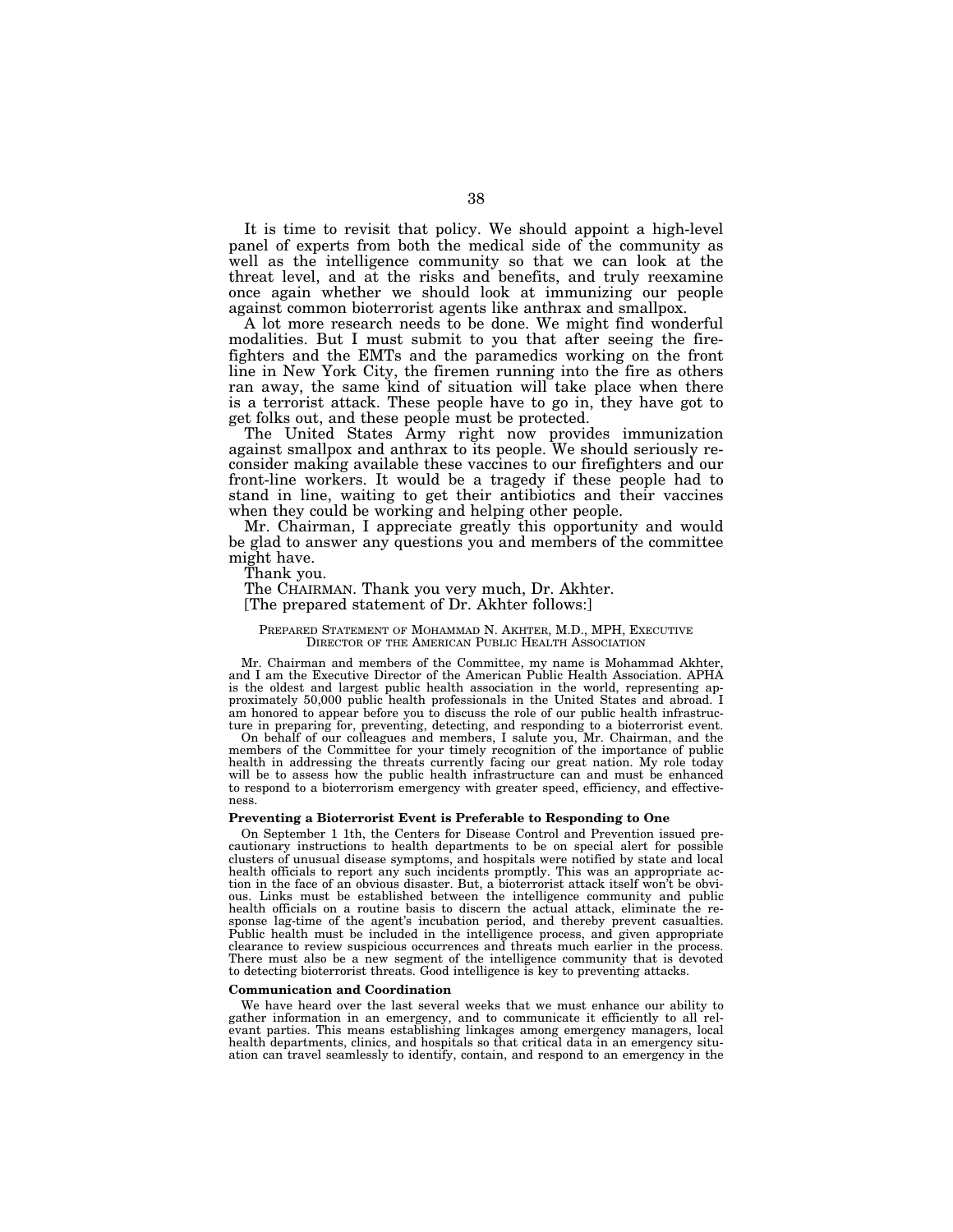most efficient way possible. This is mandatory, not optional, and yet the reality is that approximately ten percent of the health departments in the United States do not even have e-mail.

We must remember, however, that merely providing funding to bolster technical support is not enough. We also have to change the way we do business to meet the level of the threats now facing us. If a bioterrorist attack occurred on a Friday afternoon, there would be no report of it until Monday morning under the current staffing profile of most health departments. The events of September 11th demand that we now provide access to the public health network twenty-four hours a day.

#### **Training and Expansion of the Public Health Workforce and Infrastructure**

Members of the Committee, you have heard before about the gaps in our most basic public health capacities. Indeed, this Committee, under the leadership of Senators Frist and Kennedy, led the charge last year with the Public Health Threats and Emergencies Act, and the public health community is both grateful, and ready to advance the objectives of that legislation. Recognizing that you are already familiar with gaps in staffing, training, laboratory and information capacity and coordination, I will focus on only a few specific points.

CDC must expand its capacity to respond to more than one event. As the world's premiere agency for public health response, CDC must re-consider its own surge capacity, when state and local health departments rely on the agency so heavily. As such, CDC should integrate into the Health and Human Services regional system, establishing a new layer of workforce and supporting capacity regionally. This will allow continued federal technical support in all regions if the national transportation system is affected, while also recognizing that metropolitan areas and bioterrorist attack zones themselves may cut across state boundaries.

It is essential that every state have essential epidemiology personnel in place. CDC's Epidemic Intelligence Service Officers, the ''Disease Detectives,'' can provide a set of very skilled hands to address a host of unanticipated events. Only 25 states have EIS officers at this time. Also, only 32 states employ a designated public health veterinarian. This is another lapse we can't afford. Seventeen of the 20 designated bioterrorism agents are either zoonotic, meaning they are transmitted from animals to man, such as plague; or they are fairly common diseases of animals, such as anthrax; or, they are foodborne illnesses such as Salmonella, about which public health veterinarians receive extensive training. These and other core communicable disease experts must be based in every state.

### **Training of the Medical Workforce and Enhancing Institutional Capacity**

Even if we succeed in enhancing our communication and intelligence capabilities, this will not suffice unless the workforce of first-responders is adequately trained to detect and respond to bioterrorist threats. Last week in Florida, the first reported case of inhalational anthrax in the U.S. since 1976 was quickly identified, and appropriate therapy initiated. We are encouraged by this, but know that this might not be the norm. We cannot underestimate the importance of our front line health professionals; enhancing their technical expertise and knowledge of a broader array of health threats is of paramount importance at this time.

The capacity of our hospitals to accommodate a large number of patients is also under scrutiny. Emergency rooms can barely address current needs. In the event of a terrorist attack, there would be a surge in need for trained personnel who can diagnose and treat rare diseases, and also for isolation areas and rapid mobilization of special drugs and vaccines. The economic efficiencies of the ''just in time'' drug inventory system clearly operate to the disadvantage of a population confronted with an epidemic. Despite the negative impact on the bottom line, we must maintain a sufficient inventory of essential vaccines and drugs, and develop more surge capacities on a daily basis if we are to approach an adequate level of preparedness for a bioterrorist event.

#### **The Safety of our Food Supply**

So far, our only known domestic bioterrorist event occurred in 1976, when members of a religious cult contaminated a salad bar with Salmonella, sickening more than 700 people. Our food supply remains vulnerable. The number of inspectors employed to safeguard our food supply is vastly insufficient, especially the workforce of the Food and Drug Administration. So much of our food is imported from countries that utilize few precautions in the production of their products, yet we lack the authority and the personnel to scrutinize these products properly. Jurisdiction over food safety is currently spread among a host of agencies. APHA has long advo-cated for a single agency to address food safety, and current events have validated the wisdom of this position. We are grateful that many members of this Committee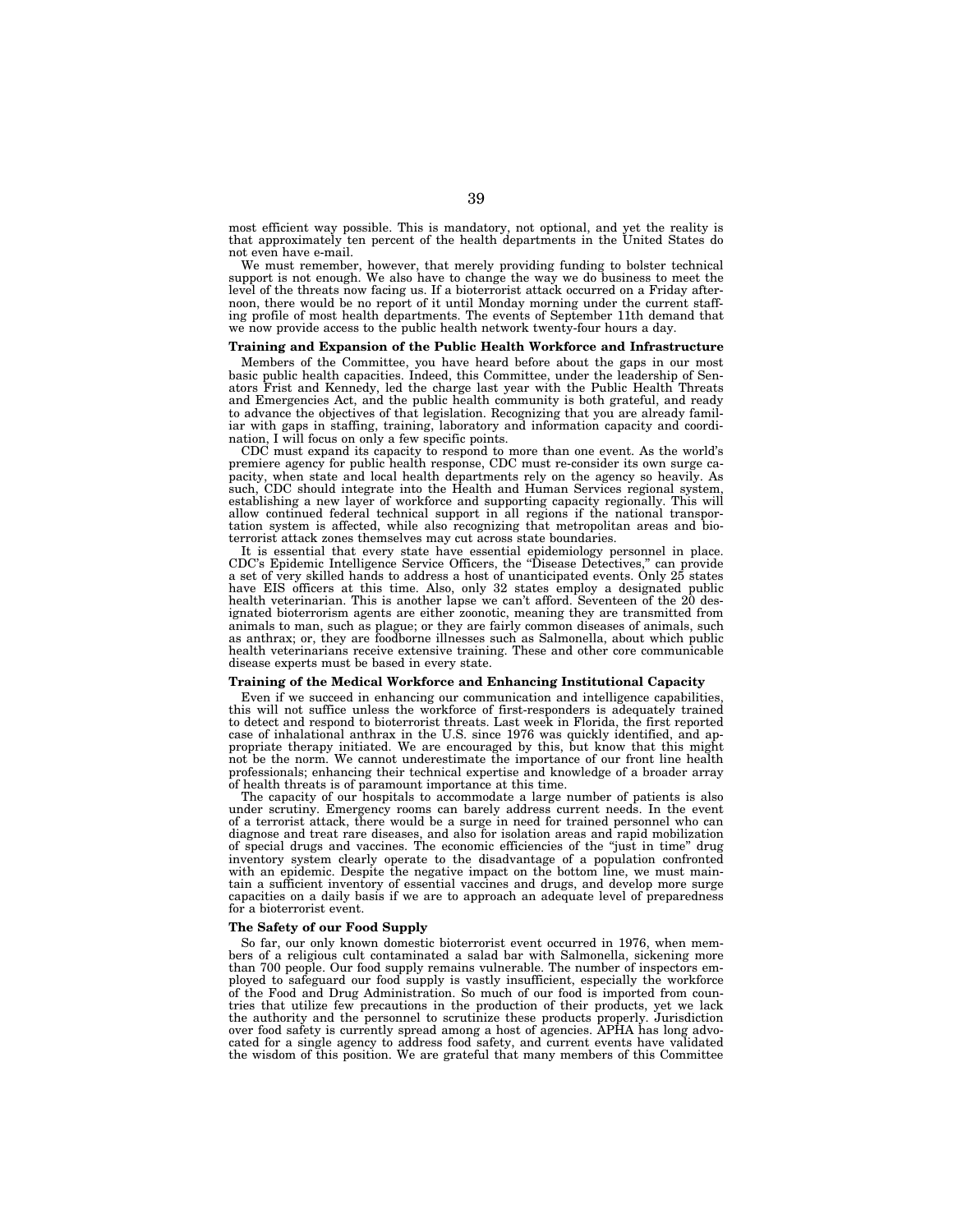have, over the years, engaged the problems of understaffing, imported food safety, and the regulatory structure.

#### **Conclusion**

We have focused on recognition of unique illnesses that may signal an attack, and were an attack to occur, we hope we will all be ready. But I must caution that the agents themselves pose such a challenge; hardwired into them is their incubation period, unique for each one but always too long for our liking; smallpox, 7 to 19 days; anthrax, up to 60 days; Ebola virus, 2 to 21 days. What does it mean, in a mobile, global society, if we recognize the first case of smallpox 7 days after exposure? And, there is the matter that for most of these agents, the symptoms are innocent and nondescript. No amount of money or planning or good intention can lower the hurdles the germs themselves impose. Our very best response can't approximate prevention.

I was born and raised on the Indian subcontinent. I have lived through the outbreaks of smallpox, malaria, typhoid, Hepatitis A, and many other diseases. When the risk is high, we must re-evaluate our position about making vaccines available to the public. Mr. Chairman, I suggest that a national committee of experts from the medical, scientific and intelligence communities be formed to review the level of threat, as well as the risks and benefits of making smallpox and anthrax vaccines available to the population at large. Assessing the risk at this stage will help us protect our people from the most common agents that could be used against us by a terrorist.

On behalf of the members of the American Public Health Association, I thank you for this opportunity to discuss this matter of critical national security, and I am happy to answer any questions you may have.

The CHAIRMAN. Dr. Osterholm?

Mr. OSTERHOLM. Thank you, Mr. Chairman, members of the subcommittee, and thank you, Senator Wellstone, for your kind introduction.

I am Michael Osterholm, and I am director of the Center for Infectious Disease Research and Policy at the University of Minnesota where I am also a professor in the School of Public Health.

For 24 years, I served with the Minnesota Department of Health, including 14 years as the State Epidemiologist. It was in that capacity that I testified before this committee in the past. I am here today to address the critical need for our country to prepare its homeland security against a potential bioterrorist attack. At the same time we can and must capitalize on that preparation to respond to the everyday growing threat of emerging infections that are not related to potential bioterrorism.

My comments will reflect my combined experience in the trenches as one of those infectious disease epidemiologists, as a leader in several national infectious disease and microbiology professional organizations, my time as a personal advisor to His Majesty King Hussein of Jordan on this topic, and as an author of the recently published book, ''Living Terrors: What America Needs to Know to Survive the Coming Bioterrorist Catastrophe.''

Today we are here because of the tragedy of September 11 and the wake-up call to America that catastrophic terrorism is now a reality within the borders of our own homeland. The consequences of an infectious disease outbreak due to a bioterrorist attack dramatically illustrate the critical importance of shoring up our public health system. Without a comprehensive and timely response, we will realize both an increase in deaths and the potential for previously unseen panic and fear.

Preparing us for such an event will also prepare us for the daily barrage of exotic agents from abroad, antibiotic-resistant microbes,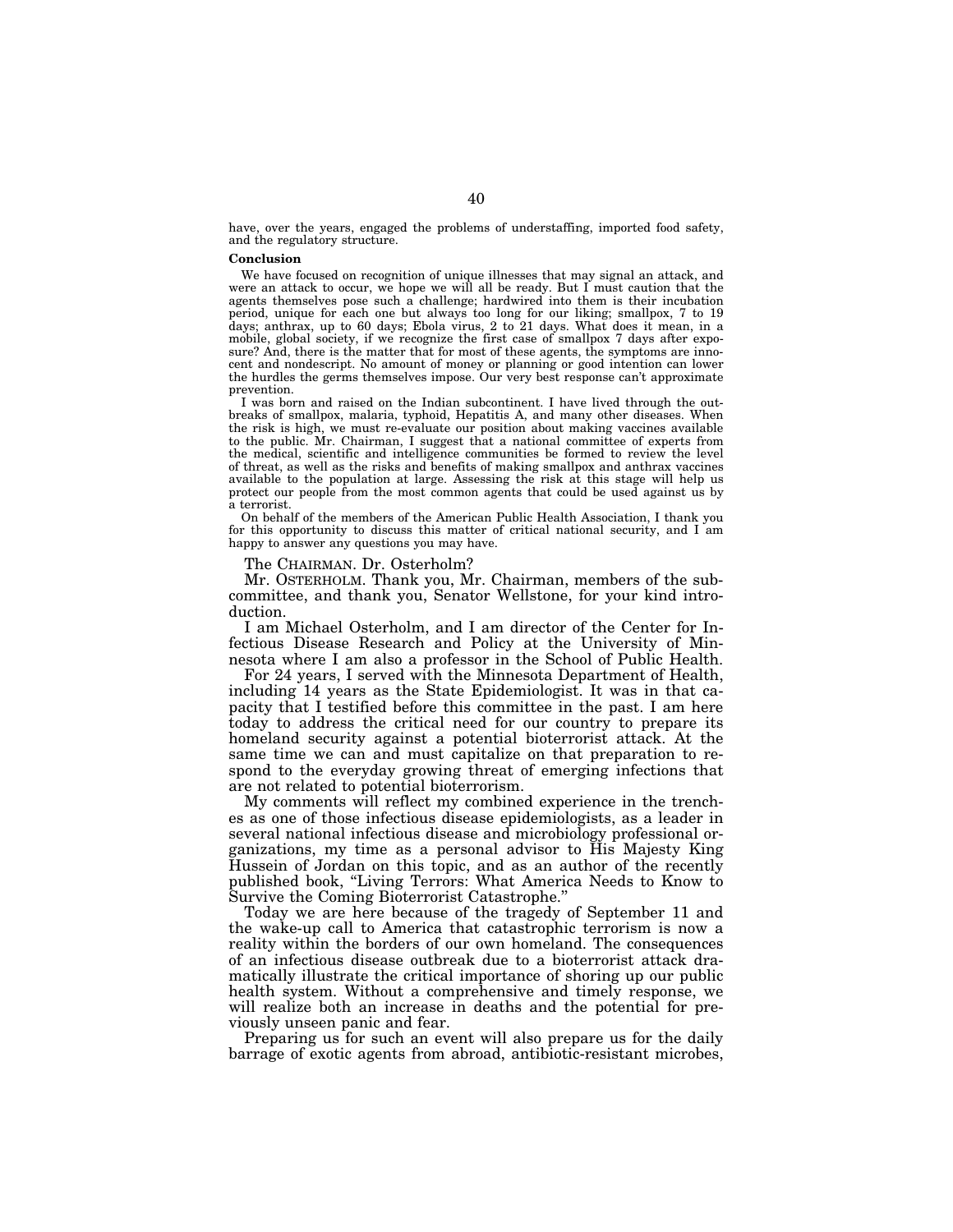and the ever-growing problems of our food safety. This represents the very essence of dual-purpose resources.

We have heard much over the past 3 weeks about the potential risk of a bioterrorism event occurring in this country. I will not address the issues any further other than to say that as a Nation, we cannot afford to be underprepared to respond to such an event as we are today.

Recently, our center at the University of Minnesota convened a working group on bioterrorism preparedness that reflects the expertise and experience of a number of important front-line organizations whose members will be responsible for responding to a bioterrorist attack. They include the American Society for Microbiology, the Alfred P. Sloan Foundation, the Association of Public Health Laboratories, the Association of State and Territorial Health Officials, the Council of State and Territorial Epidemiologists, Emory University School of Public Health, the Infectious Disease Society of America, the Johns Hopkins Center for Civilian Biodefense Studies, the National Association of County and City Health Officials, the National Association of Public Health Veterinarians, and NTI.

This group has provided a framework for your use for the public health action and bioterrorist preparedness we need. Out of this meeting grew a set of recommendations for critical funding for our public health activities. These members did not seek endorsement from their respective organizations for the recommendations contained in our report, and therefore it may not reflect the exact position of these respective organizations. However, we believe that at this time, this represents our best estimate of the necessary resources it will take to revitalize the public health system so it will pass the test of a catastrophic bioterrorist attack. The committee has a summary of that framework.

The designated amounts, as you will note, are needed for hospitals and Federal, State, and local public health agencies to effectively recognize and respond to bioterrorism. At the State and local levels, it is essential for these activities to be housed within existing communicable disease programs—that is where the foundation for controlling communicable diseases exists. By enhancing these systems, we can maximize the efficiency of putting new resources to their best use in the quickest amount of time.

I would also like to point out that the funds outlined are needed as an initial investment in building the surveillance systems, training programs, communication systems, and laboratory networks that are required to recognize a bioterrorist event.

I can promise you that these numbers are not some inflated, "come to the table, give us all the money" under an ideal time situation. We made an honest attempt to give you our best estimate of what it will really take to honestly and effectively deal with this system.

Ongoing funding is critical to keep these systems operational at the level needed for effective homeland security over time. Let me provide you with a quick overview of the funding requirements with some discussion of what we are requesting. I would also note that many of our comments here reflect quite closely what we heard in the first panel this morning and some of the other ideas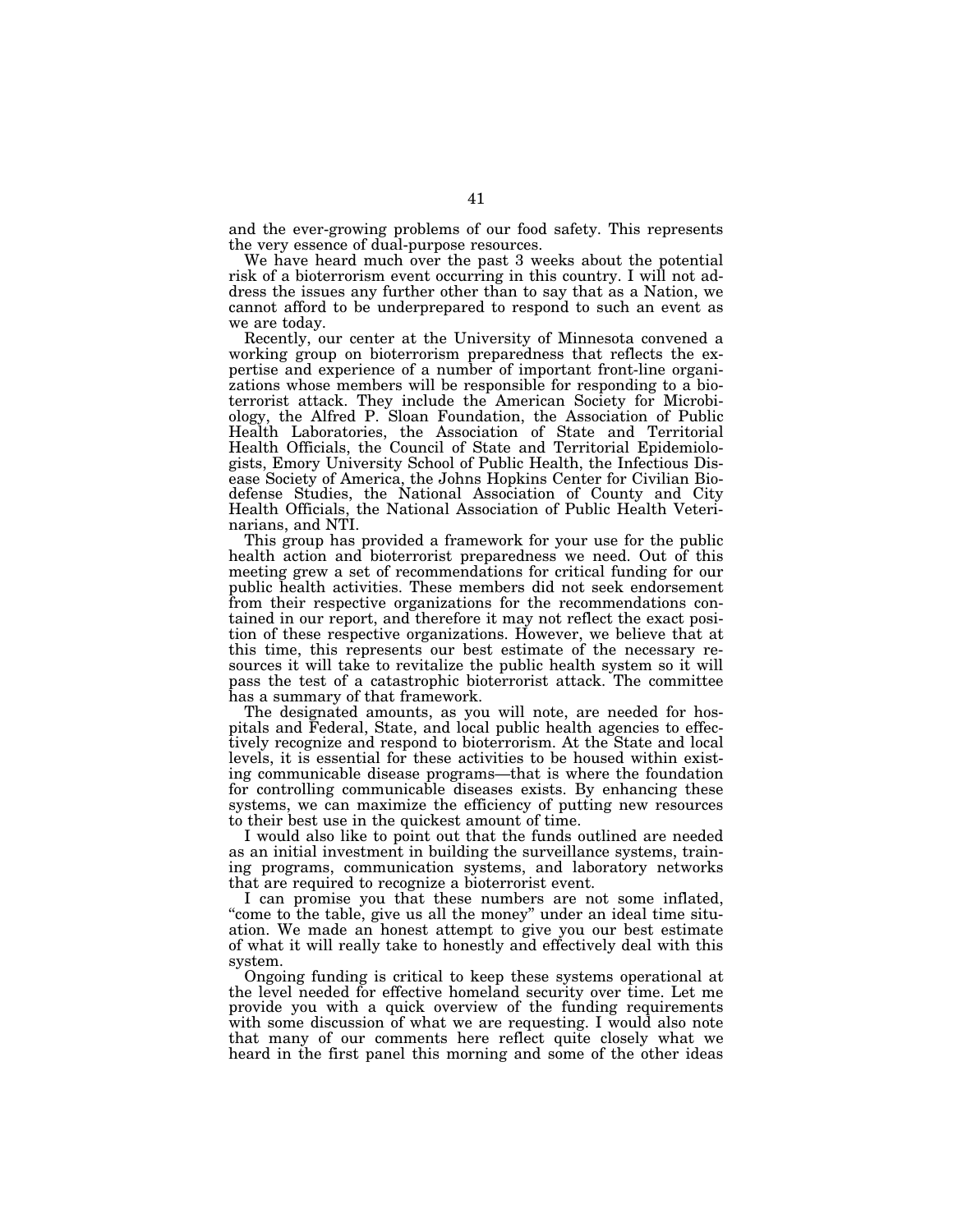that have been proposed in terms of funding for bioterrorism pre-

First, we are requesting \$35 million for State and local agencies to develop and test bioterrorism response plans. This amounts to about \$500,000 per jurisdiction, assuming about 70 jurisdictions. A wide-scale bioterrorism attack would create mass panic and overwhelm almost every State and local system within a matter of just a few days. We know this from simulation exercises such as TOPOFF and Dark Winter. Therefore, State and local plans for recognizing and responding to a bioterrorism attack are urgently needed.

We believe that these plans should be completed in the next 90 to 120 days. In its last funding cycle, the Centers for Disease Control and Prevention funded 11 States to develop bioterrorism plans. Other State applications for funding were approved through the grant program but were not funded. Those applications should be funded immediately so that planning, which we heard about this morning and which we agree will be the critical step to any effective response, can be undertaken now.

We also emphasize that it is important to include cities and counties in a meaningful way in any planning activity that takes place.

Second, under the category of improving State and local preparedness, staffing, training, epidemiology and surveillance, we have requested \$400 million. These funds amount to about \$1.3 million per million population, or basically \$1.30 per head.

Activities under this category are broad and include the following. We have to develop the sensitive surveillance systems that can rapidly detect illnesses caused by bioterrorism. Part of developing these systems involves educating physicians and other health care providers about illnesses that may be caused by bioterrorism.

Second, we must ensure that sufficient staff are available to collect epidemiologic data from suspected cases and to make the necessary connections as to the where, when, who, and why.

Third, we must ensure adequate statistical and epidemiologic support is available to manage and analyze data from surveillance systems and from suspect cases if bioterrorism events occur, particularly when they are over large regions of the country.

Fourth, we must ensure that adequate personnel are available to direct public health aspects of response to a bioterrorism attack, such as setting up triage systems and delivery systems for prophylactic medications and vaccine. Parenthetically, let me say that I headed up one of the largest emergency vaccine response programs in recent years in this country when we had to vaccinate 30,000 Minnesota residents in one community for a meningitis outbreak. We did that in a period of 4 days with one of the very best State health departments in the country, and it stretched us to the very edge of our ability. If today someone told me that we had to vaccinate 2.5 million Twin Cities residents, I would look at you and throw up my hands and ask ''How?''

Fifth, we must assure that adequate personnel are available for containment and addressing issues of infection control in our hospitals, where secondary spread of agents like smallpox will cause additional panic and fear.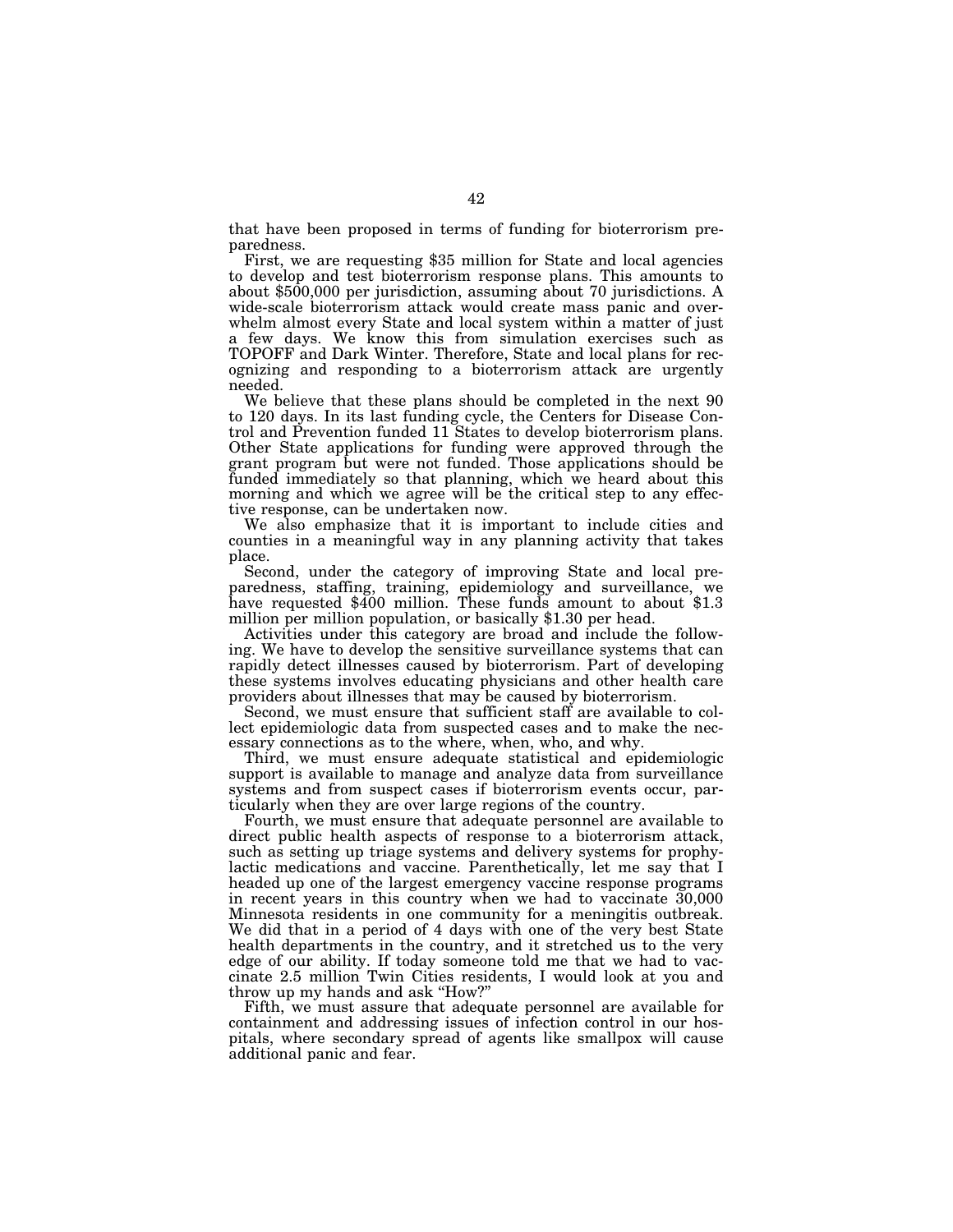And sixth, we must provide rapid and updated information to other public health officials, the medical community, and the public itself as the situation unfolds.

Third, we are requesting \$200 million to upgrade the rapid health alert networks and national communication systems. We heard about that earlier this morning. Sharing accurate information with those who need to know is essential during a time of crisis.

We also believe that it is essential to have a national electronic reporting system so that data can be collected efficiently and rapidly analyzed—not on the back of an envelope. This kind of system is needed to monitor a national epidemic that could follow the release of a bioterrorism agent even in only one location.

Agents such as smallpox or plague could set off widespread chains of illness that would require effective, accurate, and rapid communication about patterns of spread and needed control measures.

Fourth, we are asking for \$200 million to upgrade our laboratory capacity. Two systems need to be enhanced and broadly implemented. One is the Laboratory Response Network. This system puts into place a multilevel network that can receive and analyze laboratory specimens from a range of sources. The system is designed to ensure definitive identification of suspected bioterrorism agents as quickly as possible.

The second system is the National Laboratory System. This is a communication system designed to rapidly share information between public health, hospital, and commercial laboratories. Such communication will be critical if we are to contribute to the early detection and effective monitoring of bioterrorist events.

Additional laboratory resources for chemical terrorism preparedness are also needed and should be integrated into the laboratory improvements.

Finally, resources for improved diagnostic testing and identification of potential bioterrorism agents by animal and wildlife laboratories are also needed, as is improved communication between human, animal, and wildlife laboratories.

All of us in this room are very aware of the issue of West Nile virus and the relationship to the wildlife populations. That was clearly not a bioterrorist event, but should it be anthrax, should it be plague, any number of infectious agents associated with bioterrorism may very well show up in the animal population as the first sentinel of what is going on.

Foodborne agents could be involved in a bioterrorist attack. Therefore, we are requesting \$100 million be allocated to improve food safety in this country. Funds are needed to improve surveillance for foodborne disease at the State and local level, to improve outbreak response capabilities, to enhance rapid communication of information about foodborne disease outbreaks, and to provide Federal oversight for food safety activities.

Additional funds are needed to upgrade other Federal programs for bioterrorism. These include enhancements at the CDC to conduct deterrence, preparedness, detection, confirmation, response, and mitigation activities; development of Federal expert response team—individuals such as Dr. Henderson and others who may not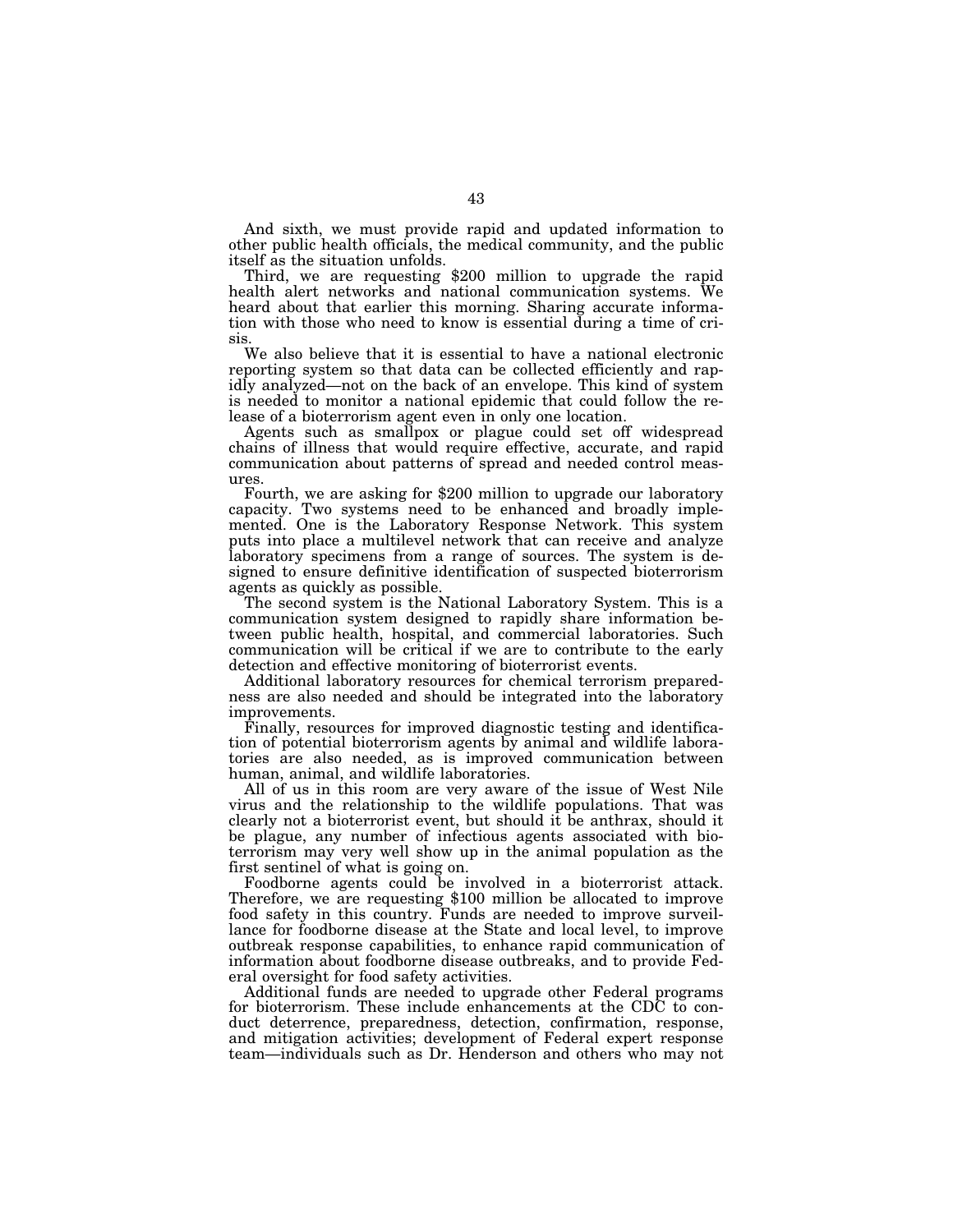currently be part of the established Government structure. These teams would include experts who have extensive experience in management of outbreaks or have clinical experience with diseases caused by potential bioterrorism agents. The teams would be maintained on alert status and federalized as needed for deployment.

Third is improvements in the national pharmaceutical stockpile. Ideally, we should have at least enough medication stockpiled to provide treatment or prophylaxis to up to 40 million persons. Imagine the stockpile running out, the panic and fear that will ensue in this country if we have to tell people, "I am sorry, you were not in line soon enough.'' Therefore, we should continue to build the stockpile and rotate medications as needed.

Fourth, as heard earlier, we have to accelerate development of smallpox vaccines and research and development and production of other vaccines for civilian populations.

Finally, we have to improve our international surveillance by the CDC and the Department of Defense, as we may actually have our first early warning occur across the shore when, even by accident, an agent intended for bioterrorist use gets out of somebody's laboratory. That will be a very important step.

Finally, we need to assess what works and what does not work through implementation of applied research initiatives. We do not want to spend money just to spend money. We should conduct research studies predominantly at the State and local level which tell us what is really effectively making a difference. We are requesting \$50 million to fund several research initiatives in this manner.

In conclusion, we as a nation must depend on our Government to provide us with the necessary resources to effectively and convincingly respond to a bioterrorist attack. Front and center to that response will be an effective and comprehensive public health, clinical laboratory and medical services system.

Today we are here to address in part those systems. If we fail, I fear history will judge all of us in this room as well as other leaders negligent for having wasted the opportunity to prepare ourselves for the new world. We must never allow ourselves the possibility of experiencing a bioterrorist event which makes the pain and suffering of September 11 less significant.

Thank you.

[The prepared statement of Mr. Osterholm follows:]

PREPARED STATEMENT OF MICHAEL T. OSTERHOLM, PHD, MPH, DIRECTOR, CENTER FOR INFECTIOUS DISEASE RESEARCH AND POLICY, PROFESSOR, SCHOOL OF PUBLIC HEALTH

Mr. Chairman and members of the subcommittee, my name is Michael T. Osterholm, PhD, MPH. I am the Director for the Center for Infectious Disease Research and Policy at the University of Minnesota. I am also a Professor, School of Public Health at the University.

For 24 years, I served at the Minnesota Department of Health, including 14 years as the State Epidemiologist. It was in that capacity that I testified before this Committee in the past. I am here today to address the critical need for our country to prepare its homeland security against a potential bioterrorist attack. At the same time we can and must capitalize on that preparation to respond to the everyday growing threat of emerging infections that are not related to potential bioterrorism.

My comments will reflect my combined experience in the trenches as an infectious disease epidemiologist in one of the premier outbreak investigation groups in the country, as a leader in several national infectious disease and microbiology professional organizations, my time as a personal advisor to His Majesty King Hussein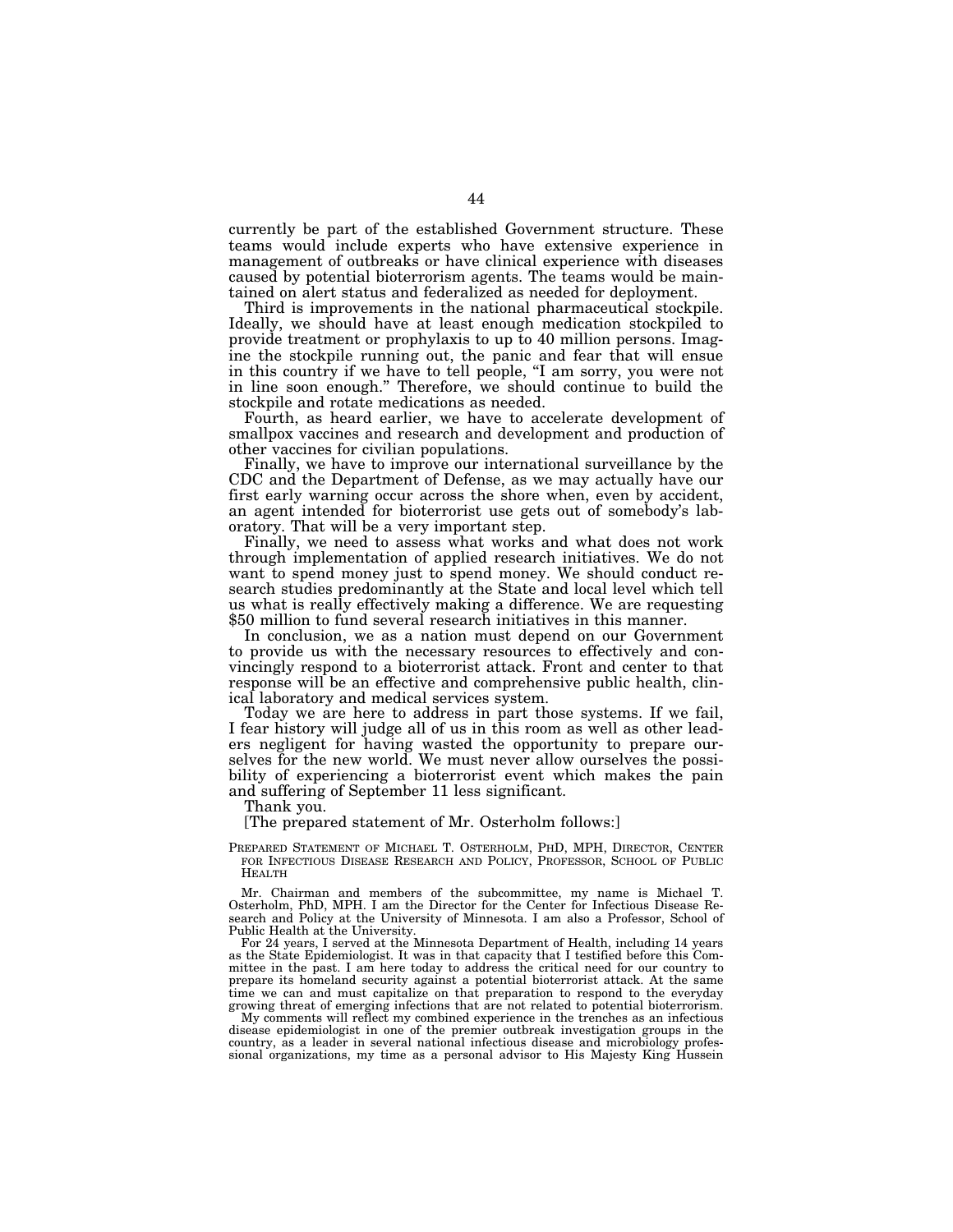of Jordan on bioterrorism and as an author of the recently published book, ''Living Terrors: What American Needs to Know to Survive the Coming Bioterrorist Catastrophe.

First, let me remind all of us here that the substance of what we are talking about today, the need to adequately fund the "Public Health Improvement Act" auabout today, the need to adequately fund the ''Public Health Improvement Action Input Act thored by you, Mr. Chairman and Senator Frist, is no different now than it was last year. The importance of this issue was compelling before the passage of that important legislation; as microbial threats to our public health have continued to increase for the past decade. Last year I urged the Congress to pass and fund this legislation in an invited editorial in the *New England Journal of Medicine.*

Today, we are here because of the tragedy of September 11th and the wake-up call to America that catastrophic terrorism is now a reality within the borders of our own homeland. The consequences of an infectious disease outbreak due to a bioterrorist attack dramatically illustrate the critical importance of shoring up our public health system; without a comprehensive and timely response we will realize both an increase in deaths and the potential for previously unseen panic and fear. Pre-paring us for such an event, will also prepare us for the daily barrage of exotic agents from abroad, antibiotic resistant microbes and the ever-growing problem with food safety. This represents the very essence of dual purpose resources.

We have heard much over the past three weeks about the potential risk of a bio-<br>terrorism event occurring in this country. I will not address that issue any further other than to say that as a nation we cannot afford to be under-prepared to respond to such an event as we are today.

Recently, our Center at the University of Minnesota convened a Workgroup on Bioterrorism Preparedness that reflects the expertise and experience of a number of important front line organizations whose members will be responsible for responding to a bioterrorist attack. They include the American Society for Microbiology, the Alfred P. Sloan Foundation, the Association of Public Health Laboratories, The Association of State and Territorial Health Officials, the Council of State and<br>Territorial Epidemiologists, Emory University School of Public Health, the Infec-<br>tious Disease Society of America, the Johns Hopkins Cent Studies, the National Association of County and City Health Officials, the National Association of Public Health Veterinarians and NTI. This group has provided a framework for public health action and bioterrorist preparedness. Out of this meeting grew a set of recommendations for critical funding for these public health activities. The members did not seek endorsement from their respective organizations for the recommendations contained in our report and therefore it may not reflect the position of the respective organizations. However, we believe at this time that it represents our best estimate of the necessary resources it will take to revitalize the public health system so it will pass the test of a catastrophic bioterrorist attack. Enclosed is a summary of that framework.

The designated amounts, as you will see noted, are needed for hospitals and federal, state, and local public health agencies to effectively recognize and respond to bioterrorism. At the state and local levels it is essential for these activities to be housed within existing communicable disease programs—that is where the foundations for controlling communicable diseases exist. By enhancing existing systems, we can maximize the efficiency of putting new resources to their best use. I would also like to point out that the funds outlined are needed as an initial investment in building the surveillance systems, training programs, communication systems, and laboratory networks that are required for recognizing a bioterrorism event. Ongoing funding is critical to keep these systems operational at the level needed for effective homeland security over time. Let me provide you with a quick overview of the funding requirements with some discussion of what we are requesting.

First, we are requesting \$35 million for state and local agencies to develop and test bioterrorism response plans. This amounts to about \$500,000 per jurisdiction, assuming about 70 jurisdictions. A wide scale bioterrorism attack would create mass panic and overwhelm most existing state and local systems within a few days. We know this from simulation exercises such as TOPOFF and Dark Winter. Therefore, state and local plans for recognizing and responding to a bioterrorism attack are urgently needed. We believe that these plans should be completed in the next 90 to 120 days. In its last funding cycle, the Centers for Disease Control and Prevention (CDC) funded 11 states to develop bioterrorism plans. Other state applications for funding were approved through this grant program, but were not funded. Those applications should be funded immediately so that planning, which will be critical to any effective response, can be undertaken.

Second, under the category of Improving State and Local Preparedness: Staffing, Training, Epidemiology and Surveillance, we have requested \$400 million. These funds amount to about \$1.33 million per million population. Activities under this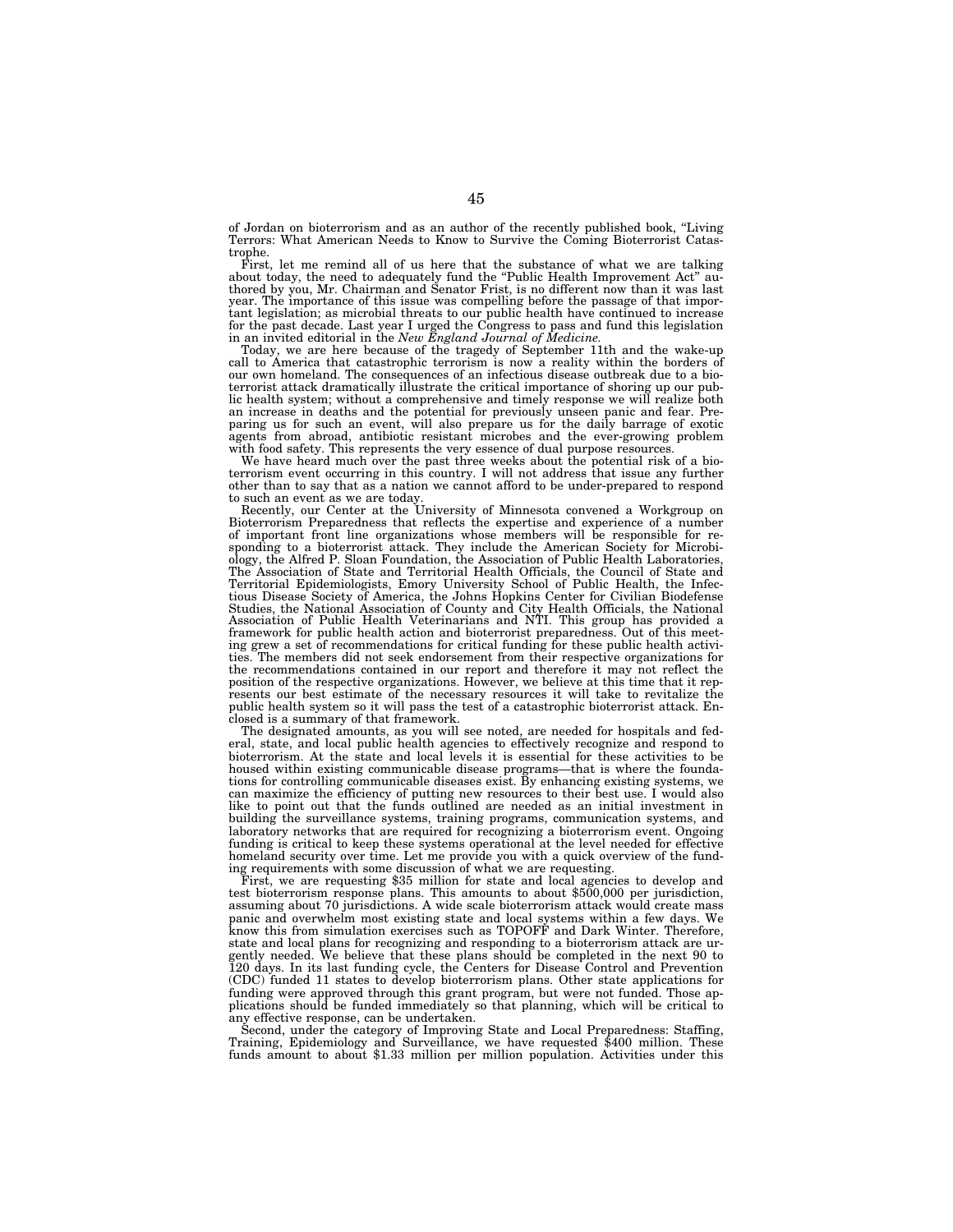category are broad and include the following. 1) Develop sensitive surveillance systems that can rapidly detect illnesses caused by bioterrorism. Part of developing these systems involves educating the physicians and other healthcare providers about illnesses that may be caused by bioterrorism. 2) Assure that sufficient staff are available to collect epidemiologic data from suspected cases and to make the necessary connections as to "where, when, who and how." 3) Assure that adequate statistical and epidemiologic support is available to manage and analyze data from surveillance systems and from suspect cases if a bioterrorism event occurs. 4) Assure that adequate personnel are available to direct the public health aspects of a response to a bioterrorism attack (such as setting up triage systems and delivery systems for prophylactic medications and vaccines). 5) Assure that adequate personnel are available for containment and addressing issues of infection control. 6) Provide rapid and updated information to other public health officials, the medical community, and the public as the situation unfolds.

Third, we are requesting \$200 million to upgrade rapid health alert networks and national communication systems. Sharing accurate information with those that need to know is essential during times of crisis. We also believe that it is essential to have a national electronic reporting system so that data can be collected efficiently and rapidly analyzed. This kind of system will be needed to monitor a national epidemic that could occur following release of a bioterorrism agent even in only one location. Agents such as smallpox or plague could set off widespread chains of illness that would require effective, accurate, and rapid communication about patterns of spread and needed control measures.

Fourth, we are asking for \$200 million to upgrade laboratory capacity. Two systems need to be enhanced and broadly implemented. One is the Laboratory Response Network. This system puts into place a multi-level network that can receive and analyze laboratory specimens from a range of sources. The system is designed to assure definitive identification of suspected bioterrorism agents as quickly as possible. The second system is the National Laboratory System. This is a communication system designed to rapidly share laboratory information between public health, hospital, and commercial laboratories. Such communication will contribute to early detection and effective monitoring of bioterrorism events. Additional laboratory resources for chemical terrorism preparedness also are needed and should be integrated into the laboratory improvements. Finally, resources for improved diagnostic testing and identification of potential bioterrorism agents by animal and wildlife laboratories also are needed, as is improved communication between human, animal, and wildlife laboratories.

Foodborne agents could be involved in a bioterrorism attack; therefore, we are requesting that \$100 million be allocated to improve food safety in this country. Funds are needed to improve surveillance for foodborne diseases at the state and local level, to improve outbreak response capabilities, to enhance rapid communication of information about foodborne disease outbreaks, and to provide federal oversight for food safety activities.

Additional funds also are needed to upgrade other federal programs for bioterorrism. These include the following. 1) Enhancements at the CDC to conduct deterrence, preparedness, detection, confirmation, response, and mitigation activities (\$153 million). 2) Development of federal expert response teams (\$45 million). These teams would include experts who have extensive experience in management of outbreaks or have clinical experience with diseases caused by potential bioterrorism agents. The teams should be maintained on alert status and federalized as needed for deployment. 3) Improvements in the national pharmaceutical stockpile (\$250 million). Ideally, we should have enough medication stockpiled to provide treatment or prophylaxis to up to 40 million persons. Therefore, we should continue to build the stockpile and to rotate medications as needed. 4) Accelerated development of smallpox vaccine (\$60 million) and research on the development and production of other vaccines for the civilian population (\$100 million). 5) Improvements in international surveillance by the CDC or the Department of Defense (\$20 million).

Finally, we need to assess what works and what doesn't work through implementation of applied research initiatives. These should be conducted predominantly at the state or local level. We are requesting \$50 million to fund several research initiatives throughout the country.

In conclusion, we as a nation, must depend on our government to provide us with the necessary resources to effectively and convincingly respond to a bioterrorist attack. Front and center to that response will be an effective and comprehensive public health, clinical laboratory and medical services systems. Today we are here to address, in part those systems. If we fail, I fear history will judge us negligent for having wasted the opportunity to prepare ourselves for the new world. We must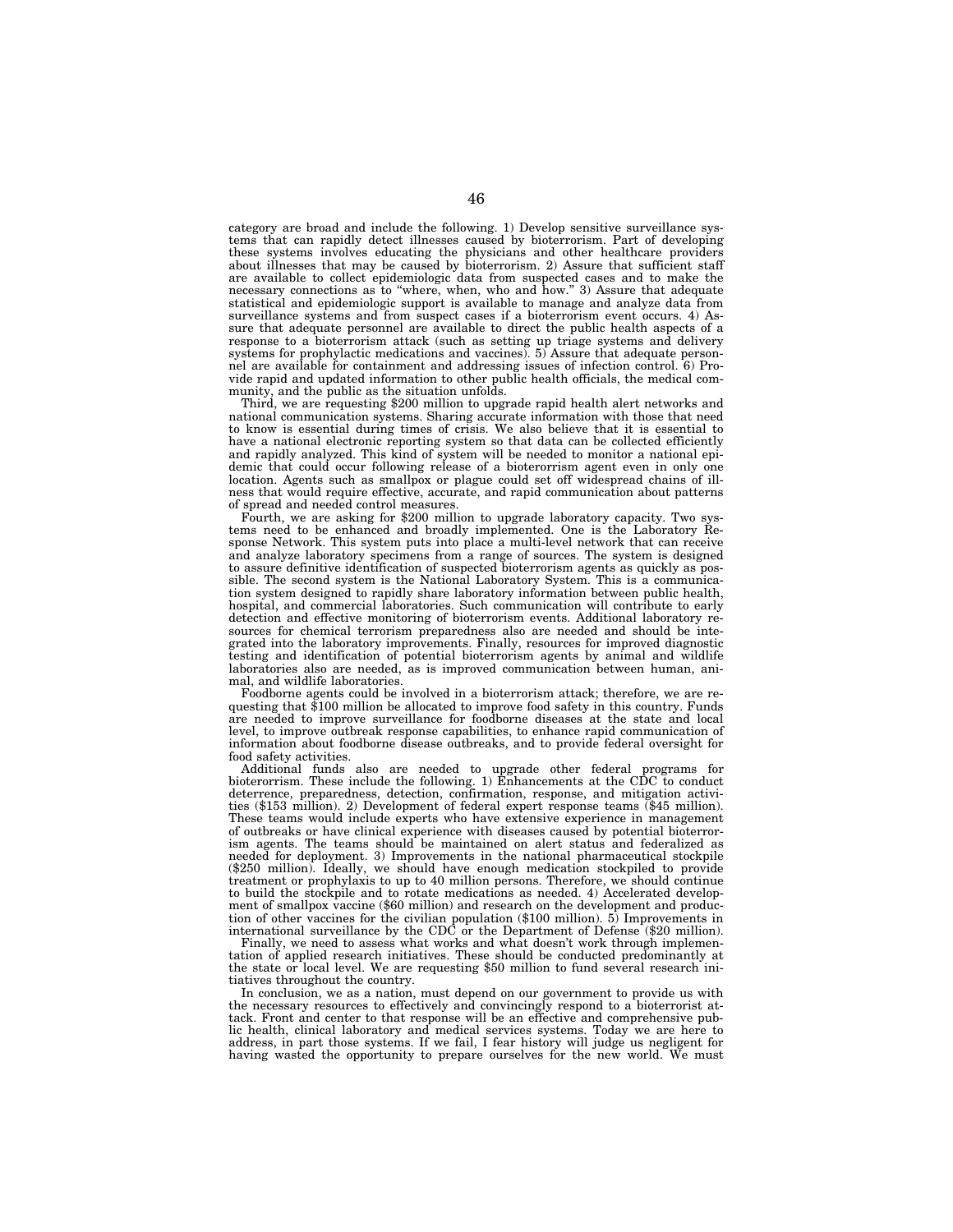never allow ourselves the possibility of experiencing a bioterrorist event which makes the pain and suffering of September 11th less significant.

The CHAIRMAN. Thank you very much.

This is an excellent panel, and I regret we do not have a great deal of time. We have nine members and 3 or 4 minutes per member to inquire, and obviously, the panel can take some time to answer the questions. I would ask staff to keep track of the time.

Senator Clinton has requested that she be able to inquire first since she has another engagement, so we will recognize her for that purpose.

Senator CLINTON. Mr. Chairman, I have to preside at noon, so I very much appreciate your kindness in letting me first of all thank the panel for this extraordinary testimony and the work and experience that brings each of you here. We look forward to working with you.

I want to address very briefly just two issues—one that has been alluded to in several of the presentations, including by our colleagues, namely, food safety and security, which I think has to have a higher priority. I believe we have to increase the number of FDA inspectors as well as assure that the USDA has what it requires in order to cover the needs that we have to protect our food supply.

But I also have a second issue that we have not addressed yet. I have grave concerns about our ability to protect and treat our most vulnerable citizens, namely, our children. I am very concerned that we are not paying adequate attention to the unique needs of children in our efforts to plan and prepare for any of these future possibilities.

We know that children have special vulnerabilities related to bioterrorism. First, they are particularly susceptible to biological and chemical attacks. Some dense nerve gas agents like sarin concentrate lower to the ground, closer to the breathing zone of children. Also, because children have more rapid respiratory rates and larger surface-to-mass ratios, they are anatomically more vulnerable to exposures that might not be quite so serious with adults.

Yet the tools for our response to bioterrorism are even less effective for children than they are for adults. As many of us know, particularly Senators Kennedy, Dodd, DeWine, and others who have worked on the pediatric testing issue, many pharmaceutical manufacturers have not tested or properly dosed antidotes, antibiotics, or other agents for use in children. And the CDC push-packs and other emergency response supply systems do not take into account the special needs of children. For example, adult-size gas masks can potentially suffocate children. A lot of people I know are rushing out to buy gas masks without any real understanding of how to use them for themselves, and especially without understanding of their potential dangers to children.

So we have to add another item to this rather daunting agenda we face, and that is a particular emphasis on the needs of our children. I would hope to get the support of my colleagues on a bill that I plan to introduce in the next day or two to establish a national task force on children and terrorism to bring attention specifically to children's needs. In all the literature I have read as I have tried to educate myself, I rarely see any mention of children.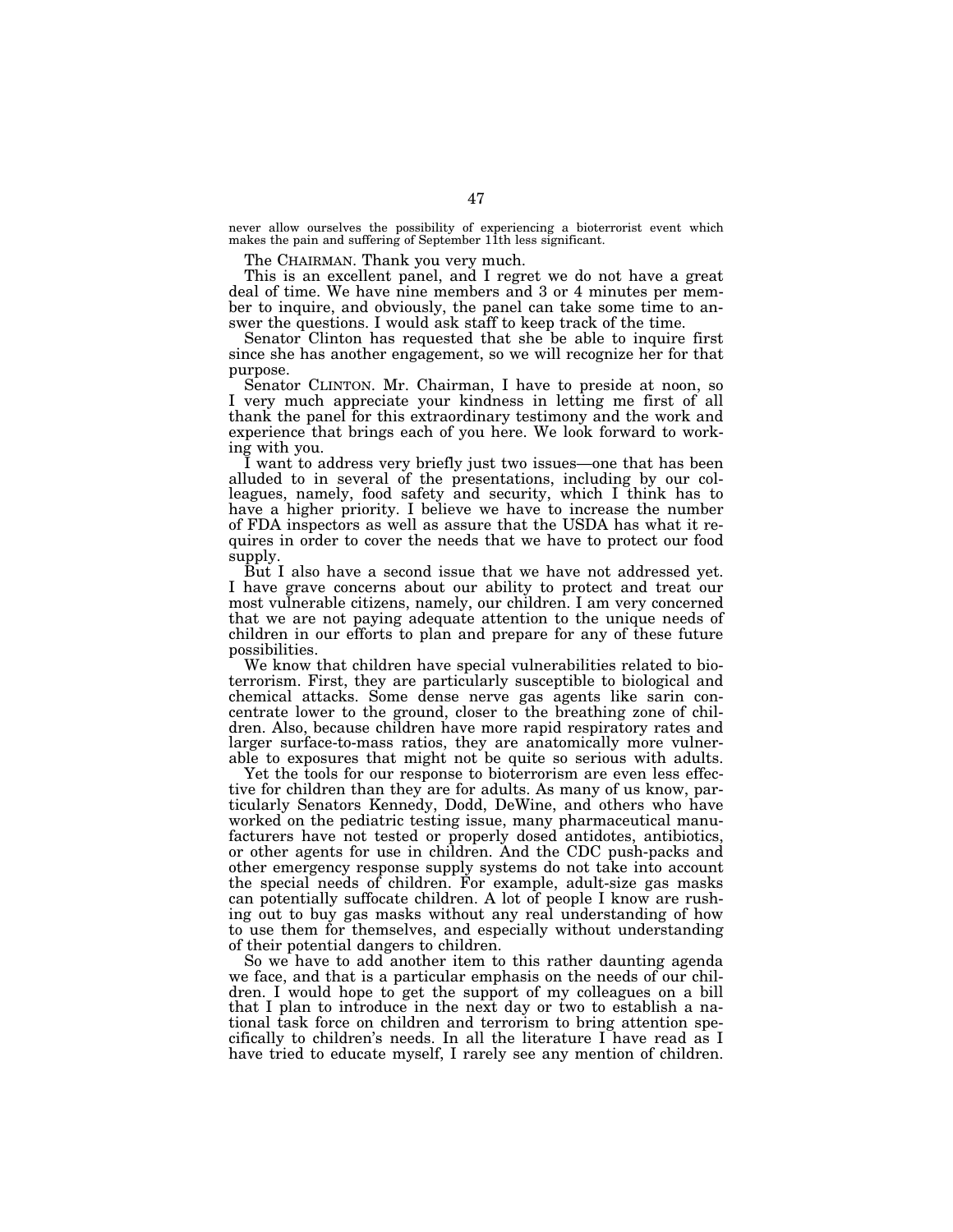Yet most mothers I speak to and fathers as well—but it is mostly mothers who have been coming to me in New York—their principal concern is their children. That is what they ask me to give them some reassurance on—how will we protect our children. And there is a whole agenda of protecting our children that I think we have to pay particular and special attention to.

This task force would make very prompt recommendations, I would hope within the time that Dr. Henderson and others have suggested we need to have such recommendations from those who would be studying it, and perhaps it could even be a part of the ongoing work that is already undertaken, so that we could have specific protocols. If there are amendments to legislation that are needed to expedite treatments for children and preventive steps for children, we could begin the necessary research, training, and dissemination of information.

We have got to begin testing for the proper treatment and doses of vaccines and antidotes. We have to ensure that we support model programs to train physicians and health care personnel in what we know about pediatric consequences, symptoms, and treatments of care. And I believe—and this will be part of the bill that I introduce—that we should set up a national clearinghouse to begin disseminating information to communities, health care providers, and schools on how best to prepare for a biological or chemical attack and to take whatever steps are necessary to ensure that children get the care they need.

This is an area that I hope we can address specifically and very quickly, because most of the people with whom I come into contact, particularly in New York, are increasingly worried and have very specific questions about children that all of us need to answer.

So I would appreciate getting just a very brief response from whichever panelists would like to respond.

The CHAIRMAN. Dr. Henderson, do you want to start?

Dr. HENDERSON. I think the Senator has a very good point, and it is particularly true with the antidote for chemical agents and certainly some antibiotics.

I think this should be looked at—whether we need a special task force, I do not know—but we have had recently a number of discussions about this, and I think the point is well-taken.

Senator CLINTON. Thank you.

The CHAIRMAN. Thank you very much.

If I could, Dr. Henderson, many experts are concerned that potential biological weapons in the former Soviet Union are poorly secured. Do you share that concern, and if so, what is the best way to make sure that dangerous biological agents are accounted for and secured?

Dr. HENDERSON. I do share that concern very much, Senator. The bioweapons research and development program of the former Soviet Union is very extensive, and many of the laboratories which were very active in this field are now at least partially open, doing other things—we are not quite sure whether they are all doing the right things. There are four laboratories which are under the ministry of defense which are completely closed even today.

I think the problem is that there are many scientists who have left the laboratories where they were making biological weapons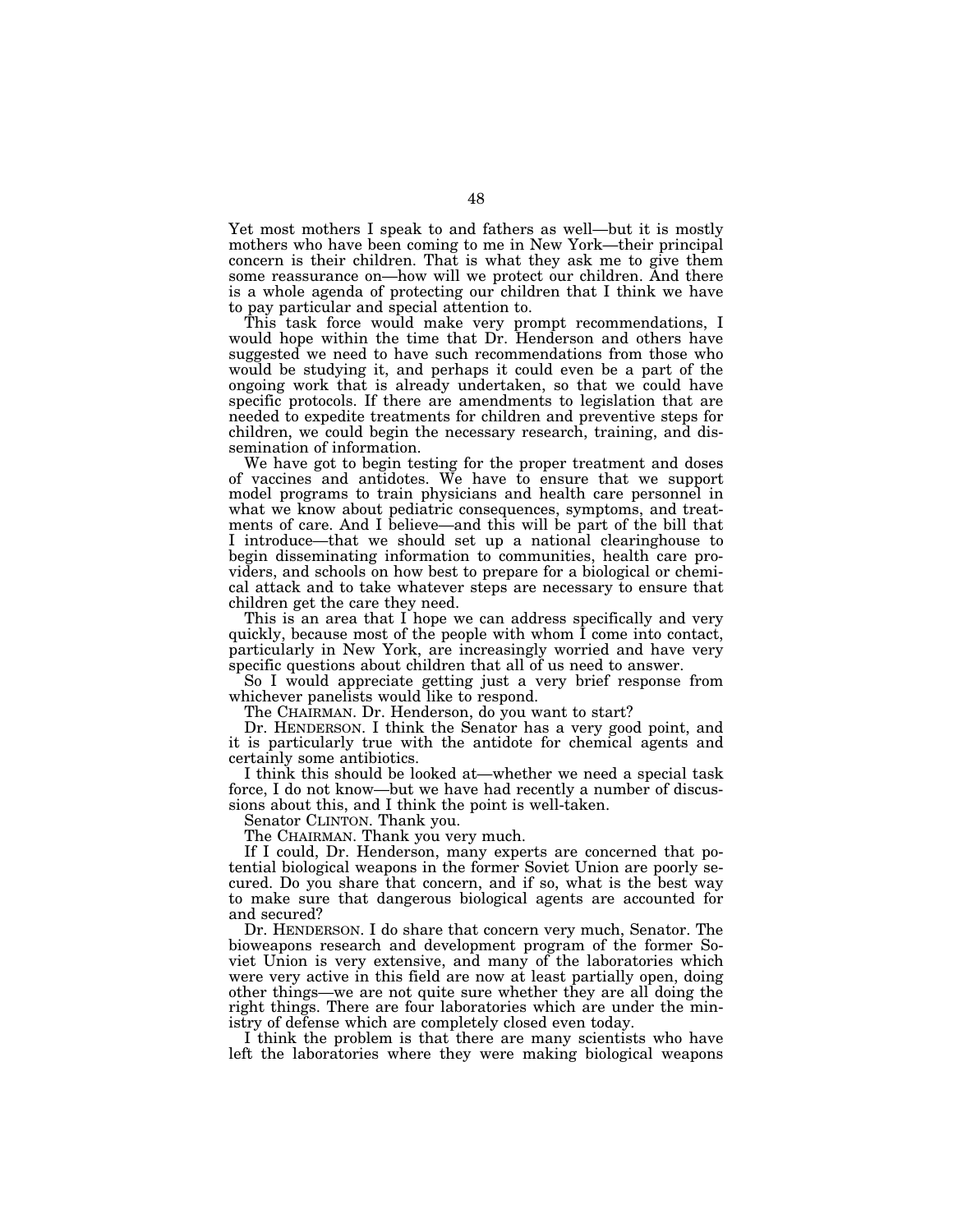and are no longer there. Some of them are in this country, but some of them we are quite sure are other places.

In the light of a new president in Russia, with different relationships—and most of these places are in Russia, not in the other states of the Commonwealth—I think a new approach to President Putin and perhaps opening up this subject—it may be an appropriate time to do this and to see what could be done in terms of providing—again, as has been done but on a very limited scale alternative support for these people who do other types of research and perhaps actually persuade them to open up at least these four laboratories which are closed.

The CHAIRMAN. I could not agree with you more.

A final question for the panel, and I hope you can be brief. Based on your knowledge of the event, do you think the Florida anthrax incident resulted from an act of terrorism? We have seen reports that individuals have bought gas masks and large doses of antibiotics. Do you think there is any value to this?

Dr. Osterholm, would you start?

Mr. OSTERHOLM. First, I think most of us would agree that the circumstances in Florida are beyond that of circumstantial, that there in fact is something that happened there. I think we all have to be very careful in making conclusions in the public about this, as these are obviously very fragile times.

Whether this has anything to do with the events of September 11 or whether it is a totally separate event, I do not know, and I do not know if anyone knows right now. I think the important message from that, Senator, is that someone had anthrax out there; someone was able to put it into a situation where it did what it did. I think there has been much skepticism over the past several weeks, and I have heard it voiced by any number of individuals, and Dr. Henderson referred to it, that this is too technologically difficult.

I think the point of the Florida experience is that somebody out there did grow anthrax; they put it into a form which could in fact potentially be used, and whether that was a very limited hit or a potentially large hit, it is another wake-up call to us that something is out there that we have to be prepared for, and we can no longer hide behind the explanation that it is just too tough.

The CHAIRMAN. I will turn to the rest of the panel, and you might comment about how you would characterize our reaction.

Dr. AKHTER. I think the incident in Florida truly is not an isolated event. Somebody did something that was criminal, and until we have the complete FBI investigation, we just do not know the extent of it.

If you find anthrax spores among two people, it does not really build my confidence to say there may not be a third person, a fourth person, or some other spot. So I will wait until I get the full investigation before I can say for sure.

The CHAIRMAN. Dr. Heinrich?

Ms. HEINRICH. My initial reaction was amazement at how well the Federal organizations, CDC especially, and the State and local official actually worked together. I think it is quite remarkable. I also think it is quite remarkable that the State lab was able to so quickly identify the agent.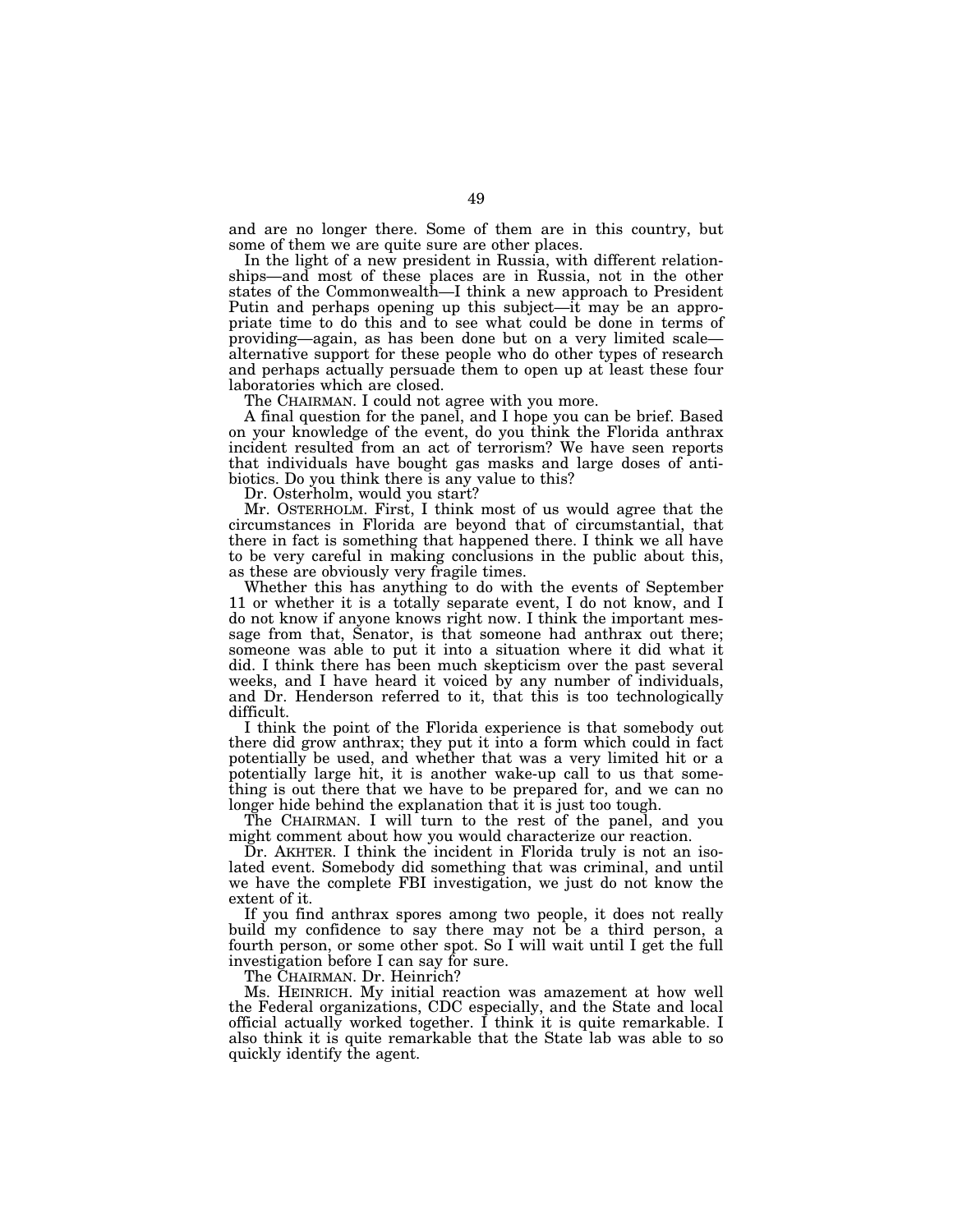The CHAIRMAN. That is an important point.

Dr. Henderson, the final word.

Dr. HENDERSON. I think the system worked in this case, and I was very impressed with the speed with which the diagnosis was made and the response initiated. But this is not a typical area, and I think there are a lot of places in this country where we would not distinguish ourselves at all, and I think there is a lot of work needed to strengthen the State and local health systems.

I am a little reluctant at this time to say that I am persuaded that this is a release by a terrorist. I used to be in charge of dispatching teams on epidemics from CDC and then in WHO, and we would get all sorts of strange reports, and the preliminary reports would come in, and you would be inclined to draw conclusions only to find that there were strange things that happened. And there are some strange things here that do not quite make sense to me.

We isolated anthrax from the man's nose, but he does not seem to have an anthrax illness. This is very strange. The organism that is involved is really a common, garden-variety anthrax that has been isolated, something like this, from animal outbreaks in different parts of the country. It is fully susceptible to antibiotics; it is not an engineered organism as far as can be told.

I think we will get a lot more information when some of the surface samples come in and the further studies are done on that. So I think I would be inclined at this point not to draw the solid conclusion that this is a terrorist event until we have a little more information.

The CHAIRMAN. A very solid recommendation.

Senator Frist?

Senator FRIST. Thank you, Mr. Chairman.

I will be brief. With regard to the last discussion, I think it is important that we address what is going on in Florida today because in many ways, it gives us a microcosm of how the system should work. And just looking at the last several days, the system is working well. We have the very best labs, the very best epidemiologists, the very best public and private sector people responding. So I am confident that we will get to the root of this.

We do have to be careful in terms of speculation, yet in light of September 11, in light of what we have heard from both the first and second panels, that the threat is real, number one, and number two, it is increasing, in part because of technology so that we can aerosolize much better today than we could 5 years ago or 10 years ago, in part because, as I mentioned in my opening comments, Osama bin Laden, who has very much become the focus of what we in the United States are trying to address today, has specifically said that it is a goal of his to develop and to acquire biological weapons. When you put all of that together, I think it is worth us addressing in a very careful way as we go forward.

We know that anthrax is deadly. We saw that this weekend—a death. There is 80 to 100 mortality from inhalational anthrax. There are three different kinds; that is one kind. And that is important for us to know.

No. 2, we know and the American people should know that in terms of treatment, we have very good treatment for it. It has to be given in the asymptomatic stage, the very early stage.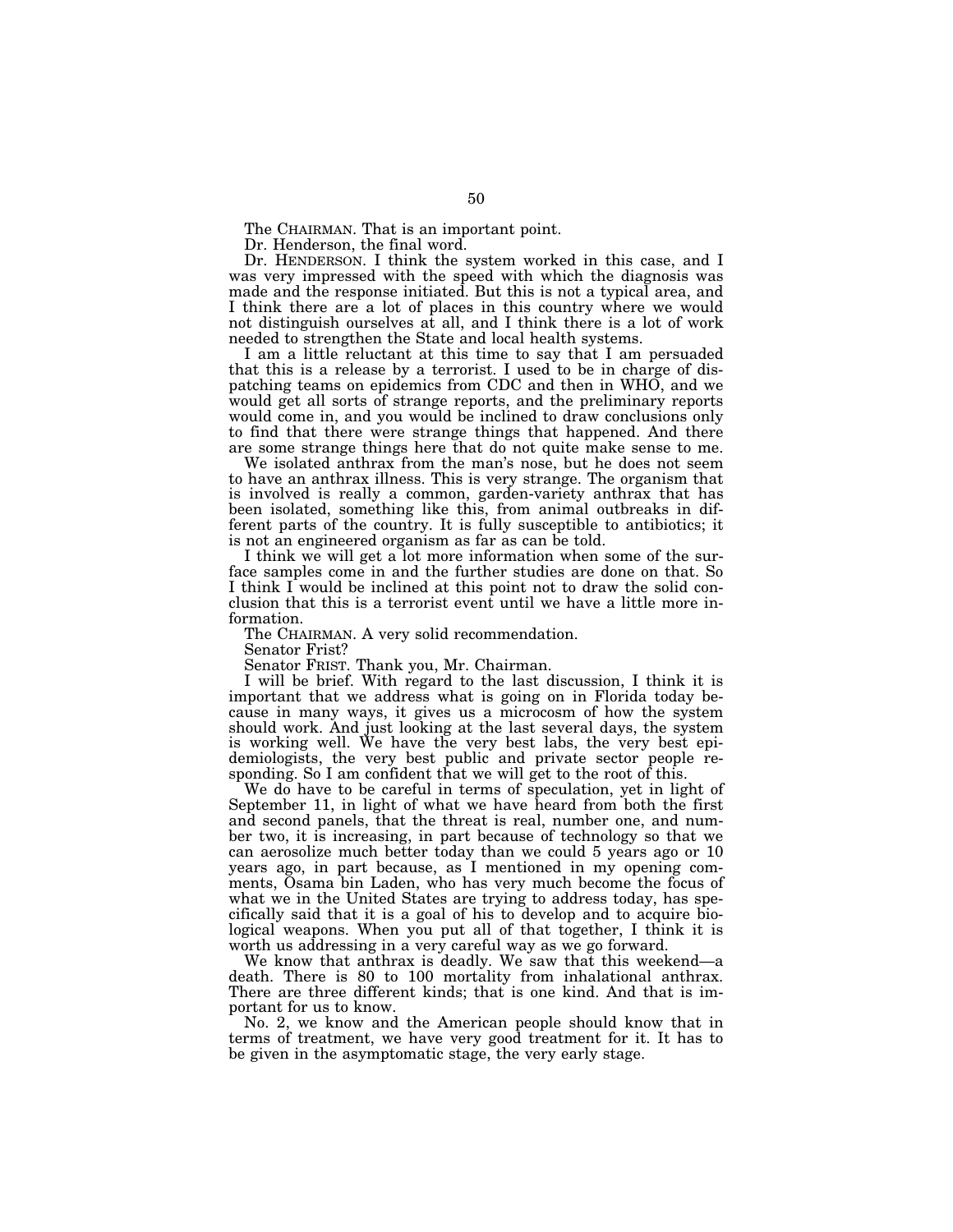On vaccines, I will add, because everybody is calling, asking if they should get vaccinated, that that is an 18-month process, so it is an adjunct to treatment, not the treatment itself.

So we know it is deadly, number one. No. 2—and we need to recognize this up front without being alarmist too much—anthrax has been weaponized in the past. We have heard references to Russia. We all know that in Russia in 1979, one ounce of weaponized anthrax leaked from a manufacturing plant; there were 79 cases downwind and 68 deaths even when treated at that point in time. So number one, it is deadly. Yes, it is rare—there have been only 18 cases—but it has been weaponized in the past.

The third thing I have to comment on because it has been mentioned—with one case, you think it could be happenstance, circumstance, spontaneous; with two cases, from a medical and epidemiologic standpoint, it does lower the threshold, and that is why you heard the comments over the weekend; and obviously, three cases lower it much more.

So I guess my question—and Dr. Henderson, you are the best, because you have talked about what has happened in India with similar kinds of outbreaks—right now, the system is working very, very well. Careful investigation will get to the root of it, I am absolutely convinced. So whether it is a terrorist or somebody who just had bad intention, we will know the end of that, I believe. But what if it had been 100 cases, and we know that the incubation period is from several days, but because of spores, it could be several months, where people could travel around the country. Would we be as proud of our system as I think we should be in Florida if there were 100 cases? How quickly could that potentially overwhelm our system?

Dr. HENDERSON. I think we would find with 100 cases, Senator, that it would be another order of magnitude difficulty, because one of the things that we would want to do with people who might have been exposed to a plume or an aerosol of that anthrax would be to provide them antibiotics for 60 days. Providing antibiotic for 60 days to any large population is a huge effort.

Anthrax is not spread from person to person, so that is not so much a concern, but we would then also be concerned that there would be other rumors, rumors of other cases, and there would be need to do laboratory studies in a number of different parts of the country just because of rumors and concerns.

With the system we have, we do have a framework, but it certainly needs a lot of strengthening to really respond as well as we would like, and I think that is a point to be made.

Senator FRIST. Thank you.

Dr. Osterholm, we have had a chance to talk, and in terms of the numbers you presented, we will take them and study them once again. But again, just so my colleagues will know, your numbers are very much in line with the numbers that Senator Kennedy and I have put together in terms of State and local preparedness, hospital preparedness, improving disaster response, improved research and development, international surveillance, the FDA, which we have talked about and the first panel mentioned, and smallpox vaccine. All of our numbers are very much the same. Areas the where you add—upgrading CDC further than we recommend; improving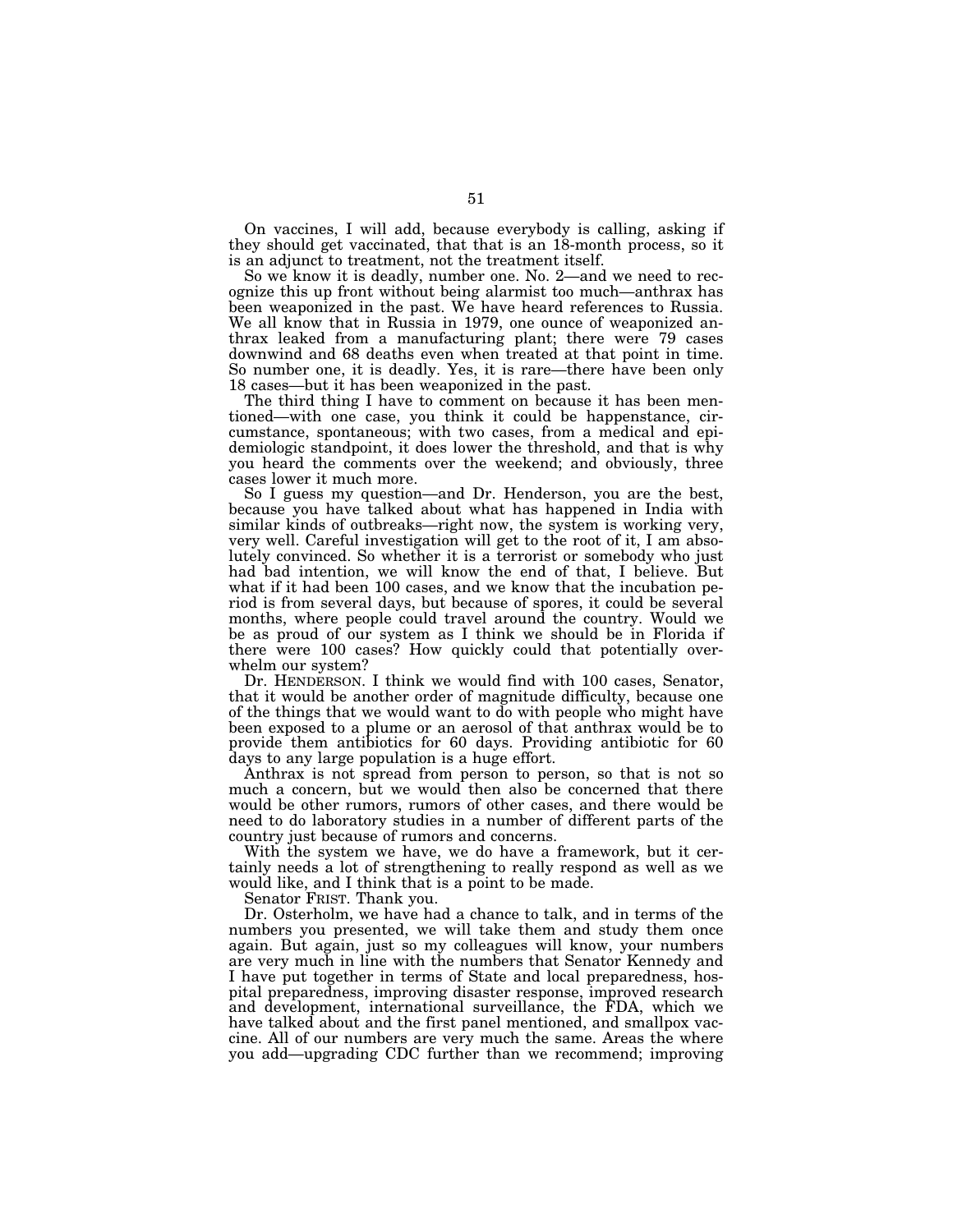the national pharmaceutical stockpile beyond what we have proposed—we will be looking at very carefully. So I appreciate in fact the entire panel and the information that you have given us today.

Thank you, Mr. Chairman.

The CHAIRMAN. Senator Mikulski?

Senator MIKULSKI. Thank you very much, Mr. Chairman.

First of all, to the panelists and those of you who represent the field of public health, I think you should know that we are really proud of you. You are really the germ warriors, and you have been at this for a long time—and germs are germs, whether they are these deadly diseases that could affect large populations or whether it is issues around the day-to-day things that our public health system deals with—so we are really very proud of you. We also know that public health personnel, the training available for them, and the infrastructure have been long neglected.

So I think this is an opportunity while we are dealing with this crisis. But while we are talking about managing the sick and our response—and I will come back to that—I would like to talk about the issue of panic, which is equally insidious and I believe equally dangerous. When rumors occur, when there is an isolated incident, when people could confuse flu symptoms with anthrax symptoms, I am concerned that panic will ensue.

What we are hearing is that America is already scared. America is really scared. I have a gas mask manufacturing facility in my home State, and requests are up 3,000 percent. People are driving in from all parts of the country wanting to buy gas masks and willing to pay any price.

We also hear about this underground effort where people are going to their doctors and their pharmacists to stock up on antibiotics and the hoarding of antibiotics.

The panic is already here—it is not visible. Then, we have these really unusual circumstances in Florida, and congratulations to all who have properly responded, but now we are into rumor. The press comes up with all kinds of questions, certainly to us but to others, pouncing on every rumor like they are looking for something, exacerbating the tensions. At the same time, we hear on the 24-hour cable stations people who are so-called experts, which I am sure causes you to blanch, listening to the most ghoulish of predictions, sounding like they write more for the ''X-Files'' than carefully written plans for disaster management.

So my question to the panel is how can we now get a grip on the fear that America is facing without placating; and number two, what practical advice can we give parents in particular who, as Senator Clinton has said and I know all of us are hearing from constituents, what can moms and dads do, even within our own families.

I know this is a big question. I grew up during World War II. My father helped out as an air raid warden, and he was also a grocer. We had a little space downstairs. I always felt that the war was someplace ''over there,'' but that if something happened in our community, my father could protect me. I do not know if fathers feel they can protect their children now. So I think this is a big issue that needs to be addressed. I do not know if you would even recommend that experts go on television, organized by Secretary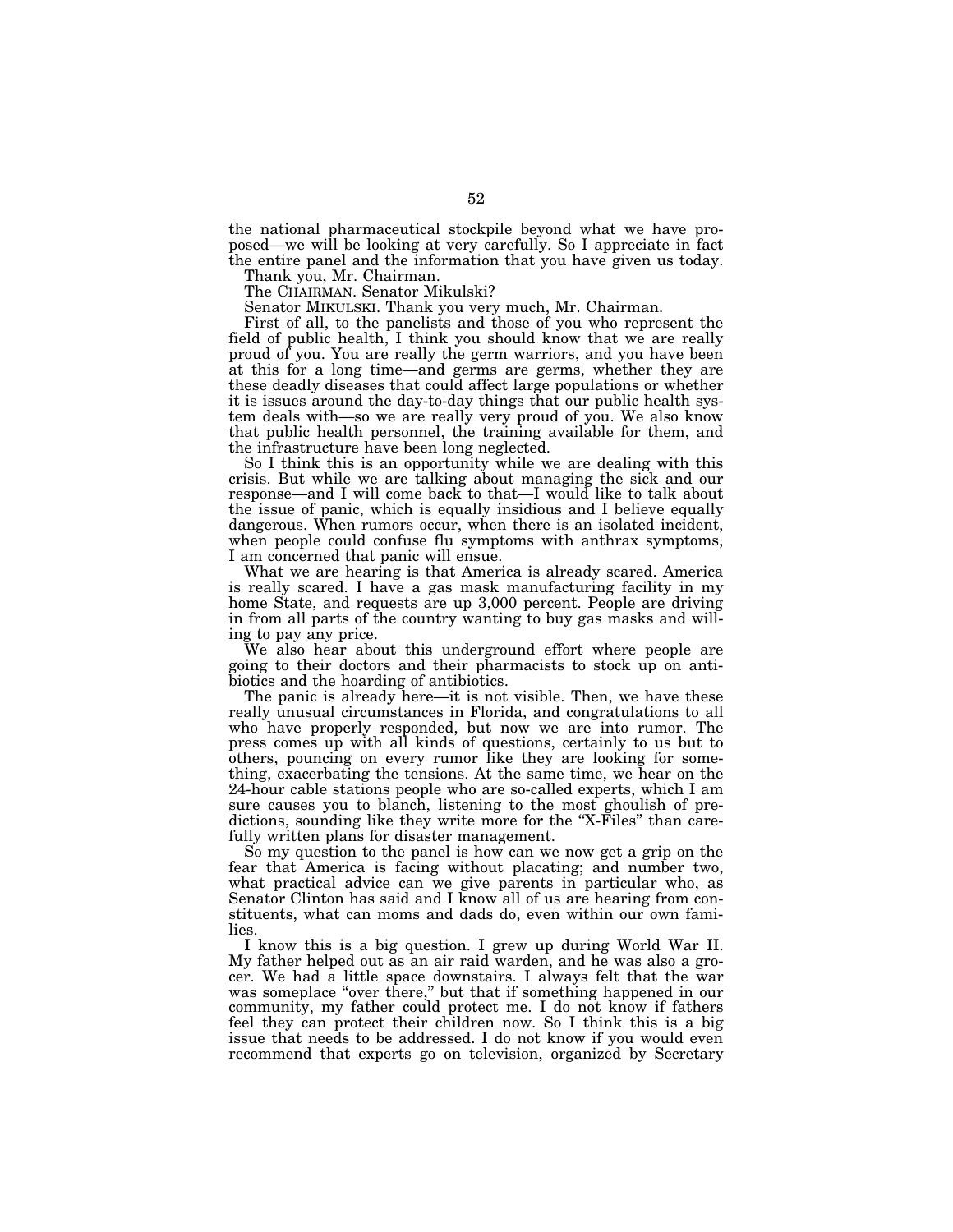Thompson and President Bush, to talk about this and get everybody where they need to be.

Do you have any thoughts on this, Dr. Osterholm?

Mr. OSTERHOLM. Yes, Mr. Chairman, Senator Mikulski. First of all, obviously, this is not a new topic to you. You have covered this in the past. But part of the issue that we have today, frankly—and I am one of those who abide by the fact that being scared is not a bad thing if it is scared for the right reasons and the right reflexes and the right responses occur because of it. Physiologically, when you are scared, adrenaline flows, and a lot of good things happen. The issue is when inappropriate things happen or nothing productive.

Frankly, I will be real honest with you in this committee—you are part of the problem. Part of the problem that we have is that we have been coming to you for the last 5 years, telling you about this issue, and other than Senator Kennedy and Senator Frist and some of the efforts which were passed but not appropriated, we have had to continue to build out there a kind of groundswell to come to you to say we need help.

Well, that does require citizens to get more interested and more involved in this issue. So what we are really trying to do today is come to you and say the best thing we can do for panic and fear is to provide the resources so that we can honestly and certainly assure the population a) that we will detect it, b) we will respond effectively, and c) we will make sure that you are told honestly that this is what we have available, and this is what you will have access to.

I think that that is going to be a very important piece of downplaying or minimizing that. None of us wants to be on the air informing citizens of this issue when the only thing they can do is write their Congressmen. We can take that off the agenda—

Senator MIKULSKI. Well, I do not think so, Dr. Osterholm. One, I take the criticism; I think it is an accurate one. But number two, I am telling you that with all that is going on the air right this minute, writing your Congressman is not what they want to hear. But your point is well-taken, and I am not minimizing it. I think we have to have a sense of urgency about how to address this issue, really within the next 72 hours.

Yes, Dr. Akhter?

Dr. AKHTER. Senator, I think there needs to be a very quick dissemination of information among the health officials throughout the country. In 1994, there was a water crisis in Washington, DC., and I happened to be the health commissioner. Each jurisdiction has its own view, and there is always disagreement about how to deal with something. Somebody wanted water to be boiled for 1 minute; others want it boiled for 10 minutes.

Once we started to share information quickly, each health officer had the same information, and they got on the television in their own jurisdictions and said, ''This is what we need to do. You are safe. We are taking action.'' That is what needs to happen now. Somebody from the CDC needs to have the central information that should be available to all health professionals in a timely manner. The media goes to other people when we are unable to provide them the information when we do not have it.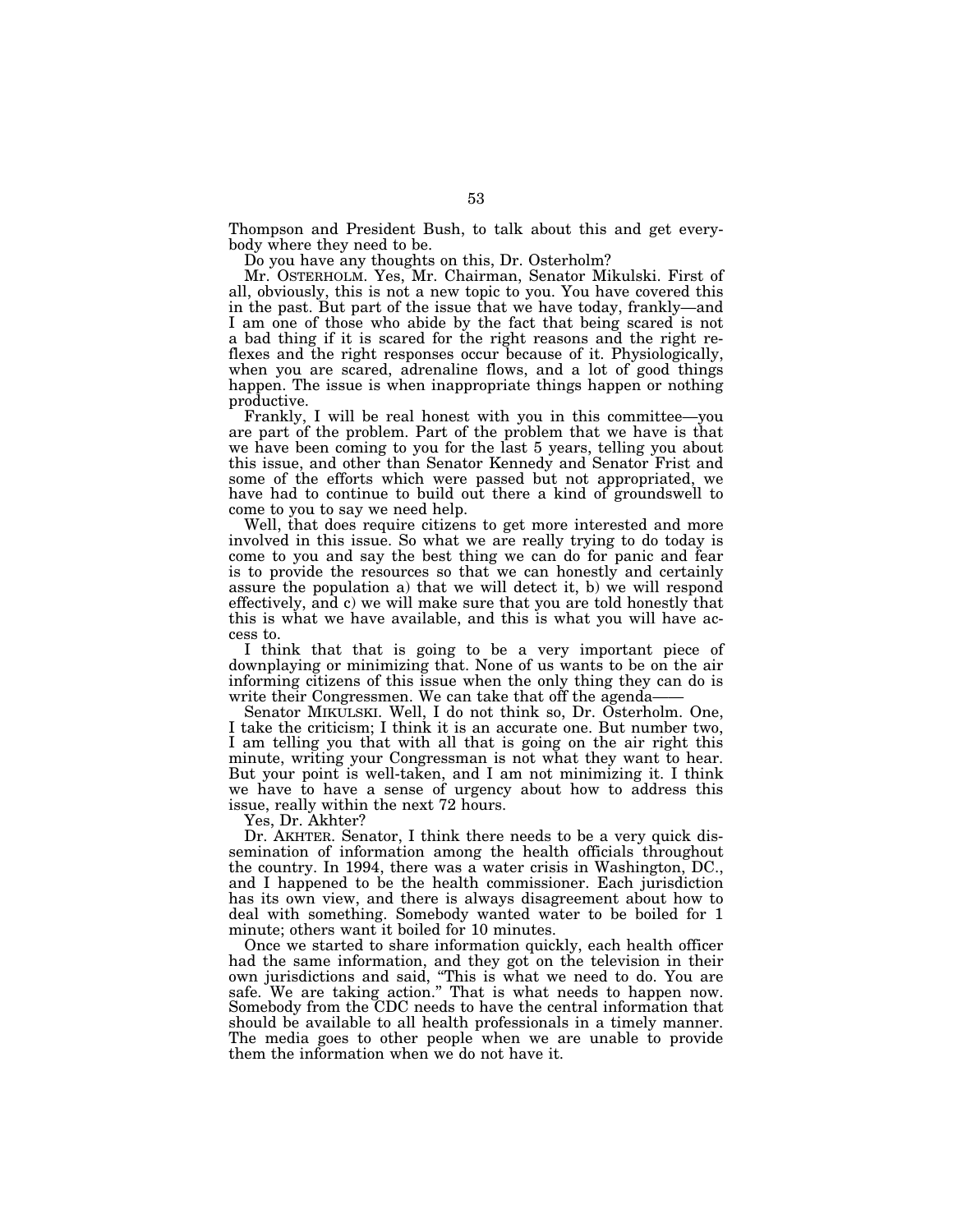Senator MIKULSKI. Dr. Henderson, did you want to comment?

Dr. HENDERSON. Yes. I think there is really a concern out there, as you point out. What is very difficult is to try to convey to a broad public that we have a risk here, we think it is a small risk that is, that in any given area, there is going to be a release—that it is a small risk, but if it happened, it would be catastrophic, and we need to be prepared for  $i\overline{t}$ , and not to feel that there is going to be anthrax in your back yard tomorrow.

So it is trying to hit some sort of balance, and this does not come across very well.

It seems to me that what we need more than anything else is to explain to the public by, say, the CDC or what-have-you, in an authoritative way where are we really. I think we need to be honest. I think we need to keep it in perspective. I think we need to work to convey that message.

I was pleased, actually, on a number of the reports with regard to anthrax in Florida how the first case came up on page 5 or 6. I think a lot of media covered this with some balance. But there are people calling us asking what can parents do, and the last thing you would recommend is that they get a gas mask, which is really useless and in fact can be dangerous. There were a number of Israeli adults and children who actually suffocated with gas masks. So this is certainly not going to help in the biologic event, and you are not going to be carrying it around with you all the time for a gas event.

As far as stocking up on antibiotics, we recommend that they not do so, because there is a shelf life, will you have the right antibiotic, this is costly, etc.

People ask, "Well, what do we do?" and we ask them, "Well, what are you doing to protect your family against an airplane coming out of the sky?'' You really cannot do anything. You are depending on your Government to be ready to respond and take precautionary measures.

I think this is the best thing we can do is to convey that your Government is actively involved in a number of activities all the way from the intelligence side to stockpiling to responding quickly to providing you protections should an outbreak occur. And I think the fact that the Congress is acting as they are acting this time to identify those initiatives and that we can then go to the public and say we are doing these things, and we are prepared to respond, and this is the danger that we have—I think this is the only way that I can see that we can really act on this.

Senator MIKULSKI. I really appreciate everyone's testimony. I have just one follow-up question.

Dr. Heinrich, as you have looked at all these responses in an excellent report—and many thanks—is public information, an organized effort for public information, included in the plan either for Federal or State in a way that there would be a mandate to have a one-stop shop for appropriate information to the public? Did you note that in your report?

Ms. HEINRICH. No, there was no such one-stop shop focus on public information, although we certainly found when we did the investigation of the West Nile outbreak that the need for public informa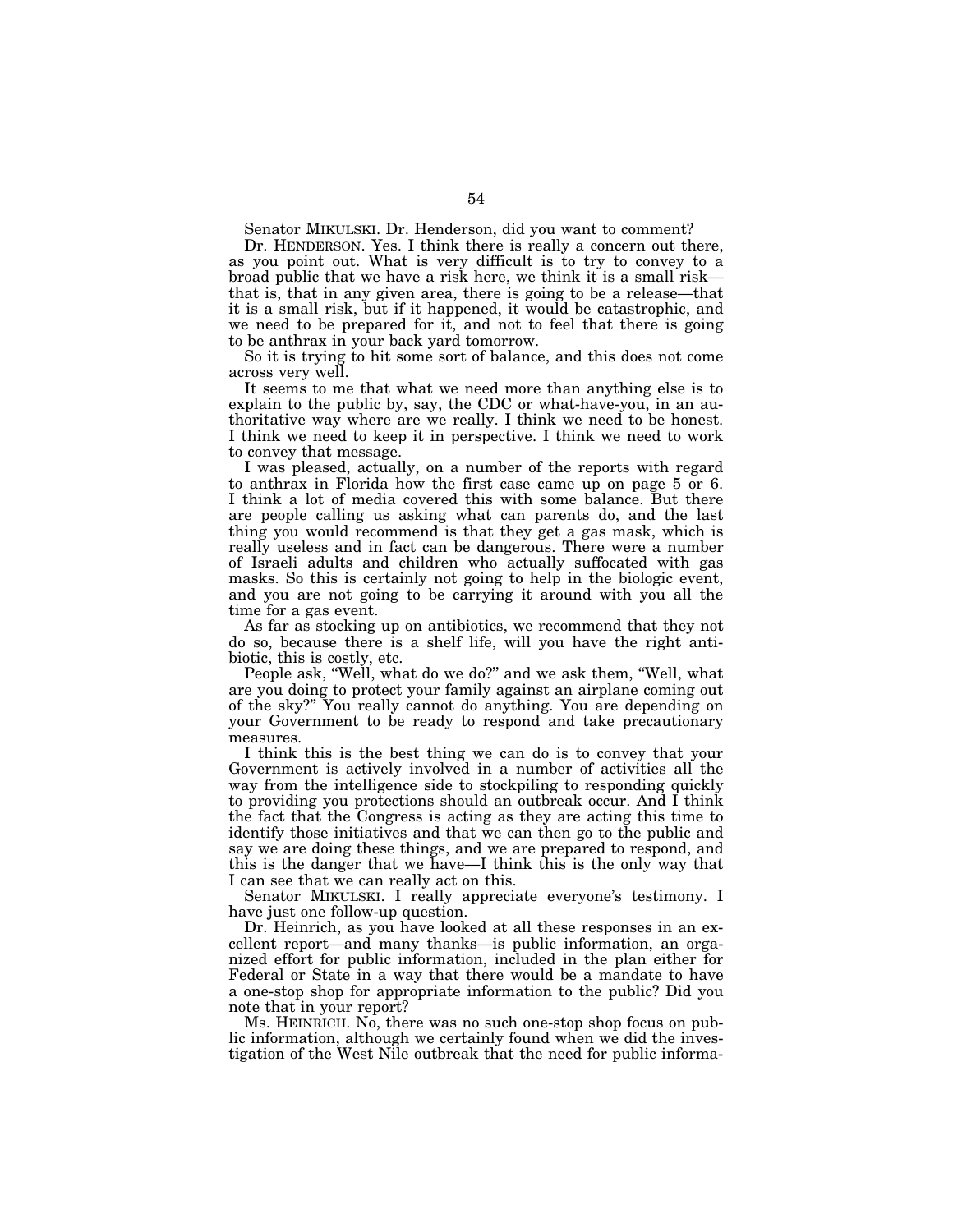tion is tremendous and in fact in that instance really overwhelmed the local and State authorities.

Senator MIKULSKI. Thank you.

My time has expired, but to you, Mr. Chairman and colleagues, I would say that I think this is something we need to incorporate very quickly into whatever is going to be our plan, picking up on the excellent recommendations.

And Dr. Henderson, in your role with Secretary Thompson, I think we have got to get that pretty quickly included, because I think it could be one of our most important tools. I would much rather hear from germ warriors like you than from those who have come out of the X-Files.

Thank you, Mr. Chairman.

The CHAIRMAN. Senator Hutchinson?

Senator HUTCHINSON. Thank you, Mr. Chairman. Thanks for holding the hearing today, and I want to thank our panel.

I would like to touch on something that we really have not dwelled on much today, and that is the issue of vaccine production.

Dr. Heinrich, I thank you also for the GAO report. In your conclusions, you mention that ''there are too many Federal agencies responsible for various bioterrorism coordination functions, with limited accountability and hindered unity of effort.'' I think that that is so true, and I hope the appointment of Governor Ridge is going to help alleviate that problem.

Dr. Osterholm, you said that September 11 was a wake-up call, and it was. But the first wake-up call occurred back in the early 1990's when we went into the Gulf War and sent our troops over there—and I serve on the Armed Services as well as the HELP Committees, and I am on the Emerging Threats Subcommittee, and we have become keenly aware of what is a tragic saga over the last decade, one that we must not allow to be repeated.

At that time, there was a DOD report that said that we needed to establish a Government-owned, contractor-operated facility to produce vaccine to protect our forces when we sent them into dangerous areas. The Department of Defense for whatever reason rejected that recommendation and instead went to the commercial sector and contracted with a commercial firm, Bioport, up in Michigan to produce that vaccine. We know that over the last decade, they have failed to receive FDA approval. So that while we went through this entire PR campaign where the Secretary of Defense received an anthrax vaccination and various other public officials did, DOD officials, to show that it was safe, and we convinced our troops that it is safe for the most part, and then did not have the vaccine to give them. So that today we are sending thousands of our troops into harm's way unprotected.

So Dr. Akhter, when you said that they are protected, that we vaccinate our troops, we really do not today, because we do not have a facility that is producing that vaccine.

So I think there are a lot of lessons that we need to learn.

I authorized another report last year in DOD authorization. We got another report, and DOD has once again recommended that we have a Government-owned facility producing this vaccine. And Dr. Satcher, our Surgeon General, wrote a letter to Secretary of De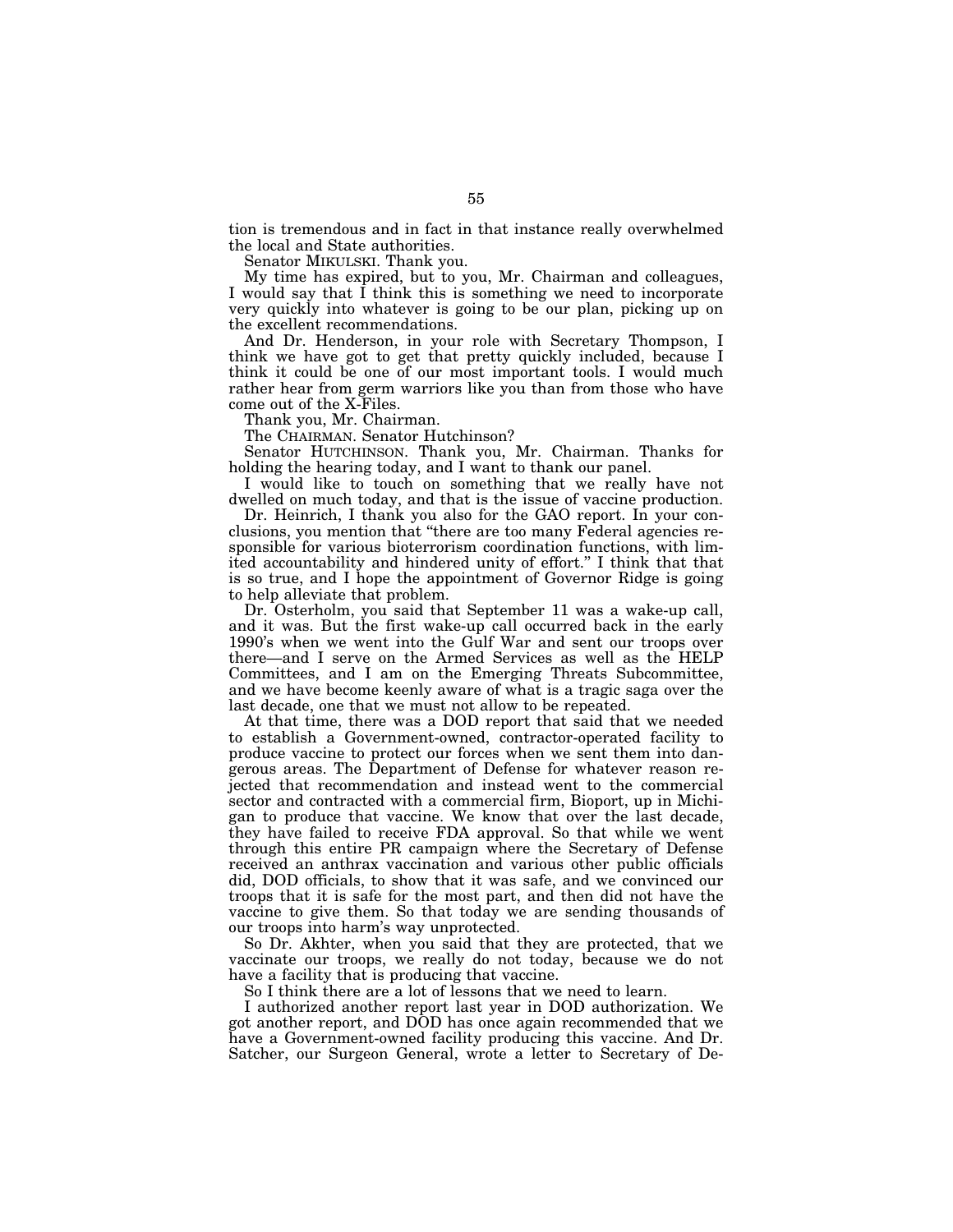fense Donald Rumsfeld saying in effect—and I will summarize it, and I would like it to be included in the record, Mr. Chairman—— The CHAIRMAN. It will be so included.

Senator HUTCHINSON [continuing]. Essentially, the Surgeon said that if we do it—and we should—we ought to do it not just for our troops, but we should make it available for our civilian population for domestic preparedness. I think that that is so essential.

Now, a decade later, here we are. Our troops are unprotected and our civilian population is unprotected from a vaccine standpoint. I think there are some conclusions here. We cannot have a sole source for vaccine, so the idea of saying let us contract with the private firm and let them do it is misguided. A sole source is an easy target for terrorists; we are too reliant upon a single producer. If they fail, we are in the situation that we are in today.

We cannot rely on the commercial sector alone. They do many things in a great way, but these are not necessarily financially feasible vaccines—and I am not talking just about anthrax but other deadly pathogens. We have to have the Government involved in this.

Senator WELLSTONE. Excuse me. Could I hear that again? I did not hear what you just said.

Senator HUTCHINSON. I am for the Government doing this, Paul. Senator WELLSTONE. I got it.

Senator HUTCHINSON. There are certain things only Government can do, and in this case, the private sector has failed us terribly. And I am glad to repeat that, and I am glad you caught that.

We cannot limit it to just one pathogen like anthrax, because there are others that we are going to be threatened with. That is why I think this facility, this production capability, is so critical.

So with that background and with all of my biases now laid out, let me just ask the panel how important is such a production capability, production facility; should the Government own it, at least have the guarantee of the Government's backing; and if we made a national commitment—because I have heard 5, 6 years for such a production facility to be up and running—but if we made a national commitment to it, and we coordinated with FDA, the Department of Defense, the CDC, and these various agencies, how quickly could we get this kind of protection available?

Let us begin with Dr. Osterholm and then anybody else who would like to comment.

Mr. OSTERHOLM. First of all, thank you very much for those comments. I think there are many people who are in complete agreement with you on the public health side. We need these resources however we can get them and effectively keep them on line is what we are trying to do.

Right now, I believe honestly—and this goes back Senator Mikulski's very good question about panic and fear—the very most important thing that will allay panic and fear is being prepared. And I think you have hit on a very important issue, that having the access and the capability to produce these vaccines is one way in which the public will feel assured.

Unlike my colleague here, I am not sure that we are ready to talk about routine population-based immunization yet for a lot of reasons, but I know darn well that if I were in the middle of a fire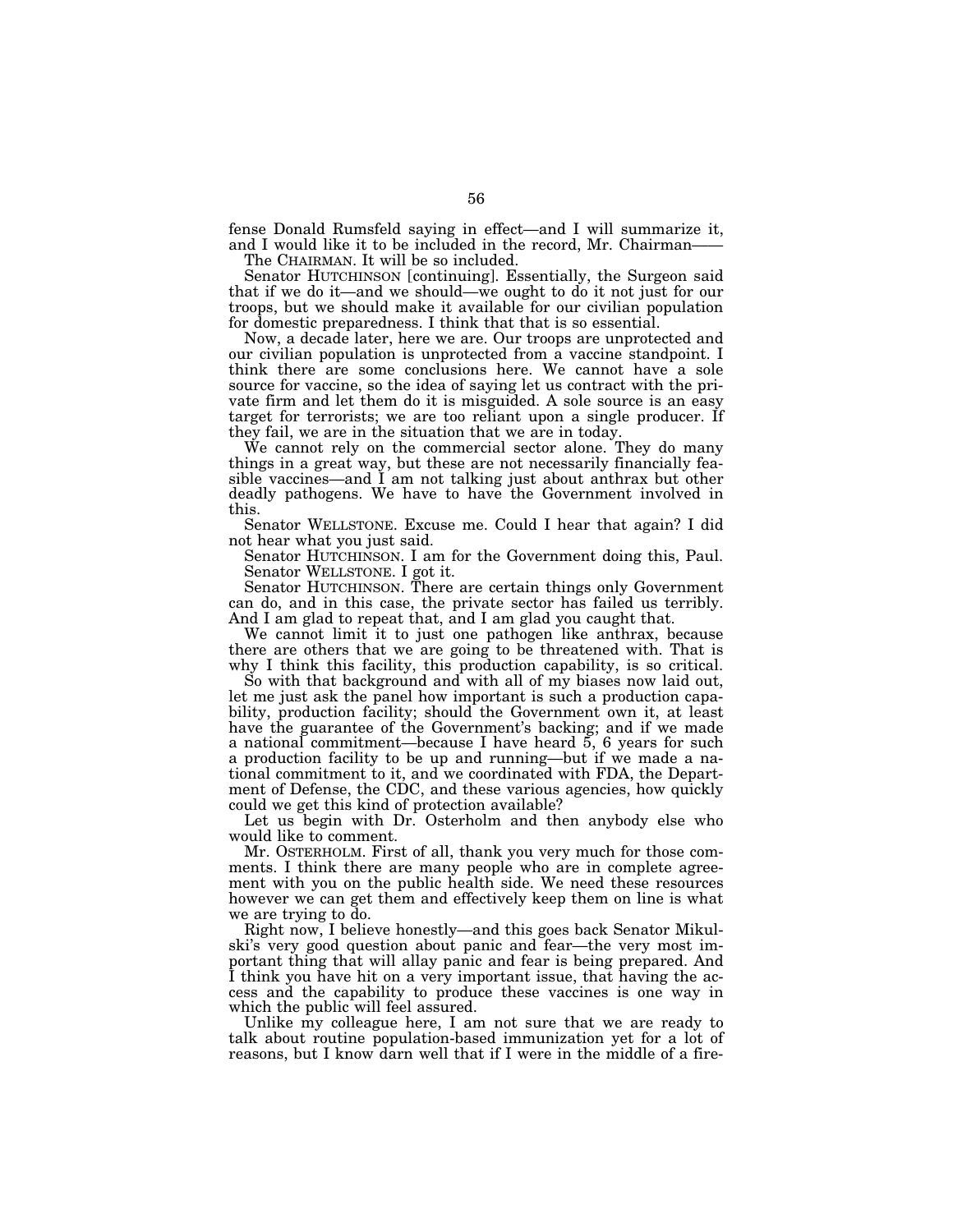fight and an outbreak right now, and we had the vaccines we needed, and we had the pharmaceutical products we needed, that would be a major, major asset in trying to fight that epidemic both from the standpoint of the actual epidemic but also the panic and fear.

So I very much support your point of view. I do not know if any of us have the exact answer on how to do it, but we all know the current system is not working and has to be addressed, so I thank you for that.

Senator HUTCHINSON. Thank you.

Dr. Akhter?

Dr. AKHTER. It is a wonderful question, and I must say that I tend to agree with you. We need to have a Government facility to do the research and development, because nobody else will see it worth their while to do it, because you cannot sell these things commercially, and there is not a market out there. So this is something that really comes very close to home. It is the Government's responsibility to really do that.

Now, we could have private contractor in addition to the Government itself so that the contractor really concentrates on these areas and makes the resources. Having two sources is important not only from the point of view that one could be destroyed or attacked, but also from the point of view of comparison so that we can compare the two vaccines and make sure which one is better and continue to study that and make sure we have adequate supplies when the need arises.

I tend to agree with my colleague here that we need to have an adequate supply of vaccine so that I can stand up and look into the eyes of the American people and say, ''Folks, we are ready, as ready as can be humanly possible. We have the vaccine, and in case something happens, we can provide it to you.'' Senator HUTCHINSON. Dr. Heinrich?

Ms. HEINRICH. Yes, I just wanted to mention that we will be doing work for Senator Frist and Senator Kennedy on vaccine shortages and what are the issues underlying what is happening currently in the commercial sector. As these issues play out, it is interesting, because we are currently short of tetanus, which is a common vaccine, and there is only one sole source manufacturer at this point in time. We studied what was going on with the flu vaccine and the reasons for the shortage last year and the slower production this year, and there are many, many factors involved.

I guess, being from GAO, I would be hardpressed to say that one approach, the Government taking over vaccine production, is the only answer, but I do think we need to better understand what is happening in production in newer plants, what incentives can we put in place so that we do have a healthy market.

We also know that there are certain vaccines where there is not going to be a large market in the United States. I know that CDC and DOD and FDA currently have a contract in place to develop plans for such a facility that is Government-operated.

Dr. HENDERSON. I think there is a problem with vaccines as has been pointed out, and it extends across the board. It is not just these vaccines, but it is the childhood vaccines, where many of them have just one manufacturer, and we have been running into shortages.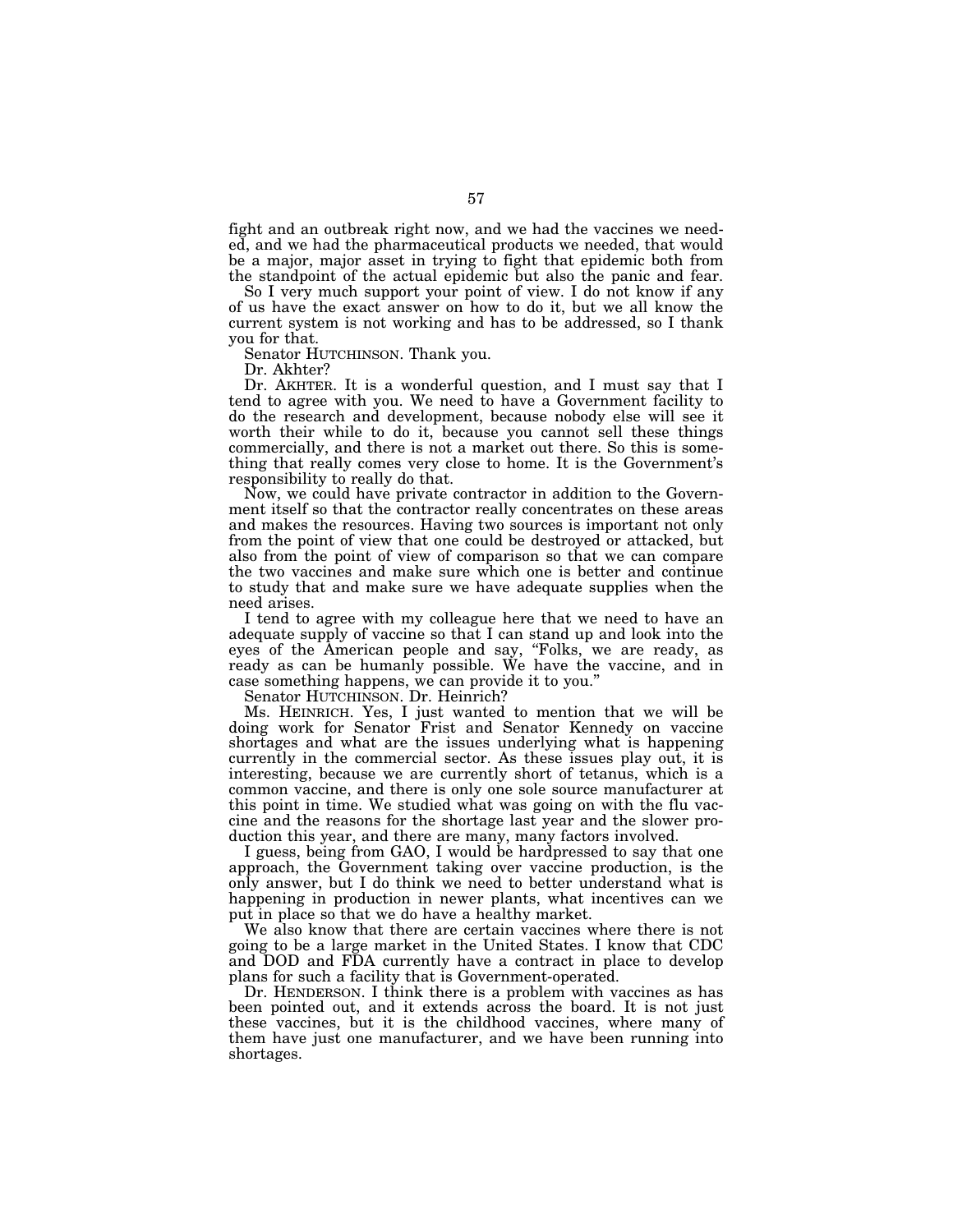Traditionally, in many countries, vaccines have been produced by government manufacturers. This has been the experience a long time ago. Many places made vaccines—Massachusetts, Michigan, and Texas had their own vaccine production facilities.

So I think it needs to be explored, there is no question, to see how to accomplish this to ensure that we do have vaccines. The private sector does not seem to be doing all that well at the moment.

There is a second piece to this, and that is the research and development, where I think we need a plan to develop vaccines. There is, for example, a second-generation anthrax vaccine which was developed within the military at USAMRD that looks very, very promising, and it really needs to be accelerated. The research on this should be accelerated. I think many of us who have looked at the question of what vaccines should we provide would say that if we had today an anthrax vaccine of the second generation, which perhaps could immunize with two doses, would we recommend it— I think we would for first responders and many others. It would be a very good thing to do.

We would not recommend a smallpox vaccination simply because of the complications given the risk. But if somebody walks through O'Hare Airport tomorrow and we find that he is carrying smallpox virus, that risk-benefit ratio could change overnight.

So that yes, with the smallpox, they are now looking for a second manufacturer so there would be two manufacturers and a longterm supply of that vaccine.

Senator HUTCHINSON. Thank you, Doctor. I thank all of the panel for their excellent responses.

Mr. Chairman, I would just say that the Department of Defense is saying they are going to be making a decision, but if they determine to go Government-owned, contractor-operated, the civilian population ought to get the benefit of that, too. We do not need to be duplicating those kinds of efforts when it is going to require such a huge investment.

So thank you very much for your timely comments.

The CHAIRMAN. Senator, we should have a hearing on that subject. It is another feature of this whole issue. Senator Frist and I have asked the GAO to do some definitive work.

There are enormous ethical issues—and time is moving along, and other colleagues want to question—but we have issues between killed and live vaccines. If you remember years ago, if a child received the killed vaccine, they had protection, but none of the other children in the classroom had any protection. If they used the live vaccine, the other children got protection and that child got protection, but you had one in a million cases resulting in the child getting the disease. So you had a defined number of 12 to 15 children getting the disease, and you can imagine the mothers out there, appearing before this committee, saying, "I was thoughtful enough to bring my child down there to get the vaccine, and now my child is going to be paralyzed for the rest of his life.'' And other mothers who did not bring their children, their children were immune, and how can you have that as a matter of public policy.

So there are enormous ethical issues, and we still do not know the right answer. These are ethical and moral issues and questions—as Dr. Henderson pointed out, we produced vaccines in my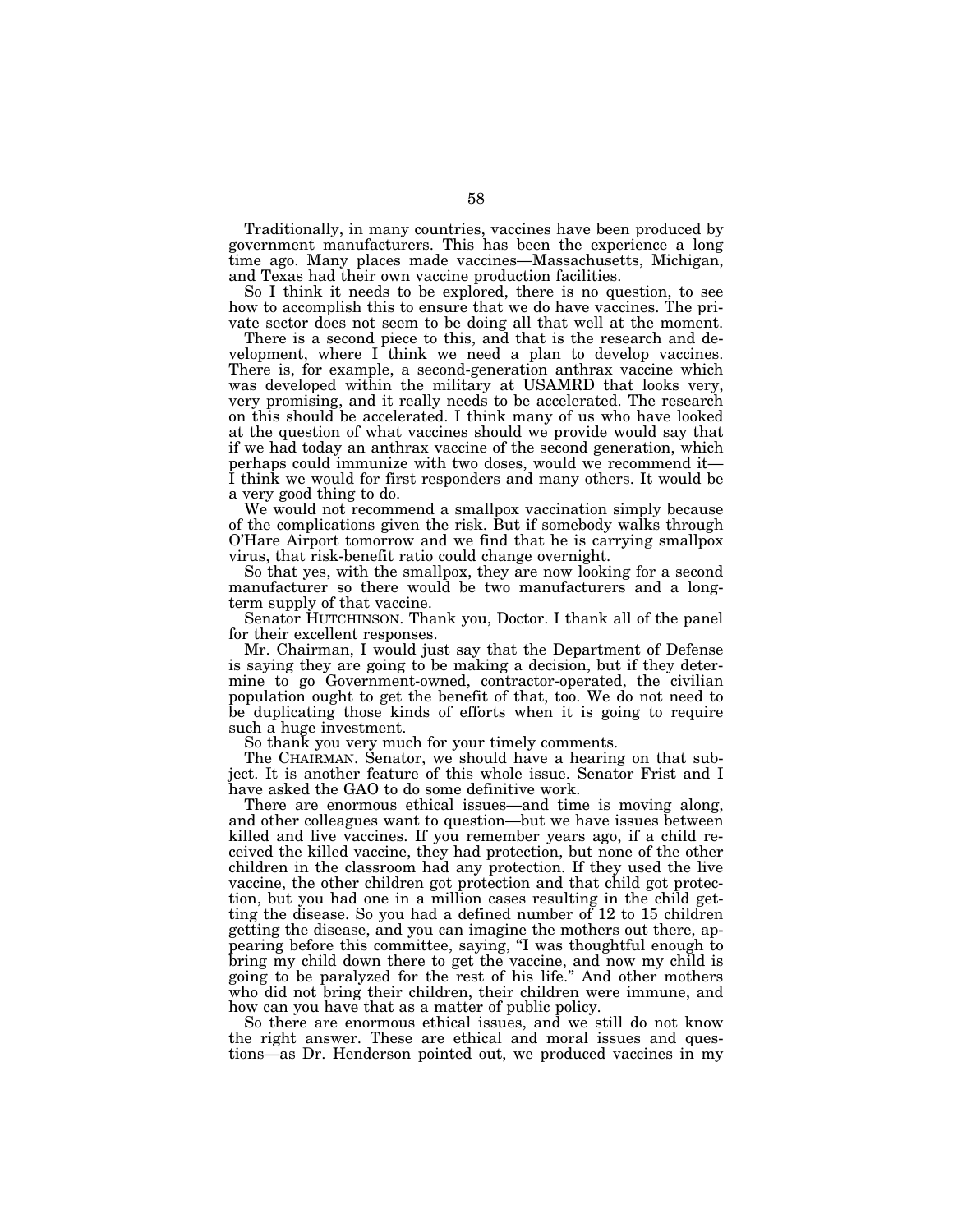own State of Massachusetts, and Michigan and other States did as well. So this is something that we ought to give good thought to, and we should get some recommendations from Pharma.

A fellow who is very interested in this is named Leschley, who is with SmithKline. He has talked about the failure of doing research into drug-resistant bacteria. Not many of the pharmaceutical companies are doing it. It is complex, it is expensive, but it needs to be done in terms of the public health. As a public health issue down the line, that is somewhat of a different issue, but some of these things overlap.

I thank the Senator for bringing this up. It is very important, and maybe we will ask our staffs to get together and give us a sense about how we can get good information in the committee.

Senator Wellstone?

Senator WELLSTONE. Thank you, Mr. Chairman.

I appreciate this hearing. I do not think Dr. Osterholm will be that sympathetic to what I am about to say, but in a lot of ways, I am having to pinch myself to realize that we are having this hearing. You cannot help but be very serious when focusing on these issues.

We have been talking about panic, but I do not know if that is the right word as I think about how people in our country are thinking about this now. The other night, our youngest grandchild had a 6-year-old birthday, and all the kids were there and grandchildren, and I said to Sheila as we left—I have never talked like this before in my life—but I said, ''We are 57, and we have had a good life, but what is ahead for them?''

I do not know that that is panic, but people are very focused and worried and frightened. I have been thinking about this, and I have a particular question to ask you, and it is a small one. I do not want to repeat what others have said. I have learned something today, a lot, but there is one thing in particular. There has got to be—and I think, Dr. Henderson, you started to touch on this— there is a dilemma for you and for us as well, because to the extent that you want people to be aware of it and know this is ahead of us, you have to figure out how to do it without just terrifying people or making them just numb in their sense of hopelessness and powerlessness, and you have to know how to draw that line.

I have thought about this, too, Michael, back home. This would be an easy thing to do to get a lot of coverage. I could meet with you alone—I am serious—with people in the State, and everybody would come. But what I think would be better is if you can, at the same time you are outlining the problems, you can outline the action plan. So the whole thing is rapidity of response. The airline industry came in and the carriers said on Friday, ''If we do not get indemnified by Monday, we are not going to be able to fly''—and by God, we passed a \$15 billion package just like that.

So I think the key is the rapidity of response, and I think we need to do this in the public health field just as we did for the airlines. So what I look forward to very soon is to meet with our people in Minnesota, our local people—all of you have put emphasis on State and local—and to be able to say, ''Tell me what you need,'' but at the same time be able to say, ''This is exactly what we are going to do,'' so people hear about both—they hear about the prob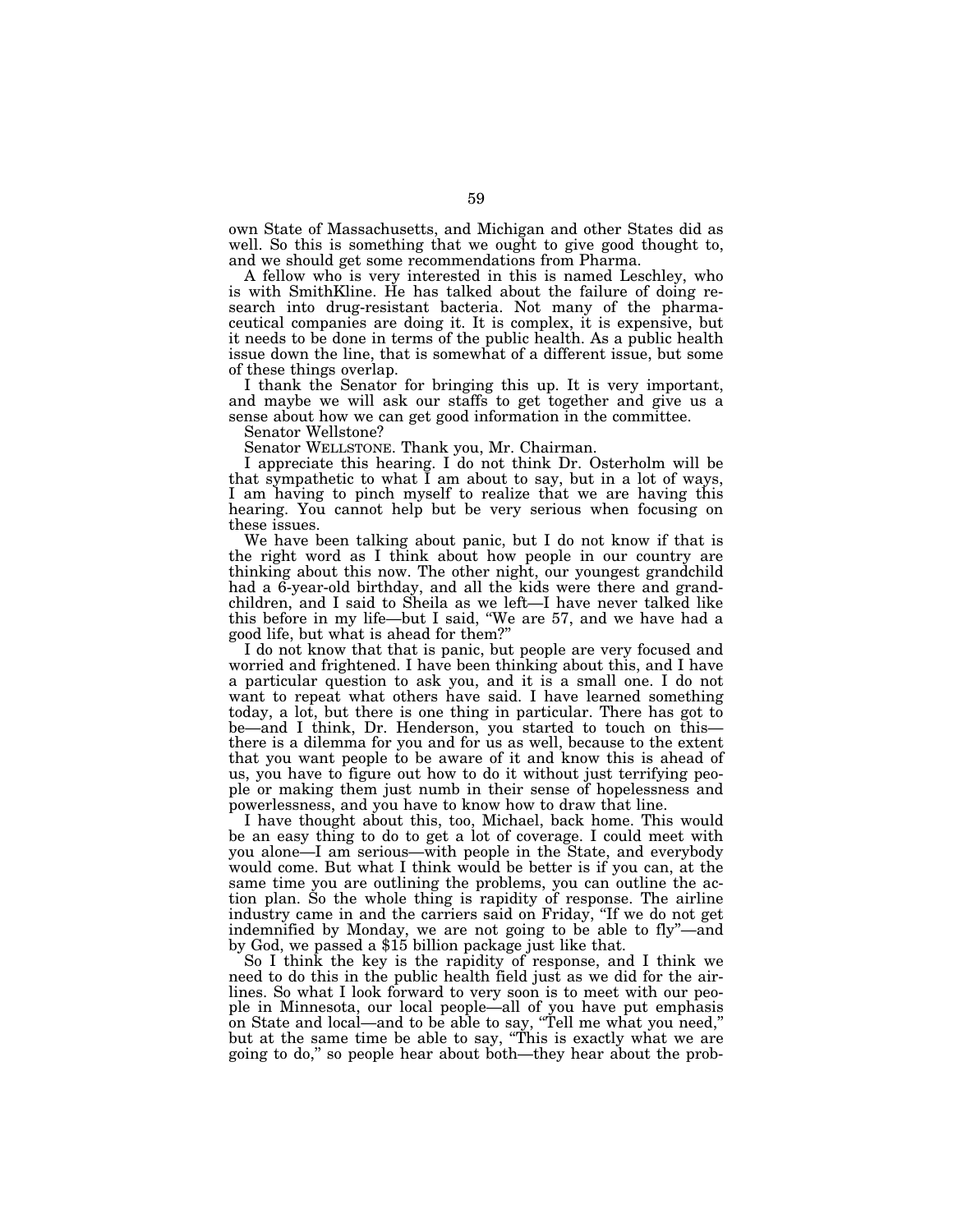lems, but also, about the action plan and what is being done by Government now. To me, that is the key, rapidity of response.

My quick question—and maybe it is because this is an area that I work in—in this whole public health infrastructure of care, it is my own belief that mental health services ought to be a part of this. It is part of the area that I work in, and it has not been discussed today, and I wanted to get your response. Whatever we are dealing with, trying to head off people becoming too frightened, if something has happened, trying to deal with a lot of different people—to what extent should this be part of the infrastructure that is there in our local and State communities?

Mr. OSTERHOLM. Senator Wellstone, let me say that I think it is as two levels that you have identified. One is for the individuals themselves out there, and clearly this is an important area. I do not think there is anyone in America who did not lose sleep, who was not restless or concerned, after September 11. We are not used to that kind of phenomenon, and that is an important mental health consideration.

I am in a very selfish way concerned about it, because frankly, how one of these episodes could unfold is going to be dependent not just on the bug and who is exposed, but on the psychology behind it. And for us to contain, control, and basically direct an outbreak investigation and the outbreak itself is going to be in part dependent on the population psychology, which I think we have very little experience with in modern times. What will happen; how will people actually respond to Government directives? How will they believe in their Government? Will they in fact do the things that we are recommending? Will they feel confident that we can respond in a way that allows them to stay rational and move forward?

I think that all of us who have been involved in this issue have talked about the fact of the relative absence of information on that kind of study of the mental health of the population when that happens, and that will be a key part of what we do to respond.

Senator WELLSTONE. Dr. Henderson?

Dr. HENDERSON. You raise a very good point indeed, and I think one of the most important concerns we have as we go through the exercise of an epidemic is how we communicate with the public. This has not received as much attention as I think it deserves on how we work through and anticipate how we communicate a message to the public.

There is a second piece, and that is the mental health piece. We have a group of cultural anthropologists who are working with us, trying to identify what the reactions of people will be or might be in an epidemic situation, and they have been off on several different kinds of exercises. It is easier, of course, to identify something like an explosion or a crash, but it is hard to find an epidemic that is big enough to get a sense of just what it is going to be like in a serious circumstance.

As we look at it historically, we have not had a serious infectious disease epidemic in the United States since 1918, and we are just not at all sure how people are going to respond or how the medical profession is going to respond. Are they going to flee? Are they going to work? Are people going to flee the city? What are they going to do?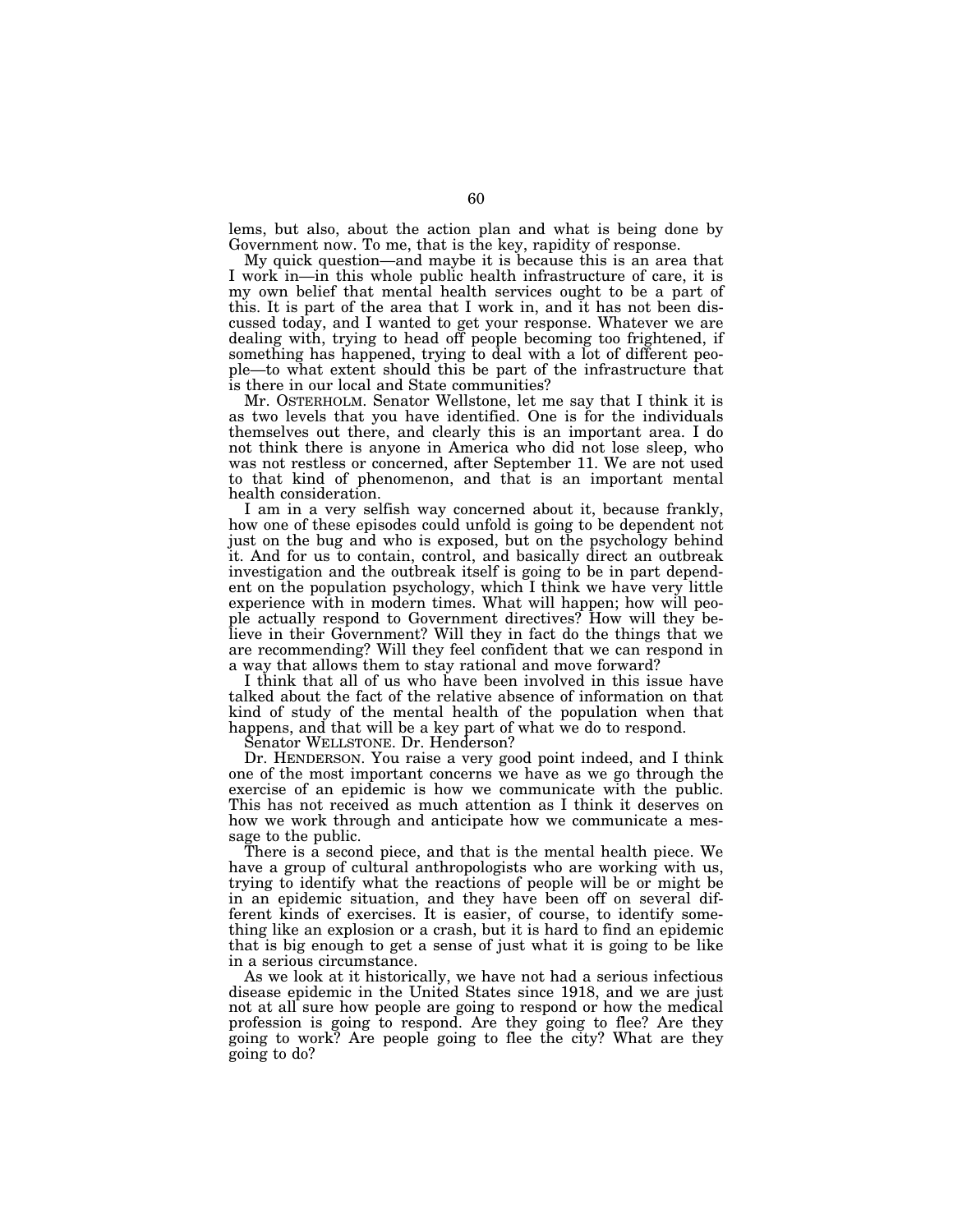So I think this deserves a lot of attention, and we have a unit on that at the moment, and I think we are finding some interesting things, but that is, of course, for another time to describe all of that.

Dr. AKHTER. I think there are two other components that are absolutely essential. One is dealing with people who are suffering grief reaction because they have lost somebody or because they themselves are hurt. The second is posttraumatic stress syndrome. The closest we have come is the New York incident, for example. A lot of people needed grief counseling, the people who are dealing with it, the firemen, the police, everybody else—but also, 800 families, 4 weeks after the incident, have signed up because their children are having difficulty sleeping, difficulty concentrating, having nightmares, not being able to go to school, and these are the children who need long-term care.

So a really good mental health response, also ready, is an important component.

Senator WELLSTONE. I thank all of you. Mr. Chairman, this is an area where you all have done so much of the work, but it is one area where I want to dig in. This whole mental health area is really near and dear to my heart, and I think it fits in.

I would like to thank each of you. Dr. Osterholm, thank you for coming to Minnesota, and thank the University of Minnesota for giving you to us.

The CHAIRMAN. Thank you very much, Senator Wellstone.

Senator Collins?

Senator COLLINS. Thank you, Mr. Chairman.

I want to start by praising your efforts and leadership, along with Senator Frist, in really being out front on this issue.

As I listen to the testimony today outlining the weaknesses and the unevenness of our public health infrastructure, and I hear Dr. Akhter talk about the criticality of the first 24 to 48 hours in identifying an outbreak, and Dr. Henderson talking about that we only have 80 labs that would be able to identify anthrax, I cannot help but think that if the anthrax case or cases in Florida had happened in another part of the country, we still might not realize what we are dealing with. And while this may well turn out not to be a terrorist attack, the implications of someone deliberately exposing a larger population are really frightening in terms of our ability to quickly identify, contain, and treat, and that is the overwhelming impression that I am getting from the panel today.

I want to talk about another issue that we really have not dealt with, and that is the vulnerability of our food supply to a bioterrorism attack. I held extensive hearings a couple of years ago in my Permanent Subcommittee on Investigations to look at the FDA system for inspecting imported fruits and vegetables. What we found was not reassuring.

I got interested in this after reading about cases where tainted raspberries from Central America had come into the United States and resulted in dozens of people getting sick. I learned that our system was really no system at all, that only about one percent of food shipments that are imported are subject to inspections, that there were all sorts of opportunities for unscrupulous shippers to avoid inspection.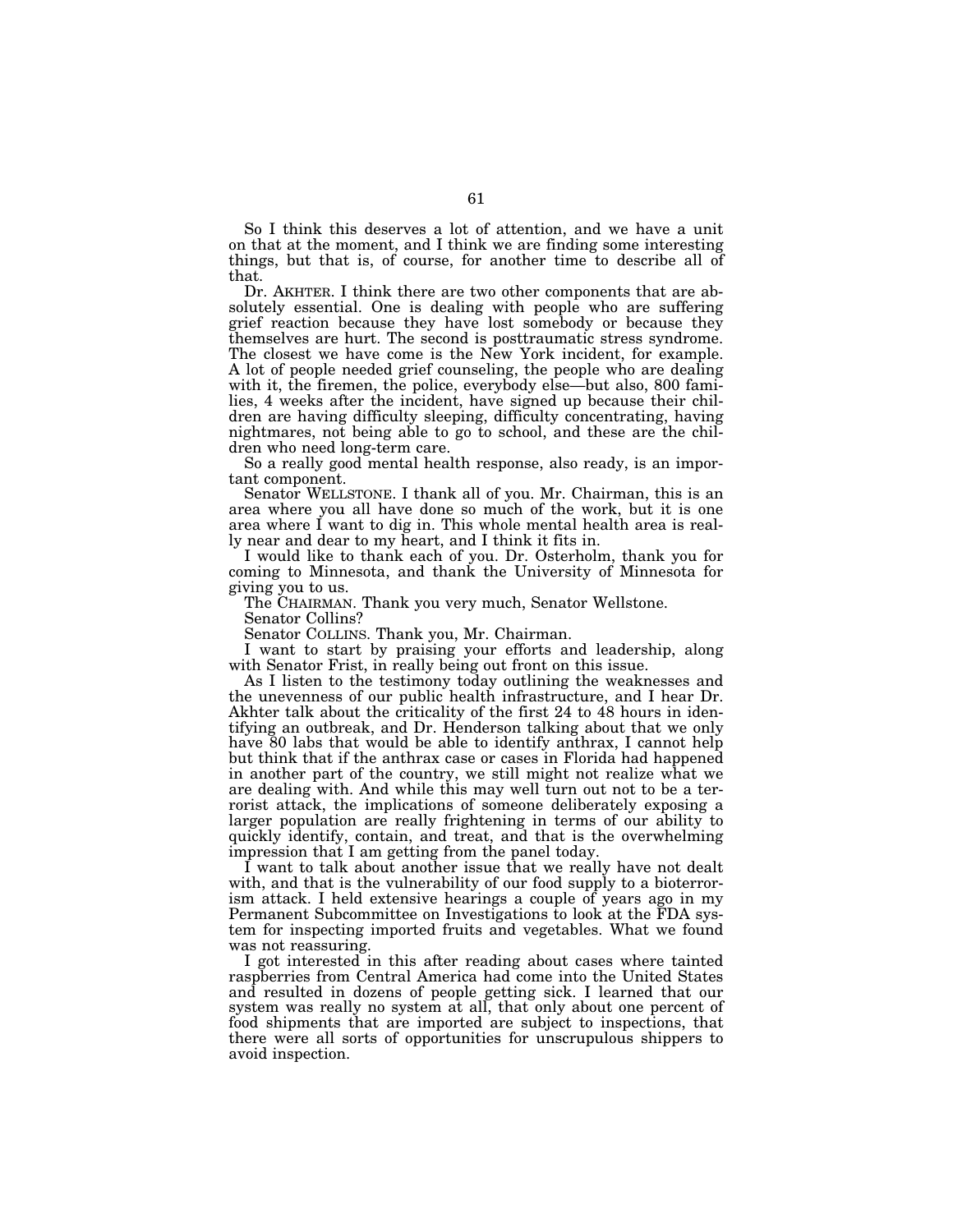So this is of great concern to me, because although my subcommittee made a number of recommendations, only some of them were implemented, and part of it was for more resources.

So I would like to have each of you comment on the vulnerability of our food supply and, starting with Dr. Henderson, I would also be interested to know whether the new bioterrorism advisory committee is going to take a hard look at FDA's procedures for screening imported foods, because what I found was very disturbing in terms of our vulnerability.

Dr. Henderson?

Dr. HENDERSON. I think the real expert on the food supply, actually, is Dr. Osterholm. Clearly there is a risk with the food supply. There is more food coming in from overseas and all sorts of different places. It is very difficult to inspect, and this is one very difficult problem, there is absolutely no doubt about it.

We are not well-prepared to deal with this, and I think there is a lot of research that could be done that we have just not taken advantage of, or should take advantage of, and trying to do something about it.

It is a problem, and I think we have focused more on aerosol dissemination of agents as being a way by which the worst of the agents we can imagine are best distributed, and looking at the moment on catastrophic events recognizing that the food supply may be even more likely to occur, but some of the more catastrophic agents, you cannot distribute in food, there is a balance here.

Clearly that needs to be looked at. We have focused on food, but we have also looked at water and come to the conclusion by and large that our water systems are really not that much of a problem, that food is a bigger problem, and I think this needs to be looked at.

What our council will do, I really don't know, but that should be on our agenda, no question.

Senator COLLINS. I want to share our report and hearings with you.

Dr. Osterholm, I am going to turn to you now and then go back to the other two witnesses, because I remember reading a lot of your work when we were doing the investigation, so if you would comment, please.

Mr. OSTERHOLM. Senator, thank you. I was one of those who was very impressed with and appreciative of what you did and your attention to that issue. You drew early attention to some of the changing problems that we are seeing with the food supply.

To follow up on what Dr. Henderson said, fortunately, the food supply does not pose the risk of the catastrophic agents, but the problem is—I have worked up the largest outbreak of salmonella in the country of 300,000 cases in contaminated ice cream—today the problem is that our system is so vulnerable because we now feed literally thousands to millions of people off of single-source supplies that are easily contaminated. I think that one of the ares that we need to look at is that vulnerability, not just from Mother Nature-made, but also manmade attempts. I think industry is very concerned about that, and we have to do that.

I think we would all like to be part of the dialogue about how that is done. Frankly, some of us are concerned that more inspec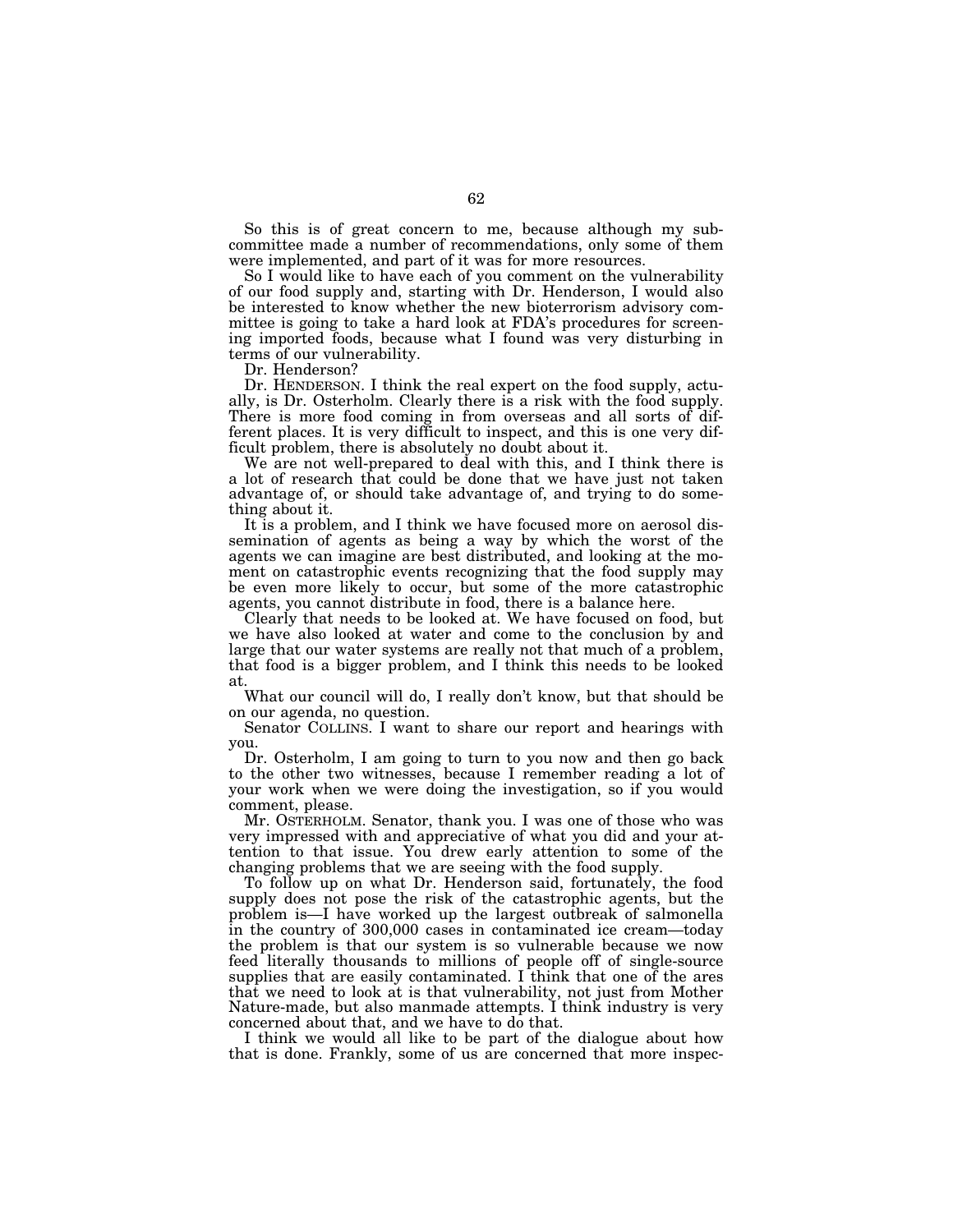tors will not really make any difference, but there may be things that could make a difference, and we would very much like to be a part of that.

One of the areas I would draw your attention to as part of the ongoing continuity of the food supply—and I think Senator Edwards mentioned it very briefly—is agri-terrorism issues and the concerns we have around that.

I think that frankly today—and we are all careful about how we talk about this, but it has been rather publicly talked about—if we have just one incident of foot-and-mouth disease entered into this country intentionally, and we can understand the implications of that and how well we are prepared to respond.

The other area, frankly, that we are very worried about is the hoax situation where, if I just tell you that your food is contaminated, what does that do to the trust, the integrity, and in many cases the actual ability to sell certain products.

So we need to work much more closely with industry, and industry itself recognizes this. We have been approached at our center by many, many different industry representatives over the last 3 weeks saying, ''Help us. We really believe it now. We know that we have to do something.'' And I think Government has to be a key piece in that.

So I do not have a prescription for you today other than to say that your concerns are well-founded and right on target. We need to do something about that, because loss of confidence in our food supply has, I think, tremendous economic implications besides the illness cost issues.

Senator COLLINS. Thank you.

Dr. Akhter?

Dr. AKHTER. I think that with the terrorist threats now, business as usual is not acceptable. It is no longer possible for us to continue to have 12 different agencies of the Federal Government deal with food. I think this needs to be coordinated. We at the American Public Health Association had a position on this of creating a single food agency. This is something which everyone uses every, single day, and we need to make sure that things are coordinated, that all agencies are working together; maybe they could be brought under the new department that is being created.

I also believe that we need to have more inspectors to make sure that food is inspected, not only when it enters our borders, but at the source, and work with the producers to make sure we avoid contamination of food coming into this country.

Senator COLLINS. Thank you.

Dr. Heinrich?

Ms. HEINRICH. Just a brief comment, and that is that the U.S. Department of Agriculture really has minimum funding and programming related to bioterrorism, and they certainly reminded us that the pathogens that affect humans also affect animals. And also just to reinforce your point that there are very low levels of inspection of imports, and we know that we import a lot of food items.

Senator COLLINS. Thank you.

Thank you, Mr. Chairman.

The CHAIRMAN. Thank you.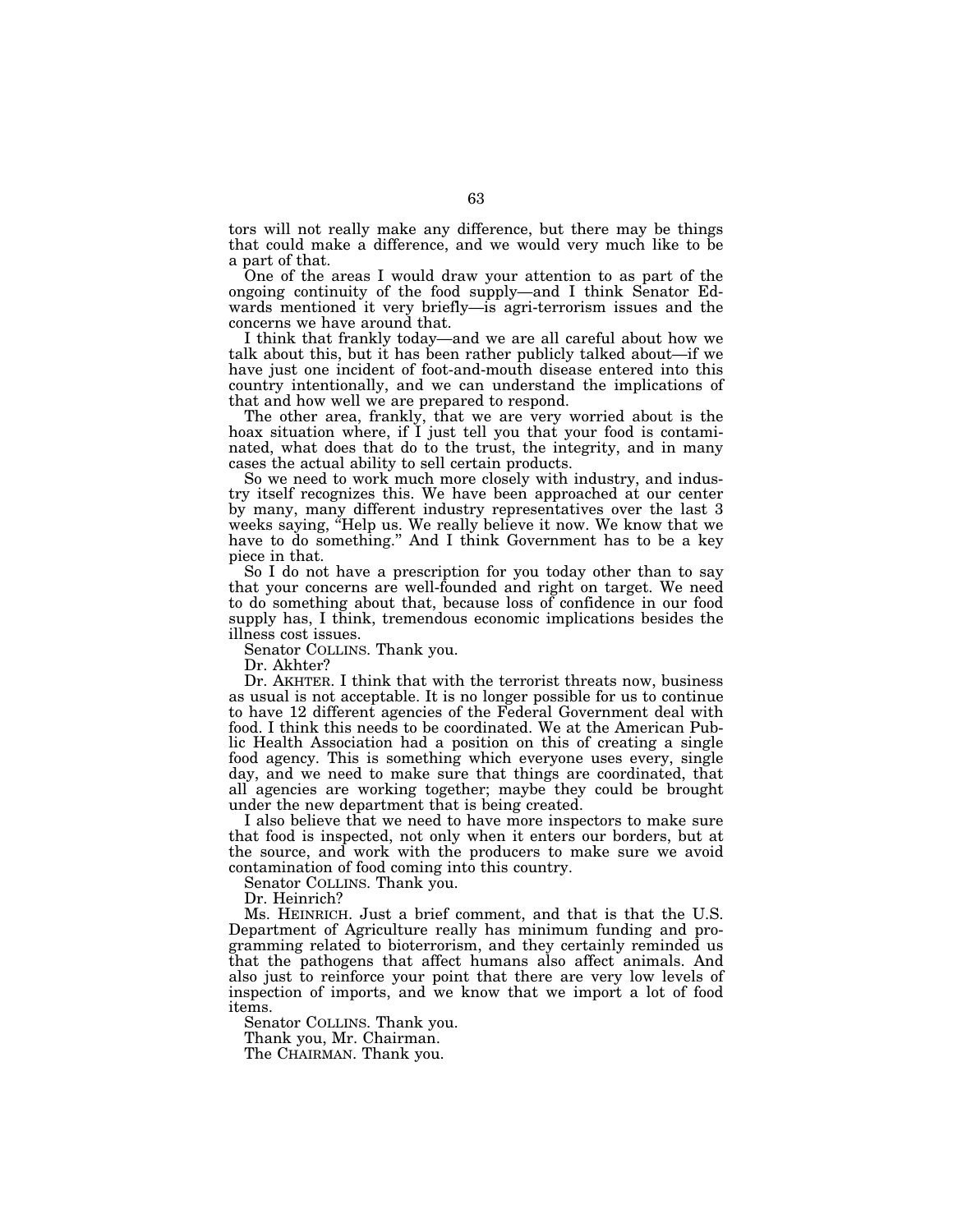Senator Edwards?

Senator EDWARDS. Thank you, Mr. Chairman.

I thank the panel very much. Let me just follow up briefly on the issue that Senator Collins was just asking about. As probably all four of you know, Senator Hagel and I have included in our legislation some specific provisions addressing the problem of food safety and agri-terrorism.

Dr. Heinrich, you just commented that there is a low level of inspection of imports. That is one of the issues that we have tried to address with our legislation, but could you talk more about what you think needs to be done?

Ms. HEINRICH. At this point, it would be very hard for me to address what needs to be done. There are others at GAO who are doing work specifically targeted in this area. I do not think any of us at this point has recommendations on what would be done.

Senator EDWARDS. But you do recognize that something needs to be done.

Ms. HEINRICH. Yes.

Senator EDWARDS. Do any of the other witnesses have comments on that subject?

Mr. OSTERHOLM. Senator Edwards, first of all, having been very involved with foodborne diseases over the years, I do not want to take on a ''sacred cow'' to say the least, but I think we ought to look at what role inspectors really play. I can honestly tell you that I do not know what someone who looks at a product coming in from a foreign country does to add value to that product when it is a microbial level of contamination.

So while we are very concerned about it, and we agree with you that it definitely needs to be addressed, it is an area where I think the apparent solution may be more cosmetic than real.

One area that we have looked at is how do you actually provide the integrity of the product control from the time that it is actually grown in the fields to the point where it is actually given to the consumer; how do you trace issues back. One area where we have run into many problems is that when we have outbreaks or possible outbreaks, you can never trace back to the source of the product because there is such a poor product tracing chain there which then does not allow you to make the definitive answer as to whether it is or is not really a problem, and if it is, what product is involved.

How many times have we had to have a nationwide recall of melons or berries because nobody knew where they all went because they got mixed and mingled; if we could have just identified that field source, we could have done something about it.

So we would be very happy to work with your staff. I talked with Senator Hagel about that this morning. I think that your interest in this is right on target, as I mentioned just now to the Senator, and we would be very happy to work with you on that piece—and it is needed desperately.

Senator EDWARDS. Yes, it is clearly desperately needed. Thank you very much.

If I could switch gears for a moment, the GAO report indicated that there was a real fragmentation at the Federal level in our efforts to deal with this issue of bioterrorism. I wonder if any of the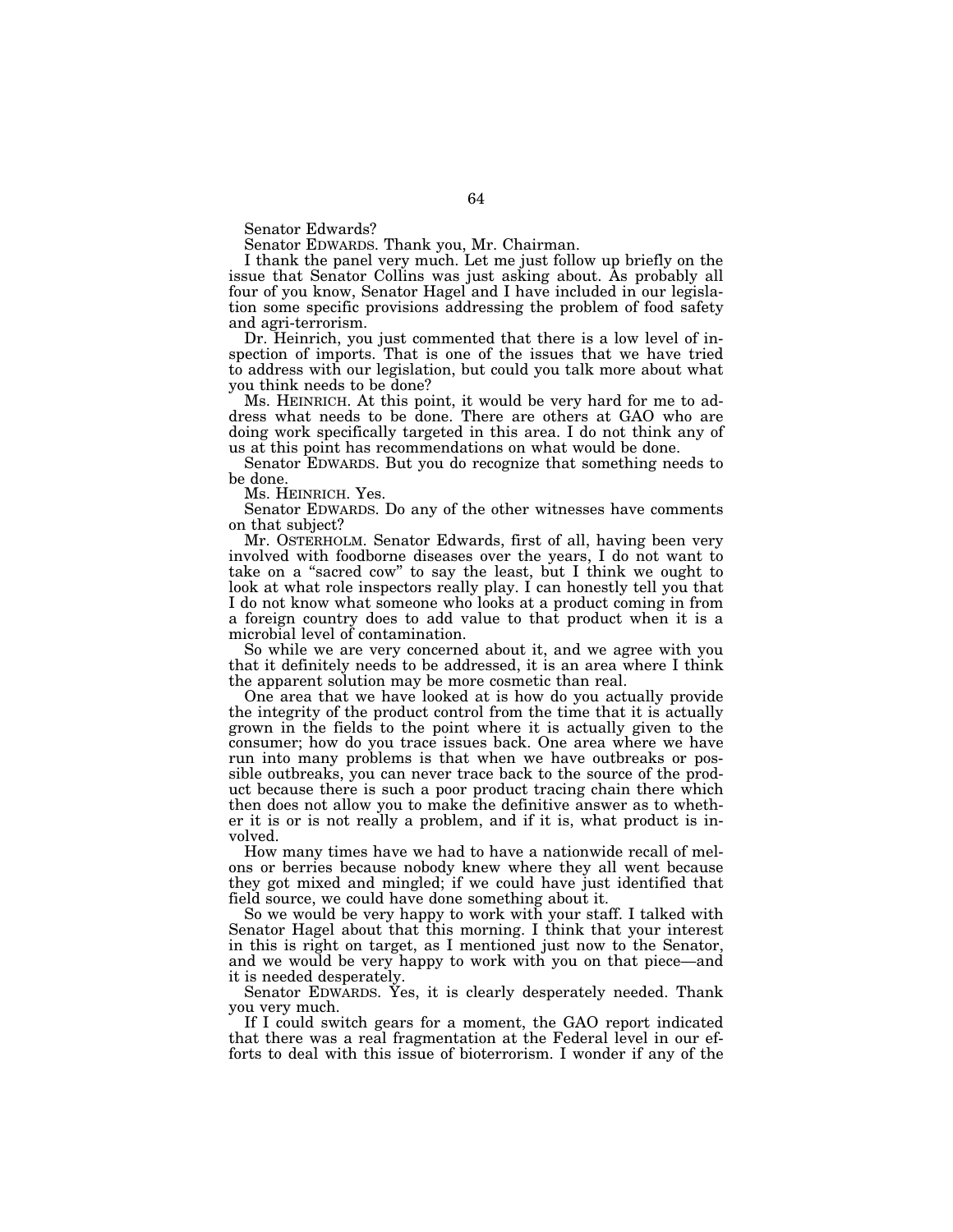witnesses—this is not directed at any particular witness—could comment on that and what needs to be done, or what is being done, to deal with that issue of fragmentation, to have our Federal agencies operating more efficiently and more cohesively.

Dr. HENDERSON. Senator, that is a \$64,000 question and not easy at all.

Senator EDWARDS. Yes—I saw everybody backing away from the microphones.

Dr. HENDERSON. I think what is true here as we get into this is that this is one of the most complicated undertakings, trying to be ready to detect and to detect and investigate and so forth, involving so many different agencies, State, Federal, and local, that to try to put together a group of people all working together from FBI to physicians in hospitals to those in the public health sector to various people coming from Washington and the different agencies with a concern—it may even involve EPA or the Defense Department. This has been a problem that we have all thought a lot about and are trying to figure out just how you can do it, and the new agency that is being created is I think one more effort to do this.

The only thing I can say is that it is not easy. The department that I am working with mainly now is the Department of Health and Human Services, and I think a lot can be done to bring that together and at least have one agency that has fewer pieces to it. But there are many agencies and many different components to this, and how to do it is probably one of the most difficult responses that one could have in, let us say, a Government action.

Senator EDWARDS. But you agree that it is critically important that they be able to operate cohesively?

Dr. HENDERSON. Absolutely. I think that is critical, yes.

Senator EDWARDS. Other witnesses' comments?

Dr. AKHTER. I think, Senator, that whenever there is a national emergency, all of us roll up our sleeves and come out and work together to get the job done. I think the real challenge is when there is no emergency, how can we all work together. And there are many ways, but it must start from the top. We must have a domestic security council type of situation where all parties sit around the table on a regular basis and really talk this stuff out, because if top people are not working together, do not expect the lower level folks to really-

Senator EDWARDS. It is impossible, yes.

Dr. AKHTER. So it takes the same kind of coordination, and it takes many, many years before we really get down to a smooth working relationship among the agencies.

Senator EDWARDS. Dr. Heinrich?

Ms. HEINRICH. Certainly in the past, some of our colleagues who work in defense have put forward some basic principles on what you need to have if you are going to have the kind of coordinated effort that we see that we need here in bioterrorism.

What we have found in our overview of the Federal agencies is that there are oftentimes overlapping areas of jurisdiction and responsibility, and when that happens, it is not clear who is in control, and that leads to no one organization or group having accountability.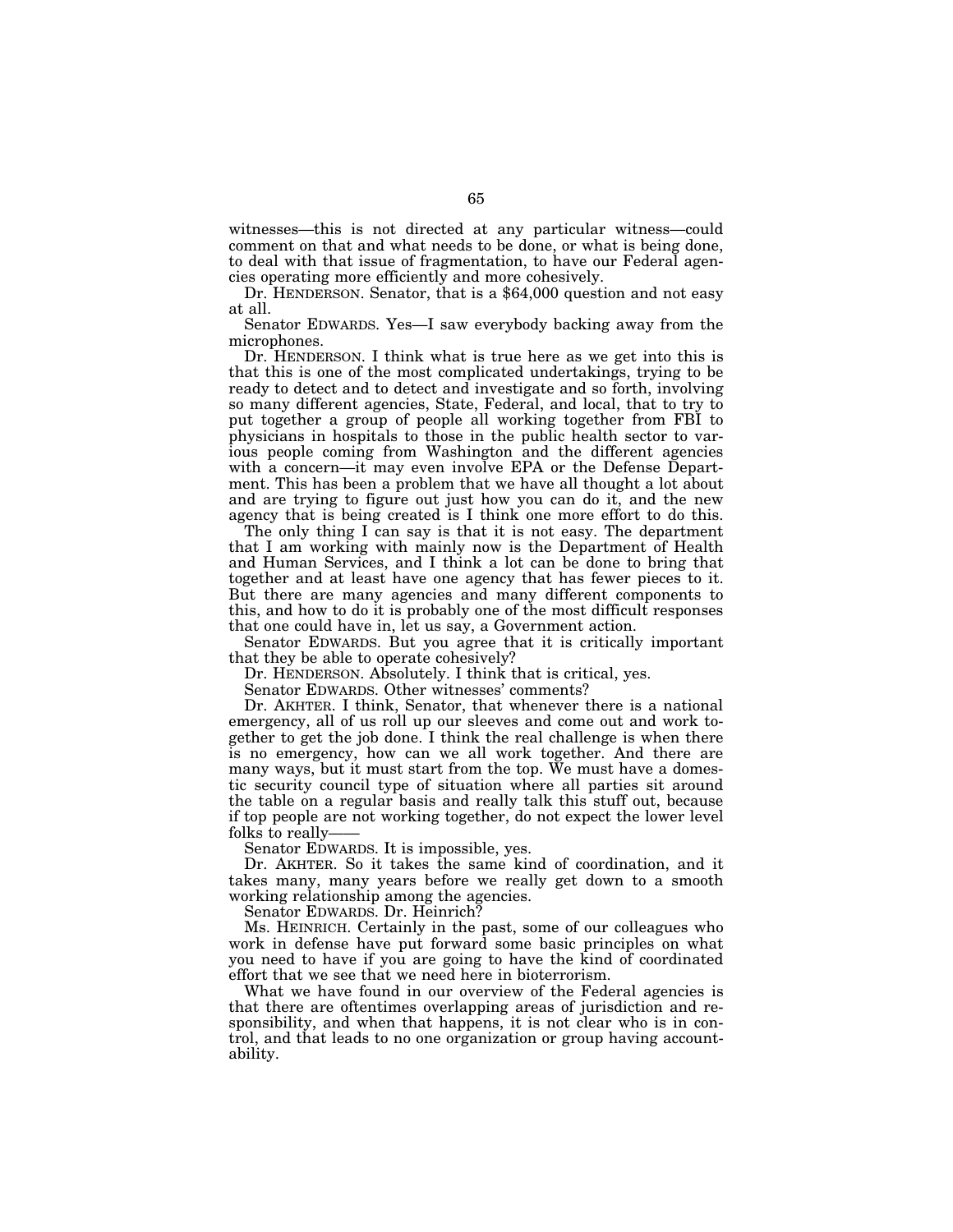So that certainly one thing that can be done is clarification of those areas of jurisdiction.

What is interesting to me is that when you look at some functions such as research for vaccines, for example, there are different agencies that have responsibility—NIH, Department of Defense, CDC, FDA—but in that instance, they seem to be very clear about what the function of each organization is, and there seems to be a lot of collaboration, both formal and informal, but in other areas such as response teams or the kinds of materials or grants that local agencies can apply for, there is a lot of overlap and not the same kind of coherence.

Senator EDWARDS. Clearer lines would obviously help. Thank you.

I thank the witnesses very much for their work, and Mr. Chairman, thank you so much for your leadership on this issue.

The CHAIRMAN. Thank you.

I want to thank the panelists as well as my colleagues. I think you could tell both by the number of our colleagues present and the probing aspects of their questions and the issues that they have raised that this is something that we are all very, very much interested in. We want to try to be responsive and take the recommendations that so many of you have helped us with as a result of a lifetime of experience in this area. We are very fortunate to have you here.

I think all Americans are mindful—as we are meeting today in the late morning—of our service men and women and all the support that they are receiving overseas. We must recognize that we have another battle here. It is of enormous importance and incredible consequence as we are committing as a nation to make sure that we have the best-trained, best-led, with the best equipment overseas, that we ought to do no less for the children and the families who are left behind. And you have given us a very important blueprint to try to follow. We understand that there will be a number of different policy issues and questions as we go down the road, but we ought to get about the business of doing that at this time.

I thank all of you for being here. The committee stands in recess. [Additional material follows:]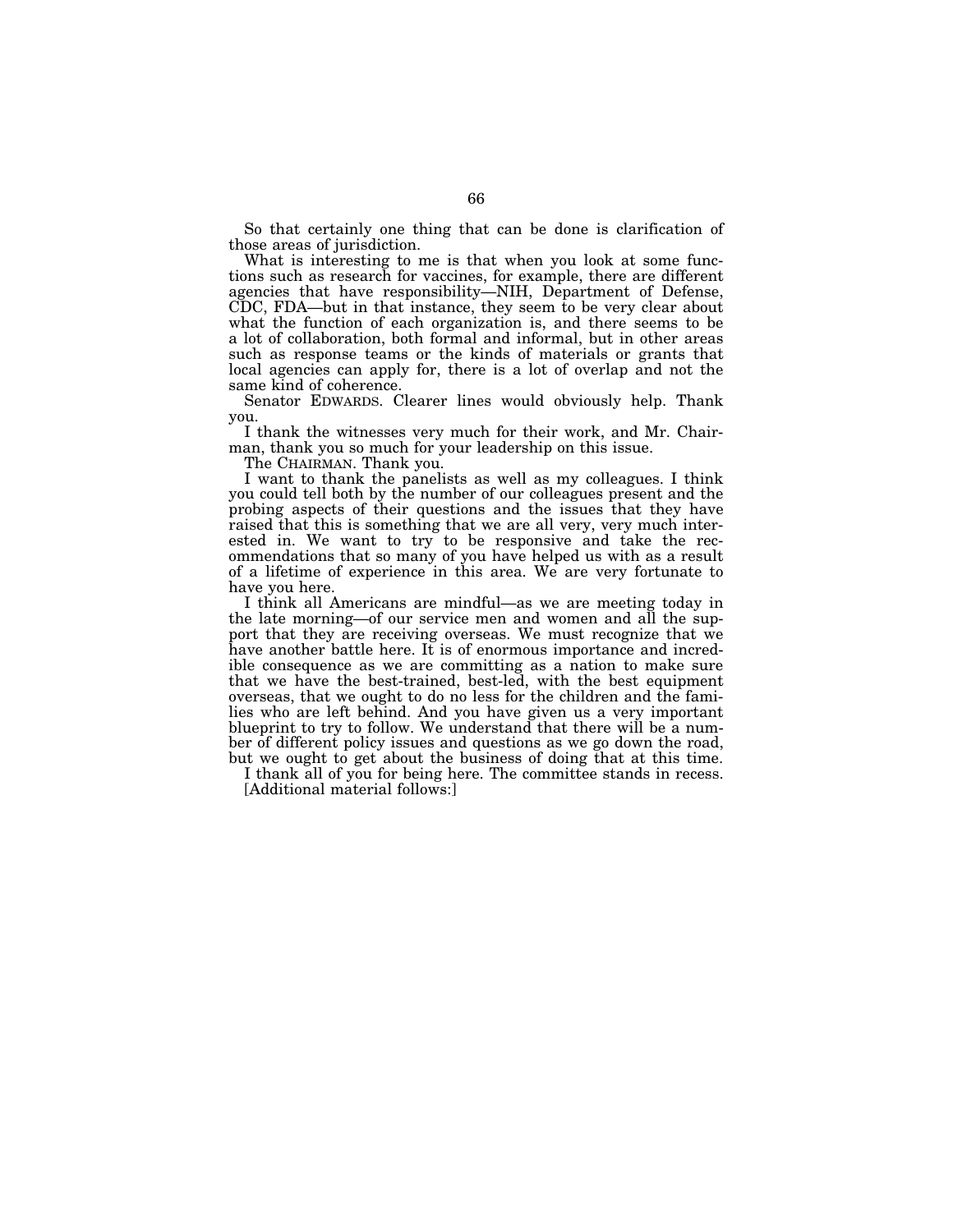## ADDITIONAL MATERIAL

#### THE CENTER FOR INFECTIOUS DISEASE RESEARCH AND POLICY, UNIVERSITY OF MINNESOTA, AND THE WORKGROUP ON BIOTERORRISM PREPAREDNESS

*The Center for Infectious Disease Research and Policy, University of Minnesota, brought together a Workgroup on Bioterrorism Preparedness on October 3, 2001. The Workgroup included members from the following organizations: the American Society for Microbiology, the Alfred P. Sloan Foundation, the Association of Public Health Laboratories, the Association of State and Territorial Health Officials, the Center for Infectious Disease Research and Policy at the University of Minnesota, the Council of State and Territorial Epidemiologists, Emory University School of Public Health, the Infectious Diseases Society of America, the Johns Hopkins Center for Civilian Biodefense Studies, the National Association of County and City Health Officials, the National Association of State Public Health Veterinarians, and NTI. The members did not seek endorsement from their respective organizations for the recommendations contained in this report and the recommendations may not reflect the position of the respective organizations. The meeting of the Workgroup was supported by NTI.*

# RECOMMENDED FEDERAL FUNDING FOR A PUBLIC HEALTH RESPONSE TO BIOTERRORISM

The following amounts are needed for hospitals and federal, state, and local public health agencies to effectively respond to bioterrorism. The funds identified below represent an initial investment in upgrading the public health system for biodefense. Additional funds will be needed to effectively maintain such systems over time. The numbers provided below represent a first effort to achieve broad consensus in the public health community regarding funding for bioterrorism; the numbers will likely be refined with further discussion.

#### 1. Improve State and Local Preparedness

|                                                       | \$35 million  |                |
|-------------------------------------------------------|---------------|----------------|
| b. Staffing, Training, Epidemiology, and Surveillance | \$400 million |                |
|                                                       | \$200 million |                |
|                                                       | \$200 million |                |
|                                                       |               | \$835 million  |
|                                                       |               | \$153 million  |
|                                                       |               | \$45 million   |
|                                                       |               | \$295 million  |
|                                                       |               | \$62 million   |
|                                                       |               | \$20 million   |
|                                                       |               | \$100 million  |
|                                                       |               | \$50 million   |
|                                                       |               | \$250 million  |
|                                                       |               | \$60 million   |
|                                                       |               | \$100 million  |
|                                                       |               | \$1.97 billion |

## JUSTIFICATION FOR FUNDING RECOMMENDATIONS

#### **1a. Improve State and Local Preparedness: Bioterrorism Preparedness Planning—(Amount: \$35 million)**

• Every state and certain key local metropolitan areas should have a bioterrorism preparedness plan in place and the plan should be validated through simulation exercises. Planning at the state level or local level should involve the public health agency (or agencies) and all other agencies that would be involved in responding to a bioterrorism event. An estimated \$500,000 is needed for each jurisdiction to immediately develop and test a comprehensive plan (assuming up to 70 jurisdictions).

• In 1999, many states applied for CDC funding for bioterrorism preparedness planning, but only 11 were funded. For those states whose applications were ap-proved but not funded, the existing CDC cooperative agreement provides a mechanism to fully fund those activities and to rapidly move funds out to those states for implementation.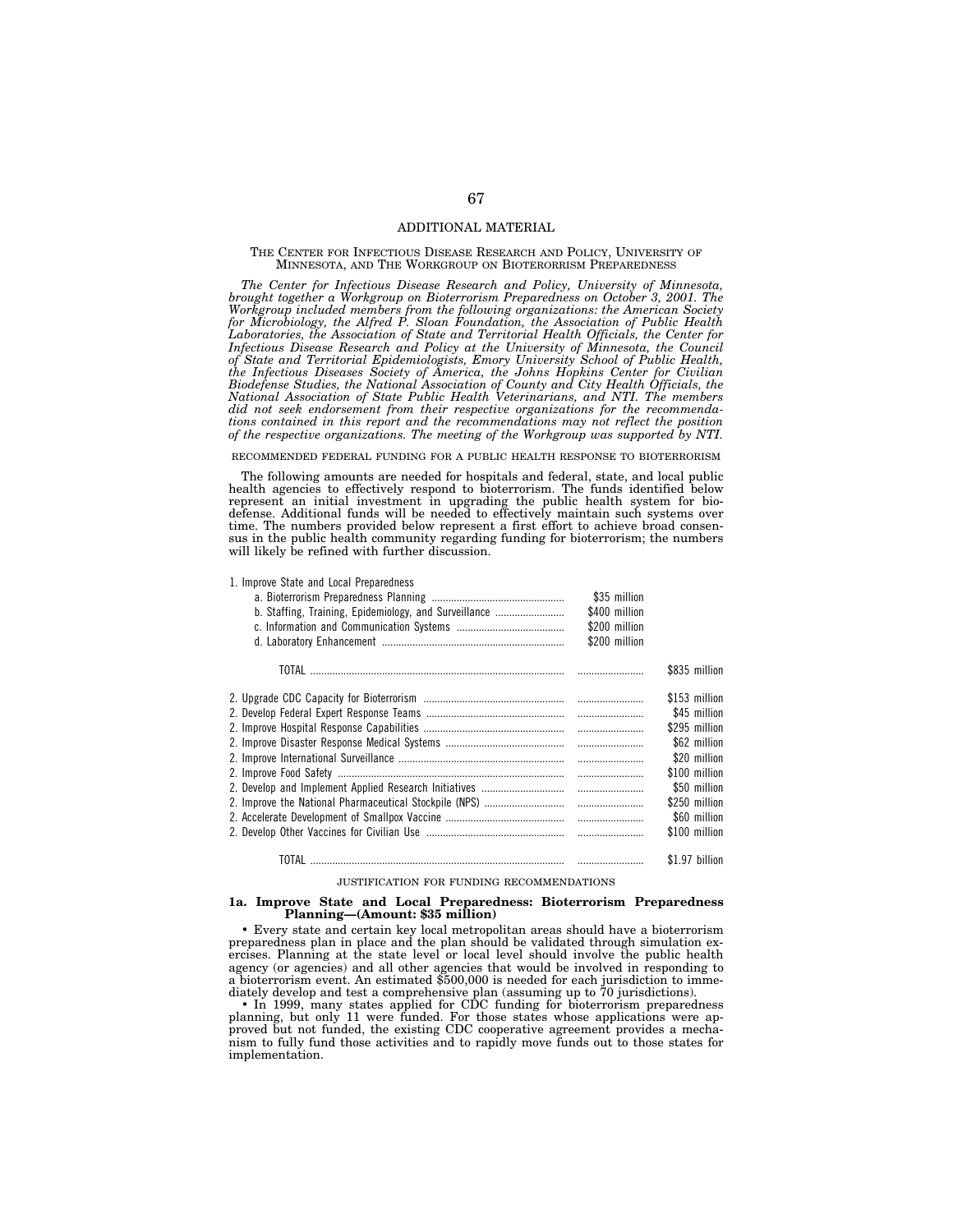## **1b. Improve State and Local Preparedness: Personnel, Training, Epidemiology, and Surveillance—(Amount: \$400 million)**

• State and selected local health departments must improve their ability to recognize and respond to bioterrorism events by integrating bioterrorism preparedness activities into existing communicable disease prevention and control programs.

• The CDC's Emerging Infections Programs, which are now operational in nine states, have been highly successful in enhancing the kind of long-term capacity needed at the state level and should be redesigned to include bioterrorism activities and expanded to other states and selected large metropolitan areas.

• Additional funds are needed to train public health practitioners (epidemiologists, physicians, nurses, educators, and other program staff) to respond to bioterrorism events and to rapidly and effectively coordinate their actions across local, state, and federal agencies. Resources also are needed to recruit and train more public health practitioners (including medical and veterinary epidemiologists) through schools of public health and other colleges.

• An effective response will require close coordination between federal, state, and local agencies. Expertise must be available at each level to meet the demands of a bioterrorism crisis. Although federal leadership will be critical, too much reliance on federal resources may limit the overall effectiveness of a response. An estimated 1.33 million dollars is needed per 1 million population per year to implement and maintain bioterrorism preparedness activities.

## **1c. Improve State and Local Preparedness: Information and Communication Systems—(Amount: \$200 million)**

• Several essential information systems have been developed (or are in development) to effectively disseminate outbreak and disease information within or across jurisdictions. Funds are needed to expand or fully implement these systems to assure an effective response to bioterrorism.

• A system for emergency alerts (i.e., the Health Alert Network or HAN) must be in place in each jurisdiction so that public health agencies can rapidly communicate critical health information with each other in the event of a bioterrorism attack. Additional funding is needed to assure that all jurisdictions have fully operational alert systems in place.

• The National Electronic Disease Surveillance System (NEDSS) is a system designed by CDC to integrate a myriad of separate databases for public health surveillance so that reporting can be simplified and outbreaks (including bioterrorism attacks) can be rapidly detected and characterized across the different systems. Additional funds are needed to fully implement NEDSS.

• Epi-X is a rapid secure communication system for public health agencies that is sponsored by CDC for sharing information about outbreaks and critical health events as they unfold. This system would allow rapid communication of critical public health information in the event of a bioterrorism attack. Ongoing funds are needed to maintain the operation of Epi-X.

• Rapid communication systems (such as two-way radios or other systems) also are needed to allow state and local agencies to effectively communicate during times of crisis when conventional modes of communication may not be accessible.

#### **1d. Improve State and Local Preparedness: Laboratory Enhancement— (Amount: \$200 million)**

• The Laboratory Response Network (LRN) is critical to a successful response to bioterrorism. The LRN is a multi-level laboratory network composed of county, city, state, and federal public health laboratories and is designed to receive and analyze laboratory specimens from a range of sources. The system is designed to assure definitive identification of suspected bioterrorism agents as quickly as possible. Additional funding is needed to assure that LRN laboratories are prepared to accurately identify potential for full implementation.

• The National Laboratory System (NLS) is a communication system designed to rapidly share laboratory information between public health, hospital, and commercial laboratories. Such communication will contribute to early detection and effective monitoring of bioterrorism events. Additional funding is needed for full implementation.

• Chemical terrorism preparedness also is needed and should be integrated into the laboratory improvements.

• Resources for improved diagnostic testing and identification of potential bioterrorism agents by animal and wildlife laboratories also are needed, as is improved communication between human, animal, and wildlife laboratories.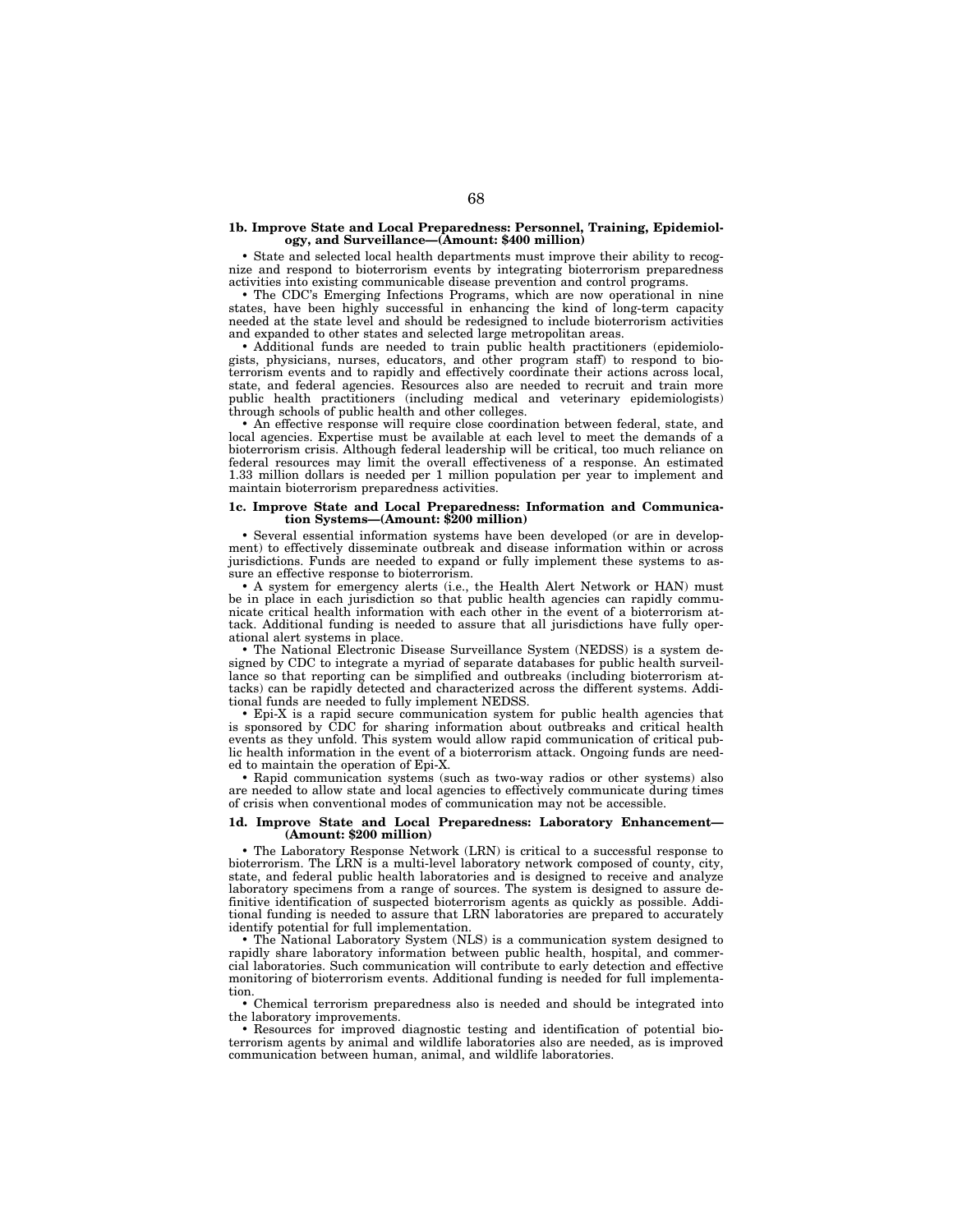## **2. Upgrade CDC Capacity for Bioterrorism—(Amount: \$153 million)**

• CDC is the lead public health agency for federal bioterrorism preparedness and must be able to provide effective leadership to the public health and medical communities. Additional funding is needed for CDC to conduct deterrence, preparedness, detection, confirmation, response, and mitigation activities.

# **3. Develop Expert Response Teams—(Amount: \$45 million)**

• Public health management of a bioterrorism attack will be extremely challenging. Teams of national experts who can deal effectively with the demands of such a crisis should be recruited and trained. These experts should have extensive experience in management of outbreaks or have clinical experience with diseases caused by potential bioterrorism agents. The teams should be maintained on alert status and federalized as needed for deployment.

# **4. Improve Hospital Response Capabilities—(Amount: \$295 million)**

• Hospitals must be able to effectively triage and treat victims of a bioterrorism attack. This requires improvements in infection control (i.e., adequate isolation capabilities), expanded ability to provide intensive care, and adequate protections for healthcare workers (antibiotic prophylaxis, personal protective equipment, and vaccines [if available]).

## **5. Improve Disaster Response Medical Systems—(Amount: \$62 million)**

• Adequate disaster response systems are needed to coordinate disaster management during a bioterrorism event.

## **5. Improve International Surveillance—(Amount: \$20 million)**

• International surveillance is needed to monitor the occurrence of illnesses caused by potential bioterrorism events in other areas of the world.

#### **5. Improve Food Safety—(Amount: \$100 million)**

• Foodborne agents could be involved in a bioterrorism attack. Funds are needed: 1) to improve surveillance for foodborne diseases at the state and local level, 2) to improve outbreak response capabilities, 3) to enhance rapid communication of information about foodborne disease outbreaks, and 4) to provide federal oversight for food safety activities.

#### **5. Develop and Implement Applied Research Initiatives—(Amount: \$50 million)**

• Applied research is needed (particularly at the state and local level) to assess effectiveness of various public health strategies, such as evaluation of surveillance methods, evaluation of laboratory preparedness, and evaluation of rapid communication networks.

#### **9. Improve the National Pharmaceutical Stockpile (NPS)—(Amount: \$250 million)**

• Additional stockpiles of anti-infective agents are needed to effectively provide treatment and prophylaxis to large populations in the event of a wide scale bioterrorism attack. Ideally, enough medication to treat or provide prophylaxis to 40 million persons should be stockpiled. These supplies will need to be rotated on an ongoing basis.

### **10. Accelerate the Development of Smallpox Vaccine—(Amount: \$60 million)**

• Release of smallpox virus has serious global public health ramifications. Containment measures, including the ability to conduct mass vaccination campaigns, will be critical to a successful response effort. Enhanced production of smallpox vaccine is urgently needed to contain the spread of smallpox if this agent is released through a bioterrorism attack. Also, lack of vaccine availability will cause widespread panic in the face of an epidemic, which will be extremely difficult to control. Ideally, enough vaccine should be available to vaccinate the entire US population.